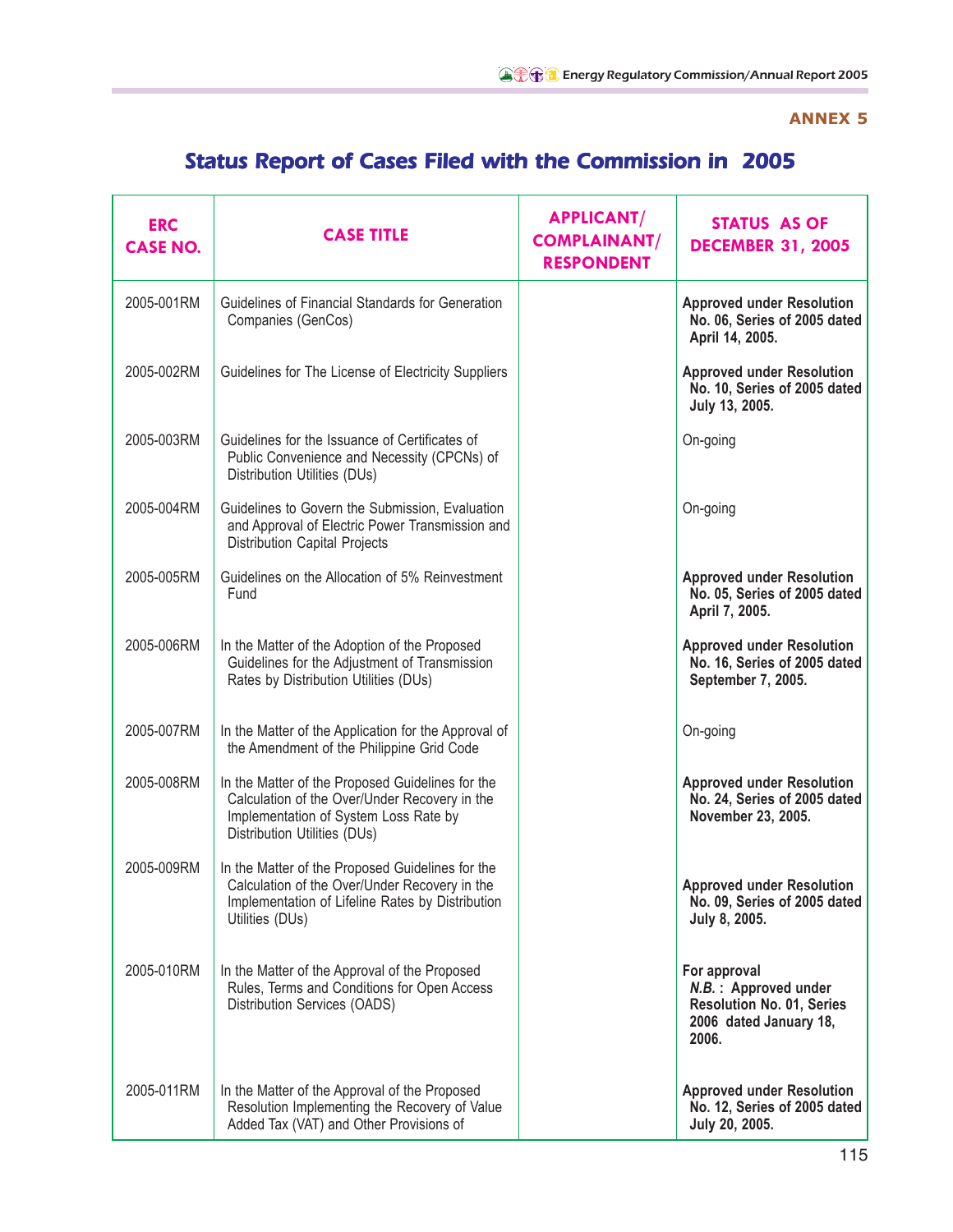| <b>CASE TITLE</b>                                                                                                                                                                                                                                                                                                                                    | <b>APPLICANT/</b><br><b>COMPLAINANT/</b><br><b>RESPONDENT</b> | <b>STATUS AS OF</b><br><b>DECEMBER 31, 2005</b>                                                         |
|------------------------------------------------------------------------------------------------------------------------------------------------------------------------------------------------------------------------------------------------------------------------------------------------------------------------------------------------------|---------------------------------------------------------------|---------------------------------------------------------------------------------------------------------|
| Republic Act No. 9337 affecting the Electric<br>Power Industry                                                                                                                                                                                                                                                                                       |                                                               |                                                                                                         |
| In the Matter of the Approval of the Proposed Set<br>of Guidelines for a "True-Up" Mechanism of the<br>Over and Under Recovery in the Implementation<br>of Inter-Class Cross Subsidy Removal by<br>Distribution Utilities (DUs)                                                                                                                      |                                                               | <b>Approved under Resolution</b><br>No. 16, Series of 2005 dated<br>August 3, 2005.                     |
| In the Matter of the Adoption of the Guidelines for<br>the Issuance of Certificate of Authority for<br>Wholesale Spot Market (WESM) Metering<br>Service Providers Pursuant to the WESM Rules<br>and the Provisions of Section 30 of Republic Act<br>No. 9136, otherwise known as the Electric<br>Power Industry Reform Act of 2001                   |                                                               | On-going                                                                                                |
| In the Matter of the Approval of the Proposed<br>Guidelines for the Reinstatement of the 50%<br>Prompt Payment Discount in the Revenue<br>Requirement of the Distribution Utilities (DUs)                                                                                                                                                            |                                                               | On-going                                                                                                |
| In the Matter of the Approval of the Proposed<br>Guidelines for the Incremental Generation Cost<br>Adjustment (IGCA)                                                                                                                                                                                                                                 |                                                               | On-going                                                                                                |
| In the Matter of the Adoption of the Guidelines<br>Prescribing the Minimum Standard for<br>Frontliners of Distribution Utilities (DUs)<br>pursuant to the Provisions of Section 41 of<br>Republic Act 9136, otherwise known as the<br>Electric Power Industry Reform Act of 2001                                                                     |                                                               | On-going                                                                                                |
| In the Matter of the Adoption of the Guidelines for<br>the Determination of Installed Generating<br>Capacity in a Grid and the National Installed<br>Generating Capacity and Enforcement of the<br>Limits on Concentration of Ownership, Opera-<br>tion and Control of Installed Generating<br>Capacity under Section 45 of Republic Act No.<br>9136 |                                                               | <b>Approved under Resolution</b><br>No. 26, Series of 2005 dated<br>December 14, 2005.                  |
| In the Matter of the Approval of the Guidelines<br>Prescribing the Tax Recovery Adjustment<br>Mechanism Formulae in the Rates of Electric<br>Cooperatives (ECs)                                                                                                                                                                                      |                                                               | For approval<br>N.B.: Approved under<br>Resolution No. 02, Series of<br>2006 dated January 11,<br>2006. |
| Proposed Guidelines for the Regulation of<br>Qualified Third Parties Performing Missionary<br>Electrification in Areas Declared Unviable by the<br>Department of Energy (DOE)                                                                                                                                                                        |                                                               | On-going                                                                                                |
|                                                                                                                                                                                                                                                                                                                                                      |                                                               |                                                                                                         |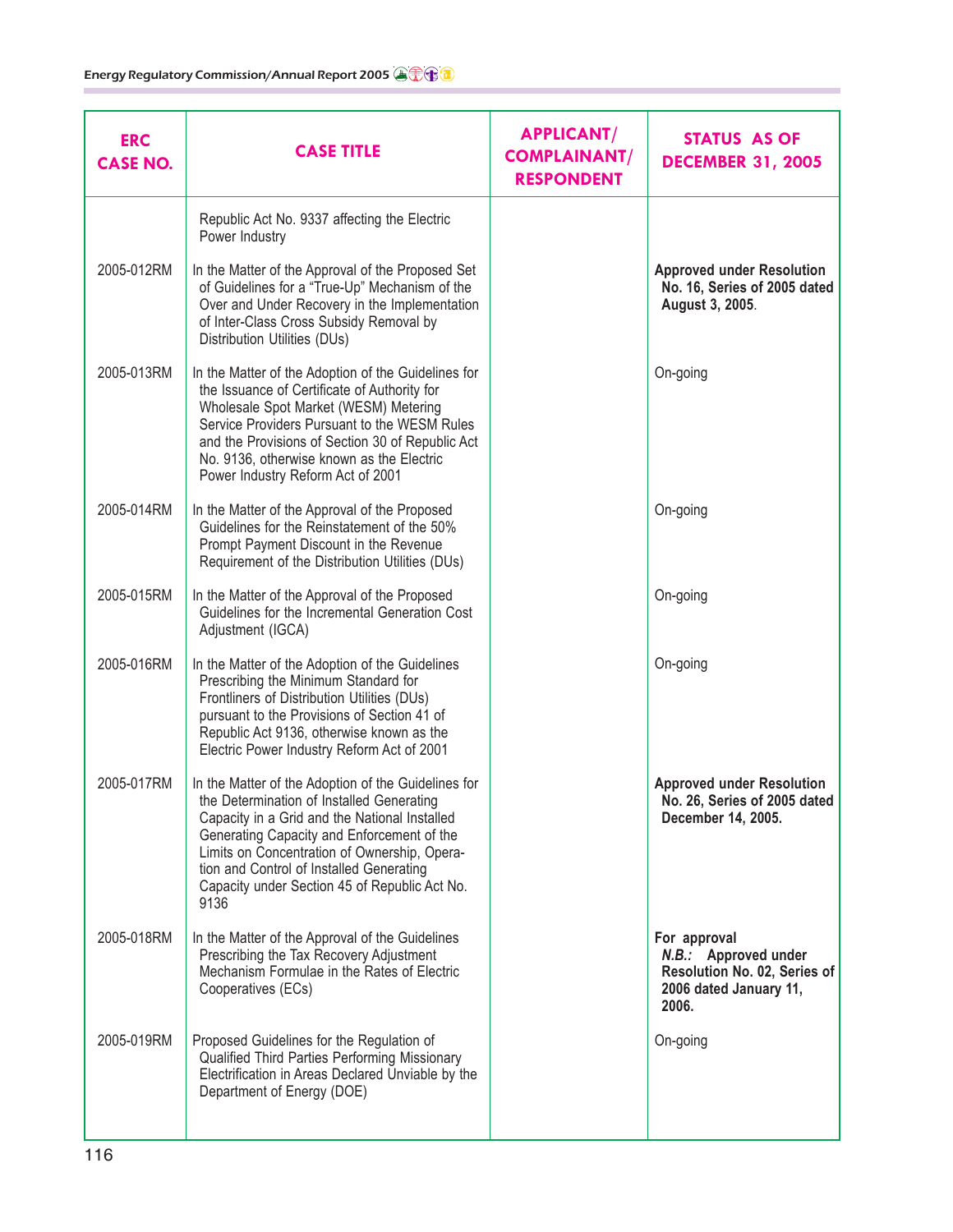| <b>ERC</b><br><b>CASE NO.</b> | <b>CASE TITLE</b>                                                                                                                                                                                                                                                         | <b>APPLICANT/</b><br><b>COMPLAINANT/</b><br><b>RESPONDENT</b>                                                         | <b>STATUS AS OF</b><br><b>DECEMBER 31, 2005</b>                                                                                                                                                           |
|-------------------------------|---------------------------------------------------------------------------------------------------------------------------------------------------------------------------------------------------------------------------------------------------------------------------|-----------------------------------------------------------------------------------------------------------------------|-----------------------------------------------------------------------------------------------------------------------------------------------------------------------------------------------------------|
| 2005-001RC                    | In the Matter of the Application for Approval of the<br>Renewal of the Electric Power Supply Agree-<br>ment (EPSA) between Davao Light and Power<br>Company, Inc. (DLPC) and Hydro Electric<br>Development Corporation (HEDCOR), with<br>Prayer for Provisional Authority | Davao Light and Power,<br>Company, Inc. (DLPC)                                                                        | On-going                                                                                                                                                                                                  |
| 2005-002RC                    | In the Matter of the Application for Approval of the<br>Renewal of the Electric Power Supply Agree-<br>ment (EPSA) between Davao Light and Power<br>Company, Inc. (DLPC) and Hydro Electric<br>Development Corporation (HEDCOR), with<br>Prayer for Provisional Authority | Davao Light and Power,<br>Company, Inc. (DLPC)                                                                        | On-going                                                                                                                                                                                                  |
| 2005-003RC                    | In the Matter of the Adoption of the Generation<br>Rate Adjustment Mechanism (GRAM)                                                                                                                                                                                       | Isabela I Electric<br>Cooperative, Inc.<br>(ISELCO I)                                                                 | Order dated February 24,<br>2005. A Deferred Accounting<br>Adjustment (DAA) in the<br>amount of PhP0.0836/kWh<br>from April 2004 to October<br>2004 was approved.                                         |
| 2005-004RC                    | In the Matter of the Application for Approval of the<br>Electric Power Purchase Agreement (EPPA)<br>Entered Into by and between the Applicant and<br>Mirant (Philippines) Energy Corporation, with<br>Prayer for Provisional Authority                                    | La Union Electric<br>Company (LUECO)                                                                                  | On-going                                                                                                                                                                                                  |
| 2005-005RC                    | In the Matter of the Application for Approval of the<br>Block Power Availability Rider, with prayer for<br>Provisional Authority                                                                                                                                          | Manila Electric Company<br>(MERALCO)                                                                                  | Decision dated July 13, 2005.<br>The Application was denied.<br>MERALCO was directed to<br>devise other mechanisms of<br>providing discounts to its<br>customers.                                         |
| 2005-006RC                    | In the Matter of the Application for the Incremental<br>Currency Rate Adjustment (ICERA)                                                                                                                                                                                  | National Power Corpora-<br>tion (NPC) and Power<br>Sector Assets and<br>Liabilities Management<br>Corporation (PSALM) | Order dated April 13, 2005.<br>Deferred accounting Adjust-<br>ments (DAAs) in the amount<br>of PhP0.1821/kWh for Luzon,<br>PhP0.0967/kWh for Visayas,<br>and PhP0.0772/kWh for<br>Mindanao were approved. |
| 2005-007RC                    | In the Matter of the Application for the Recovery<br>of Fuel and Independent Power Producers (IPP)<br>Costs Under the Generation Rate Adjustment<br>Mechanism (GRAM)                                                                                                      | National Power Corpora-<br>tion (NPC) and Power<br>Sector Assets and<br>Liabilities Management<br>Corporation (PSALM) | Order dated April 13, 2005.<br>Fuel and IPP Costs in the<br>amount of PhP0.3048/kWh for<br>Luzon, PhP0.4734/kWh for<br>Visayas, and PhP0.4767/kWh<br>for Mindanao were approved.                          |
| 2005-008RC                    | Cancelled                                                                                                                                                                                                                                                                 | Cancelled                                                                                                             |                                                                                                                                                                                                           |
| 2005-009RC                    | Cancelled                                                                                                                                                                                                                                                                 | Cancelled                                                                                                             |                                                                                                                                                                                                           |
|                               |                                                                                                                                                                                                                                                                           |                                                                                                                       |                                                                                                                                                                                                           |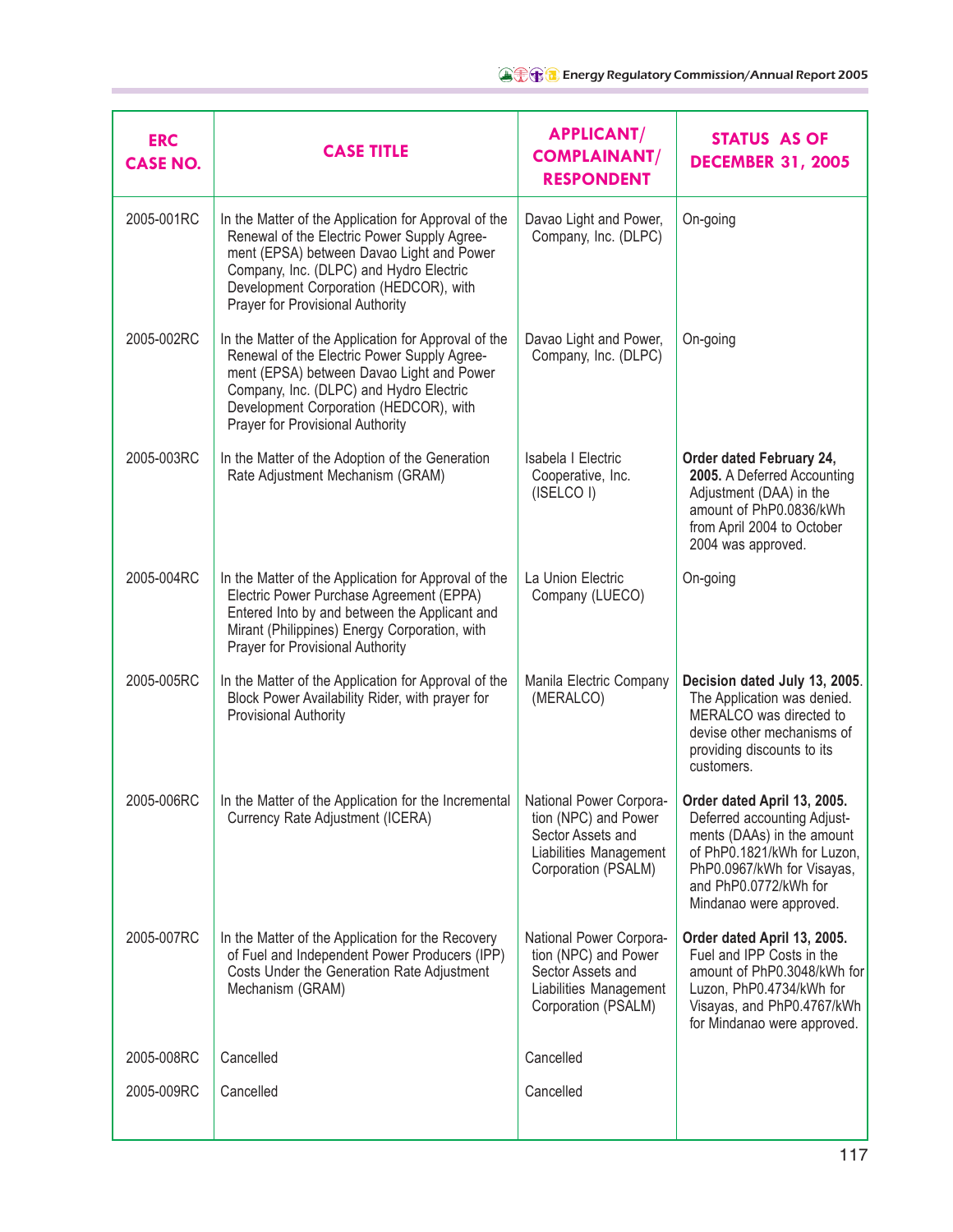| <b>ERC</b><br><b>CASE NO.</b> | <b>CASE TITLE</b>                                                                                                                                                                                                                                                                                                | <b>APPLICANT/</b><br><b>COMPLAINANT/</b><br><b>RESPONDENT</b>           | <b>STATUS AS OF</b><br><b>DECEMBER 31, 2005</b>                                                                              |
|-------------------------------|------------------------------------------------------------------------------------------------------------------------------------------------------------------------------------------------------------------------------------------------------------------------------------------------------------------|-------------------------------------------------------------------------|------------------------------------------------------------------------------------------------------------------------------|
| 2005-010RC                    | In the Matter of the Application for Approval of the<br>(A.) Renewal of Electric Purchase Agreement;<br>and (B.) Extended Electricity Purchase Agree-<br>ment (EPA) Entered into by and between<br>Angeles Electric Corporation (AEC) and Angeles<br>Power, Inc. (API), with Prayer for Provisional<br>Authority | Angeles Electric<br>Corporation (AEC)                                   | On-going                                                                                                                     |
| 2005-011RC                    | In the Matter of the Application for Adoption of the<br>Generation Rate Adjustment Mechanism<br>(GRAM)                                                                                                                                                                                                           | Southern Leyte Electric<br>Cooperative, Inc.<br>(SOLECO)                | Order dated March 2, 2005. A<br>Deferred Accounting Adjust-<br>ment (DAA) in the amount of<br>PhP0.1667/kWh was<br>approved. |
| 2005-012RC                    | In the Matter of the Application for Authority to<br>Adopt a Tax Recovery Adjustment Charge in the<br>Rates of Electric Cooperatives (ECs), with<br>Prayer for Provisional Authority                                                                                                                             | <b>Camarines Sur II Electric</b><br>Cooperative, Inc.<br>(CASURECO II)  | <b>Decision dated September</b><br>27, 2005. The application was<br>dismissed.                                               |
| 2005-013RC                    | In the Matter of the Petition for Approval of the<br>Inclusion to AKELCO's Retail Rate of Costs from<br>the 5-MW and 12.5 MW Electric Power Pur-<br>chase Agreements (EPPA), as Amended, with<br>Mirant Global Corp.                                                                                             | Aklan Electric Coopera-<br>tive, Inc. (AKELCO)                          | On-going                                                                                                                     |
| 2005-014RC                    | In the Matter of the Application for Authority to<br>Implement/Change the Local Franchise Tax<br>Rate in the Cities of Parañaque, Malolos and<br>Trece Martires, and in the Province of Cavite,<br>with Prayer for Provisional Authority                                                                         | Manila Electric Company<br>(MERALCO)                                    | On-going                                                                                                                     |
| 2005-015RC                    | In the Matter of the Application for Authority to<br>Implement the 2005 Major Projects, with Prayer<br>for Provisional Authority                                                                                                                                                                                 | Cabanatuan Electric<br>Corporation (CELCOR)                             | On-going                                                                                                                     |
| 2005-016RC                    | In the Matter of the Application for Approval of<br>Renewal of the Electric Power Supply Agree-<br>ment (EPSA) Entered into by and between<br>Hydro Electric Development Corporation and<br>San Fernando Electric Light and Power<br>Company, Inc., with Prayer for Provisional<br>Authority                     | San Fernando Electric<br>Light And Power<br>Company, Inc.<br>(SFELAPCO) | On-going                                                                                                                     |
| 2005-017RC                    | In the Matter of the Petition for the Availment of<br>the Environmental Charge/Share from the<br>Universal Charge for the Rehabilitation And<br>Management of Watershed Areas, with Prayer<br>for Provisional Authority                                                                                          | National Power Corpora-<br>tion (NPC)                                   | On-going                                                                                                                     |
| 2005-018RC                    | In the Matter of the Application for the Adoption of<br>the Generation Rate Adjustment Mechanism<br>(GRAM)                                                                                                                                                                                                       | <b>Camarines Sur II Electric</b><br>Cooperative, Inc.<br>(CASURECO II)  | Decision dated June 8, 2005.<br>Application was denied.<br>CASURECO II was directed<br>to refund PhP21,006,858.93            |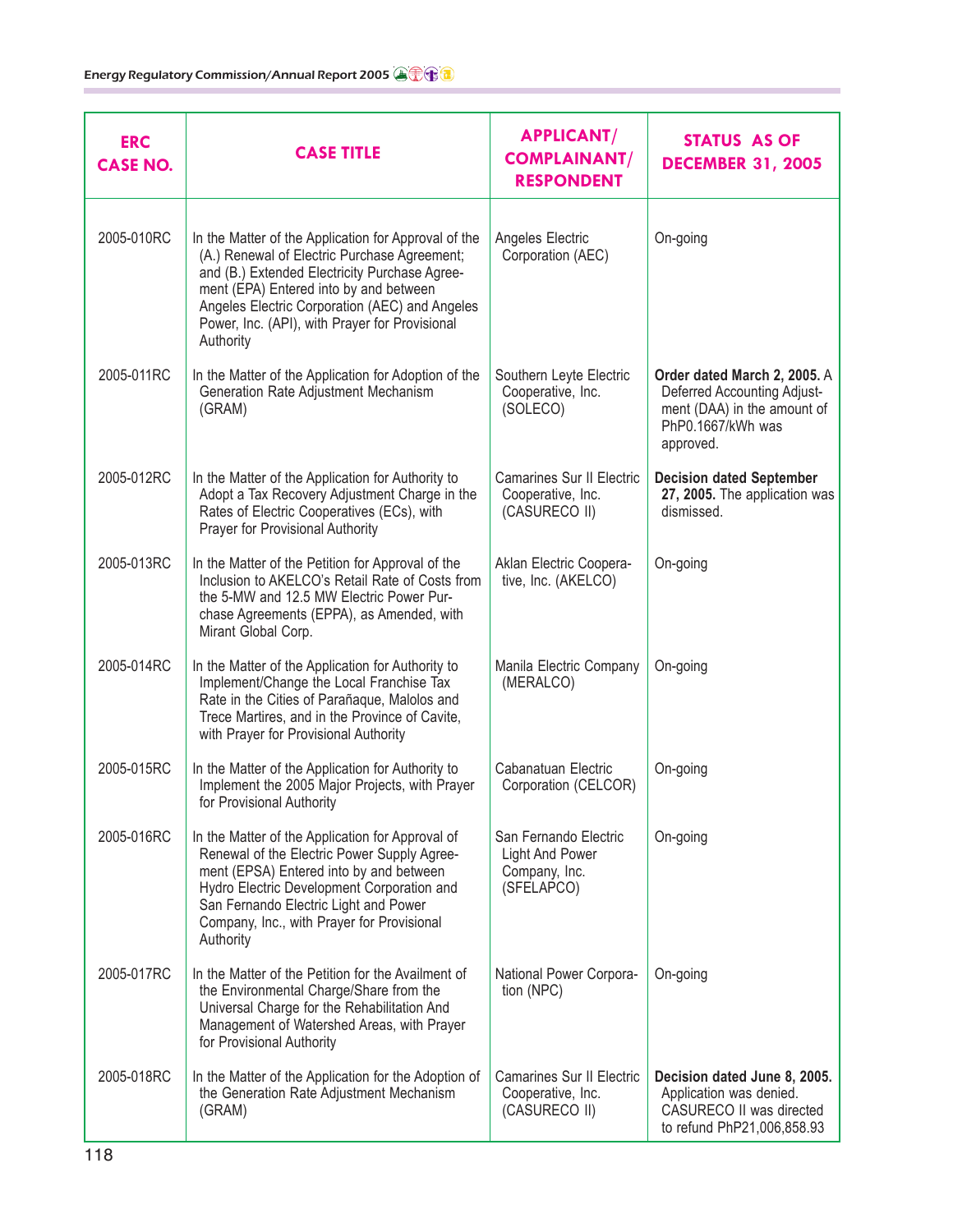| <b>ERC</b><br><b>CASE NO.</b> | <b>CASE TITLE</b>                                                                                                                                                                                                                                                                                                                                                   | <b>APPLICANT/</b><br><b>COMPLAINANT/</b><br><b>RESPONDENT</b>                                                                              | <b>STATUS AS OF</b><br><b>DECEMBER 31, 2005</b>                                                                                                                                                                                                                                                                                                          |
|-------------------------------|---------------------------------------------------------------------------------------------------------------------------------------------------------------------------------------------------------------------------------------------------------------------------------------------------------------------------------------------------------------------|--------------------------------------------------------------------------------------------------------------------------------------------|----------------------------------------------------------------------------------------------------------------------------------------------------------------------------------------------------------------------------------------------------------------------------------------------------------------------------------------------------------|
|                               |                                                                                                                                                                                                                                                                                                                                                                     |                                                                                                                                            | at the rate of PhP0.1112/kWh<br>for 14 months or until such<br>time that the full amount is<br>refunded.                                                                                                                                                                                                                                                 |
| 2005-019RC                    | In the Matter of the Application for Approval of the<br>Electricity Sales Agreement (ESA), as Amended<br>by the Memorandum of Clarification on the<br>Renewable Energy Sales Agreement between<br>Ilocos Norte Electric Cooperative, Inc. (INEC)<br>and Northwind Power Development Corporation<br>(NPDC), with Prayer for the Issuance of<br>Provisional Authority | <b>Ilocos Norte Electric</b><br>Cooperative (INEC)                                                                                         | On-going                                                                                                                                                                                                                                                                                                                                                 |
| 2005-020RC                    | Cancelled                                                                                                                                                                                                                                                                                                                                                           | Cancelled                                                                                                                                  | Cancelled                                                                                                                                                                                                                                                                                                                                                |
| 2005-021RC                    | In the Matter of the Application for Exemption<br>from the Automatic Adjustment of Generation<br>and System Loss Rates                                                                                                                                                                                                                                              | <b>Ilocos Norte Electric</b><br>Cooperative, Inc.<br>(INEC)                                                                                | On-going                                                                                                                                                                                                                                                                                                                                                 |
| 2005-022RC                    | Application for a New Currency Exchange Rate<br>Adjustment (CERA) Formula and the Transitory<br>Deferred Currency Exchange Account (DCEA)<br>Amount                                                                                                                                                                                                                 | Visayan Electric<br>Company, Inc. (VECO)                                                                                                   | Order dated December 5,<br>2005. The application for<br>authority to collect the DCEA<br>for August 2002 to February<br>2005 was denied.                                                                                                                                                                                                                 |
| 2005-023RC                    | In the Matter of the Application for Approval/<br>Review of the Power Supply Agreement (PSA)<br>and Rate Structure between ORMECO and<br>Power One Corporation/Mid-Islands Power<br>Generation Corporation, with Prayer for Provi-<br>sional Authority                                                                                                              | Oriental Mindoro Electric<br>Cooperative, Inc.<br>(ORMECO) and Power<br>One Corporation and<br>Mid-Islands Power<br>Generation Corporation | Order dated August 31, 2005.<br>The application was with-<br>drawn.                                                                                                                                                                                                                                                                                      |
| 2005-024RC                    | In the Matter of the Petition for Approval of the<br>Inclusion to ILECO it's Retail Rate of Costs from<br>the Amended Electric Power Purchase Agree-<br>ment (Amended EPPA) with Avon River Power<br>Holdings Corporation (Avon) for the supply of a<br>Minimum Power of 8 MW, with Prayer for<br>Provisional Authority                                             | Iloilo I Electric Coopera-<br>tive, Inc. (ILECO I)                                                                                         | Decision dated December 7,<br>2005. The petition was<br>approved subject to the<br>recoverable Base Capacity<br>Fee of PhP671.42/kW/ month<br>and Base Energy Rate of<br>PhP0.50/kWh both to be<br>indexed to the Philippine CPI.<br>The actual fuel cost shall be<br>recovered or passed on to<br>ILECO I following the formula<br>in the Amended EPPA. |
| 2005-025RC                    | In the Matter of the Application for Approval of<br>Electric Power Supply Contract with Pampanga<br>Il Electric Cooperative, Inc.                                                                                                                                                                                                                                   | Pampanga II Electric<br>Cooperative, Inc.<br>(PELCO II)                                                                                    | On-going                                                                                                                                                                                                                                                                                                                                                 |
| 2005-026RC                    | In the Matter of the Application for Approval of<br>Electric Power Supply Contracts with San                                                                                                                                                                                                                                                                        | San Fernando Electric<br>Light and Power                                                                                                   | On-going                                                                                                                                                                                                                                                                                                                                                 |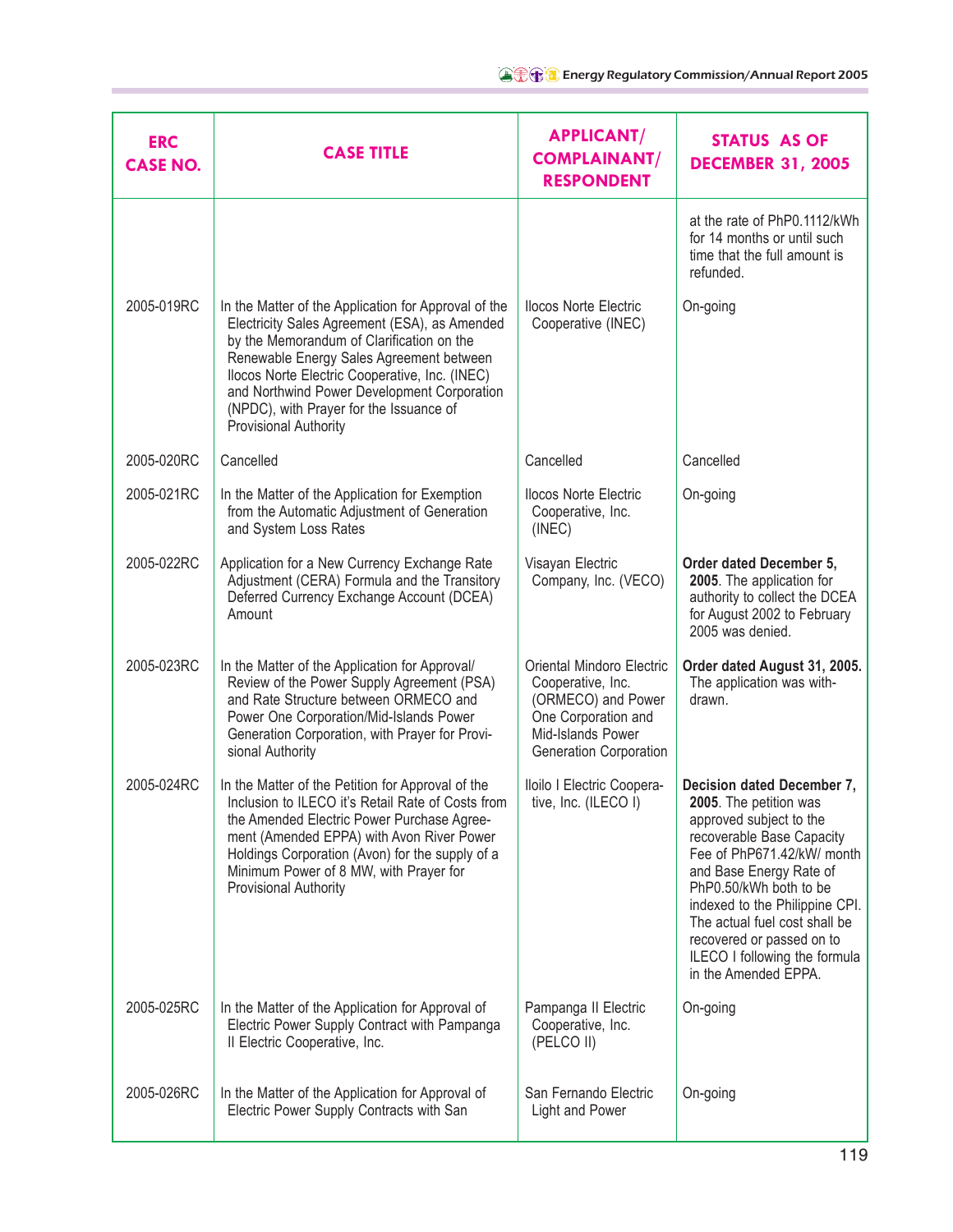| <b>ERC</b><br><b>CASE NO.</b> | <b>CASE TITLE</b>                                                                                                                                                                                                                    | <b>APPLICANT/</b><br><b>COMPLAINANT/</b><br><b>RESPONDENT</b>                                                                   | <b>STATUS AS OF</b><br><b>DECEMBER 31, 2005</b> |
|-------------------------------|--------------------------------------------------------------------------------------------------------------------------------------------------------------------------------------------------------------------------------------|---------------------------------------------------------------------------------------------------------------------------------|-------------------------------------------------|
|                               | Fernando Electric Light and Power Company,<br>Inc.                                                                                                                                                                                   | Company, Inc.<br>(SFELAPCO)                                                                                                     |                                                 |
| 2005-027RC                    | In the Matter of the Application for Approval of<br>Electricity Purchased Agreement with Angeles<br>Power, Inc. (API)                                                                                                                | Angeles Power, Inc. (API)                                                                                                       | On-going                                        |
| 2005-028RC                    | In Re: Application for Approval of Revised Rate<br>Schedules and Appraisal of Property, with Prayer<br>for Provisional Authority                                                                                                     | Manila Electric Company<br>(MERALCO)                                                                                            | On-going                                        |
| 2005-029RC                    | In the Matter of Application for Approval of the<br>Revised Rates Schedule in Compliance with the<br>Distribution Wheeling Rates Guidelines, and for<br>Approval of Appraisal of Properties                                          | Dagupan Electric<br>Corporation (DECORP)                                                                                        | On-going                                        |
| 2005-030RC                    | In the Matter of the Adoption of the Generation<br>Rate Adjustment Mechanism (GRAM)                                                                                                                                                  | Cebu III Electric Coop-<br>erative, Inc. (CEBECO<br>III)                                                                        | On-going                                        |
| 2005-031RC                    | In the Matter of the Authority to Recover Costs for<br>the Rehabilitation - Operation - Maintenance and<br>Management (ROMM) Agreement of the Naga<br>Power Plant Complex, with Prayer for Provi-<br>sional Authority                | National Power Corpora-<br>tion (NPC)                                                                                           | On-going                                        |
| 2005-032RC                    | In the Matter of the Authority to Recover Costs for<br>the Rehabilitation - Operation - Maintenance and<br>Management (ROMM) Agreement of the 650<br>MW Malaya Thermal Power Plant Complex, with<br>Prayer for Provisional Authority | National Power Corpora-<br>tion (NPC)                                                                                           | On-going                                        |
| 2005-033RC                    | In the Matter of the Application for Recovery of<br>Currency Exchange Rate Adjustment (CERA)                                                                                                                                         | Cagayan Electric Power<br>& Light Co., Inc.<br>(CAGELCO)                                                                        | On-going                                        |
| 2005-034RC                    | In the Matter of the Application for the Approval of<br>the Proposed Time-Of-Use (TOU) Retail Rates<br>to End-Users                                                                                                                  | Manila Electric Company<br>(MERALCO)                                                                                            | On-going                                        |
| 2005-035RC                    | In the Matter of the Adoption of an Alternative<br>Form of Rate Setting Methodology for the<br>National Transmission Corporation and Any<br>Future Concessionaire Thereof for the Second<br>Regulatory Period of 2006-2010           | National Transmission<br>Corporation<br>(TRANSCO) and Power<br>Sector Assets &<br>Liabilities Management<br>Corporation (PSALM) | On-going                                        |
| 2005-036RC                    | In the Matter of the Petition for Approval/Review<br>of the Power Supply Agreement (PSA) with<br>Bantayan Island Power Corporation (BIPCOR)<br>and Approval of Composite Rates, with Prayer<br>for Provisional Authority             | Bantayan Island Electric<br>Cooperative, Inc.<br>(BANELCO) and<br>Bantayan Island Power<br>Corporation (BIPCOR)                 | On-going                                        |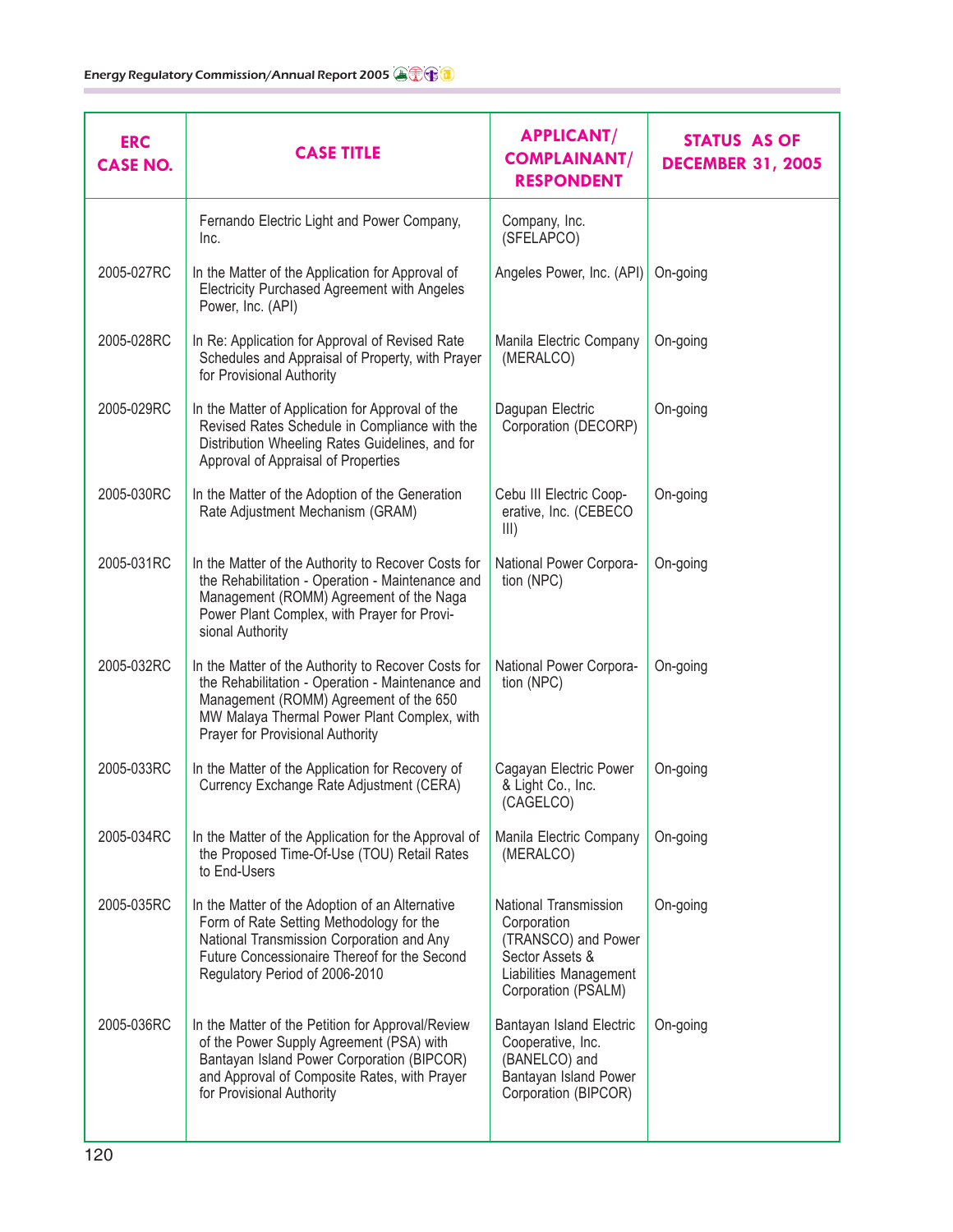| <b>ERC</b><br><b>CASE NO.</b> | <b>CASE TITLE</b>                                                                                                                                                                                                                                      | <b>APPLICANT/</b><br><b>COMPLAINANT/</b><br><b>RESPONDENT</b>                                                                                     | <b>STATUS AS OF</b><br><b>DECEMBER 31, 2005</b>                                                           |
|-------------------------------|--------------------------------------------------------------------------------------------------------------------------------------------------------------------------------------------------------------------------------------------------------|---------------------------------------------------------------------------------------------------------------------------------------------------|-----------------------------------------------------------------------------------------------------------|
| 2005-037RC                    | In the Matter of Adoption of the Incremental<br>Currency Exchange Rate Adjustment (2nd<br>ICERA)                                                                                                                                                       | National Power Corpora-<br>tion - Small Power<br>Utilities Group (NPC-<br>SPUG)                                                                   | Order dated December 19,<br>2005. The ICERA Rate of<br>PhP0.2976/kwh was ap-<br>proved.                   |
| 2005-038RC                    | In the Matter of the Adoption of the Generation<br>Rate Adjustment Mechanism (GRAM)                                                                                                                                                                    | National Power Corpora-<br>tion - Small Power<br>Utilities Group (NPC-<br>SPUG)                                                                   | On-going                                                                                                  |
| 2005-039RC                    | In the Matter of Adoption of the Incremental<br>Currency Exchange Rate Adjustment (ICERA)                                                                                                                                                              | National Power Corpora-<br>tion (NPC) and Power<br>Sector Assets and                                                                              | Order dated November 23,<br>2005. The Deferred Account-<br>ing Adjustment (DAA) charges                   |
| 2005-040RC                    | In the Matter of the Application for the Recovery<br>of Fuel and Independent Power Producers (IPP)<br>Costs under the Generation Rate Adjustment<br>Mechanism (GRAM)                                                                                   | Liabilities Management<br>Corporation (PSALM)                                                                                                     | were approved.                                                                                            |
| 2005-041RC                    | In the Matter of the Adoption of an Alternative<br>Form of Rate Setting Methodology for the<br>National Transmission Corporation (TRANSCO)<br>and Any Future Concessionaire Thereof for the<br>Second Regulatory Period of 2006-2010                   | National Power Corpora-<br>tion (NPC) and Power<br>Sector Assets and<br>Liabilities Management<br>Corporation (PSALM)                             | Order dated November 23,<br>2005. The Deferred Account-<br>ing Adjustment (DAA) charges<br>were approved. |
| 2005-042RC                    | In the Matter of the Application for Approval/<br>Review of the Power Supply Agreement (PSA)<br>and Rate Structure between ORMECO and<br>Power One Corporation/Mid-Islands Power<br>Generation Corporation, with Prayer for Provi-<br>sional Authority | National Transmission<br>Corporation<br>(TRANSCO) and Power<br>Sector Assets &<br>Liabilities Management<br>Corporation (PSALM)                   | On-going                                                                                                  |
| 2005-043RC                    | In the Matter of the Application for Approval of the<br>Amendment Agreement to the Power Purchase<br>Agreement between Panay Electric Company,<br>Inc. (PECO) and Panay Power Corporation<br>(PPC), with Prayer for Provisional Authority              | Oriental Mindoro Electric<br>Cooperative, Inc.<br>(ORMECO) and Power<br>One Corporation and<br>Mid-Islands Power<br><b>Generation Corporation</b> | On-going                                                                                                  |
| 2005-044RC                    | In the Matter for the Application for the Approval<br>of the Expanded High Load Factor Rider, with<br>Prayer for Provisional Authority                                                                                                                 | Panay Electric Company<br>(PECO)                                                                                                                  | On-going                                                                                                  |
| 2005-045RC                    | In the Matter of the Application for (A) Authority to<br>Unbundle Rates In Accordance with Section 36                                                                                                                                                  | Manila Electric Company<br>(MERALCO)                                                                                                              | On-going                                                                                                  |
|                               | of Republic Act No. 9136, and (B.) Approval of<br>the Automatic Fuel Cost Adjustment (AFCA),<br>with Prayer for Provisional Authority                                                                                                                  | Carmelray Industrial Park<br>Il Power Corporation                                                                                                 | On-going                                                                                                  |
| 2005-046RC                    | In the Matter of the Application for Approval of the<br>Upward Rate Adjustments in Accordance with<br>the Provisions of Republic Act No. 9136, with<br>Prayer for Provisional Authority                                                                | Pampanga I Electric<br>Cooperative, Inc.<br>(PELCO I)                                                                                             | On-going                                                                                                  |
|                               |                                                                                                                                                                                                                                                        |                                                                                                                                                   |                                                                                                           |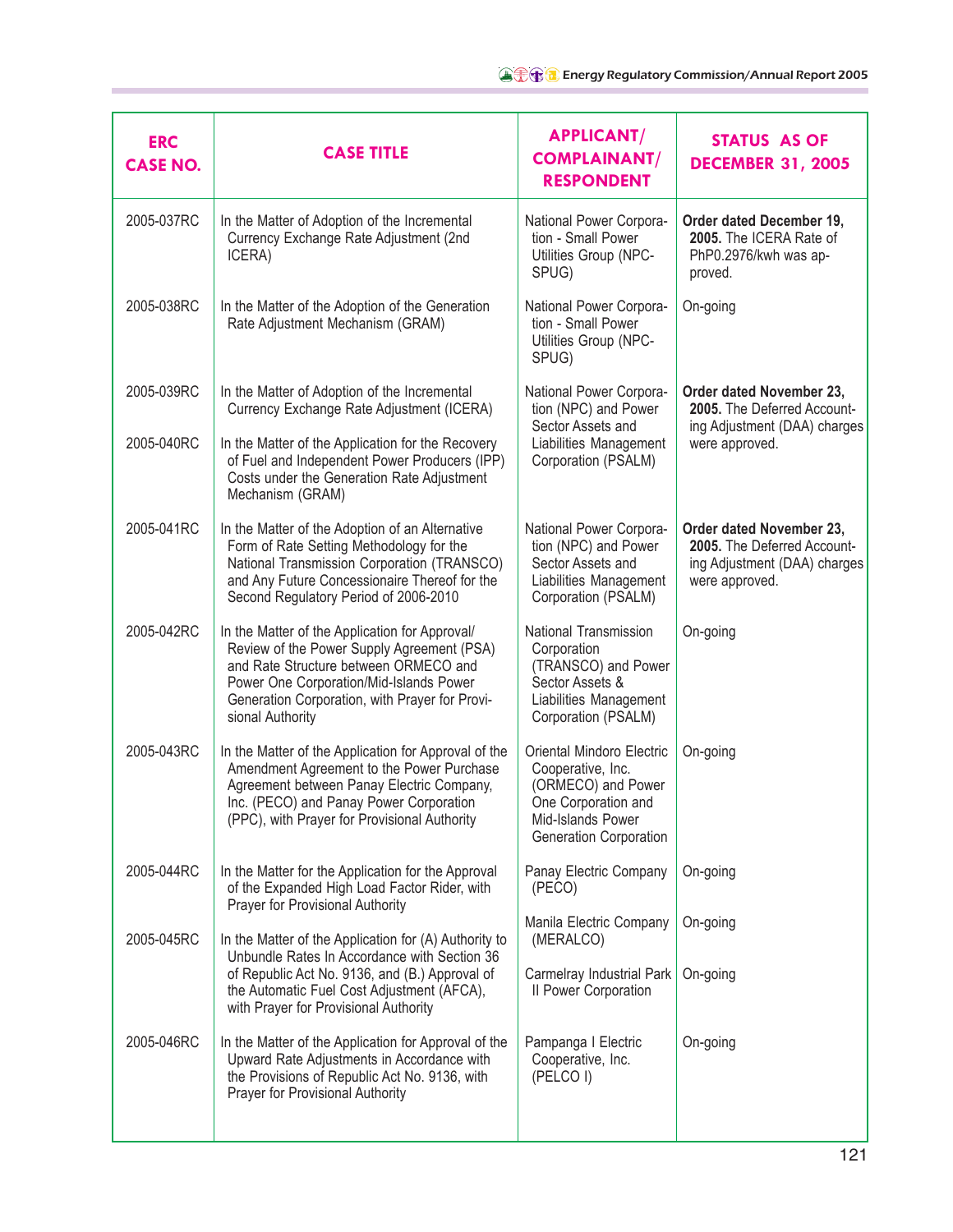| <b>ERC</b><br><b>CASE NO.</b> | <b>CASE TITLE</b>                                                                                                                                                                                                                                                 | <b>APPLICANT/</b><br><b>COMPLAINANT/</b><br><b>RESPONDENT</b>                                            | <b>STATUS AS OF</b><br><b>DECEMBER 31, 2005</b>                                      |
|-------------------------------|-------------------------------------------------------------------------------------------------------------------------------------------------------------------------------------------------------------------------------------------------------------------|----------------------------------------------------------------------------------------------------------|--------------------------------------------------------------------------------------|
| 2005-047RC                    | In the Matter of Setting of Maximum Allowable<br>Revenue (MAR) for Calendar Year 2006 in<br>Accordance with the Alternative Form of Rate<br>Setting Methodology for the National Transmis-<br>sion Corporation (TRANSCO) and Any Future<br>Concessionaire Thereof | National Transmission<br>Corporation<br>(TRANSCO)                                                        | On-going                                                                             |
| 2005-048RC                    | In the Matter of the Application for the Approval of<br>the Structure and Level of Market Fees for the<br>Philippine Wholesale Electricity Spot Market<br>(WESM)                                                                                                  | Philippine Electric Market<br>Corporation (PEMC)                                                         | On-going                                                                             |
| 2005-049RC                    | In the Matter of the Application for Approval of<br>Electric Power Supply Contract with Bicol<br>Hydropower Corporation (BHPC)                                                                                                                                    | Camarines Sur II Electric<br>Cooperative, Inc.<br>(CASURECO II)                                          | On-going                                                                             |
| 2005-050RC                    | In the Matter of the Petition for Approval of the<br>Rate Adjustment, with Prayer for Provisional<br>Authority                                                                                                                                                    | Zamboanga City Electric<br>Cooperative, Inc.<br>(ZAMCELCO)                                               | On-going                                                                             |
| 2005-051RC                    | In the Matter of the Application for Approval of the<br>Electric Power Purchase Agreement (EPPA)<br>between BENECO and Mirant (Phils.) Energy<br>Corporation, with Prayer for Provisional Authority                                                               | <b>Benguet Electric</b><br>Cooperative, Inc.<br>(BENECO)                                                 | On-going                                                                             |
| 2005-052RC                    | In the Matter of the Application for the Approval of<br>the Proposed Time-Of-Use (TOU) Retail Rates<br>to End-Users                                                                                                                                               | Dagupan Electric<br>Corporation (DECORP)                                                                 | On-going                                                                             |
| 2005-053RC                    | In the Matter of the Joint Application for the<br>Approval of Memorandum of Agreement (MOA)<br>between Davao Light and Power Company, Inc.<br>(DLPC) and National Transmission Corporation<br>(TRANSCO), with Prayer for Provisional<br>Authority                 | Davao Light and Power<br>Company, Inc. (DLPC)<br>and National Transmis-<br>sion Corporation<br>(TRANSCO) | On-going                                                                             |
| 2005-054RC                    | In the Matter of the Petition for Approval of the<br>Recovery of Transmission-Related Revenues,<br>with Prayer for Provisional Authority                                                                                                                          | Zamboanga City Electric<br>Cooperative, Inc.<br>(ZAMCELCO)                                               | On-going                                                                             |
| 2005-055RC                    | In the Matter of the Application for the Approval of<br>the New Unbundled Rate with an Over All Tariff<br>Adjustment (OATA) of PhP 0.60/Kwh with,<br>Prayer for Provisional Authority                                                                             | <b>Camarines Norte Electric</b><br>Cooperative, Inc.<br>(CANORECO)                                       | On-going                                                                             |
| 2005-056RC                    | In the Matter of the Application for the Approval of<br>the Administered Price Determination Methodol-<br>ogy for the Philippine Wholesale Electricity Spot<br>Market (WESM)                                                                                      | Philippine Electric Market<br>Corporation (PEMC)                                                         | On-going                                                                             |
| 2005-001CC                    | Rizalina I. Clasara vs. Manila Electric Company<br>(MERALCO)                                                                                                                                                                                                      | Rizalina I. Clasara                                                                                      | Decision dated February 21,<br>2005. The case was declared<br>closed and terminated. |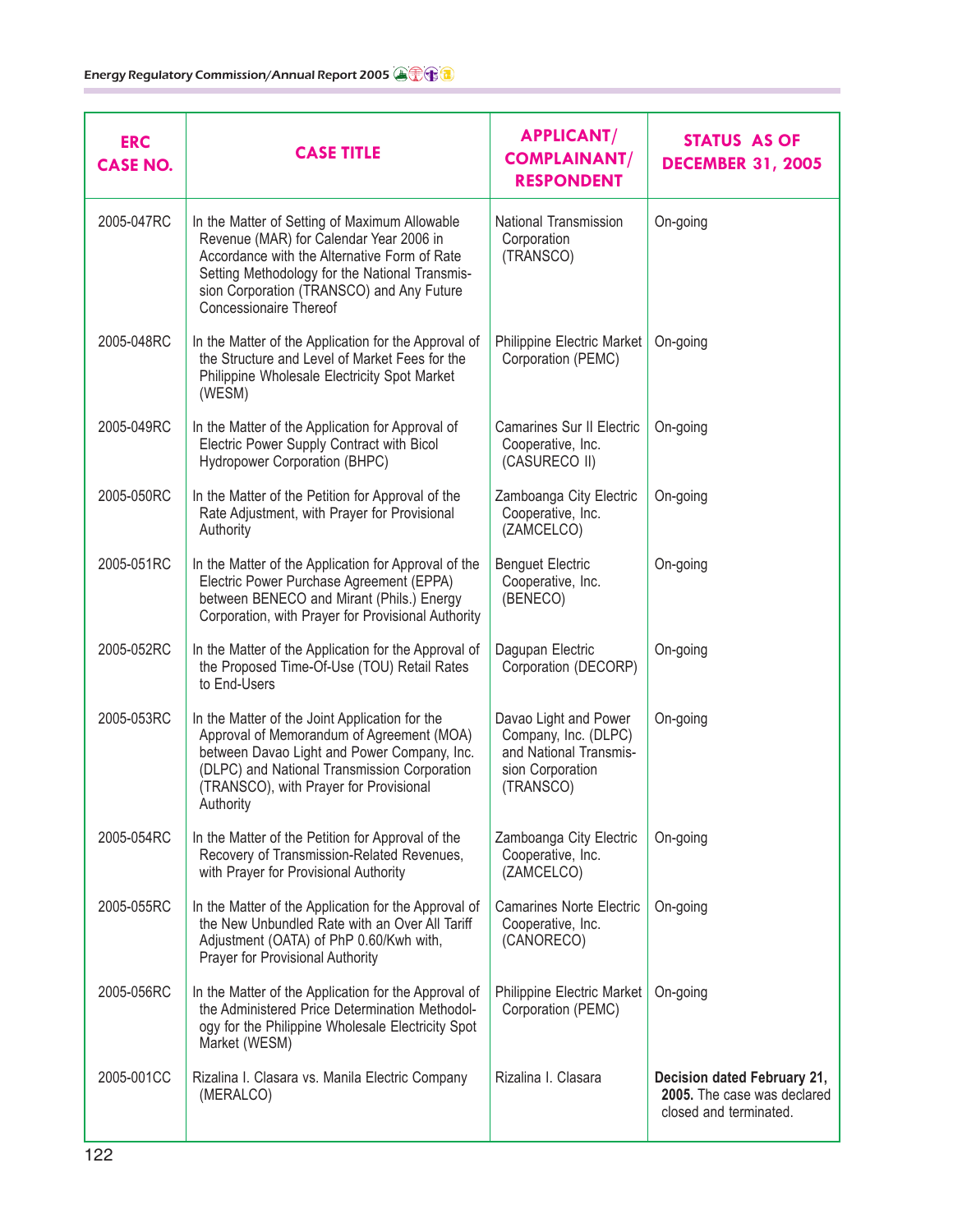| <b>ERC</b><br><b>CASE NO.</b> | <b>CASE TITLE</b>                                                        | <b>APPLICANT/</b><br><b>COMPLAINANT/</b><br><b>RESPONDENT</b>            | <b>STATUS AS OF</b><br><b>DECEMBER 31, 2005</b>                                   |
|-------------------------------|--------------------------------------------------------------------------|--------------------------------------------------------------------------|-----------------------------------------------------------------------------------|
| 2005-002CC                    | Manuel M. Manuel vs. Manila Electric Company<br>(MERALCO)                | Manuel M. Manuel                                                         | On-going                                                                          |
| 2005-003CC                    | Michael P. Elbinias vs. Manila Electric Company<br>(MERALCO)             | Michael P. Elbinias                                                      | Decision dated June 9, 2005.<br>The case was declared closed<br>and terminated.   |
| 2005-004CC                    | Myrna de Guzman vs. Manila Electric Company<br>(MERALCO)                 | Myrna de Guzman                                                          | Decision dated April 25,<br>2005. The case was declared<br>closed and terminated. |
| 2005-005CC                    | J. D. Calleja vs. Manila Electric Company<br>(MERALCO)                   | J. D. Calleja                                                            | On-going                                                                          |
| 2005-006CC                    | Tomas M. Navera vs. Manila Electric Company<br>(MERALCO)                 | Tomas M. Navera                                                          | Decision dated July 22, 2005.<br>The case was declared closed<br>and terminated.  |
| 2005-007CC                    | Teresa Dela Rama vs. Manila Electric Company<br>(MERALCO)                | Teresa Dela Rama                                                         | On-going                                                                          |
| 2005-008CC                    | Fernando Espino vs. Manila Electric Company<br>(MERALCO)                 | Fernando Espino                                                          | On-going                                                                          |
| 2005-009CC                    | Lolita Licuanan vs. Manila Electric Company<br>(MERALCO)                 | Lolita Licuanan                                                          | On-going                                                                          |
| 2005-010CC                    | Grace L. Garcia vs. Manila Electric Company<br>(MERALCO)                 | Grace L. Garcia                                                          | On-going                                                                          |
| 2005-011CC                    | Madelaine Salvador vs. Manila Electric Company<br>(MERALCO)              | Madelaine Salvador                                                       | Decision dated July 6, 2005.<br>The case was declared closed<br>and terminated.   |
| 2005-012CC                    | Julia G. Bartolome vs. Manila Electric Company<br>(MERALCO)              | Julia G. Bartolome                                                       | On-going                                                                          |
| 2005-013CC                    | Rolando B. Pablo vs. Manila Electric Company<br>(MERALCO)                | Rolando B. Pablo                                                         | On-going                                                                          |
| 2005-014CC                    | Luis A. Arive vs. Manila Electric Company<br>(MERALCO)                   | Luis A. Arive                                                            | Decision dated March 30,<br>2005. The case was declared<br>closed and terminated. |
| 2005-015CC                    | Circus Circus Meat Processing vs. Manila<br>Electric Company (MERALCO)   | Circus Circus Meat<br>Processing Rep. By<br>Jesus Magdalack              | On-going                                                                          |
| 2005-016CC                    | Bar B Quick Food Products, Inc. vs. Manila<br>Electric Company (MERALCO) | Bar B Quick Food<br>Products, Inc. repre-<br>sented by Amalia<br>Escaran | On-going                                                                          |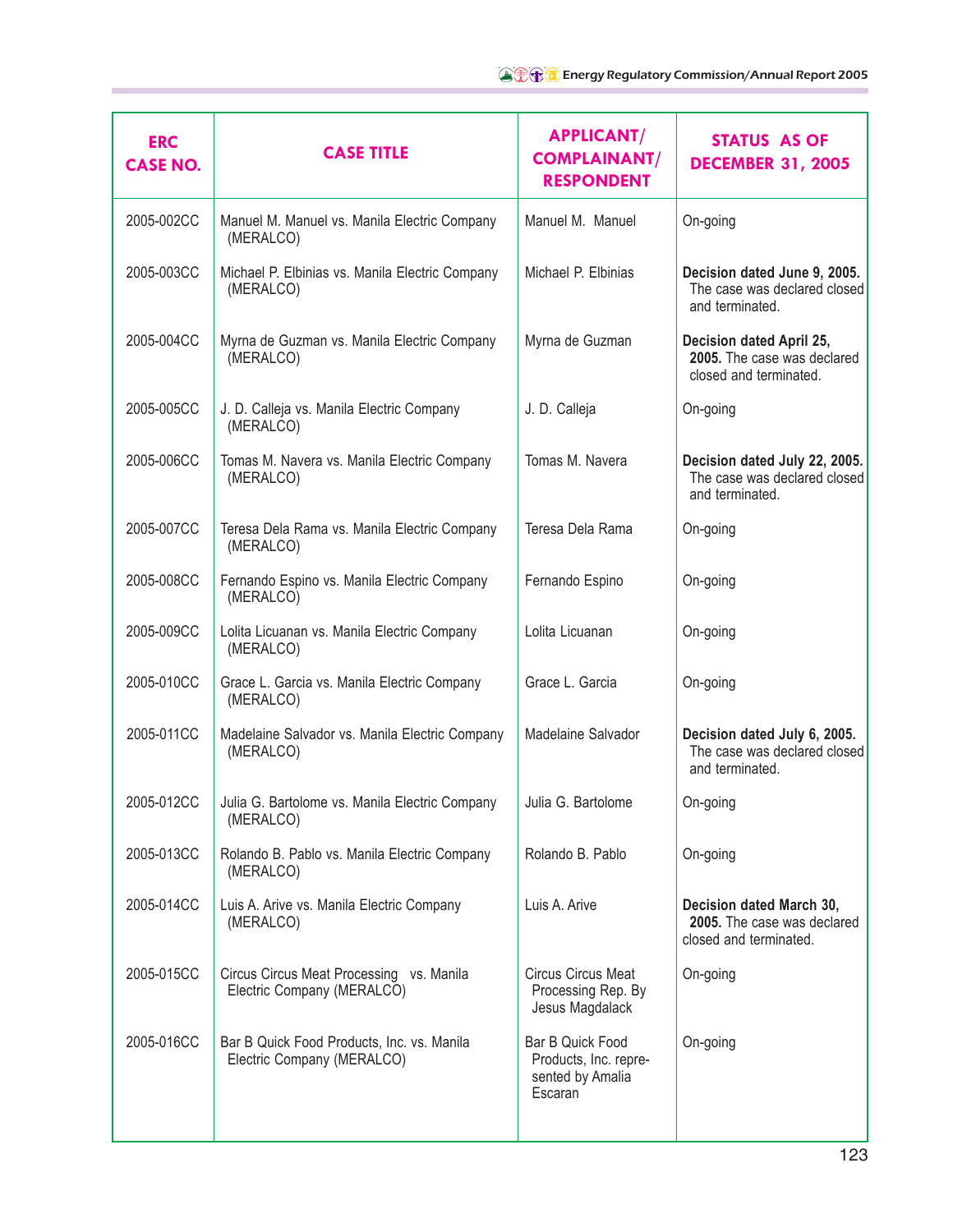| <b>ERC</b><br><b>CASE NO.</b> | <b>CASE TITLE</b>                                                                                                                                 | <b>APPLICANT/</b><br><b>COMPLAINANT/</b><br><b>RESPONDENT</b> | <b>STATUS AS OF</b><br><b>DECEMBER 31, 2005</b>                                                   |
|-------------------------------|---------------------------------------------------------------------------------------------------------------------------------------------------|---------------------------------------------------------------|---------------------------------------------------------------------------------------------------|
| 2005-017CC                    | Aurora L. Regalado vs. Manila Electric Company<br>(MERALCO)                                                                                       | Aurora L. Regalado                                            | On-going                                                                                          |
| 2005-018CC                    | Eduardo Mateo vs. Manila Electric Company<br>(MERALCO)                                                                                            | Eduardo Mateo                                                 | On-going                                                                                          |
| 2005-019CC                    | Natalia A. Cua vs. Manila Electric Company<br>(MERALCO)                                                                                           | Natalia A. Cua                                                | Decision dated March 21,<br>2005. The case was declared<br>closed and terminated.                 |
| 2005-020CC                    | Rubencio Cabang vs. Manila Electric Company<br>(MERALCO)                                                                                          | Rubencio Cabang                                               | Decision dated July 6, 2005.<br>The case was declared closed<br>and terminated.                   |
| 2005-021CC                    | Chris Jan B. Quijano vs. Manila Electric Company<br>(MERALCO)                                                                                     | Chris Jan B. Quijano                                          | On-going                                                                                          |
| 2005-022CC                    | Antonio Atendido Tan vs. Ramon De Vera, Jose<br>Cabanilla, Ester Santos (NEECO III), Editha<br>Bueno, Leila Bonifacio, and Mila Quinahon<br>(NEA) | Antonio Atendido Tan                                          | On-going                                                                                          |
| 2005-023CC                    | Rodolfo Dakila vs. Manila Electric Company<br>(MERALCO)                                                                                           | Rodolfo Dakila                                                | On-going                                                                                          |
| 2005-024CC                    | Catalina Pascual vs. Manila Electric Company<br>(MERALCO)                                                                                         | Catalina Pascual                                              | <b>Decision dated September</b><br>14, 2005. The case was<br>declared closed and termi-<br>nated. |
| 2005-025CC                    | Erlinda Maramag vs. Manila Electric Company<br>(MERALCO)                                                                                          | Erlinda Maramag                                               | <b>Decision dated September</b><br>19, 2005. The case was<br>declared closed and termi-<br>nated. |
| 2005-026CC                    | Emelita Beltran vs. Manila Electric Company<br>(MERALCO)                                                                                          | Emelita Beltran                                               | On-going                                                                                          |
| 2005-027CC                    | Ma. Pajita Feria-Bañez vs. Manila Electric<br>Company (MERALCO)                                                                                   | Ma. Pajita Feria-Bañez                                        | Decision dated August 30,<br>2005. The case was declared<br>closed and terminated.                |
| 2005-028CC                    | Rosario Cruz vs. Manila Electric Company<br>(MERALCO)                                                                                             | Rosario Cruz                                                  | Decision dated February 9,<br>2006. The case was declared<br>closed and terminated.               |
| 2005-029CC                    | CPA Review School of the Philippines, Inc. vs.<br>Time Realty, Inc. and Manila Electric Company<br>(MERALCO)                                      | CPA Review School of<br>the Philippines, Inc.                 | On-going                                                                                          |
| 2005-030CC                    | Benjamin De Guzman vs. Manila Electric<br>Company (MERALCO)                                                                                       | Benjamin De Guzman                                            | On-going                                                                                          |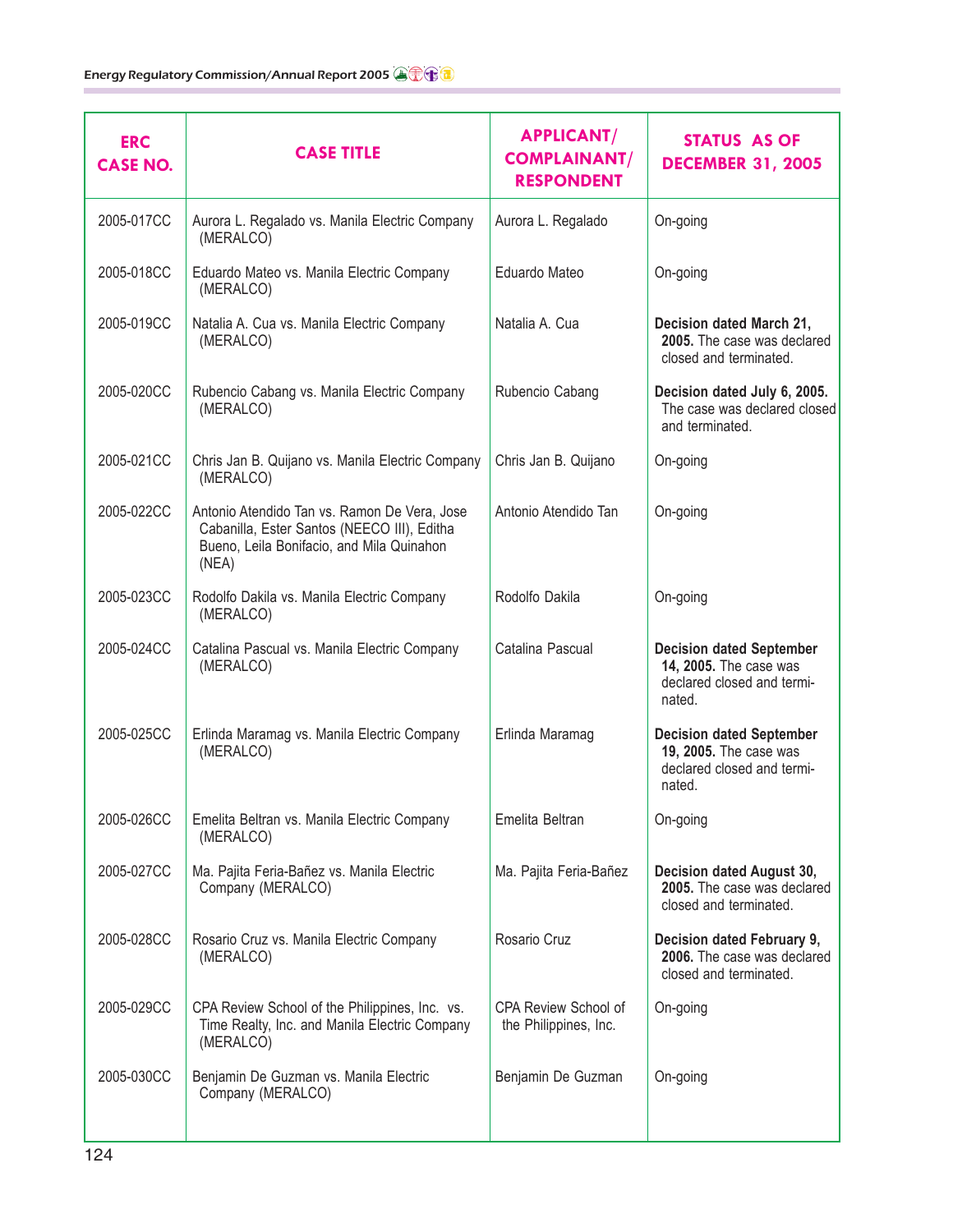| <b>ERC</b><br><b>CASE NO.</b> | <b>CASE TITLE</b>                                           | <b>APPLICANT/</b><br><b>COMPLAINANT/</b><br><b>RESPONDENT</b> | <b>STATUS AS OF</b><br><b>DECEMBER 31, 2005</b>                                                   |
|-------------------------------|-------------------------------------------------------------|---------------------------------------------------------------|---------------------------------------------------------------------------------------------------|
| 2005-031CC                    | Ricardo Yonzon vs. Manila Electric Company<br>(MERALCO)     | Ricardo Yonzon                                                | On-going                                                                                          |
| 2005-032CC                    | Paul Tan vs. Manila Electric Company<br>(MERALCO)           | Paul Tan represented by<br>Glenn Ong                          | Decision dated March 8,<br>2005. The case was declared<br>closed and terminated.                  |
| 2005-033CC                    | Teodora Mortel vs. Manila Electric Company<br>(MERALCO)     | <b>Teodora Mortel</b>                                         | On-going                                                                                          |
| 2005-034CC                    | Bernaldo Bumatay vs. Manila Electric Company<br>(MERALCO)   | Bernaldo Bumatay                                              | On-going                                                                                          |
| 2005-035CC                    | Teodoro Bantique vs. Manila Electric Company<br>(MERALCO)   | <b>Teodoro Bantique</b>                                       | <b>Decision dated September</b><br>30, 2005. The case was<br>declared closed and termi-<br>nated. |
| 2005-036CC                    | Ma. Gigi A. Ramos vs. Manila Electric Company<br>(MERALCO)  | Ma. Gigi A. Ramos                                             | On-going                                                                                          |
| 2005-037CC                    | DSD Trading Inc. vs. Manila Electric Company<br>(MERALCO)   | DSD Trading Inc.<br>represented by Victorio<br>Dionisio       | On-going                                                                                          |
| 2005-038CC                    | Wilfredo Obeso vs. Manila Electric Company<br>(MERALCO)     | Wilfredo Obeso                                                | Decision dated July 25, 2005.<br>The case was declared closed<br>and terminated.                  |
| 2005-039CC                    | Norma Villa vs. Manila Electric Company<br>(MERALCO)        | Norma Villa                                                   | On-going                                                                                          |
| 2005-040CC                    | Fernando R. Padua vs. Manila Electric Company<br>(MERALCO)  | Fernando R. Padua                                             | Decision dated March 15,<br>2005. The case was declared<br>closed and terminated.                 |
| 2005-041CC                    | Marilou Pacot vs. Manila Electric Company<br>(MERALCO)      | Marilou Pacot                                                 | On-going                                                                                          |
| 2005-042CC                    | Danilo S. Reyes vs. Manila Electric Company<br>(MERALCO)    | Danilo S. Reyes                                               | Decision dated October 11,<br>2005. The case was declared<br>closed and terminated.               |
| 2005-043CC                    | Edison Rosales vs. Manila Electric Company<br>(MERALCO)     | <b>Edison Rosales</b>                                         | Decision dated March 30,<br>2005. The case was declared<br>closed and terminated.                 |
| 2005-044CC                    | Joaquin P. Bulacan vs. Manila Electric Company<br>(MERALCO) | Joaquin P. Bulacan                                            | On-going                                                                                          |
| 2005-045CC                    | Eugenio R. Garcia vs. Manila Electric Company<br>(MERALCO)  | Eugenio R. Garcia                                             | On-going                                                                                          |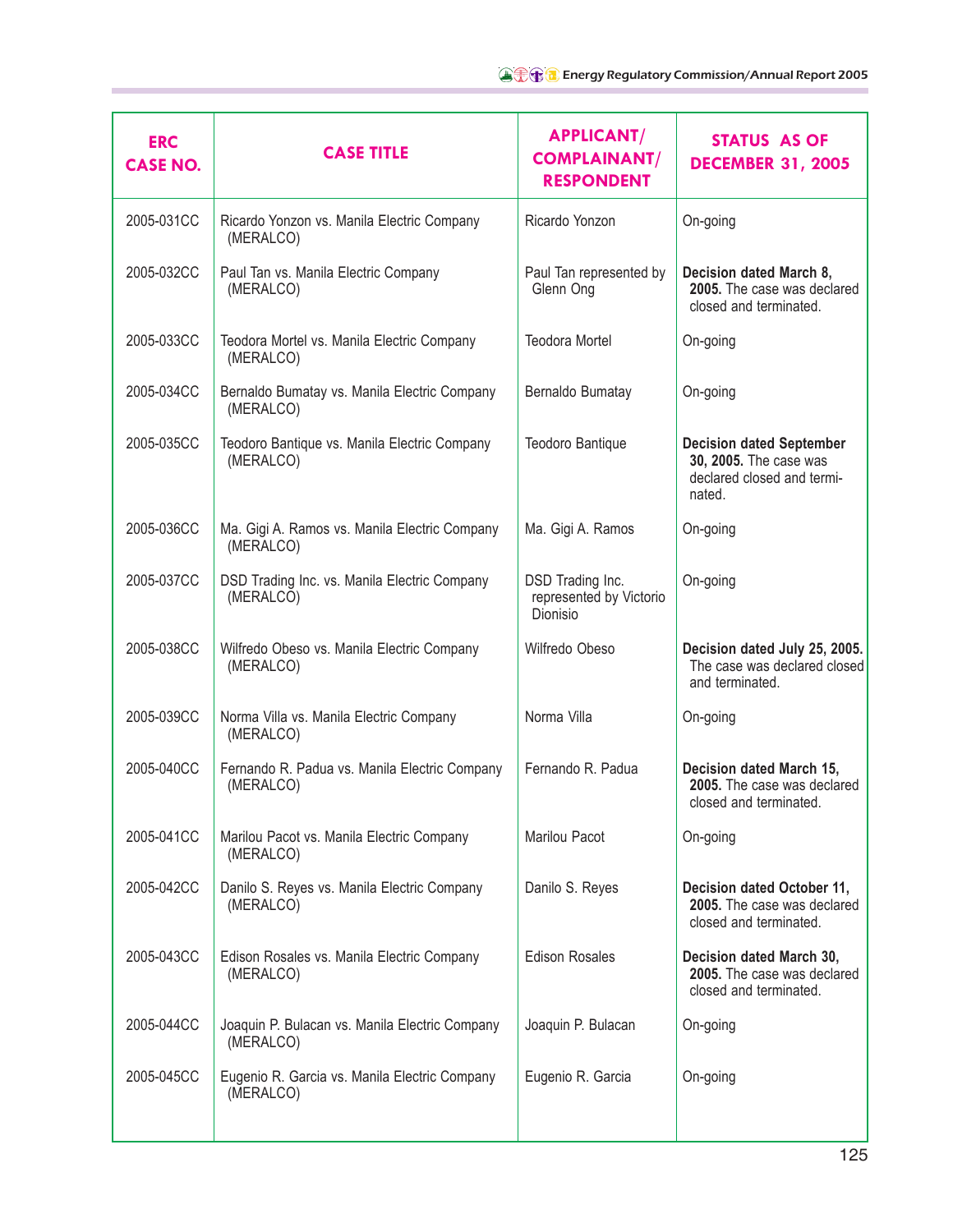| <b>ERC</b><br><b>CASE NO.</b> | <b>CASE TITLE</b>                                             | <b>APPLICANT/</b><br><b>COMPLAINANT/</b><br><b>RESPONDENT</b> | <b>STATUS AS OF</b><br><b>DECEMBER 31, 2005</b>                                                   |
|-------------------------------|---------------------------------------------------------------|---------------------------------------------------------------|---------------------------------------------------------------------------------------------------|
| 2005-046CC                    | Jesus Villarosa, Jr. vs. Manila Electric Company<br>(MERALCO) | Jesus Villarosa Jr.                                           | Decision dated May 5, 2005.<br>The case was declared closed<br>and terminated.                    |
| 2005-047CC                    | Roberto Fontanilla vs. Manila Electric Company<br>(MERALCO)   | Roberto Fontanilla                                            | On-going                                                                                          |
| 2005-048CC                    | Estrella Ofiana vs. Manila Electric Company<br>(MERALCO)      | Estrella Ofiana                                               | Decision dated July 29, 2005.<br>The case was declared closed<br>and terminated.                  |
| 2005-049CC                    | Jay Ceasar Abad vs. Manila Electric Company<br>(MERALCO)      | Jay Ceasar Abad                                               | <b>Decision dated September</b><br>25, 2005. The case was<br>declared closed and termi-<br>nated. |
| 2005-050CC                    | Jovita Tizon Tadefa vs. Manila Electric Company<br>(MERALCO)  | Jovita Tizon Tadefa                                           | On-going                                                                                          |
| 2005-051CC                    | Jose Manalang vs. Manila Electric Company<br>(MERALCO)        | Jose Manalang                                                 | Decision dated December 9,<br>2005. The case was declared<br>closed and terminated.               |
| 2005-052CC                    | Jesus A. Ramores vs. Manila Electric Company<br>(MERALCO)     | Jesus A. Ramores                                              | On-going                                                                                          |
| 2005-053CC                    | Editha R. Ilustre vs. Manila Electric Company<br>(MERALCO)    | Editha R. Ilustre                                             | On-going                                                                                          |
| 2005-054CC                    | Evelyn C. Bongat vs. Manila Electric Company<br>(MERALCO)     | Evelyn C. Bongat                                              | On-going                                                                                          |
| 2005-055CC                    | Teresita P. Magno vs. Manila Electric Company<br>(MERALCO)    | Teresita P. Magno                                             | On-going                                                                                          |
| 2005-056CC                    | Salvador Bigayan vs. Manila Electric Company<br>(MERALCO)     | Salvador Bigayan                                              | On-going                                                                                          |
| 2005-057CC                    | Josue Ines vs. Manila Electric Company<br>(MERALCO)           | Josue B. Ines                                                 | On-going                                                                                          |
| 2005-058CC                    | Rhoda A. Dugang vs. Manila Electric Company<br>(MERALCO)      | Rhoda A. Dugang                                               | <b>Decision dated September</b><br>22, 2005. The case was<br>declared closed and termi-<br>nated. |
| 2005-059CC                    | Salvador Rodriguez vs. Manila Electric Company<br>(MERALCO)   | Salvador Rodriguez                                            | Order dated September 20,<br>2005. The case was declared<br>closed and terminated.                |
| 2005-060CC                    | Dante Quirona vs. Manila Electric Company<br>(MERALCO)        | Dante Quirona                                                 | Decision dated December 6,<br>2005. The case was declared<br>closed and terminated.               |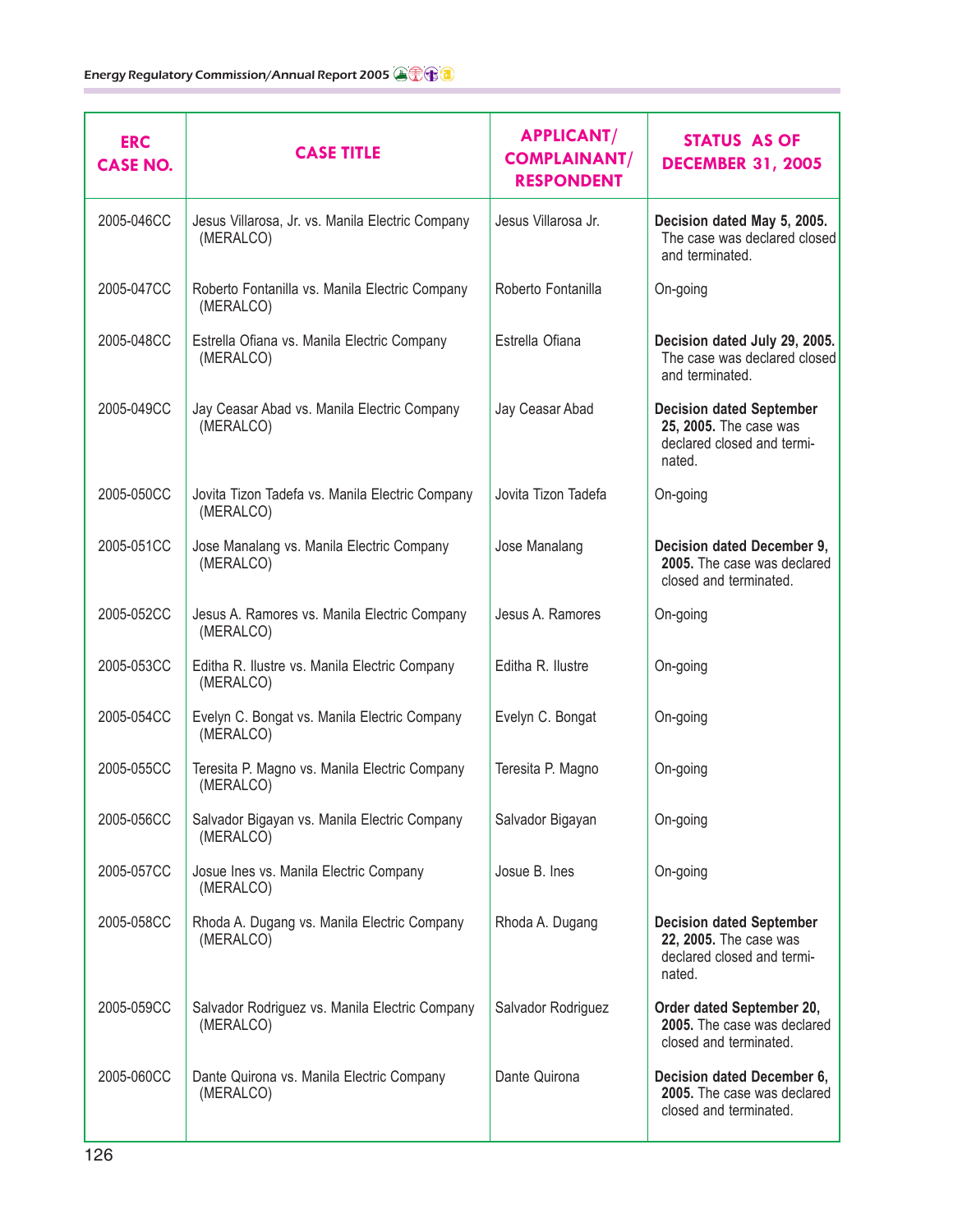| <b>ERC</b><br><b>CASE NO.</b> | <b>CASE TITLE</b>                                                      | <b>APPLICANT/</b><br><b>COMPLAINANT/</b><br><b>RESPONDENT</b> | <b>STATUS AS OF</b><br><b>DECEMBER 31, 2005</b>                                      |
|-------------------------------|------------------------------------------------------------------------|---------------------------------------------------------------|--------------------------------------------------------------------------------------|
| 2005-061CC                    | Nilda E. Rubio vs. Manila Electric Company<br>(MERALCO)                | Nilda E. Rubio                                                | On-going                                                                             |
| 2005-062CC                    | Cecilia A. Cruz vs. Manila Electric Company<br>(MERALCO)               | Cecilia A. Cruz                                               | On-going                                                                             |
| 2005-063CC                    | Jennifer Algarate vs. Manila Electric Company<br>(MERALCO)             | Jennifer Algarate                                             | On-going                                                                             |
| 2005-064CC                    | Jennifer Algarate vs. Manila Electric Company<br>(MERALCO)             | Jennifer Algarate                                             | On-going                                                                             |
| 2005-065CC                    | Virgina B. Bautista vs. Manila Electric Company<br>(MERALCO)           | Virgina B. Bautista                                           | On-going                                                                             |
| 2005-066CC                    | Richard N. Santos vs. Manila Electric Company<br>(MERALCO)             | Richard N. Santos                                             | On-going                                                                             |
| 2005-067CC                    | Dronico Espina vs. Countrywide Shelters, Inc. and<br>Elizer B. Villaro | Dronico Espina                                                | Decision dated December 5,<br>2005. The case was declared<br>closed and terminated.  |
| 2005-068CC                    | Rodel P. Miranda vs. Manila Electric Company<br>(MERALCO)              | Rodel P. Miranda                                              | On-going                                                                             |
| 2005-069CC                    | Edgardo G. Medalla vs. Manila Electric Company<br>(MERALCO)            | Edgardo G. Medalla                                            | Decision dated June 15,<br>2005. The case was declared<br>closed and terminated.     |
| 2005-070CC                    | Andy Ong vs. Manila Electric Company<br>(MERALCO)                      | Andy Ong                                                      | Decision dated October 18,<br>2005. The case was declared<br>closed and terminated.  |
| 2005-071CC                    | Jeremiah Andaya vs. Manila Electric Company<br>(MERALCO)               | Jeremiah Andaya                                               | Decision dated October 10,<br>2005. The case was declared<br>closed and terminated.  |
| 2005-072CC                    | Ma. Dolores Rocas vs. Manila Electric Company<br>(MERALCO)             | Ma. Dolores Rocas                                             | Decision dated February 9,<br>2005. The case was declared<br>closed and terminated.  |
| 2005-073CC                    | Jhoanna Marie J. Madla vs. Manila Electric<br>Company (MERALCO)        | Jhoanna Marie J. Madla                                        | Decision dated November 24,<br>2005. The case was declared<br>closed and terminated. |
| 2005-074CC                    | Elizabeth C. Timoteo-Bautista vs. Manila Electric<br>Company (MERALCO) | Elizabeth C. Timoteo-<br><b>Bautista</b>                      | On-going                                                                             |
| 2005-075CC                    | C. Fernando Espino vs. Manila Electric Company<br>(MERALCO)            | C. Fernando Espino                                            | On-going                                                                             |
| 2005-076CC                    | Carlito M. Lising vs. Manila Electric Company<br>(MERALCO)             | Carlito M. Lising                                             | On-going                                                                             |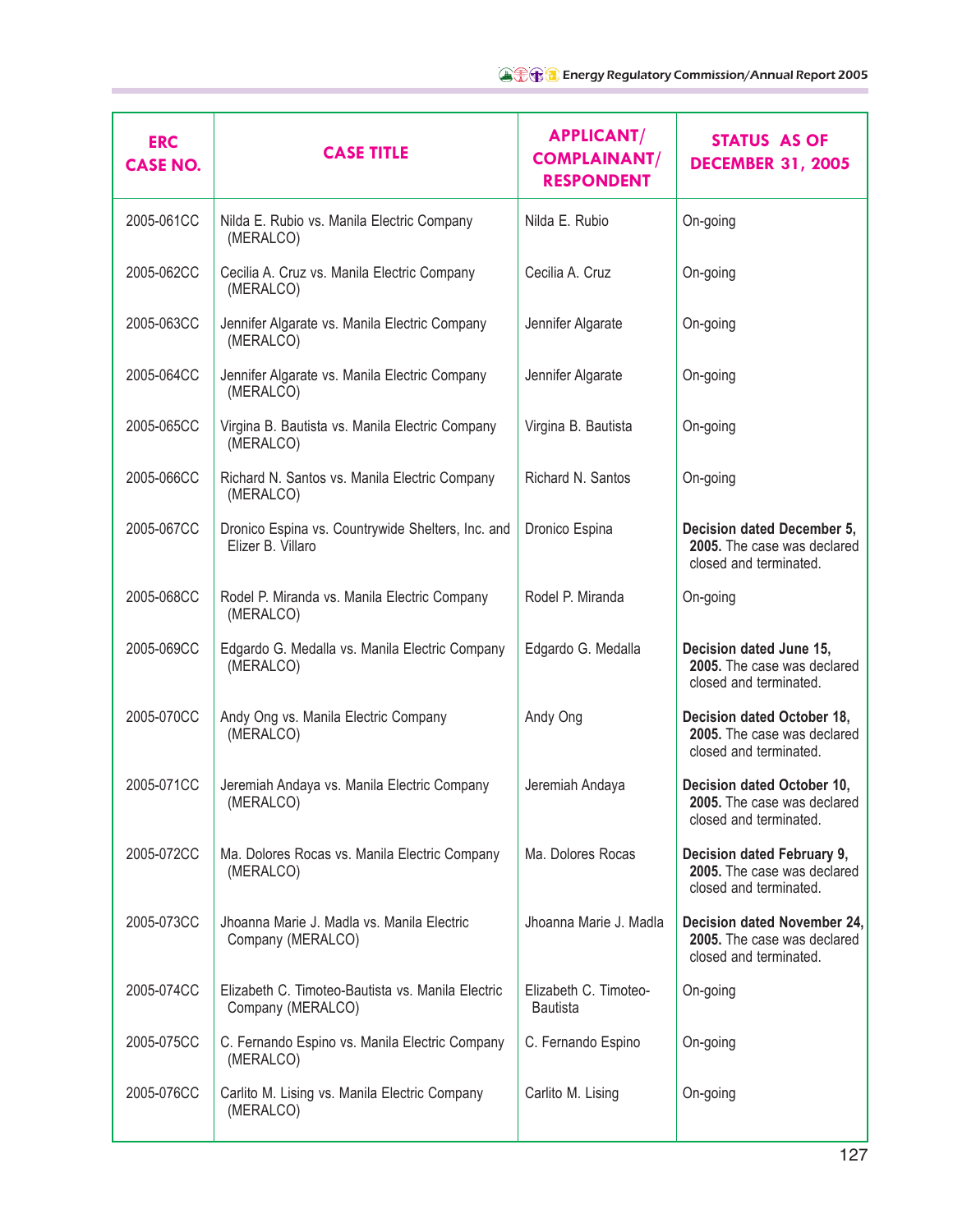| <b>ERC</b><br><b>CASE NO.</b> | <b>CASE TITLE</b>                                                            | <b>APPLICANT/</b><br><b>COMPLAINANT/</b><br><b>RESPONDENT</b> | <b>STATUS AS OF</b><br><b>DECEMBER 31, 2005</b>                                     |
|-------------------------------|------------------------------------------------------------------------------|---------------------------------------------------------------|-------------------------------------------------------------------------------------|
| 2005-077CC                    | Eldie Salvador vs. Manila Electric Company<br>(MERALCO)                      | Eldie Salvador repre-<br>sented by Ansley V.<br>Himang        | On-going                                                                            |
| 2005-078CC                    | Rodrigo Lising vs. Manila Electric Company<br>(MERALCO)                      | Rodrigo Lising repre-<br>sented by Ansley V.<br>Himang        | On-going                                                                            |
| 2005-079CC                    | Lito Bautista / Eduardo De Mesa vs. Manila<br>Electric Company (MERALCO)     | Lito Bautista / Eduardo<br>De Mesa                            | On-going                                                                            |
| 2005-080CC                    | Lito Bautista / Erlinda Espiritu vs. Manila Electric<br>Company (MERALCO)    | Lito Bautista / Erlinda<br>Espiritu                           | On-going                                                                            |
| 2005-081CC                    | Fatimah Angelita Taher vs. Manila Electric<br>Company (MERALCO)              | Fatimah Angelita Taher                                        | Decision dated May 11, 2005.<br>The case was declared closed<br>and terminated.     |
| 2005-082CC                    | Ricardo Pacheco vs. Manila Electric Company<br>(MERALCO)                     | Ricardo Pacheco                                               | On-going                                                                            |
| 2005-083CC                    | Iluminado S. Libao vs. Manila Electric Company<br>(MERALCO)                  | Iluminado S. Libao                                            | On-going                                                                            |
| 2005-084CC                    | Sps. Alberto and Lalaine Valenzuela vs. Manila<br>Electric Company (MERALCO) | Sps. Alberto and Lalaine<br>Valenzuela                        | On-going                                                                            |
| 2005-085CC                    | Fernando Basilio vs. Manila Electric Company<br>(MERALCO)                    | Fernando Basilio                                              | Decision dated November 9,<br>2005. The case was declared<br>closed and terminated. |
| 2005-086CC                    | Estrella C. Igot vs. Manila Electric Company<br>(MERALCO)                    | Estrella C. Igot                                              | On-going                                                                            |
| 2005-087CC                    | Clarita Corpuz vs. Manila Electric Company<br>(MERALCO)                      | Clarita Corpuz                                                | On-going                                                                            |
| 2005-088CC                    | Donna Babas vs. Manila Electric Company<br>(MERALCO)                         | Donna Babas repre-<br>sented by Leonoliza<br>Escalante        | On-going                                                                            |
| 2005-089CC                    | Raul B. Loreto vs. Manila Electric Company<br>(MERALCO)                      | Raul B. Loreto                                                | On-going                                                                            |
| 2005-090CC                    | Renerio B. Acosta vs. Manila Electric Company<br>(MERALCO)                   | Renerio B. Acosta                                             | Decision dated October 4,<br>2005. The case was declared<br>closed and terminated.  |
| 2005-091CC                    | Manolito Sonega vs. Manila Electric Company<br>(MERALCO)                     | Manolito Sonega                                               | Decision dated June 3, 2005.<br>The case was declared closed<br>and terminated.     |
| 2005-092CC                    | Dalen Francisco vs. Manila Electric Company<br>(MERALCO)                     | Dalen Francisco                                               | On-going                                                                            |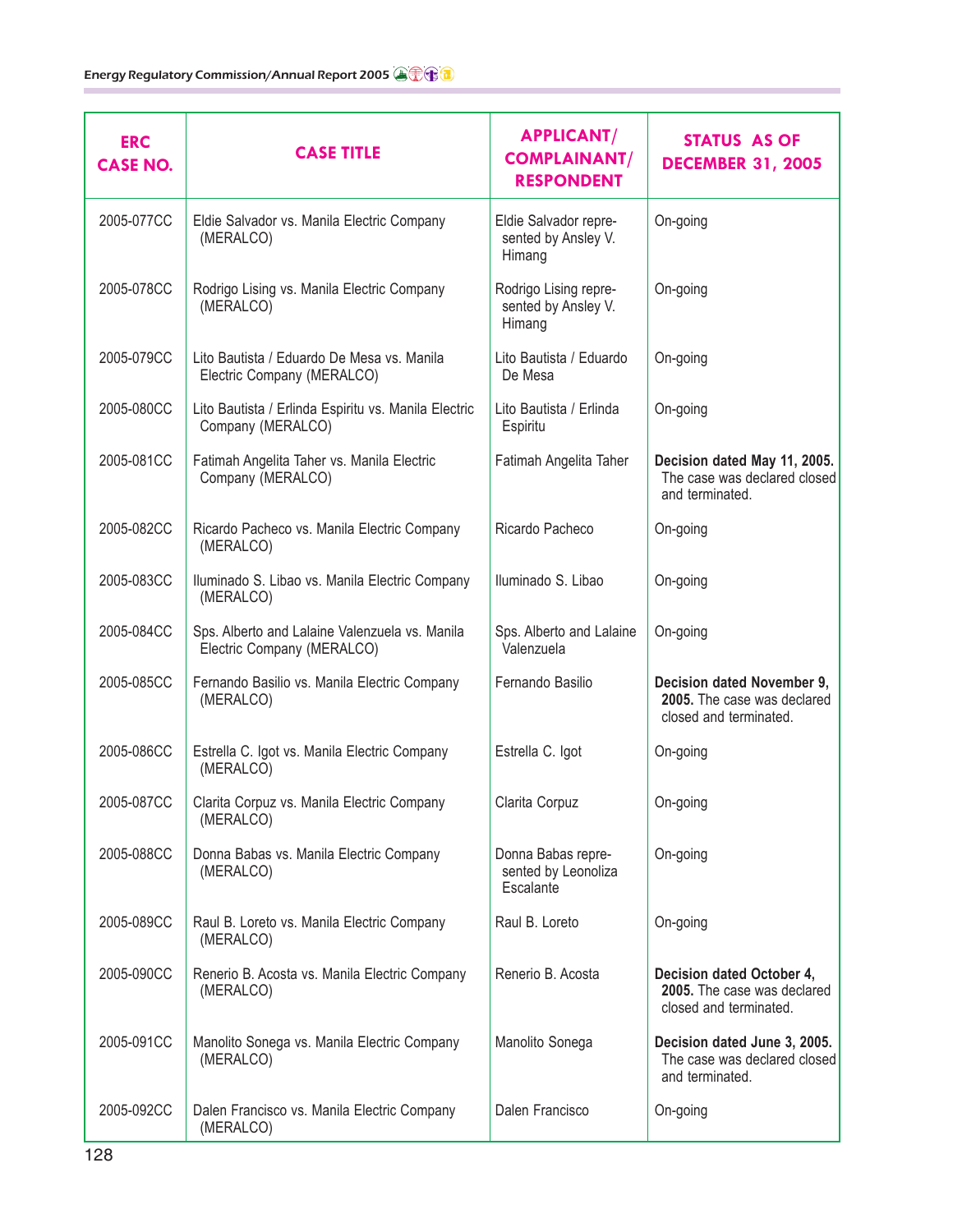| <b>ERC</b><br><b>CASE NO.</b> | <b>CASE TITLE</b>                                                         | <b>APPLICANT/</b><br><b>COMPLAINANT/</b><br><b>RESPONDENT</b>          | <b>STATUS AS OF</b><br><b>DECEMBER 31, 2005</b>                                      |
|-------------------------------|---------------------------------------------------------------------------|------------------------------------------------------------------------|--------------------------------------------------------------------------------------|
| 2005-093CC                    | Erlinda Palting vs. Manila Electric Company<br>(MERALCO)                  | Erlinda Palting                                                        | Decision dated June 3, 2005.<br>The case was declared closed<br>and terminated.      |
| 2005-094CC                    | Emmie M. San Pedro vs. Meralco Manila Electric<br>Company (MERALCO)       | Emmie M. San Pedro                                                     | On-going                                                                             |
| 2005-095CC                    | Ramon L. Pagaduan III vs. Manila Electric<br>Company (MERALCO)            | Ramon L. Pagaduan III                                                  | Decision dated September 9,<br>2005. The case was declared<br>closed and terminated. |
| 2005-096CC                    | Remegio Niesta / Rogelio Paragas vs. Manila<br>Electric Company (MERALCO) | Remegio Niesta<br>represented by Lorna<br>Paragas / Rogelio<br>Paragas | On-going                                                                             |
| 2005-097CC                    | Eden Honasan vs. Manila Electric Company<br>(MERALCO)                     | Eden Honasan                                                           | Decision dated August 26,<br>2005. The case was declared<br>closed and terminated.   |
| 2005-098CC                    | Elma Guido vs. Manila Electric Company<br>(MERALCO)                       | Elma Guido                                                             | On-going                                                                             |
| 2005-099CC                    | Edmond Cañete vs. Manila Electric Company<br>(MERALCO)                    | Edmond Cañete                                                          | On-going                                                                             |
| 2005-100CC                    | Manuel A. Samoy, Jr. vs. Manila Electric Com-<br>pany (MERALCO)           | Manuel A. Samoy, Jr.                                                   | On-going                                                                             |
| 2005-101CC                    | Danilo T. Samson vs. Manila Electric Company<br>(MERALCO)                 | Danilo T. Samson                                                       | On-going                                                                             |
| 2005-102CC                    | Arnold L. Villanueva vs. Manila Electric Company<br>(MERALCO)             | Arnold L. Villanueva                                                   | Decision dated November 8,<br>2005. The case was declared<br>closed and terminated   |
| 2005-103CC                    | Juvy E. Onia vs. Manila Electric Company<br>(MERALCO)                     | Juvy E. Onia                                                           | On-going                                                                             |
| 2005-104CC                    | Edna Morales vs. Manila Electric Company<br>(MERALCO)                     | Edna Morales repre-<br>sented by Roderic D.<br>Vargas                  | On-going                                                                             |
| 2005-105CC                    | Oscar Peralta vs. Manila Electric Company<br>(MERALCO)                    | Oscar Peralta                                                          | On-going                                                                             |
| 2005-106CC                    | Andy V. Dee vs. Manila Electric Company<br>(MERALCO)                      | Andy V. Dee                                                            | On-going                                                                             |
| 2005-107CC                    | Alvin Velayo vs. Manila Electric Company<br>(MERALCO)                     | Alvin Velayo                                                           | On-going                                                                             |
| 2005-108CC                    | Eufracio S. Negrete, Jr. vs. Manila Electric<br>Company (MERALCO)         | Eufracio S. Negrete, Jr.                                               | On-going                                                                             |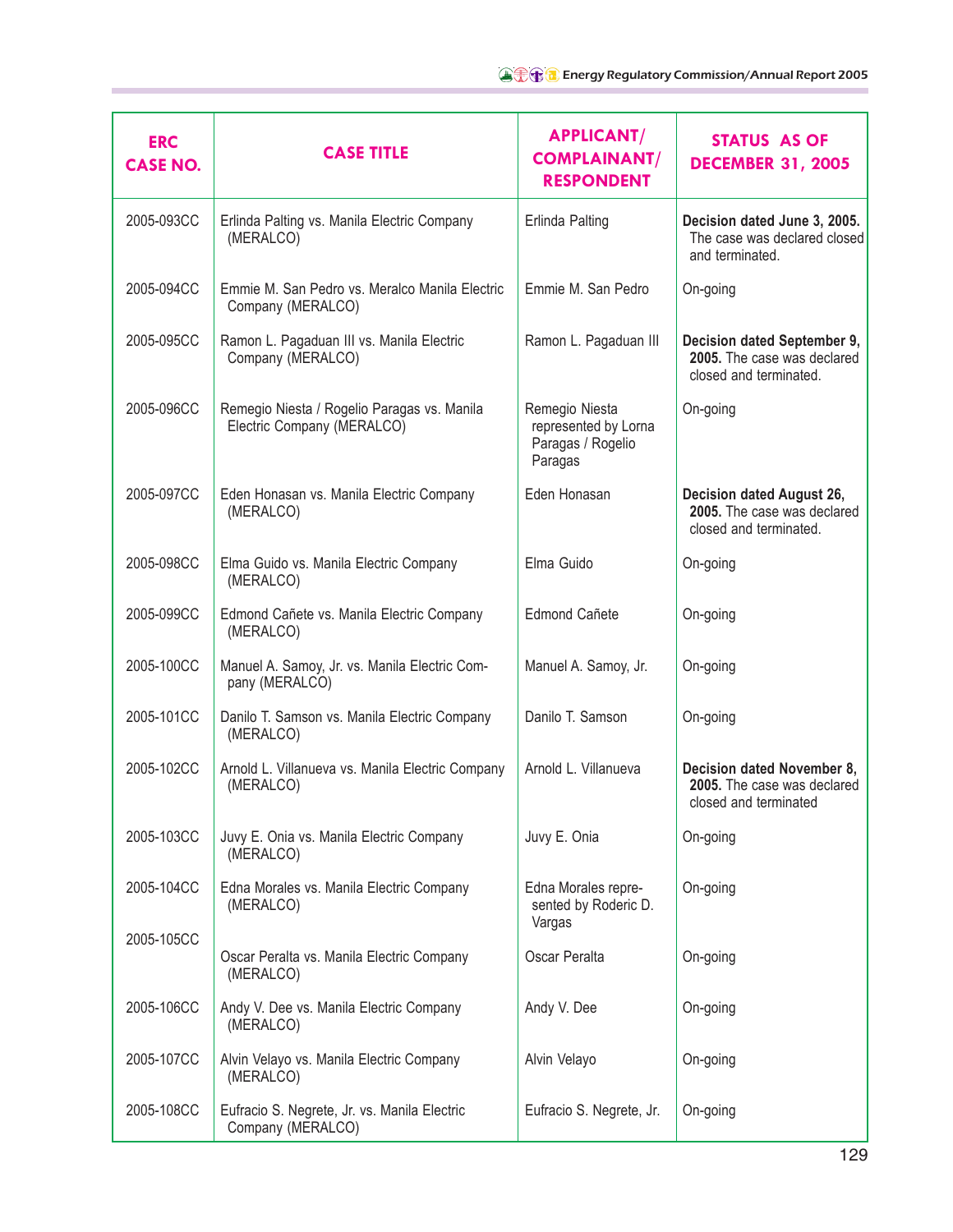| <b>ERC</b><br><b>CASE NO.</b> | <b>CASE TITLE</b>                                                                       | <b>APPLICANT/</b><br><b>COMPLAINANT/</b><br><b>RESPONDENT</b>                | STATUS AS OF<br><b>DECEMBER 31, 2005</b>                                                 |
|-------------------------------|-----------------------------------------------------------------------------------------|------------------------------------------------------------------------------|------------------------------------------------------------------------------------------|
| 2005-109CC                    | Victor V. Eudela vs. Manila Electric Company<br>(MERALCO)                               | Victor V. Eudela                                                             | On-going                                                                                 |
| 2005-110CC                    | Quirino M. Antonio vs. Manila Electric Company<br>(MERALCO)                             | Quirino M. Antonio                                                           | On-going                                                                                 |
| 2005-111CC                    | Nery Sunga vs. Manila Electric Company<br>(MERALCO)                                     | Nery Sunga                                                                   | On-going                                                                                 |
| 2005-112CC                    | Nery Sunga vs. Manila Electric Company<br>(MERALCO)                                     | Nery Sunga                                                                   | On-going                                                                                 |
| 2005-113CC                    | Nery Sunga vs. Manila Electric Company<br>(MERALCO)                                     | Nery Sunga                                                                   | On-going                                                                                 |
| 2005-114CC                    | Felipe Cecilio vs. Manila Electric Company<br>(MERALCO)                                 | Felipe Cecilio                                                               | Decision dated November 8,<br>2005. The case was declared<br>closed and terminated.      |
| 2005-115CC                    | William Lio vs. Manila Electric Company<br>(MERALCO)                                    | William Lio                                                                  | Decision dated August 5,<br>2005. The case was declared<br>closed and terminated.        |
| 2005-116CC                    | Lourdes Lomahan vs. Manila Electric Company<br>(MERALCO)                                | Lourdes Lomahan                                                              | Decision dated July 15, 2005.<br>The case was declared closed<br>and terminated.         |
| 2005-117CC                    | Vebito R. Villanueva vs. Manila Electric Company<br>(MERALCO)                           | Vebito R. Villanueva                                                         | Decision dated November 24,<br>2005. The case was declared<br>closed and terminated.     |
| 2005-118CC                    | Ramonet Alvarez vs. Manila Electric Company<br>(MERALCO)                                | Ramonet Alvarez                                                              | On-going                                                                                 |
| 2005-119CC                    | Susan D. Valencia vs. Manila Electric Company<br>(MERALCO)                              | Susan D. Valencia                                                            | <b>Decision dated August 5,</b><br>2005. The case was declared<br>closed and terminated. |
| 2005-120CC                    | Nery Sunga vs. Manila Electric Company<br>(MERALCO)                                     | Nery Sunga                                                                   | On-going                                                                                 |
| 2005-121CC                    | Clarita M. Pinawin vs. Manila Electric Company<br>(MERALCO)                             | Clarita M. Pinawin<br>represented by Marizza<br>P. Millares                  | Decision dated July 4, 2005.<br>The case was declared closed<br>and terminated.          |
| 2005-122CC                    | In the Matter of Reconsideration/Amendment or<br>Modification of Order on Meter Refunds | Northern Mindanao<br><b>Electric Cooperative</b><br>Association<br>(NORMECA) | On-going                                                                                 |
| 2005-123CC                    | Leonideza C. Co vs. Manila Electric Company<br>(MERALCO)                                | Leonideza C. Co                                                              | On-going                                                                                 |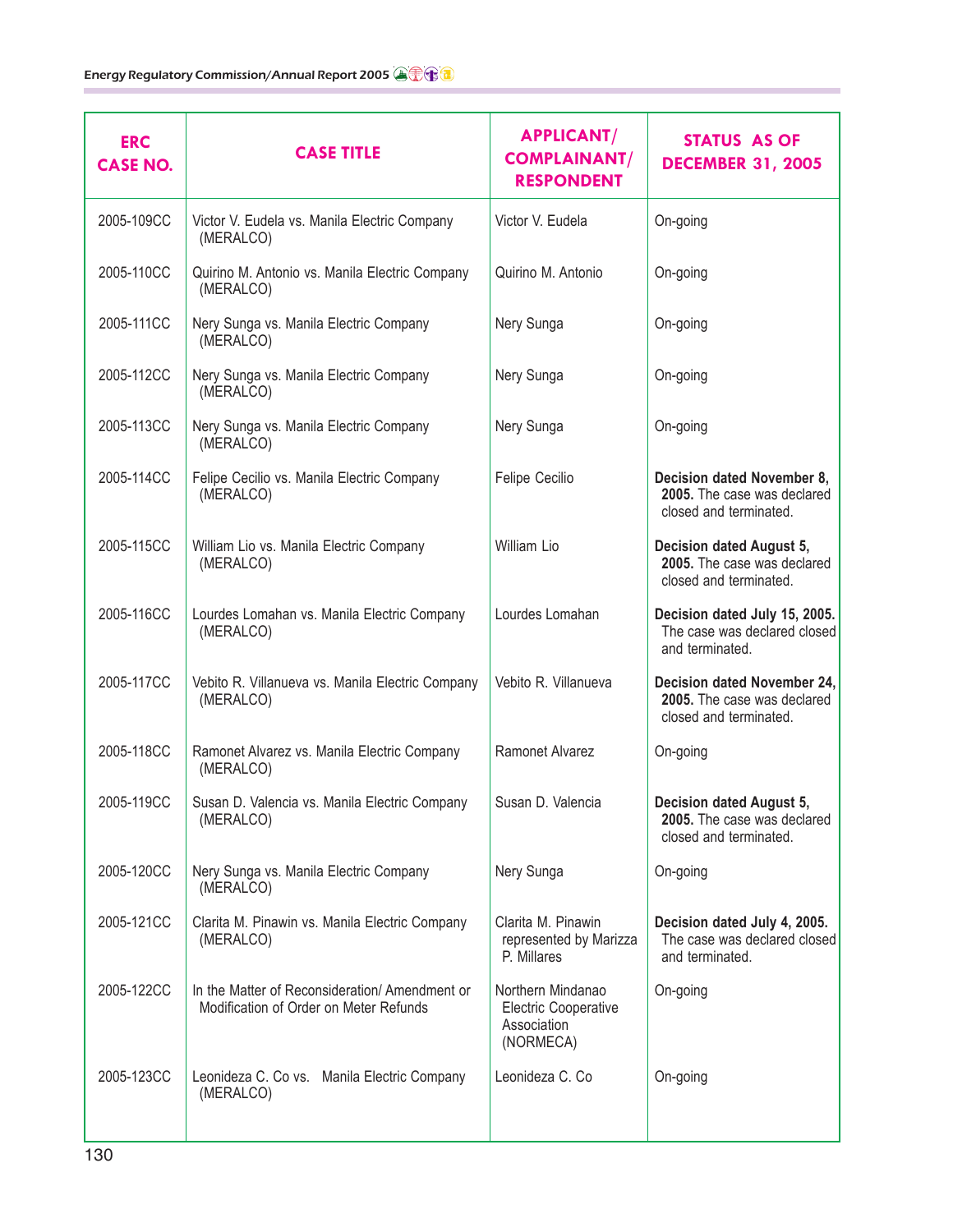| <b>ERC</b><br><b>CASE NO.</b> | <b>CASE TITLE</b>                                                   | <b>APPLICANT/</b><br><b>COMPLAINANT/</b><br><b>RESPONDENT</b> | STATUS AS OF<br><b>DECEMBER 31, 2005</b>                                                          |
|-------------------------------|---------------------------------------------------------------------|---------------------------------------------------------------|---------------------------------------------------------------------------------------------------|
| 2005-124CC                    | Carmelita Ng-Isip vs. Manila Electric Company<br>(MERALCO)          | Carmelita Ng-Isip                                             | Decision dated November 24,<br>2005. The case was declared<br>closed and terminated.              |
| 2005-125CC                    | Arleen T. Seli vs. Manila Electric Company<br>(MERALCO)             | Arleen T. Seli                                                | <b>Decision dated September</b><br>12, 2005. The case was<br>declared closed and termi-<br>nated. |
| 2005-126CC                    | So Tion vs. Manila Electric Company (MERALCO)                       | So Tion represented by<br>Elpino E. Lago                      | On-going                                                                                          |
| 2005-127CC                    | Evangeline B. Necesario vs. Manila Electric<br>Company (MERALCO)    | Evangeline B. Necesario                                       | <b>Decision dated September</b><br>27, 2005. The case was<br>declared closed and termi-<br>nated. |
| 2005-128CC                    | Eden Honasan vs. Manila Electric Company<br>(MERALCO)               | Eden Honasan                                                  | <b>Decision dated August 26,</b><br>2005. The case was declared<br>closed and terminated.         |
| 2005-129CC                    | Leoncia Gomez-Valenzuela vs. Manila Electric<br>Company (MERALCO)   | Leoncia Gomez-<br>Valenzuela                                  | <b>Decision dated August 22,</b><br>2005. The case was declared<br>closed and terminated.         |
| 2005-130CC                    | Ernesto G. Valenzuela, Jr. vs. Manila Electric<br>Company (MERALCO) | Ernesto G. Valenzuela,<br>Jr.                                 | On-going                                                                                          |
| 2005-131CC                    | Jovito Galicia vs. Manila Electric Company<br>(MERALCO)             | Jovito Galicia                                                | Decision dated July 4, 2005.<br>The case was declared closed<br>and terminated.                   |
| 2005-132CC                    | Stewart O. Velmonte vs. Manila Electric Company<br>(MERALCO)        | Stewart O. Velmonte                                           | On-going                                                                                          |
| 2005-133CC                    | Atty. Emmanuel Florendo vs. Manila Electric<br>Company (MERALCO)    | Atty. Emmanuel Florendo                                       | On-going                                                                                          |
| 2005-134CC                    | Juanito Bernardino vs. Manila Electric Company<br>(MERALCO)         | Juanito Bernardino                                            | On-going                                                                                          |
| 2005-135CC                    | Juliana Caduhada vs. Manila Electric Company<br>(MERALCO)           | Juliana Caduhada                                              | Decision dated July 1, 2005.<br>The case was declared closed<br>and terminated.                   |
| 2005-136CC                    | Linda Chua vs. Manila Electric Company<br>(MERALCO)                 | Linda Chua                                                    | Decision dated November 29,<br>2005. The case was declared<br>closed and terminated.              |
| 2005-137CC                    | Maya Santos vs. Manila Electric Company<br>(MERALCO)                | Maya Santos                                                   | On-going                                                                                          |
|                               |                                                                     |                                                               |                                                                                                   |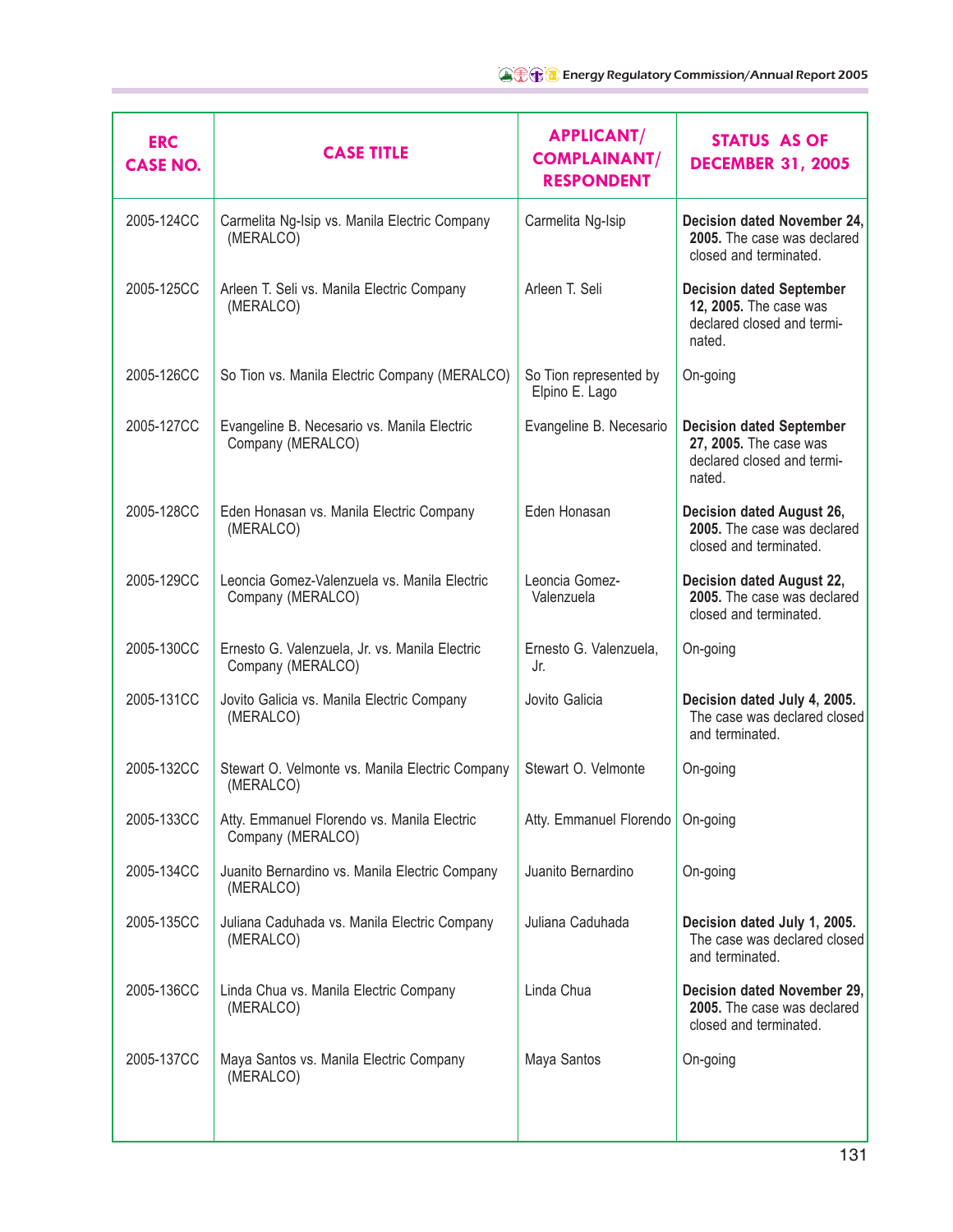| <b>ERC</b><br><b>CASE NO.</b> | <b>CASE TITLE</b>                                                 | <b>APPLICANT/</b><br><b>COMPLAINANT/</b><br><b>RESPONDENT</b>     | <b>STATUS AS OF</b><br><b>DECEMBER 31, 2005</b>                                                   |
|-------------------------------|-------------------------------------------------------------------|-------------------------------------------------------------------|---------------------------------------------------------------------------------------------------|
| 2005-138CC                    | Jennifer A. Vasquez vs. Manila Electric Company<br>(MERALCO)      | Jennifer A. Vasquez                                               | Decision dated October 27,<br>2005. The case was declared<br>closed and terminated.               |
| 2005-139CC                    | Roselyn D. Paduga vs. Manila Electric Company<br>(MERALCO)        | Roselyn D. Paduga                                                 | Decision dated November 2,<br>2005. The case was declared<br>closed and terminated.               |
| 2005-140CC                    | Gregoria D. Naing vs. Manila Electric Company<br>(MERALCO)        | Gregoria D. Naing                                                 | On-going                                                                                          |
| 2005-141CC                    | Alex M. Tan vs. Manila Electric Company<br>(MERALCO)              | Alex M. Tan                                                       | Decision dated August 5,<br>2005. The case was declared<br>closed and terminated.                 |
| 2005-142CC                    | Luningning C. Coralde vs. Manila Electric<br>Company (MERALCO)    | Luningning C. Coralde                                             | On-going                                                                                          |
| 2005-143CC                    | Raymund Cobankiat vs. Manila Electric Company<br>(MERALCO)        | Raymund Cobankiat                                                 | <b>Decision dated September</b><br>30, 2005. The case was<br>declared closed and termi-<br>nated. |
| 2005-144CC                    | Nida D. Canunayon vs. Manila Electric Company<br>(MERALCO)        | Nida D. Canunayon                                                 | On-going                                                                                          |
| 2005-145CC                    | Virgilio Arevalo vs. Manila Electric Company<br>(MERALCO)         | Virgilio Arevalo                                                  | On-going                                                                                          |
| 2005-146CC                    | Melencio Castelo, Jr. vs. Manila Electric Com-<br>pany (MERALCO)  | Melencio Castelo, Jr.                                             | On-going                                                                                          |
| 2005-147CC                    | Maria Cristina Ice Plant vs. Manila Electric<br>Company (MERALCO) | Maria Cristina Ice Plant<br>represented by<br>Reynaldo T. Sy Bang | On-going                                                                                          |
| 2005-148CC                    | Rosie Sante vs. Manila Electric Company<br>(MERALCO)              | Rosie Sante                                                       | On-going                                                                                          |
| 2005-149CC                    | Erlinda Chong vs. Manila Electric Company<br>(MERALCO)            | Erlinda Chong                                                     | On-going                                                                                          |
| 2005-150CC                    | Erlinda Chong vs. Manila Electric Company<br>(MERALCO)            | Erlinda Chong                                                     | On-going                                                                                          |
| 2005-151CC                    | Erlinda Chong vs. Manila Electric Company<br>(MERALCO)            | Erlinda Chong                                                     | On-going                                                                                          |
| 2005-152CC                    | Erlinda Chong vs. Manila Electric Company<br>(MERALCO)            | Erlinda Chong                                                     | On-going                                                                                          |
| 2005-153CC                    | Jamie A. Caliwag vs. Manila Electric Company<br>(MERALCO)         | Jamie A. Caliwag                                                  | Decision dated December 6,<br>2005. The case was declared<br>closed and terminated.               |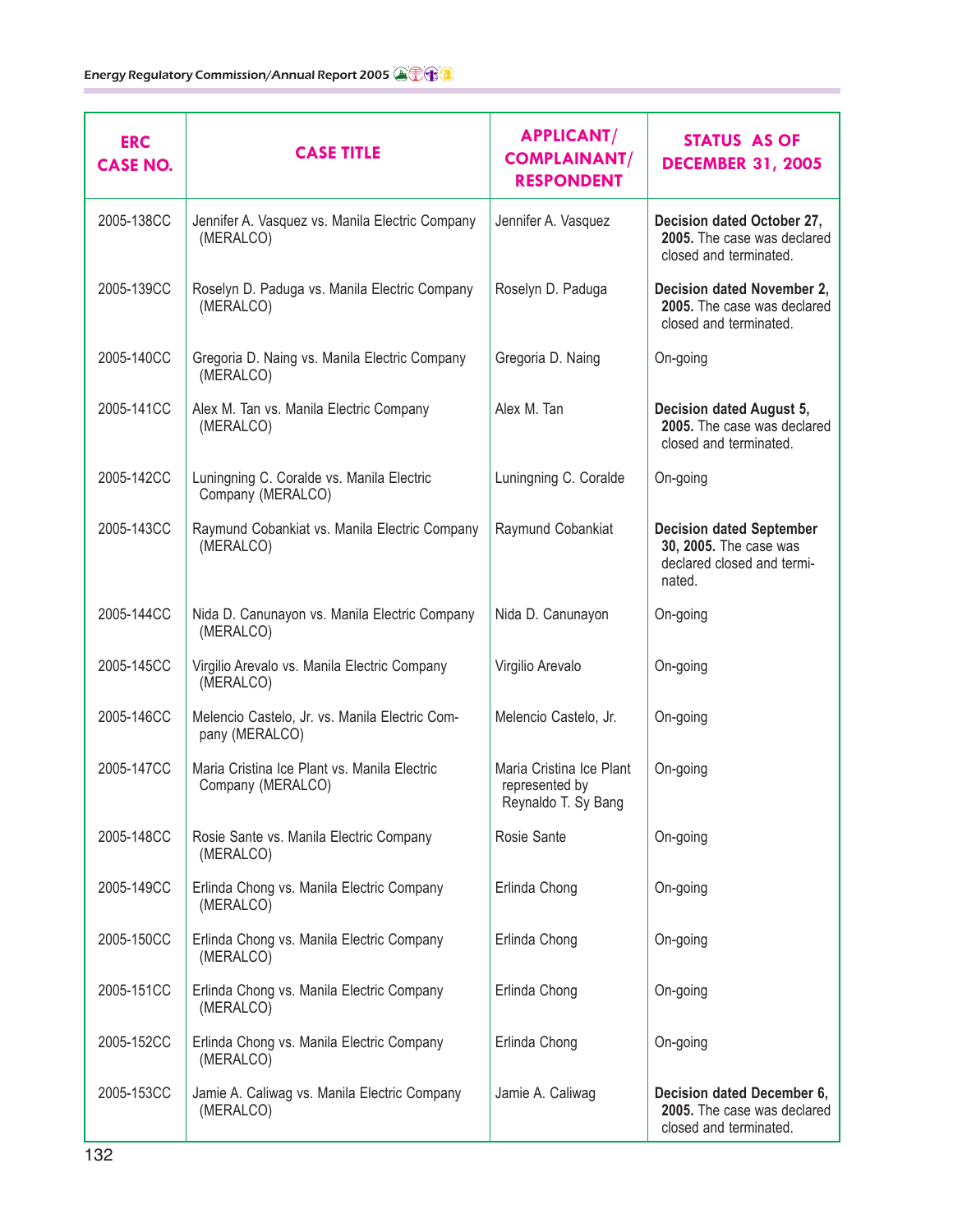| <b>ERC</b><br><b>CASE NO.</b> | <b>CASE TITLE</b>                                                                   | <b>APPLICANT/</b><br><b>COMPLAINANT/</b><br><b>RESPONDENT</b> | <b>STATUS AS OF</b><br><b>DECEMBER 31, 2005</b>                                      |
|-------------------------------|-------------------------------------------------------------------------------------|---------------------------------------------------------------|--------------------------------------------------------------------------------------|
| 2005-154CC                    | Jennifer King vs. Manila Electric Company<br>(MERALCO)                              | Jennifer King                                                 | On-going                                                                             |
| 2005-155CC                    | Kenneth Jill Francisco vs. Manila Electric<br>Company (MERALCO)                     | Kenneth Jill Francisco                                        | Decision dated December 8,<br>2005. The case was declared<br>closed and terminated.  |
| 2005-156CC                    | Fe Makalintal-Cruz vs. Manila Electric Company<br>(MERALCO) and Felicidad R. Andres | Fe Makalintal-Cruz                                            | Decision dated November 30,<br>2005. The case was declared<br>close and terminated.  |
| 2005-157CC                    | Emellesio M. Camus vs. Manila Electric Company<br>(MERALCO)                         | Emellesio M. Camus                                            | On-going                                                                             |
| 2005-158CC                    | Juanito Uy vs. Manila Electric Company<br>(MERALCO)                                 | Juanito Uy                                                    | On-going                                                                             |
| 2005-159CC                    | Erlinda Chong vs. Manila Electric Company<br>(MERALCO)                              | Erlinda Chong                                                 | Decision dated November 30,<br>2005. The case was declared<br>closed and terminated. |
| 2005-160CC                    | Evangeline Lapus vs. Manila Electric Company<br>(MERALCO)                           | Evangeline Lapus                                              | Decision dated November 25,<br>2005. The case was declared<br>closed and terminated. |
| 2005-161CC                    | Ricardo M. Magno vs. Manila Electric Company<br>(MERALCO)                           | Ricardo M. Magno                                              | Decision dated December 7,<br>2005. The case was declared<br>closed and terminated.  |
| 2005-162CC                    | Lolita A. Urias vs. Manila Electric Company<br>(MERALCO)                            | Lolita A. Urias                                               | Decision dated July 8, 2005.<br>The case was declared closed<br>and terminated.      |
| 2005-163CC                    | Ma. Theresa H. Bascon vs. Manila Electric<br>Company (MERALCO)                      | Ma. Theresa H. Bascon                                         | On-going                                                                             |
| 2005-164CC                    | Josefina Guban vs. Manila Electric Company<br>(MERALCO)                             | Josefina Guban                                                | On-going                                                                             |
| 2005-165CC                    | Maribel M. Mella vs. Manila Electric Company                                        | Maribel M. Mella                                              | On-going                                                                             |
| 2005-166CC                    | Allan R. Conde vs. Manila Electric Company<br>(MERALCO)                             | Allan R. Conde                                                | Decision dated October 10,<br>2005. The case was declared<br>closed and terminated.  |
| 2005-167CC                    | Rosemarie Cabantingan vs. Manila Electric<br>Company (MERALCO)                      | Rosemarie Cabantingan                                         | On-going                                                                             |
| 2005-168CC                    | Bessie Paligar vs. Manila Electric Company<br>(MERALCO)                             | <b>Bessie Paligar</b>                                         | On-going                                                                             |
| 2005-169CC                    | Bessie Paligar vs. Manila Electric Company<br>(MERALCO)                             | <b>Bessie Paligar</b>                                         | On-going                                                                             |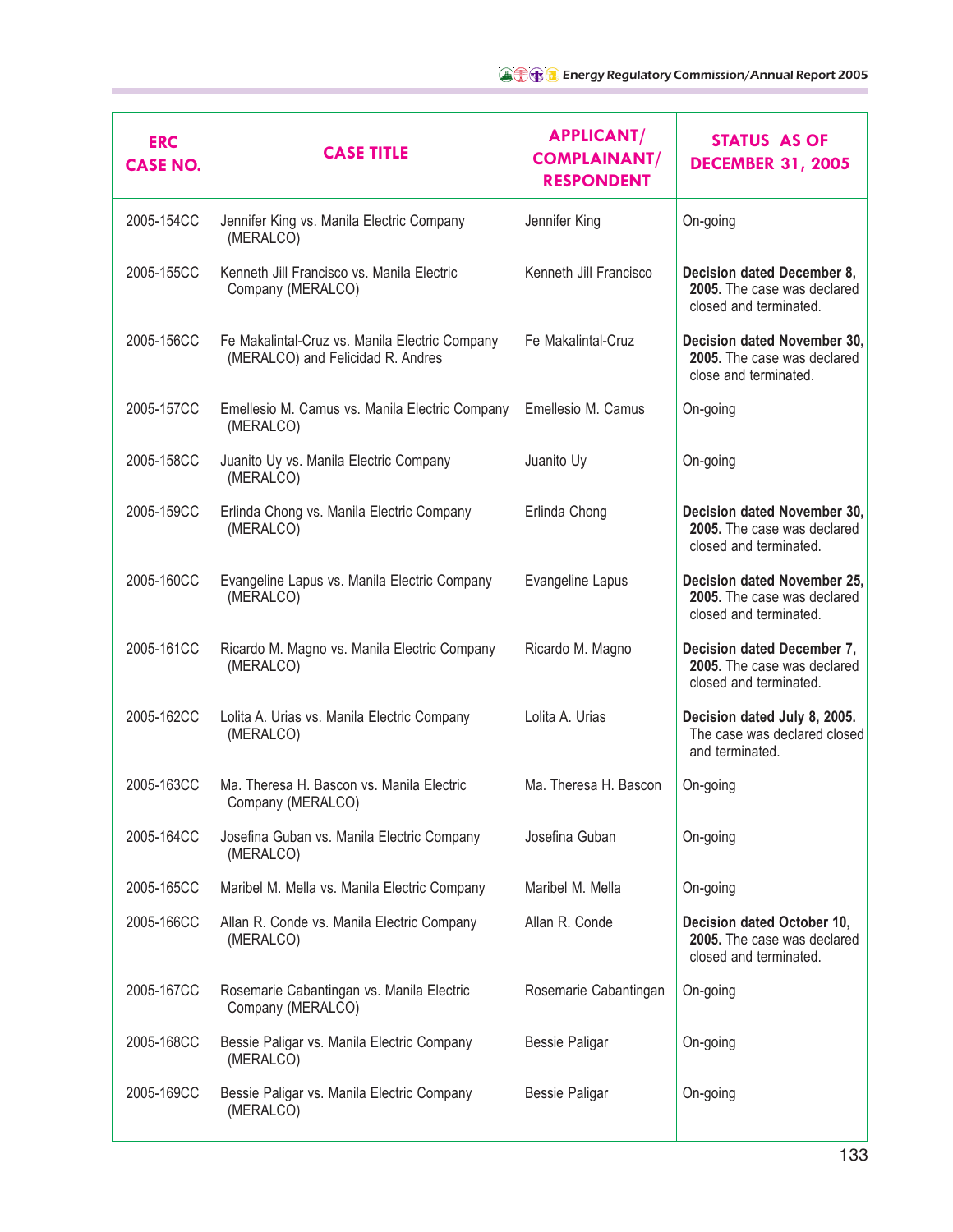| <b>ERC</b><br><b>CASE NO.</b> | <b>CASE TITLE</b>                                                                                                          | <b>APPLICANT/</b><br><b>COMPLAINANT/</b><br><b>RESPONDENT</b>                                                      | STATUS AS OF<br><b>DECEMBER 31, 2005</b>                                                          |
|-------------------------------|----------------------------------------------------------------------------------------------------------------------------|--------------------------------------------------------------------------------------------------------------------|---------------------------------------------------------------------------------------------------|
| 2005-170CC                    | Virginia S. Mendoza vs. Manila Electric Company<br>(MERALCO)                                                               | Virginia S. Mendoza                                                                                                | Decision dated August 2,<br>2005. The case was declared<br>closed and terminated.                 |
| 2005-171CC                    | James S. Yap vs. Manila Electric Company<br>(MERALCO)                                                                      | James S. Yap                                                                                                       | On-going                                                                                          |
| 2005-172CC                    | Gregorio Basbano, Jr. vs. Manila Electric<br>Company (MERALCO)                                                             | Gregorio Basbano, Jr.                                                                                              | On-going                                                                                          |
| 2005-173CC                    | Alberto Z. Aragon III vs. Manila Electric Company<br>(MERALCO)                                                             | Alberto Z. Aragon III                                                                                              | <b>Decision dated September</b><br>30, 2005. The case was<br>declared closed and termi-<br>nated. |
| 2005-174CC                    | Marivic Baquiran vs. Manila Electric Company<br>(MERALCO)                                                                  | Marivic Baquiran                                                                                                   | Decision dated December 13,<br>2005. The case was declared<br>closed and terminated.              |
| 2005-175CC                    | Alejandro C. Cruz, Jr. vs. Manila Electric<br>Company (MERALCO)                                                            | Alejandro C. Cruz, Jr.                                                                                             | On-going                                                                                          |
| 2005-176CC                    | Virginia C. Sevilla vs. Manila Electric Company<br>(MERALCO)                                                               | Virginia C. Sevilla                                                                                                | On-going                                                                                          |
| 2005-177CC                    | Arnulfo E. Escandor vs. Manila Electric Company<br>(MERALCO)                                                               | Arnulfo E. Escandor                                                                                                | On-going                                                                                          |
| 2005-178CC                    | Marietta M. Laciste vs. Manila Electric Company<br>(MERALCO)                                                               | Marietta M. Laciste                                                                                                | On-going                                                                                          |
| 2005-179CC                    | Alfonso M. Buenaventura, Jr. vs. Manila Electric<br>Company (MERALCO)                                                      | Alfonso M.<br>Buenaventura, Jr.                                                                                    | On-going                                                                                          |
| 2005-180CC                    | Martha Valles vs. Manila Electric Company<br>(MERALCO)                                                                     | Martha Valles repre-<br>sented by Marife G.<br>Valles                                                              | Decision dated December 9,<br>2005. The case was declared<br>closed and terminated.               |
| 2005-181CC                    | Erlinda T. Tolentino vs. Manila Electric Company<br>(MERALCO)                                                              | Erlinda T. Tolentino                                                                                               | Decision dated August 15,<br>2005. The case was declared<br>closed and terminated.                |
| 2005-182CC                    | Remedios San Diego vs. Manila Electric Com-<br>pany (MERALCO)                                                              | Remedios San Diego                                                                                                 | On-going                                                                                          |
| 2005-183CC                    | In Re: Petition Of AGR Kingfish Ventures<br>Company Limited Inc. vs. Manila Electric<br>Company (MERALCO)                  | <b>AGR Kingfish Ventures</b><br>Company Limited Inc.,<br>represented by its<br>Managing Partner,<br>Generoso Sison | Decision dated December 21,<br>2005. The case was declared<br>closed and terminated.              |
| 2005-184CC                    | PDB Properties, Inc. vs. Batangas Electric<br>Cooperative II (BATELEC II) and its Board<br>President Reynaldo G. Panaligan | PDB Properties, Inc.                                                                                               | On-going                                                                                          |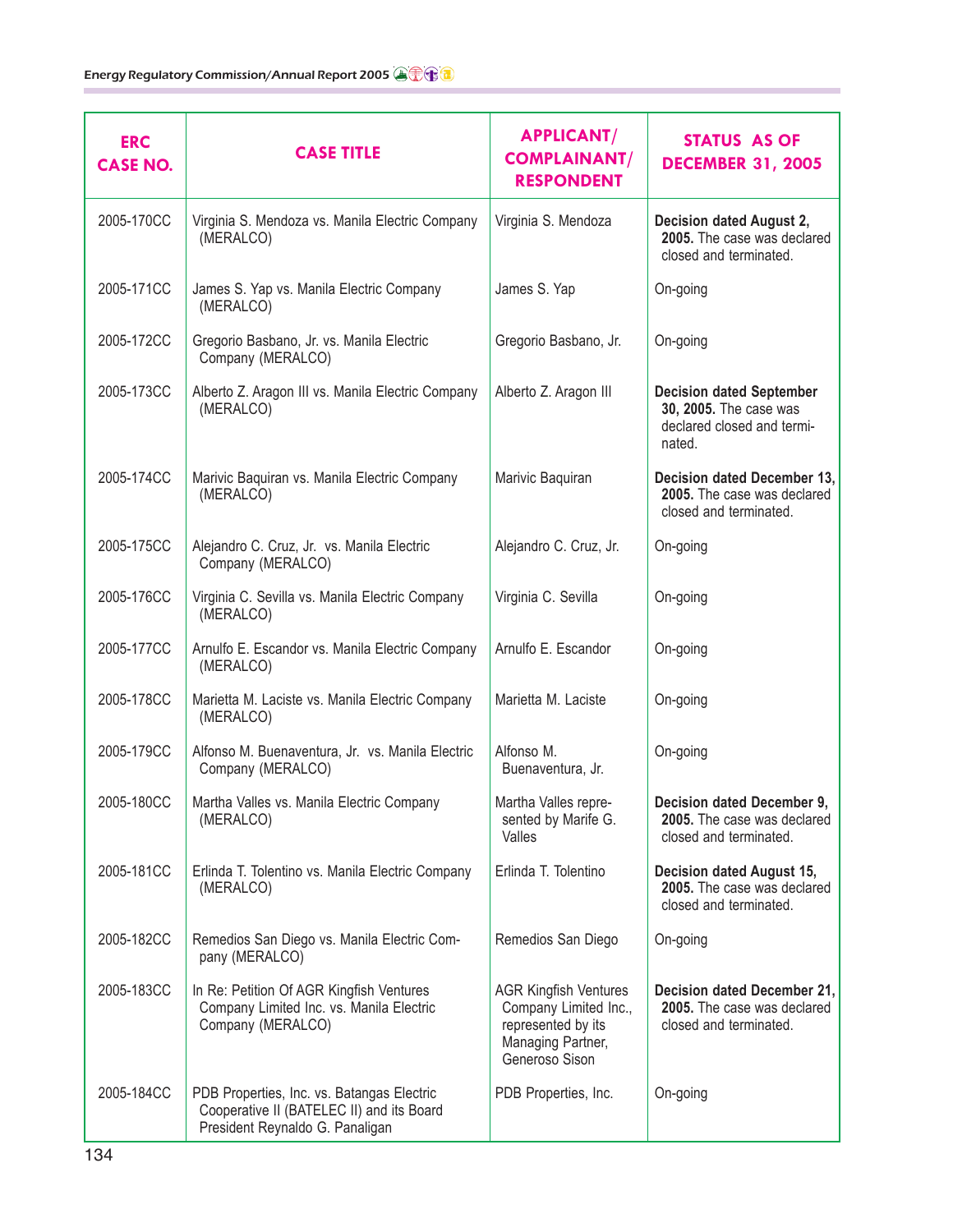| <b>ERC</b><br><b>CASE NO.</b> | <b>CASE TITLE</b>                                                  | <b>APPLICANT/</b><br><b>COMPLAINANT/</b><br><b>RESPONDENT</b> | <b>STATUS AS OF</b><br><b>DECEMBER 31, 2005</b>                                      |
|-------------------------------|--------------------------------------------------------------------|---------------------------------------------------------------|--------------------------------------------------------------------------------------|
| 2005-185CC                    | Jolica T. Silva vs. Manila Electric Company<br>(MERALCO)           | Jolica T. Silva                                               | On-going                                                                             |
| 2005-186CC                    | Al R. Arafol vs. Manila Electric Company<br>(MERALCO)              | Al R. Arafol                                                  | On-going                                                                             |
| 2005-187CC                    | Hipolito L. Capangyarihan vs. Manila Electric<br>Company (MERALCO) | Hipolito L.<br>Capangyarihan                                  | Decision dated October 19,<br>2005. The case was declared<br>closed and terminated.  |
| 2005-188CC                    | Hipolito L. Capangyarihan vs. Manila Electric<br>Company (MERALCO) | Hipolito L.<br>Capangyarihan                                  | Decision dated October 19,<br>2005. The case was declared<br>closed and terminated.  |
| 2005-189CC                    | Hipolito L. Capangyarihan vs. Manila Electric<br>Company (MERALCO) | Hipolito L.<br>Capangyarihan                                  | Decision dated October 19,<br>2005. The case was declared<br>closed and terminated.  |
| 2005-190CC                    | Hipolito L. Capangyarihan vs. Manila Electric<br>Company (MERALCO) | Hipolito L.<br>Capangyarihan                                  | Decision dated October 19,<br>2005. The case was declared<br>closed and terminated.  |
| 2005-191CC                    | Edna S. Choa vs. Manila Electric Company<br>(MERALCO)              | Edna S. Choa                                                  | Decision dated October 14,<br>2005. The case was declared<br>closed and terminated.  |
| 2005-192CC                    | Edna S. Choa vs. Manila Electric Company<br>(MERALCO)              | Edna S. Choa                                                  | Decision dated November 30,<br>2005. The case was declared<br>closed and terminated. |
| 2005-193CC                    | Reynaldo S. Temporoza vs. Manila Electric<br>Company (MERALCO)     | Reynaldo S. Temporoza                                         | On-going                                                                             |
| 2005-194CC                    | Teodoro J. Borcelas vs. Manila Electric Company<br>(MERALCO)       | Teodoro J. Borcelas                                           | Decision dated November 24,<br>2005. The case was declared<br>closed and terminated. |
| 2005-195CC                    | Felicisimo D. Santos vs. Manila Electric Company<br>(MERALCO)      | Felicisimo D. Santos                                          | Decision dated December 12,<br>2005. The case was declared<br>closed and terminated. |
| 2005-196CC                    | Ramon L. Hidalgo vs. Manila Electric Company<br>(MERALCO)          | Ramon L. Hidalgo                                              | On-going                                                                             |
| 2005-197CC                    | Eduardo V. Santiago vs. Manila Electric Company<br>(MERALCO)       | Eduardo V. Santiago                                           | On-going                                                                             |
| 2005-198CC                    | Asteria Cailing vs. Manila Electric Company<br>(MERALCO)           | Asteria Cailing repre-<br>sented by Genet Cortez              | On-going                                                                             |
| 2005-199CC                    | Reynaldo Nilo vs. Manila Electric Company<br>(MERALCO)             | Reynaldo Nilo                                                 | On-going                                                                             |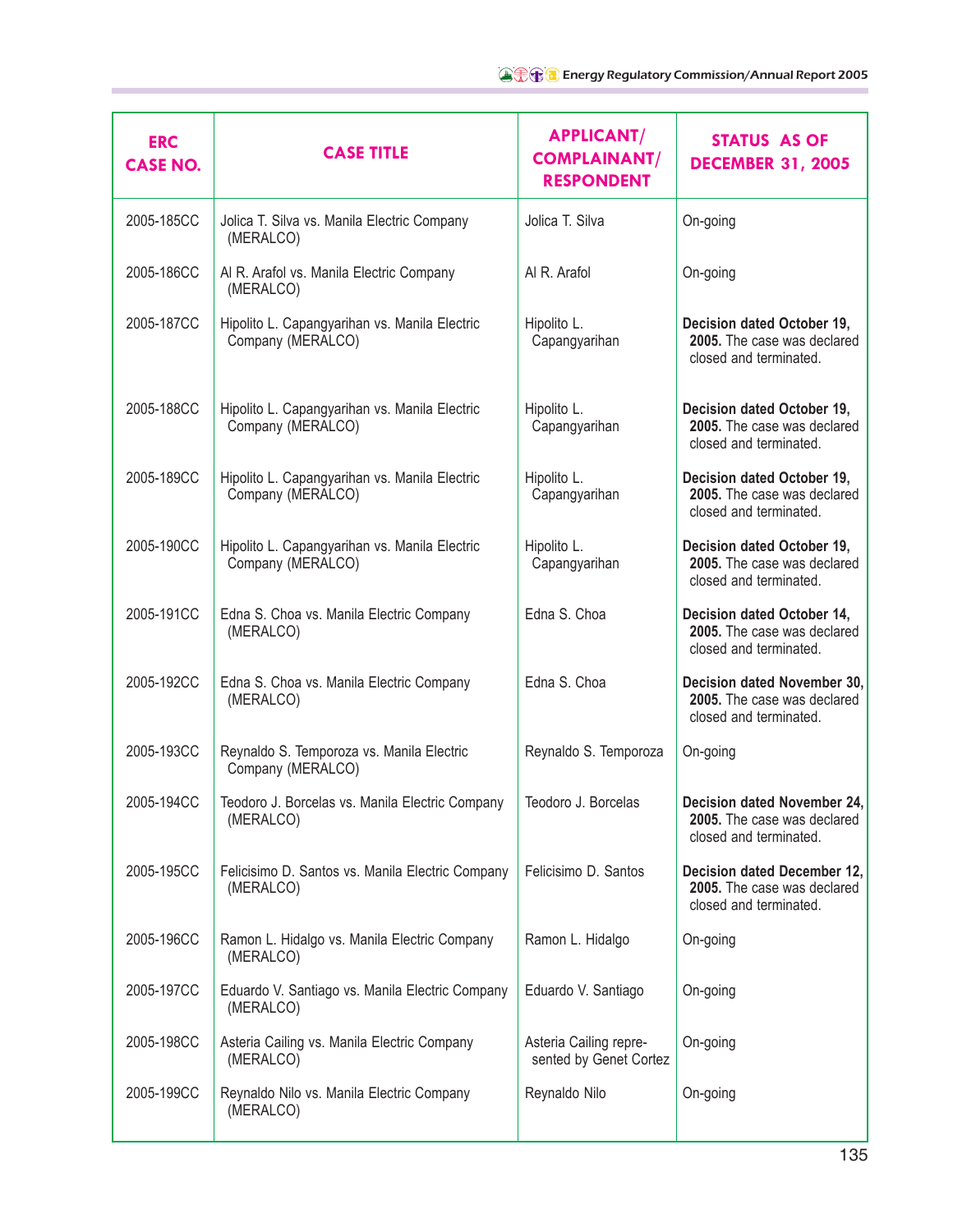| <b>ERC</b><br><b>CASE NO.</b> | <b>CASE TITLE</b>                                                                 | <b>APPLICANT/</b><br><b>COMPLAINANT/</b><br><b>RESPONDENT</b> | <b>STATUS AS OF</b><br><b>DECEMBER 31, 2005</b>                                     |
|-------------------------------|-----------------------------------------------------------------------------------|---------------------------------------------------------------|-------------------------------------------------------------------------------------|
| 2005-200CC                    | Mila Placio vs. Manila Electric Company<br>(MERALCO)                              | Mila Placio                                                   | Decision dated December 5,<br>2005. The case was declared<br>closed and terminated. |
| 2005-201CC                    | Rosalina Juanima vs. Manila Electric Company<br>(MERALCO)                         | Rosalina Juanima<br>represented by Clarita<br>Quiambao        | On-going                                                                            |
| 2005-202CC                    | Rosalina Juanima vs. Manila Electric Company<br>(MERALCO)                         | Rosalina Juanima<br>represented by Clarita<br>Quiambao        | On-going                                                                            |
| 2005-203CC                    | Vicenta F. Borabien vs. Manila Electric Company<br>(MERALCO)                      | Vicenta F. Borabien                                           | On-going                                                                            |
| 2005-204CC                    | Margarito P. Borabien vs. Manila Electric<br>Company (MERALCO)                    | Margarito P. Borabien                                         | On-going                                                                            |
| 2005-205CC                    | Rizalinda C. Lim vs. Manila Electric Company<br>(MERALCO)                         | Rizalinda C. Lim                                              | On-going                                                                            |
| 2005-206CC                    | Alfredo Policarpio vs. Manila Electric Company<br>(MERALCO)                       | Alfredo Policarpio                                            | On-going                                                                            |
| 2005-207CC                    | Marcelia R. Dela Cruz vs. Manila Electric<br>Company (MERALCO)                    | Marcelia R. Dela Cruz<br>represented by Rowena<br>Dimaporo    | On-going                                                                            |
| 2005-208CC                    | Bonifacio Mendoza vs. Manila Electric Company<br>(MERALCO)                        | Bonifacio Mendoza                                             | On-going                                                                            |
| 2005-209CC                    | Leonardo O. Orig vs. Manila Electric Company<br>(MERALCO)                         | Leonardo O. Orig                                              | On-going                                                                            |
| 2005-210CC                    | Leonardo O. Orig vs. Manila Electric Company<br>(MERALCO)                         | Leonardo O. Orig                                              | On-going                                                                            |
| 2005-211CC                    | Evelinda Vergara vs. Manila Electric Company<br>(MERALCO)                         | Evelinda Vergara                                              | On-going                                                                            |
| 2005-212CC                    | Evelinda Vergara vs. Manila Electric Company<br>Manila Electric Company (MERALCO) | Evelinda Vergara                                              | On-going                                                                            |
| 2005-213CC                    | Susan G. Aquino vs. Manila Electric Company<br>Manila Electric Company (MERALCO)  | Susan G. Aquino                                               | On-going                                                                            |
| 2005-214CC                    | Edna O. Lavarias vs. Manila Electric Company<br>(MERALCO)                         | Edna O. Lavarias                                              | On-going                                                                            |
| 2005-215CC                    | Circuncision Dominguez vs. Manila Electric<br>Company (MERALCO)                   | <b>Circuncision Dominguez</b>                                 | On-going                                                                            |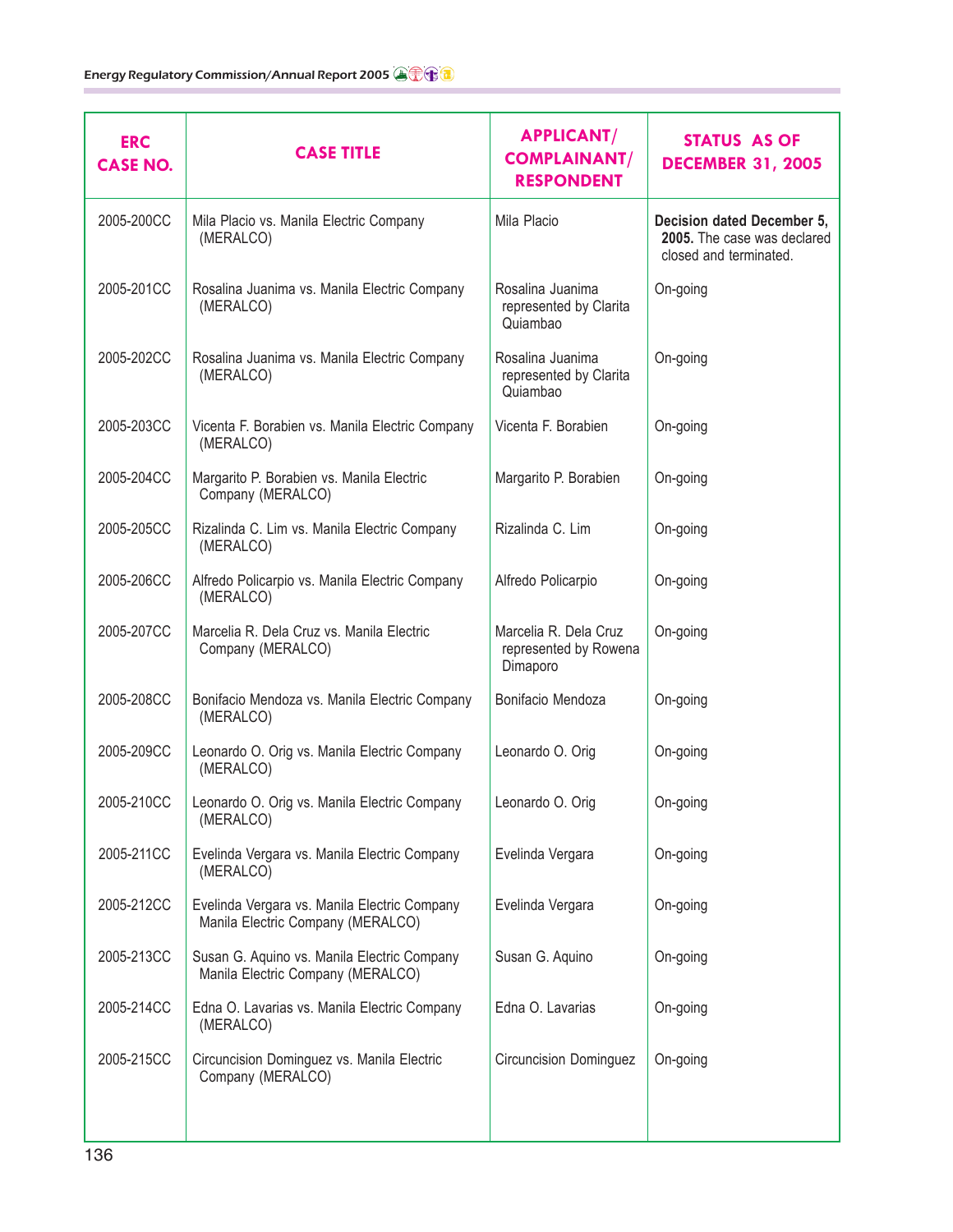| <b>ERC</b><br><b>CASE NO.</b> | <b>CASE TITLE</b>                                                 | <b>APPLICANT/</b><br><b>COMPLAINANT/</b><br><b>RESPONDENT</b> | STATUS AS OF<br><b>DECEMBER 31, 2005</b>                                                          |
|-------------------------------|-------------------------------------------------------------------|---------------------------------------------------------------|---------------------------------------------------------------------------------------------------|
| 2005-216CC                    | Grace Armamento vs. Manila Electric Company<br>(MERALCO)          | Grace Armamento                                               | Decision dated October 14,<br>2005. The case was declared<br>closed and terminated.               |
| 2005-217CC                    | Leo C. Tomines vs. Manila Electric Company<br>(MERALCO)           | Leo C. Tomines                                                | On-going                                                                                          |
| 2005-218CC                    | Norma Osorio vs. Manila Electric Company<br>(MERALCO)             | Norma Osorio                                                  | <b>Decision dated September</b><br>12, 2005. The case was<br>declared closed and termi-<br>nated. |
| 2005-219CC                    | Cherry L. Mendenilla vs. Manila Electric Company<br>(MERALCO)     | Cherry L. Mendenilla                                          | On-going                                                                                          |
| 2005-220CC                    | Meynardo Panaligan vs. Manila Electric Company<br>(MERALCO)       | Meynardo Panaligan<br>represented by Jose<br>Zacarias         | On-going                                                                                          |
| 2005-221CC                    | Alberto A. Gupong vs. Manila Electric Company<br>(MERALCO)        | Alberto A. Gupong                                             | On-going                                                                                          |
| 2005-222CC                    | Romeo Tugnao vs. Manila Electric Company<br>(MERALCO)             | Romeo Tugnao                                                  | Decision dated November 24,<br>2005. The case was declared<br>closed and terminated.              |
| 2005-223CC                    | Larry R. Que Chua vs. Manila Electric Company<br>(MERALCO)        | Larry R. Que Chua                                             | On-going                                                                                          |
| 2005-224CC                    | Marcelino Obaña vs. Manila Electric Company<br>(MERALCO)          | Marcelino Obaña                                               | On-going                                                                                          |
| 2005-225CC                    | Catherine A. Castrillo vs. Manila Electric Com-<br>pany (MERALCO) | Catherine A. Castrillo                                        | On-going                                                                                          |
| 2005-226CC                    | Linda Anabo vs. Manila Electric Company<br>(MERALCO)              | Linda Anabo represented<br>by Catherine A.<br>Castrillo       | On-going                                                                                          |
| 2005-227CC                    | Albert Arafol vs. Manila Electric Company<br>(MERALCO)            | <b>Albert Arafol</b>                                          | On-going                                                                                          |
| 2005-228CC                    | Charlotte Ann Koa vs. Manila Electric Company<br>(MERALCO)        | Charlotte Ann Koa                                             | On-going                                                                                          |
| 2005-229CC                    | Rodolfo C. Moron vs. Manila Electric Company<br>(MERALCO)         | Rodolfo C. Moron                                              | Decision dated October 5,<br>2005. The case was declared<br>closed and terminated.                |
| 2005-230CC                    | Marlene Ferose vs. Manila Electric Company<br>(MERALCO)           | Marlene Ferose Repre-<br>sented by Zoilo Azarcon              | On-going                                                                                          |
| 2005-231CC                    | Marlene Ferose vs. Manila Electric Company<br>(MERALCO)           | Marlene Ferose Repre-<br>sented by Zoilo Azarcon              | On-going                                                                                          |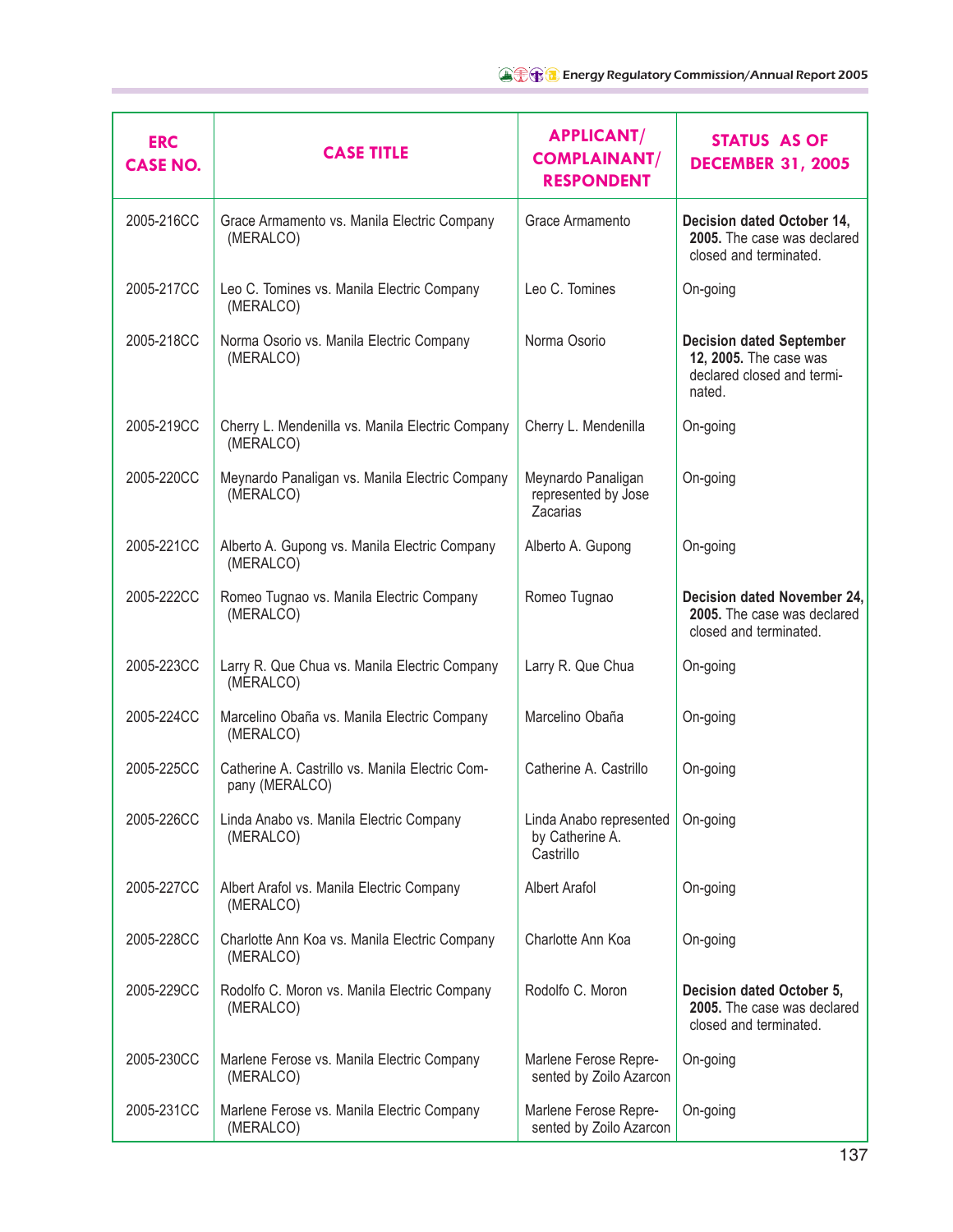| <b>ERC</b><br><b>CASE NO.</b> | <b>CASE TITLE</b>                                              | <b>APPLICANT/</b><br><b>COMPLAINANT/</b><br><b>RESPONDENT</b> | <b>STATUS AS OF</b><br><b>DECEMBER 31, 20045</b>                                                  |
|-------------------------------|----------------------------------------------------------------|---------------------------------------------------------------|---------------------------------------------------------------------------------------------------|
| 2005-232CC                    | Zoilo Azarcon vs. Manila Electric Company<br>(MERALCO)         | Zoilo Azarcon                                                 | On-going                                                                                          |
| 2005-233CC                    | Jose S. Paras vs. Manila Electric Company<br>(MERALCO)         | Jose S. Paras                                                 | <b>Decision dated September</b><br>30, 2005. The case was<br>declared closed and termi-<br>nated. |
| 2005-234CC                    | Eleazar Balasta, Jr. vs. Manila Electric Company<br>(MERALCO)  | Eleazar Balasta, Jr.                                          | On-going                                                                                          |
| 2005-235CC                    | Norman Kho vs. Manila Electric Company<br>(MERALCO)            | Norman Kho                                                    | On-going                                                                                          |
| 2005-236CC                    | Vilma Rolluque vs. Manila Electric Company<br>(MERALCO)        | Vilma Rolluque                                                | On-going                                                                                          |
| 2005-237CC                    | Ester Hernandez vs. Manila Electric Company<br>(MERALCO)       | Ester Hernandez                                               | On-going                                                                                          |
| 2005-238CC                    | Pablo Vargas vs. Manila Electric Company<br>(MERALCO)          | Pablo Vargas                                                  | On-going                                                                                          |
| 2005-239CC                    | Leonora Pelaez vs. Manila Electric Company<br>(MERALCO)        | Leonora Pelaez                                                | On-going                                                                                          |
| 2005-240CC                    | Evicel Caparas vs. Manila Electric Company<br>(MERALCO)        | <b>Evicel Caparas</b>                                         | On-going                                                                                          |
| 2005-241CC                    | Alice Placio vs. Manila Electric Company<br>(MERALCO)          | Alice Placio                                                  | Decision dated November 9,<br>2005. The case was declared<br>closed and terminated.               |
| 2005-242CC                    | Dominador C. Balagbis vs. Manila Electric<br>Company (MERALCO) | Dominador C. Balagbis                                         | On-going                                                                                          |
| 2005-243CC                    | Estelito Del Rosario vs. Manila Electric Company<br>(MERALCO)  | Estelito Del Rosario                                          | On-going                                                                                          |
| 2005-244CC                    | Rowena Fernandez vs. Manila Electric Company<br>(MERALCO)      | Rowena Fernandez                                              | <b>Decision dated September</b><br>14, 2005. The case was<br>declared closed and termi-<br>nated. |
| 2005-245CC                    | Marilen M. Bartolome vs. Manila Electric<br>Company (MERALCO)  | Marilen M. Bartolome                                          | On-going                                                                                          |
| 2005-246CC                    | Eladio B. Bartolome vs. Manila Electric Company<br>(MERALCO)   | Eladio B. Bartolome                                           | On-going                                                                                          |
| 2005-247CC                    | Ismael M. Bartolome vs. Manila Electric Company<br>(MERALCO)   | Ismael M. Bartolome                                           | On-going                                                                                          |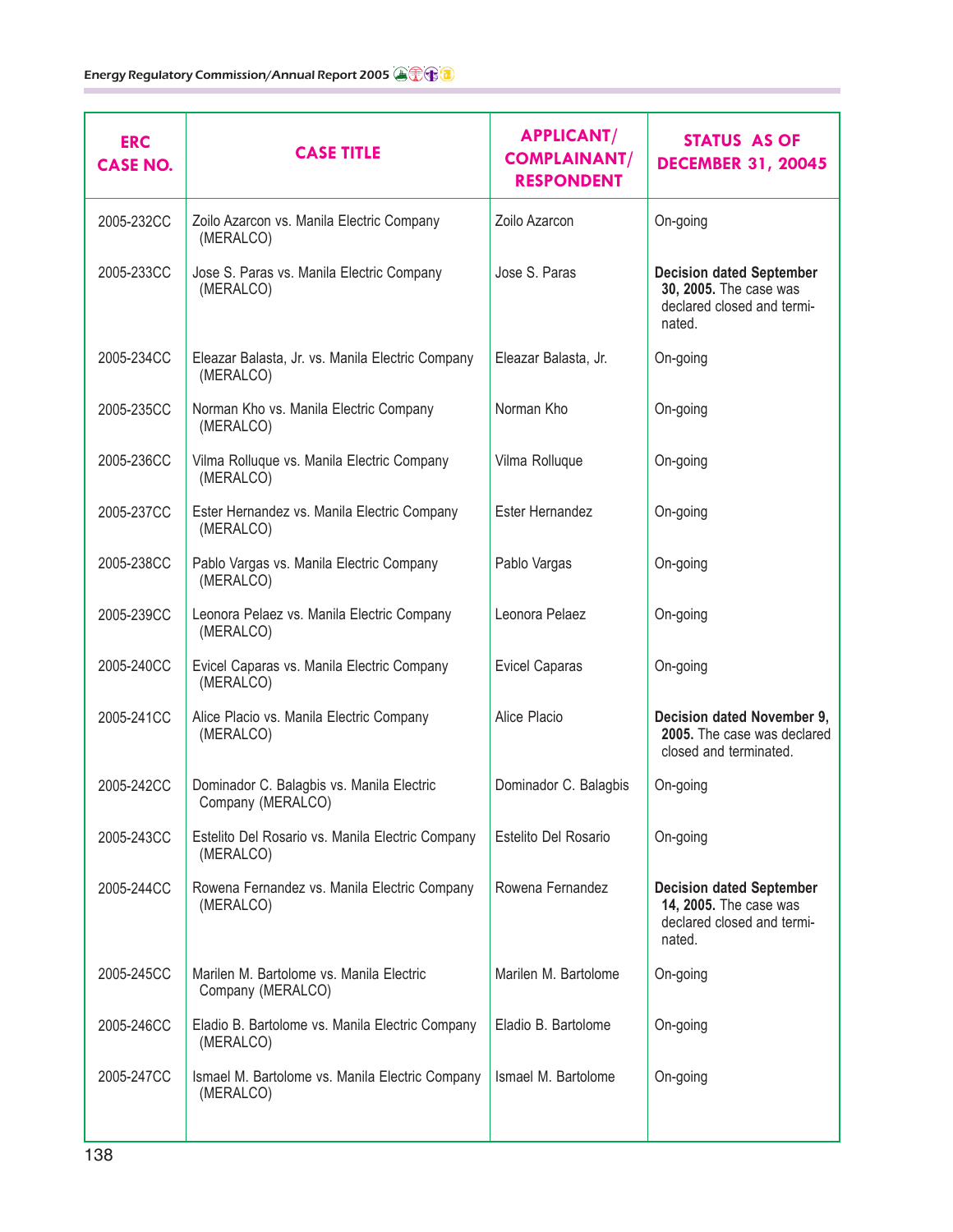| <b>ERC</b><br><b>CASE NO.</b> | <b>CASE TITLE</b>                                                           | <b>APPLICANT/</b><br><b>COMPLAINANT/</b><br><b>RESPONDENT</b>                       | STATUS AS OF<br><b>DECEMBER 31, 2005</b>                                             |
|-------------------------------|-----------------------------------------------------------------------------|-------------------------------------------------------------------------------------|--------------------------------------------------------------------------------------|
| 2005-248CC                    | Teresita A. Gille vs. Manila Electric Company<br>(MERALCO)                  | Teresita A. Gille                                                                   | On-going                                                                             |
| 2005-249CC                    | Teresita A. Gille vs. Manila Electric Company<br>(MERALCO)                  | Teresita A. Gille                                                                   | On-going                                                                             |
| 2005-250CC                    | Enrique Felipe De Leon vs. Manila Electric<br>Company (MERALCO)             | Enrique Felipe De Leon                                                              | On-going                                                                             |
| 2005-251CC                    | Alexander S. Garing vs. Manila Electric Company<br>(MERALCO)                | Alexander S. Garing                                                                 | On-going                                                                             |
| 2005-252CC                    | Renie Delos Reyes vs. Manila Electric Company<br>(MERALCO)                  | Renie Delos Reyes                                                                   | On-going                                                                             |
| 2005-253CC                    | Roderick Zabat vs. Manila Electric Company<br>(MERALCO)                     | Roderick Zabat                                                                      | On-going                                                                             |
| 2005-254CC                    | Teresita F. Tayco vs. Manila Electric Company<br>(MERALCO)                  | Teresita F. Tayco                                                                   | On-going                                                                             |
| 2005-255CC                    | Heirs of the Late Paz R. Rodriguez vs. Manila<br>Electric Company (MERALCO) | Heirs of the late Paz R.<br>Rodriguez represented<br>by Florentino R. Reyes,<br>Jr. | On-going                                                                             |
| 2005-256CC                    | Vivian Echevarria vs. Manila Electric Company<br>(MERALCO)                  | Vivian Echevarria                                                                   | On-going                                                                             |
| 2005-257CC                    | William Duran, Jr. vs. Manila Electric Company<br>(MERALCO)                 | William Duran, Jr.                                                                  | On-going                                                                             |
| 2005-258CC                    | Nicanor San Jose vs. Manila Electric Company<br>(MERALCO)                   | Nicanor San Jose                                                                    | On-going                                                                             |
| 2005-259CC                    | Joseph M. Quizon vs. Manila Electric Company<br>(MERALCO)                   | Joseph M. Quizon                                                                    | On-going                                                                             |
| 2005-260CC                    | Napoleon O. Acampado vs. Manila Electric<br>Company (MERALCO)               | Napoleon O. Acampado                                                                | On-going                                                                             |
| 2005-261CC                    | Oscar Jayme vs. Manila Electric Company<br>(MERALCO)                        | Oscar Jayme                                                                         | On-going                                                                             |
| 2005-262CC                    | Carmelita Soriano vs. Manila Electric Company<br>(MERALCO)                  | Carmelita Soriano                                                                   | On-going                                                                             |
| 2005-263CC                    | Eduardo Cabuenos vs. Manila Electric Company<br>(MERALCO)                   | Eduardo Cabuenos                                                                    | Decision dated November 25,<br>2005. The case was declared<br>closed and terminated. |
| 2005-264CC                    | Mercy Garcia vs. Manila Electric Company<br>(MERALCO)                       | Mercy Garcia                                                                        | On-going                                                                             |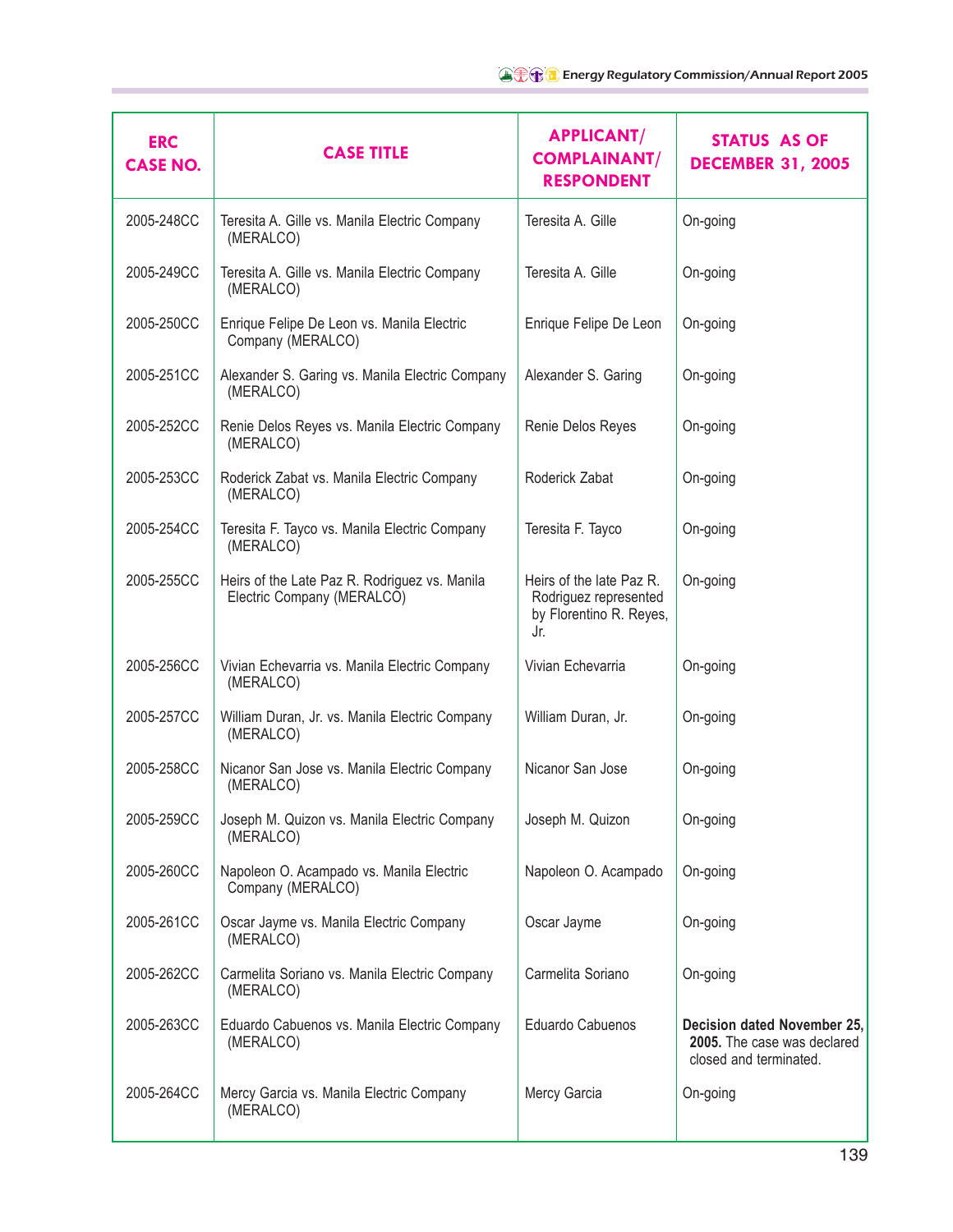| <b>ERC</b><br><b>CASE NO.</b> | <b>CASE TITLE</b>                                                                                            | <b>APPLICANT/</b><br><b>COMPLAINANT/</b><br><b>RESPONDENT</b>                                   | STATUS AS OF<br><b>DECEMBER 31, 2005</b>                                             |
|-------------------------------|--------------------------------------------------------------------------------------------------------------|-------------------------------------------------------------------------------------------------|--------------------------------------------------------------------------------------|
| 2005-265CC                    | Allied Pharmaceutical Laboratories, Inc. vs.<br>Pampanga II Electric Cooperative, Inc. (PELCO<br>$\parallel$ | <b>Allied Pharmaceutical</b><br>Laboratories, Inc.<br>represented by Emma<br>P. De Leon-Libunao | On-going                                                                             |
| 2005-266CC                    | Carlito P. Signo vs. Manila Electric Company<br>(MERALCO)                                                    | Carlito P. Signo                                                                                | On-going                                                                             |
| 2005-267CC                    | Urbano Ching vs. Manila Electric Company<br>(MERALCO)                                                        | Urbano Ching repre-<br>sented by Jemmy O.<br>Gallener                                           | On-going                                                                             |
| 2005-268CC                    | Julie Sarmiento vs. Manila Electric Company<br>(MERALCO)                                                     | Julie Sarmiento                                                                                 | On-going                                                                             |
| 2005-269CC                    | Wilfredo S. Roxas vs. Manila Electric Company<br>(MERALCO)                                                   | Wilfredo S. Roxas                                                                               | On-going                                                                             |
| 2005-270CC                    | Guia De Leon Tabor vs. Manila Electric Company<br>(MERALCO)                                                  | Guia De Leon Tabor                                                                              | Decision dated November 24,<br>2005. The case was declared<br>closed and terminated. |
| 2005-271CC                    | Edgardo Medalla vs. Manila Electric Company<br>(MERALCO)                                                     | Edgardo Medalla                                                                                 | On-going                                                                             |
| 2005-272CC                    | Harold Del Rosario vs. Manila Electric Company<br>(MERALCO)                                                  | Harold Del Rosario                                                                              | On-going                                                                             |
| 2005-273CC                    | Mark Anthony Cuerdo vs. Manila Electric<br>Company (MERALCO)                                                 | Mark Anthony Cuerdo                                                                             | On-going                                                                             |
| 2005-274CC                    | Romulo Laurenciana vs. First Catanduanes<br>Electric Cooperative, Inc. (FICELCO)                             | Romulo Laurenciana                                                                              | On-going                                                                             |
| 2005-275CC                    | Romulo Laurenciana vs. First Catanduanes<br>Electric Cooperative, Inc. (FICELCO)                             | Romulo Laurenciana                                                                              | On-going                                                                             |
| 2005-276CC                    | Alex Si vs. Manila Electric Company (MERALCO)                                                                | Alex Si represented by<br>his Attorney-In-Fact<br>Armino Magbiray                               | On-going                                                                             |
| 2005-277CC                    | Jose C. Narciso vs. Manila Electric Company<br>(MERALCO)                                                     | Jose C. Narciso                                                                                 | On-going                                                                             |
| 2005-278CC                    | St. John Bosco Computer Institute vs. Manila<br>Electric Company (MERALCO)                                   | St. John Bosco Computer<br>Institute represented by<br>George Degamo                            | Decision dated December 12,<br>2005. The case was declared<br>closed and terminated. |
| 2005-279CC                    | Rowena S. Yoshizawa vs. Manila Electric<br>Company (MERALCO)                                                 | Rowena S. Yoshizawa                                                                             | Decision dated November 24,<br>2005. The case was declared<br>closed and terminated. |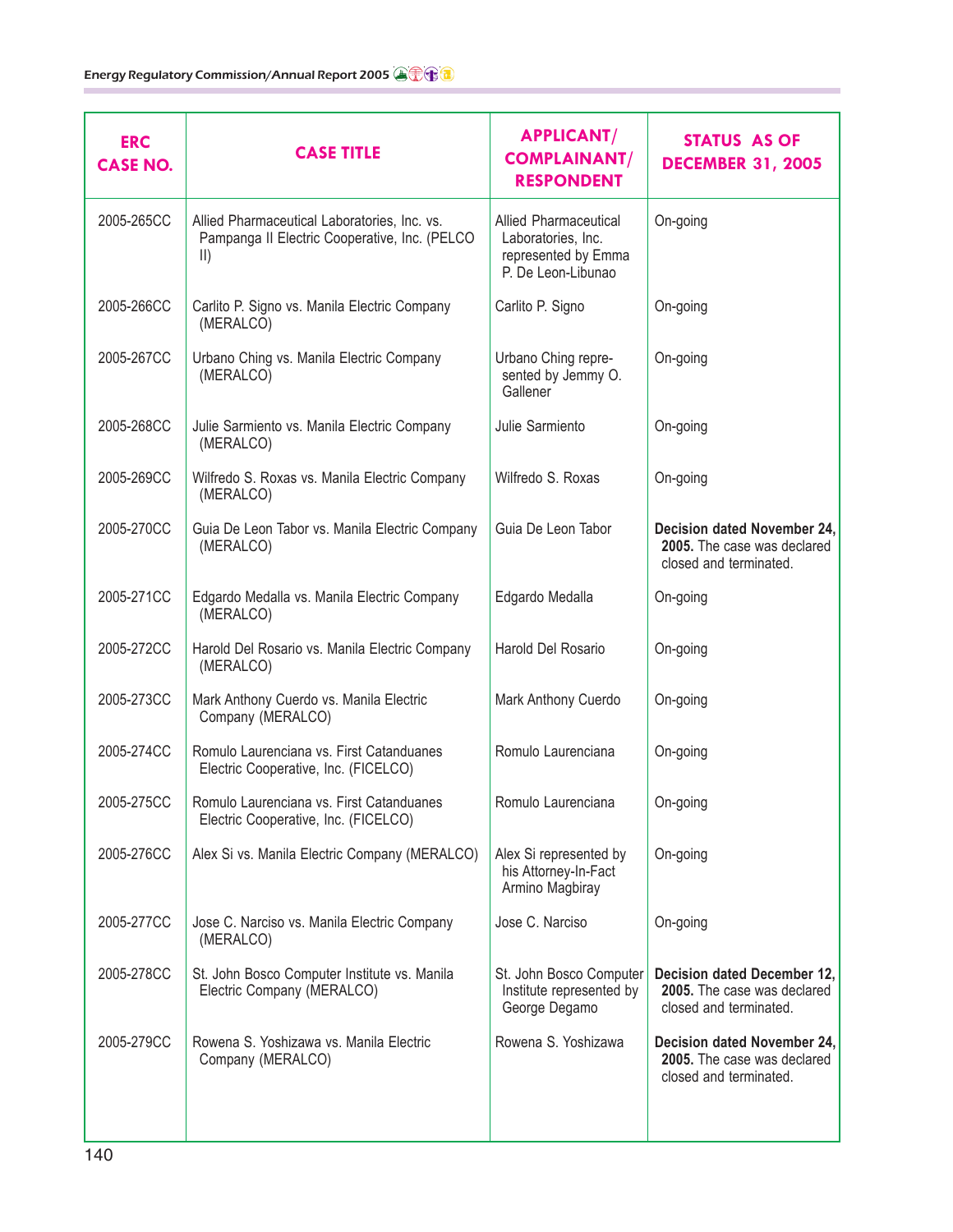| <b>ERC</b><br><b>CASE NO.</b> | <b>CASE TITLE</b>                                                    | <b>APPLICANT/</b><br><b>COMPLAINANT/</b><br><b>RESPONDENT</b> | <b>STATUS AS OF</b><br><b>DECEMBER 31, 2005</b>                                             |
|-------------------------------|----------------------------------------------------------------------|---------------------------------------------------------------|---------------------------------------------------------------------------------------------|
| 2005-280CC                    | Maria Paz S. Sagum vs. Manila Electric Company<br>(MERALCO)          | Maria Paz S. Sagum                                            | Decision dated November 30,<br>2005. The case was declared<br>closed and terminated.        |
| 2005-281CC                    | Genie Gula vs. Manila Electric Company<br>(MERALCO)                  | Genie Gula                                                    | On-going                                                                                    |
| 2005-282CC                    | Roberto Suarez vs. Manila Electric Company<br>(MERALCO)              | Roberto Suarez                                                | On-going                                                                                    |
| 2005-283CC                    | Roberto Suarez vs. Manila Electric Company<br>(MERALCO)              | Roberto Suarez                                                | On-going                                                                                    |
| 2005-284CC                    | Arnel De Luna vs. Manila Electric Company<br>(MERALCO)               | Arnel De Luna                                                 | On-going                                                                                    |
| 2005-285CC                    | Roberto Sagum, Jr. vs. Manila Electric Company<br>(MERALCO)          | Roberto Sagum, Jr.                                            | Decision dated November 25,<br>2005. The case was declared<br>closed and terminated.        |
| 2005-286CC                    | Norberto K. Calingasan vs. Manila Electric<br>Company (MERALCO)      | Norberto K. Calingasan                                        | <b>Decision dated December 20,</b><br>2005. The case was declared<br>closed and terminated. |
| 2005-287CC                    | Neil C. Apolonio vs. Manila Electric Company<br>(MERALCO)            | Nel C. Apolonio                                               | On-going                                                                                    |
| 2005-288CC                    | Marisol D. Benito vs. Manila Electric Company<br>(MERALCO)           | Marisol D. Benito                                             | On-going                                                                                    |
| 2005-289CC                    | Silva Corral vs. Manila Electric Company<br>(MERALCO)                | Silva Corral                                                  | On-going                                                                                    |
| 2005-290CC                    | Florentino Ortinez vs. Manila Electric Company<br>(MERALCO)          | Florentino Ortinez                                            | On-going                                                                                    |
| 2005-291CC                    | Augusto Chua vs. Manila Electric Company<br>(MERALCO)                | Augusto Chua                                                  | On-going                                                                                    |
| 2005-292CC                    | Flaire B. Mendrique vs. Manila Electric Company<br>(MERALCO)         | Flaire B. Mendrique                                           | Decision dated December 19,<br>2005. The case was declared<br>closed and terminated.        |
| 2005-293CC                    | Jose Yu vs. Manila Electric Company<br>(MERALCO)                     | Jose Yu Represented by<br>Gerardo Canlas                      | On-going                                                                                    |
| 2005-294CC                    | Dominador C. Austria vs. Manila Electric Com-<br>pany (MERALCO)      | Dominador C. Austria                                          | On-going                                                                                    |
| 2005-295CC                    | Jacqueline W. Austria vs. Manila Electric Com-<br>pany (MERALCO)     | Jacqueline W. Austria                                         | On-going                                                                                    |
| 2005-296CC                    | Ma. Deborah Jane W. Austria vs. Manila Electric<br>Company (MERALCO) | Ma. Deborah W. Austria                                        | On-going                                                                                    |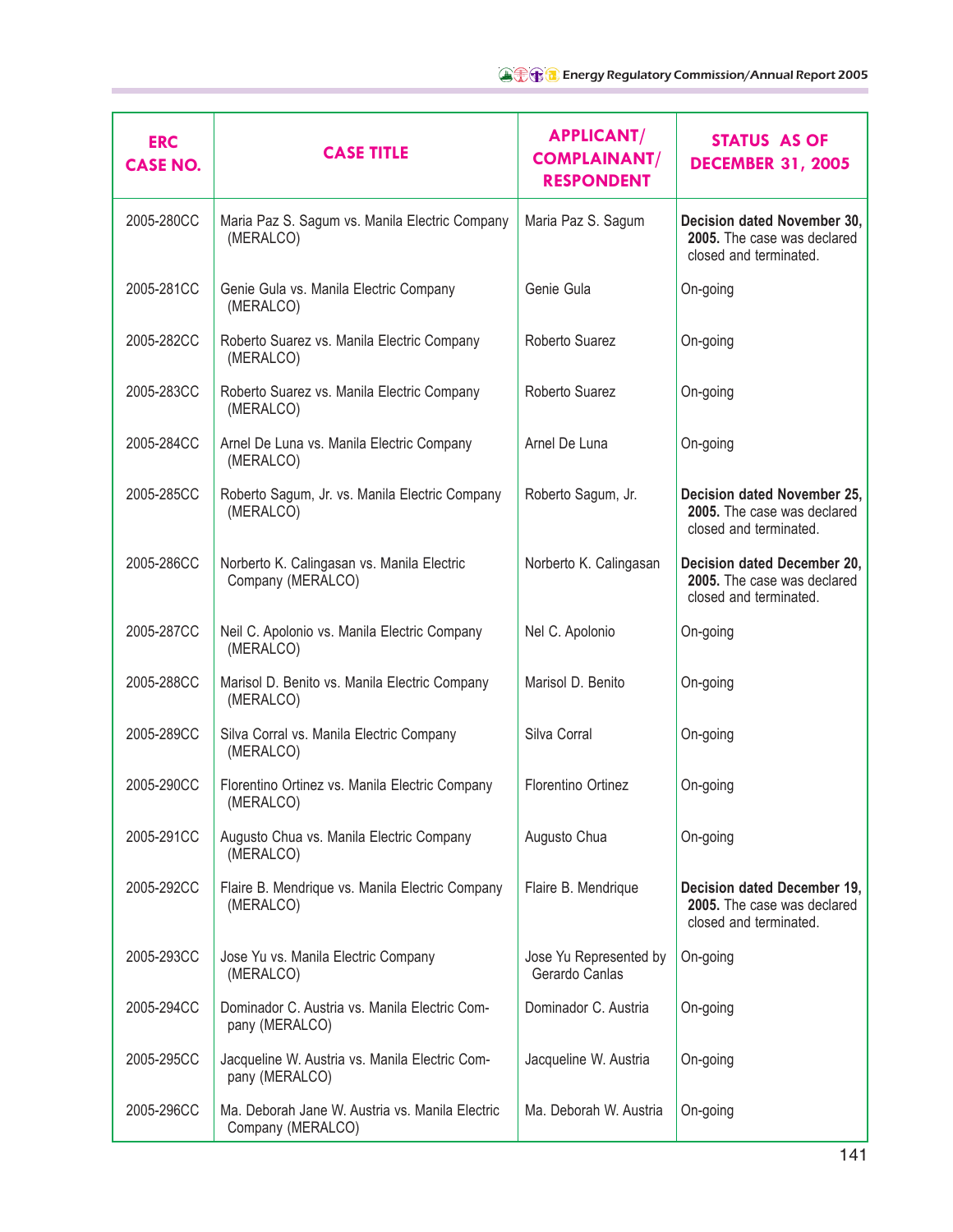| <b>ERC</b><br><b>CASE NO.</b> | <b>CASE TITLE</b>                                                 | <b>APPLICANT/</b><br><b>COMPLAINANT/</b><br><b>RESPONDENT</b>           | STATUS AS OF<br><b>DECEMBER 31, 2005</b> |
|-------------------------------|-------------------------------------------------------------------|-------------------------------------------------------------------------|------------------------------------------|
| 2005-297CC                    | Arzime D. Puyos vs. Manila Electric Company<br>(MERALCO)          | Arzime D. Puyos                                                         | On-going                                 |
| 2005-298CC                    | Rodolfo San Pedro, Jr. vs. Manila Electric<br>Company (MERALCO)   | Rodolfo San Pedro, Jr                                                   | On-going                                 |
| 2005-299CC                    | Federico Resureccion vs. Manila Electric<br>Company (MERALCO)     | Federico Resureccion                                                    | On-going                                 |
| 2005-300CC                    | Conrad Burgos vs. Manila Electric Company<br>(MERALCO)            | Conrad Burgos repre-<br>sented by Carmelita<br>Santiago                 | On-going                                 |
| 2005-301CC                    | Emiliano Pillarina vs. Manila Electric Company<br>(MERALCO)       | Emiliano Pillarina                                                      | On-going                                 |
| 2005-302CC                    | Crispin S. Acuña vs. Manila Electric Company<br>(MERALCO)         | Crispin S. Acuña                                                        | On-going                                 |
| 2005-303CC                    | Crispin S. Acuña vs. Manila Electric Company<br>(MERALCO)         | Crispin S. Acuña                                                        | On-going                                 |
| 2005-304CC                    | Michael Romero vs. Manila Electric Company<br>(MERALCO)           | Michael Romero<br>represented by Atty.<br>Anna Caridad Sazon-<br>Dupaya | On-going                                 |
| 2005-305CC                    | Sahlee Dagdag vs. Manila Electric Company<br>(MERALCO)            | Sahlee Dagdag                                                           | On-going                                 |
| 2005-306CC                    | Prisco M. Dimasacat, Jr. vs. Manila Electric<br>Company (MERALCO) | Prisco M. Dimasacat, Jr.<br>represented by Arsenio<br>Ferriol           | On-going                                 |
| 2005-307CC                    | Rose Bathan vs. Manila Electric Company<br>(MERALCO)              | Rose Bathan                                                             | On-going                                 |
| 2005-308CC                    | Elvis Villanueva vs. Manila Electric Company<br>(MERALCO)         | Elvis Villanueva                                                        | On-going                                 |
| 2005-309CC                    | Irene De Dios vs. Manila Electric Company<br>(MERALCO)            | Irene De Dios                                                           | On-going                                 |
| 2005-310CC                    | Rosita Ruiz vs. Manila Electric Company<br>(MERALCO)              | Rosita Ruiz                                                             | On-going                                 |
| 2005-311CC                    | Lanie G. Mallillin vs. Manila Electric Company<br>(MERALCO)       | Lanie G. Mallillin                                                      | On-going                                 |
| 2005-312CC                    | Lorenza Oreta vs. Manila Electric Company<br>(MERALCO)            | Lorenza Oreta                                                           | On-going                                 |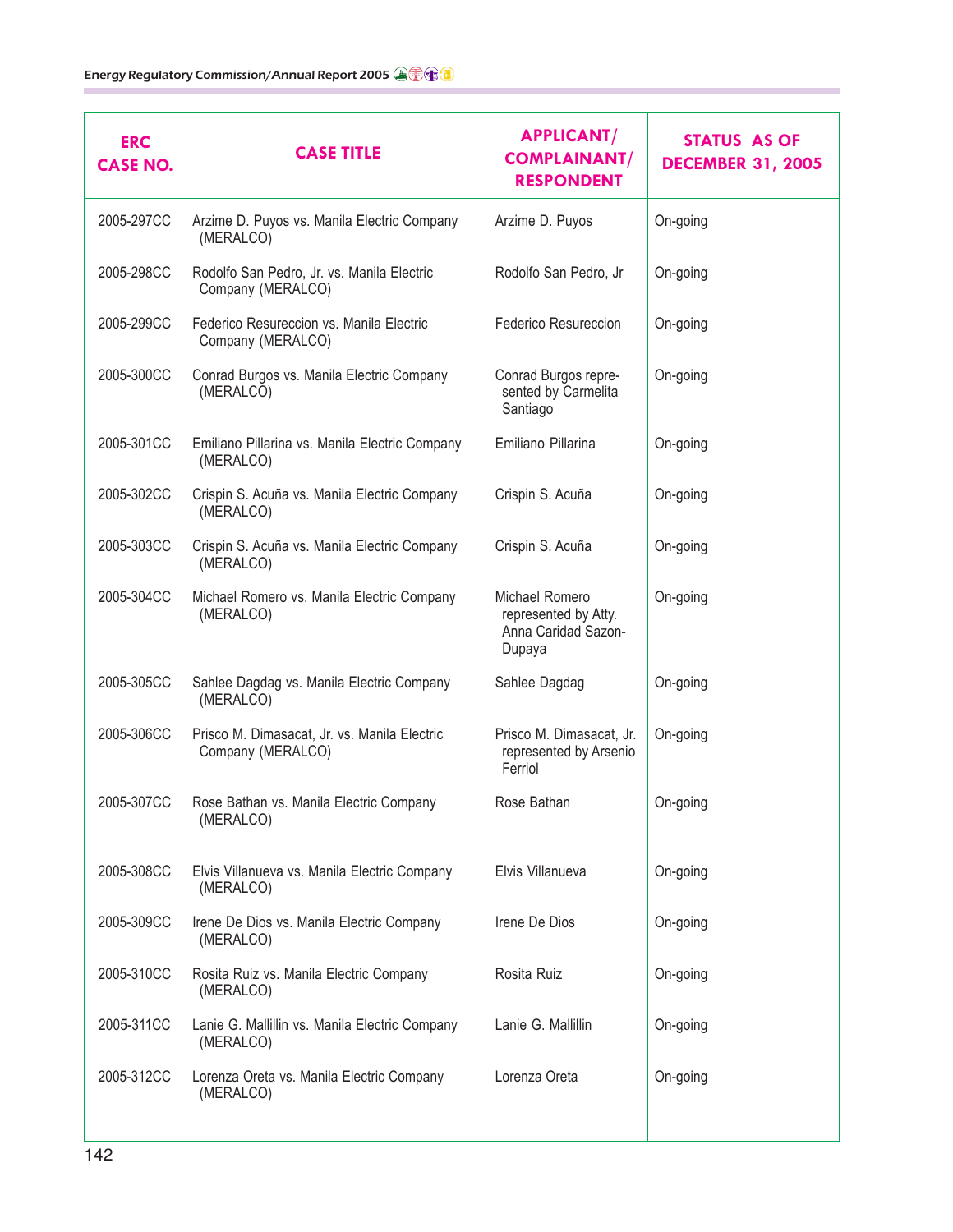| <b>ERC</b><br><b>CASE NO.</b> | <b>CASE TITLE</b>                                               | <b>APPLICANT/</b><br><b>COMPLAINANT/</b><br><b>RESPONDENT</b> | STATUS AS OF<br><b>DECEMBER 31, 2005</b> |
|-------------------------------|-----------------------------------------------------------------|---------------------------------------------------------------|------------------------------------------|
| 2005-313CC                    | Rosalinda Muni vs. Manila Electric Company<br>(MERALCO)         | Rosalinda Muni                                                | On-going                                 |
| 2005-314CC                    | Rosalinda Muni vs. Manila Electric Company<br>(MERALCO)         | Rosalinda Muni                                                | On-going                                 |
| 2005-315CC                    | Marciana F. Tarnate vs. Manila Electric Company<br>(MERALCO)    | Marciana F. Tarnate                                           | On-going                                 |
| 2005-316CC                    | Irene F. Tarnate vs. Manila Electric Company<br>(MERALCO)       | Irene F. Tarnate                                              | On-going                                 |
| 2005-317CC                    | Resurrecion Pascua vs. Manila Electric Company<br>(MERALCO)     | <b>Resurreccion Pascua</b>                                    | On-going                                 |
| 2005-318CC                    | Jennifer V. Ria vs. Manila Electric Company<br>(MERALCO)        | Jennifer V. Ria                                               | On-going                                 |
| 2005-319CC                    | Maribeth D. San Diego vs. Manila Electric<br>Company (MERALCO)  | Maribeth D. San Diego                                         | On-going                                 |
| 2005-320CC                    | Bartolomea B. Isaac vs. Manila Electric Company<br>(MERALCO)    | Bartolomea B. Isaac                                           | On-going                                 |
| 2005-321CC                    | Lorna O. Garcia vs. Manila Electric Company<br>(MERALCO)        | Lorna O. Garcia                                               | On-going                                 |
| 2005-322CC                    | Rolando T. Dela Cruz vs. Manila Electric Com-<br>pany (MERALCO) | Rolando T. Dela Cruz                                          | On-going                                 |
| 2005-323CC                    | Flora V. Quilang vs. Manila Electric Company<br>(MERALCO)       | Flora V. Quilang                                              | On-going                                 |
| 2005-324CC                    | Maribeth D. Jose vs. Manila Electric Company<br>(MERALCO)       | Maribeth D. Jose                                              | On-going                                 |
| 2005-325CC                    | Jocelyn Tecson vs. Manila Electric Company<br>(MERALCO)         | Jocelyn Tecson                                                | On-going                                 |
| 2005-326CC                    | Olifernes Magcaling vs. Manila Electric Company<br>(MERALCO)    | Olifernes Magcaling                                           | On-going                                 |
| 2005-327CC                    | Dominador C. Austria vs. Manila Electric Com-<br>pany (MERALCO) | Dominador C. Austria                                          | On-going                                 |
| 2005-328CC                    | Romualdo Albento vs. Manila Electric Company<br>(MERALCO)       | Romualdo Albento                                              | On-going                                 |
| 2005-329CC                    | Zoilo C. Azarcon vs. Manila Electric Company<br>(MERALCO)       | Zoilo C. Azarcon                                              | On-going                                 |
| 2005-330CC                    | Proferia B. Salazar vs. Manila Electric Company<br>(MERALCO)    | Proferia B. Salazar                                           | On-going                                 |
|                               |                                                                 |                                                               |                                          |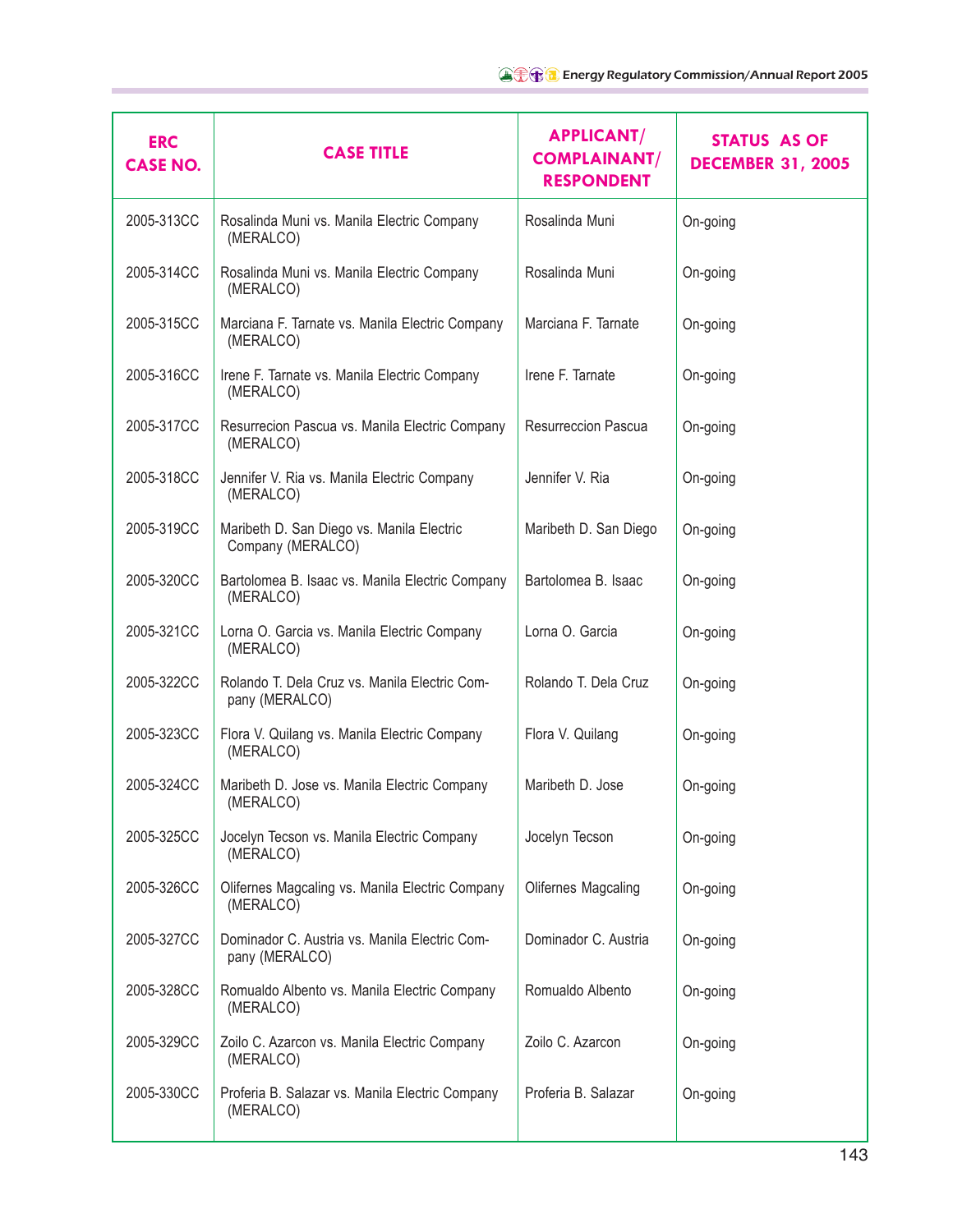| <b>ERC</b><br><b>CASE NO.</b> | <b>CASE TITLE</b>                                               | <b>APPLICANT/</b><br><b>COMPLAINANT/</b><br><b>RESPONDENT</b> | STATUS AS OF<br><b>DECEMBER 31, 2005</b>                                            |
|-------------------------------|-----------------------------------------------------------------|---------------------------------------------------------------|-------------------------------------------------------------------------------------|
| 2005-331CC                    | Consolacion B. Salazar vs. Manila Electric<br>Company (MERALCO) | Consolacion B. Salazar                                        | On-going                                                                            |
| 2005-332CC                    | Maribeth D. Jose vs. Manila Electric Company<br>(MERALCO)       | Maribeth D. Jose                                              | On-going                                                                            |
| 2005-333CC                    | Francisco Simodlon vs. Manila Electric Company<br>(MERALCO)     | Francisco Simodlon                                            | On-going                                                                            |
| 2005-334CC                    | Nora Asero vs. Manila Electric Company<br>(MERALCO)             | Nora Asero                                                    | On-going                                                                            |
| 2005-335CC                    | Ermelito C. Moral vs. Manila Electric Company<br>(MERALCO)      | Ermelito C. Moral                                             | On-going                                                                            |
| 2005-336CC                    | Laureano Galon, Jr. vs. Manila Electric Company<br>(MERALCO)    | Laureano Galon, Jr.                                           | On-going                                                                            |
| 2005-337CC                    | Allan Villar vs. Manila Electric Company<br>(MERALCO)           | Allan Villar                                                  | On-going                                                                            |
| 2005-338CC                    | Allan Villar vs. Manila Electric Company<br>(MERALCO)           | Allan Villar                                                  | On-going                                                                            |
| 2005-339CC                    | Allan Villar vs. Manila Electric Company<br>(MERALCO)           | Allan Villar                                                  | On-going                                                                            |
| 2005-340CC                    | Eleazar V. Lorenzo vs. Manila Electric Company<br>(MERALCO)     | Eleazar V. Lorenzo                                            | Decision dated December 8,<br>2005. The case was declared<br>closed and terminated. |
| 2005-341CC                    | Ricky B. Cain vs. Manila Electric Company<br>(MERALCO)          | Ricky B. Cain                                                 | On-going                                                                            |
| 2005-342CC                    | Geraldine W. Ramirez vs. Manila Electric<br>Company (MERALCO)   | Geraldine W. Ramirez                                          | On-going                                                                            |
| 2005-343CC                    | Florencio T. Cepe vs. Manila Electric Company<br>(MERALCO)      | Florencio T. Cepe                                             | On-going                                                                            |
| 2005-344CC                    | Danilo G. Jimenez vs. Manila Electric Company<br>(MERALCO)      | Danilo G. Jimenez                                             | On-going                                                                            |
| 2005-345CC                    | Luis T. Canceran vs. Manila Electric Company<br>(MERALCO)       | Luis T. Canceran                                              | On-going                                                                            |
| 2005-346CC                    | Nelson E. Tobias vs. Manila Electric Company<br>(MERALCO)       | Nelson E. Tobias                                              | On-going                                                                            |
| 2005-347CC                    | Monena Fortes vs. Manila Electric Company<br>(MERALCO)          | Monena Fortes                                                 | On-going                                                                            |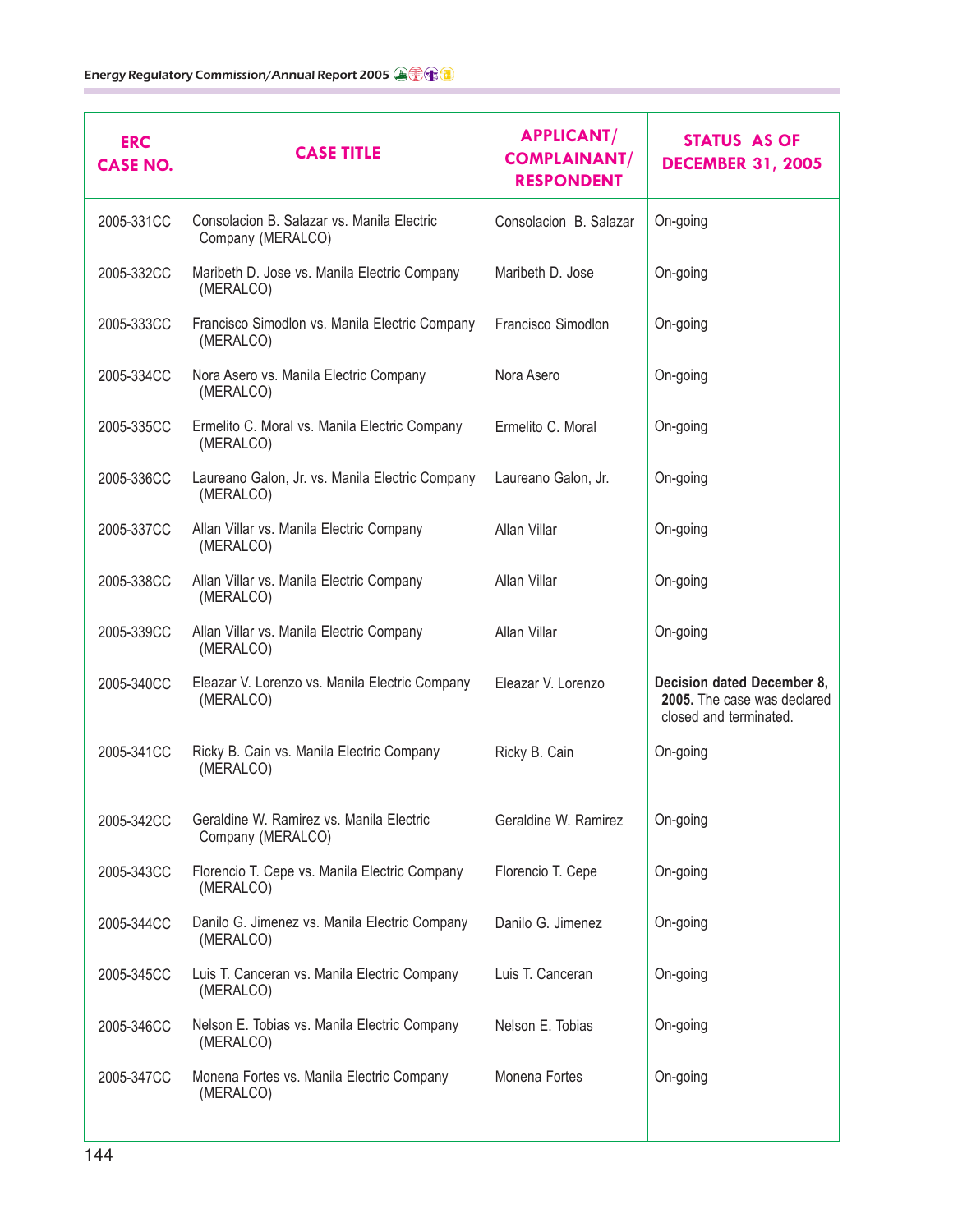| <b>ERC</b><br><b>CASE NO.</b> | <b>CASE TITLE</b>                                                                                                                                              | <b>APPLICANT/</b><br><b>COMPLAINANT/</b><br><b>RESPONDENT</b>    | <b>STATUS AS OF</b><br><b>DECEMBER 31, 2005</b>                                      |
|-------------------------------|----------------------------------------------------------------------------------------------------------------------------------------------------------------|------------------------------------------------------------------|--------------------------------------------------------------------------------------|
| 2005-348CC                    | Ronald Maniego vs. Manila Electric Company<br>(MERALCO)                                                                                                        | Ronald Maniego                                                   | On-going                                                                             |
| 2005-349CC                    | Roland J. Gavilan vs. Manila Electric Company<br>(MERALCO)                                                                                                     | Roland J. Gavilan                                                | On-going                                                                             |
| 2005-350CC                    | First Pampanga Cuisine, Inc. & Liberty Services<br>Corp. vs. Manila Electric Company (MERALCO),<br>Malate Branch, Larry Apuada and Dennis<br><b>Buensalida</b> | First Pampanga Cuisine,<br>Inc. & Liberty Services<br>Corp.      | On-going                                                                             |
| 2005-351CC                    | Jimmy B. Macaspac vs. Manila Electric Company<br>(MERALCO)                                                                                                     | Jimmy B. Macaspac                                                | On-going                                                                             |
| 2005-352CC                    | Ruel P. Amil vs. Manila Electric Company<br>(MERALCO)                                                                                                          | Ruel P. Amil                                                     | On-going                                                                             |
| 2005-353CC                    | Eliseo Gatdula vs. Manila Electric Company<br>(MERALCO)                                                                                                        | Eliseo Gatdula repre-<br>sented by Maylene G.<br>Cabral          | Decision dated December 28,<br>2005. The case was declared<br>closed and terminated. |
| 2005-354CC                    | Norieta V. Cuevas vs. Manila Electric Company<br>(MERALCO)                                                                                                     | Norieta V. Cuevas                                                | On-going                                                                             |
| 2005-355CC                    | Norieta V. Cuevas vs. Manila Electric Company<br>(MERALCO)                                                                                                     | Norieta V. Cuevas                                                | On-going                                                                             |
| 2005-356CC                    | Ray Randy Rutaquio vs. Manila Electric Company<br>(MERALCO)                                                                                                    | Ray Randy Rutaquio                                               | On-going                                                                             |
| 2005-357CC                    | Norma Diaz vs. Manila Electric Company<br>(MERALCO)                                                                                                            | Norma Diaz                                                       | On-going                                                                             |
| 2005-358CC                    | Teresita Paynor vs. Manila Electric Company<br>(MERALCO)                                                                                                       | Teresita Paynor                                                  | On-going                                                                             |
| 2005-359CC                    | Basilisa Sol vs. Manila Electric Company<br>(MERALCO)                                                                                                          | Basilisa Sol                                                     | On-going                                                                             |
| 2005-360CC                    | Liga ng mga Barangay Caloocan City Chapter vs.<br>Manila Electric Company (MERALCO)                                                                            | Liga ng mga Barangay<br>Caloocan City Chapter                    | On-going                                                                             |
| 2005-361CC                    | Alexander R. Jalbuna vs. Manila Electric Com-<br>pany (MERALCO)                                                                                                | Alexander R. Jalbuna                                             | On-going                                                                             |
| 2005-362CC                    | Felipe Malambat vs. Manila Electric Company<br>(MERALCO)                                                                                                       | Felipe Malambat<br>Represented by<br>Roderick Fajardo            | On-going                                                                             |
| 2005-363CC                    | <b>GENCARS Incorporated vs. Manila Electric</b><br>Company (MERALCO)                                                                                           | <b>GENCARS</b> Incorporated<br>represented by Jonas<br>R. Matuog | On-going                                                                             |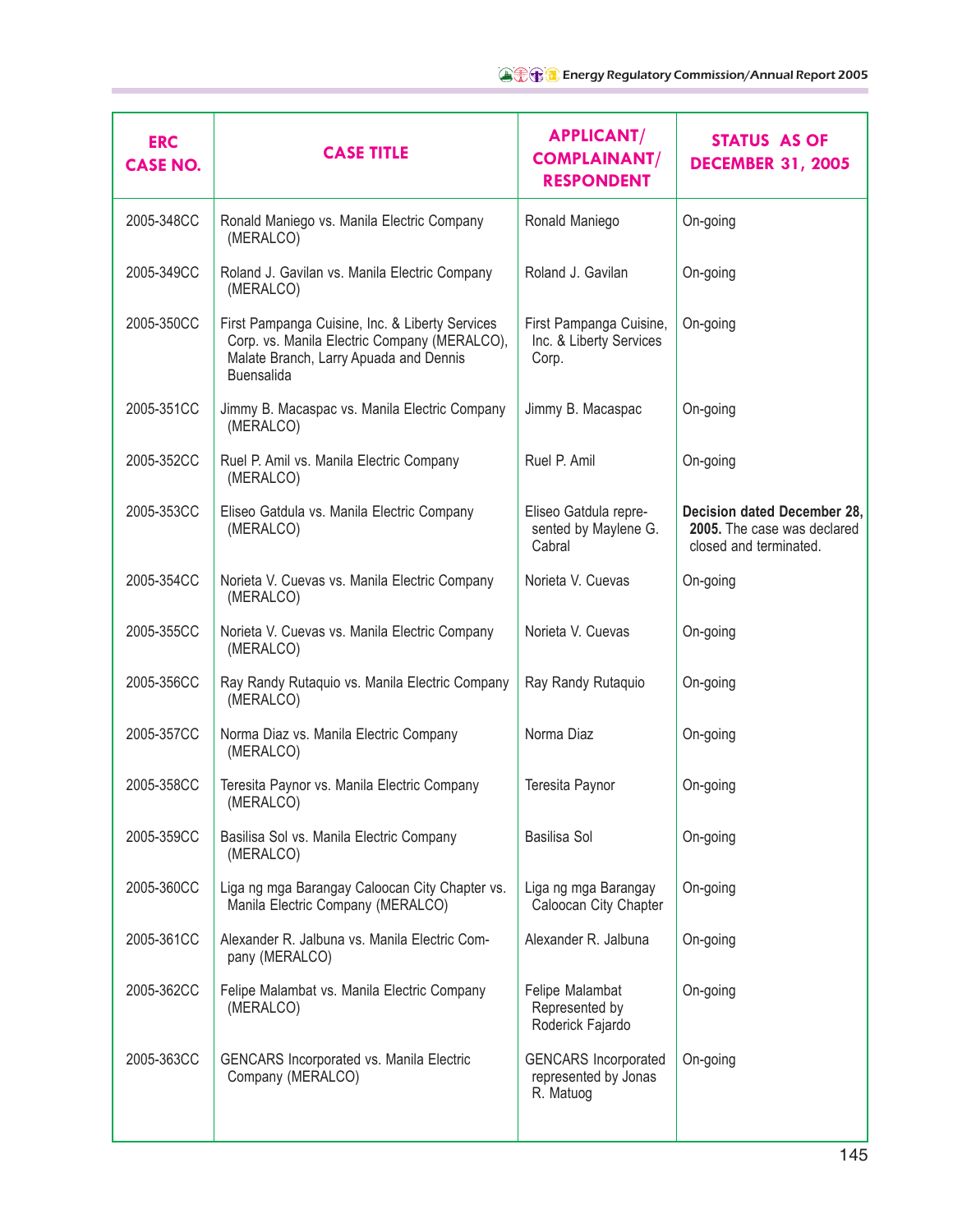| <b>ERC</b><br><b>CASE NO.</b> | <b>CASE TITLE</b>                                                | <b>APPLICANT/</b><br><b>COMPLAINANT/</b><br><b>RESPONDENT</b> | <b>STATUS AS OF</b><br><b>DECEMBER 31, 2005</b> |
|-------------------------------|------------------------------------------------------------------|---------------------------------------------------------------|-------------------------------------------------|
| 2005-364CC                    | Adeline B. Naris vs. Manila Electric Company<br>(MERALCO)        | Adeline B. Naris<br>Represented by Mary<br>Ann S. De Sagum    | On-going                                        |
| 2005-365CC                    | Erlinda C. Daet vs. Manila Electric Company<br>(MERALCO)         | Erlinda C. Daet                                               | On-going                                        |
| 2005-366CC                    | Marilyn F. Brocal vs. Manila Electric Company<br>(MERALCO)       | Marilyn F. Brocal                                             | On-going                                        |
| 2005-367CC                    | Renato Bueza vs. Manila Electric Company<br>(MERALCO)            | Renato Bueza                                                  | On-going                                        |
| 2005-368CC                    | Rene Ronquillo vs. Manila Electric Company<br>(MERALCO)          | Rene Ronquillo                                                | On-going                                        |
| 2005-369CC                    | Leonardo Ariz vs. Manila Electric Company<br>(MERALCO)           | Leonardo Ariz                                                 | On-going                                        |
| 2005-370CC                    | Gertrudo Kalambakal vs. Manila Electric Com-<br>pany (MERALCO)   | Gertruao Kalambakal                                           | On-going                                        |
| 2005-371CC                    | Patricia N. Urbiztondo vs. Manila Electric<br>Company (MERALCO)  | Patricia N. Urbiztondo                                        | On-going                                        |
| 2005-372CC                    | Rodolfo Lee vs. Manila Electric Company<br>(MERALCO)             | Rodolfo Lee                                                   | On-going                                        |
| 2005-373CC                    | Edilberto De Castro vs. Manila Electric Company<br>(MERALCO)     | Edilberto De Castro                                           | On-going                                        |
| 2005-374CC                    | Carmelita Dumali vs. Manila Electric Company<br>(MERALCO)        | Carmelita Dumali                                              | On-going                                        |
| 2005-375CC                    | Remegio Cortes vs. Manila Electric Company<br>(MERALCO)          | Remegio Cortes                                                | On-going                                        |
| 2005-376CC                    | Victor G. Gullon vs. Manila Electric Company<br>(MERALCO)        | Victor G. Gullon                                              | On-going                                        |
| 2005-377CC                    | Filomena C. Morales vs. Manila Electric Com-<br>pany (MERALCO)   | Filomena C. Morales                                           | On-going                                        |
| 2005-378CC                    | Filomena C. Morales vs. Manila Electric Com-<br>pany (MERALCO)   | Filomena C. Morales                                           | On-going                                        |
| 2005-379CC                    | Filomena C. Morales vs. Manila Electric Com-<br>pany (MERALCO)   | Filomena C. Morales                                           | On-going                                        |
| 2005-380CC                    | Quintin Canaya vs. Manila Electric Company<br>(MERALCO), et. al. | Quintin Canaya                                                | On-going                                        |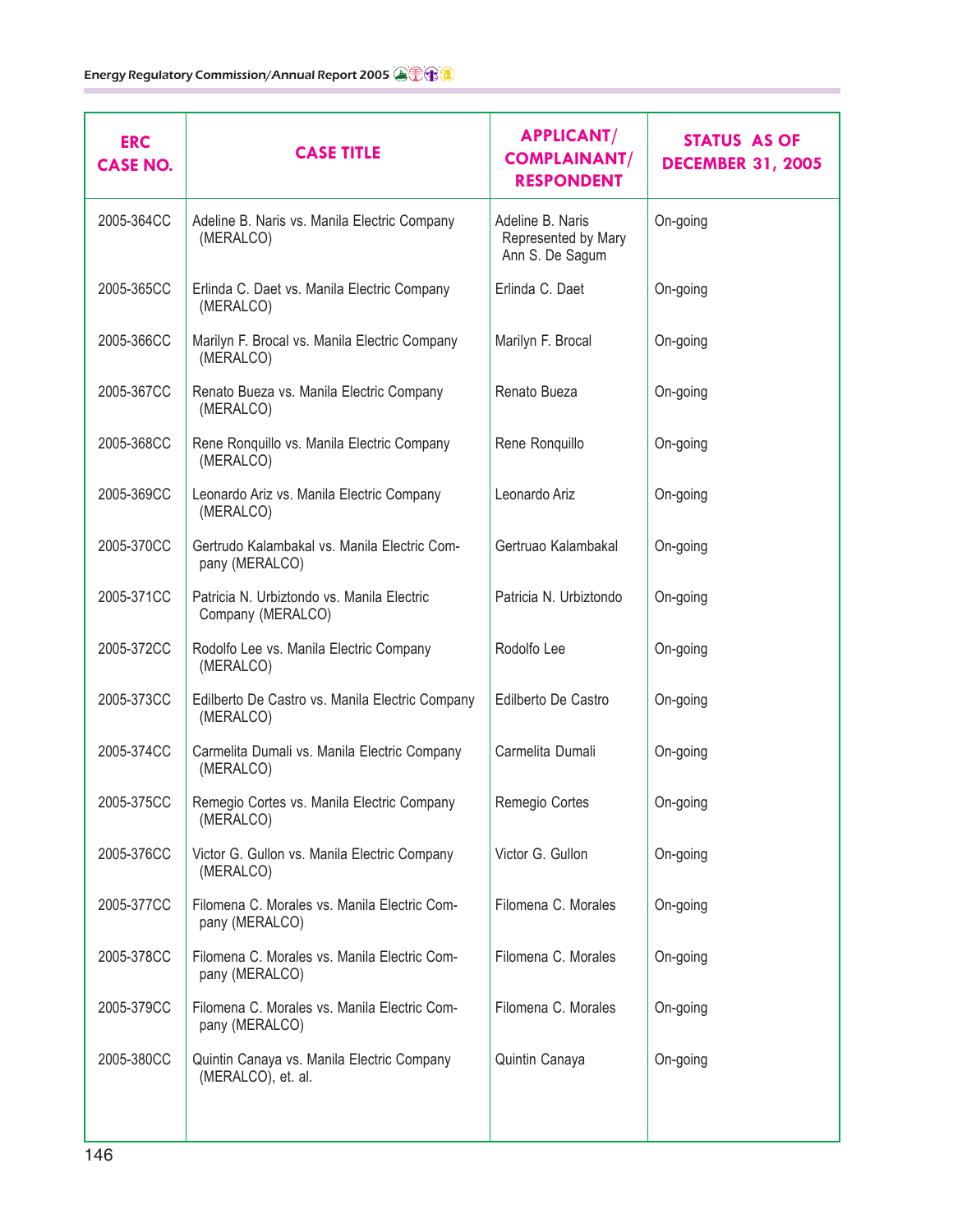| <b>ERC</b><br><b>CASE NO.</b> | <b>CASE TITLE</b>                                                                                                                                                         | <b>APPLICANT/</b><br><b>COMPLAINANT/</b><br><b>RESPONDENT</b>                                                                                                                                                                                                                                                                                                   | <b>STATUS AS OF</b><br><b>DECEMBER 31, 2005</b>                                                                                                                                                                                                                                                           |
|-------------------------------|---------------------------------------------------------------------------------------------------------------------------------------------------------------------------|-----------------------------------------------------------------------------------------------------------------------------------------------------------------------------------------------------------------------------------------------------------------------------------------------------------------------------------------------------------------|-----------------------------------------------------------------------------------------------------------------------------------------------------------------------------------------------------------------------------------------------------------------------------------------------------------|
| 2005-381CC                    | Quintin Canaya and Justino Tañedo vs. Manila<br>Electric Company (MERALCO), Et. al                                                                                        | Quintin Canaya and<br>Justino Tañedo                                                                                                                                                                                                                                                                                                                            | On-going                                                                                                                                                                                                                                                                                                  |
| 2005-382CC                    | Teresita K. Tan vs. Manila Electric Company<br>(MERALCO)                                                                                                                  | Teresita K. Tan                                                                                                                                                                                                                                                                                                                                                 | On-going                                                                                                                                                                                                                                                                                                  |
| 2005-383CC                    | Ching Lim vs. Manila Electric Company<br>(MERALCO)                                                                                                                        | Ching Lim                                                                                                                                                                                                                                                                                                                                                       | On-going                                                                                                                                                                                                                                                                                                  |
| 2005-384CC                    | Dominga Agustin vs. Manila Electric Company<br>(MERALCO)                                                                                                                  | Dominga Agustin                                                                                                                                                                                                                                                                                                                                                 | On-going                                                                                                                                                                                                                                                                                                  |
| 2005-385CC                    | Gilda Rosca vs. Manila Electric Company<br>(MERALCO)                                                                                                                      | Gilda Rosca                                                                                                                                                                                                                                                                                                                                                     | On-going                                                                                                                                                                                                                                                                                                  |
| 2005-386CC                    | Gilda Rosca vs. Manila Electric Company<br>(MERALCO)                                                                                                                      | Gilda Rosca                                                                                                                                                                                                                                                                                                                                                     | On-going                                                                                                                                                                                                                                                                                                  |
| 2005-001MC                    | In the Matter of Dispute Re: Certain Provisions of<br>the Proposed Supplemental Agreement to the<br><b>Transition Supply Contract</b>                                     | Association of Mindanao<br>Rural ECs (AMRECO),<br>Lanao del Norte Electric<br>Cooperative, Inc.<br>(LANECO), Misamis<br>Oriental II Electric<br>Cooperative, Inc.<br>(MORESCO II), First<br><b>Bukidnon Electric</b><br>Coooperative, Inc.<br>(FIBECO), Bukidnon II<br>Electric Cooperative,<br>Inc. (BUSECO II)/<br><b>National Power</b><br>Corporation (NPC) | On-going                                                                                                                                                                                                                                                                                                  |
| 2005-002MC                    | In the Matter of Violation of ERC Orders, Rules<br>and Regulations (Violation of ERC Case No.<br>2001-1004 Decision dated September 25, 2003)                             | Surigao Del Sur II<br>Electric Cooperative,<br>Inc. (SURSECO II)                                                                                                                                                                                                                                                                                                | On-going                                                                                                                                                                                                                                                                                                  |
| 2005-003MC                    | In the Matter of Violation of ERC Orders, Rules<br>and Regulations(Violation of directives embodied<br>in a Decision dated June 27, 2003 under ERC<br>Case No. 2001-938)  | Leyte IV Electric<br>Cooperative, Inc.<br>(LEYECO IV)                                                                                                                                                                                                                                                                                                           | Decision dated March 2,<br>2005. The ERC issued a<br>Show Cause Order (SCO)<br>requiring LEYECO IV to<br>explain its failure to imple-<br>ment the ERC-approved<br>unbundled rates within the<br>prescribed period. Finding<br>LEYECO IV's explanation<br>bereft of merit, it was fined<br>PhP103,000.00. |
| 2005-004MC                    | In the Matter of Violation of ERC Orders, Rules<br>and Regulations(Violation of directives embodied<br>in a Decision dated March 28, 2003 under ERC<br>Case No. 2001-959) | Cebu I Electric Coopera-<br>tive, Inc. (CEBECO I)                                                                                                                                                                                                                                                                                                               | Decision dated March 1,<br>2005. The ERC issued a<br>Show Cause Order (SCO)<br>requiring CEBECO I to                                                                                                                                                                                                      |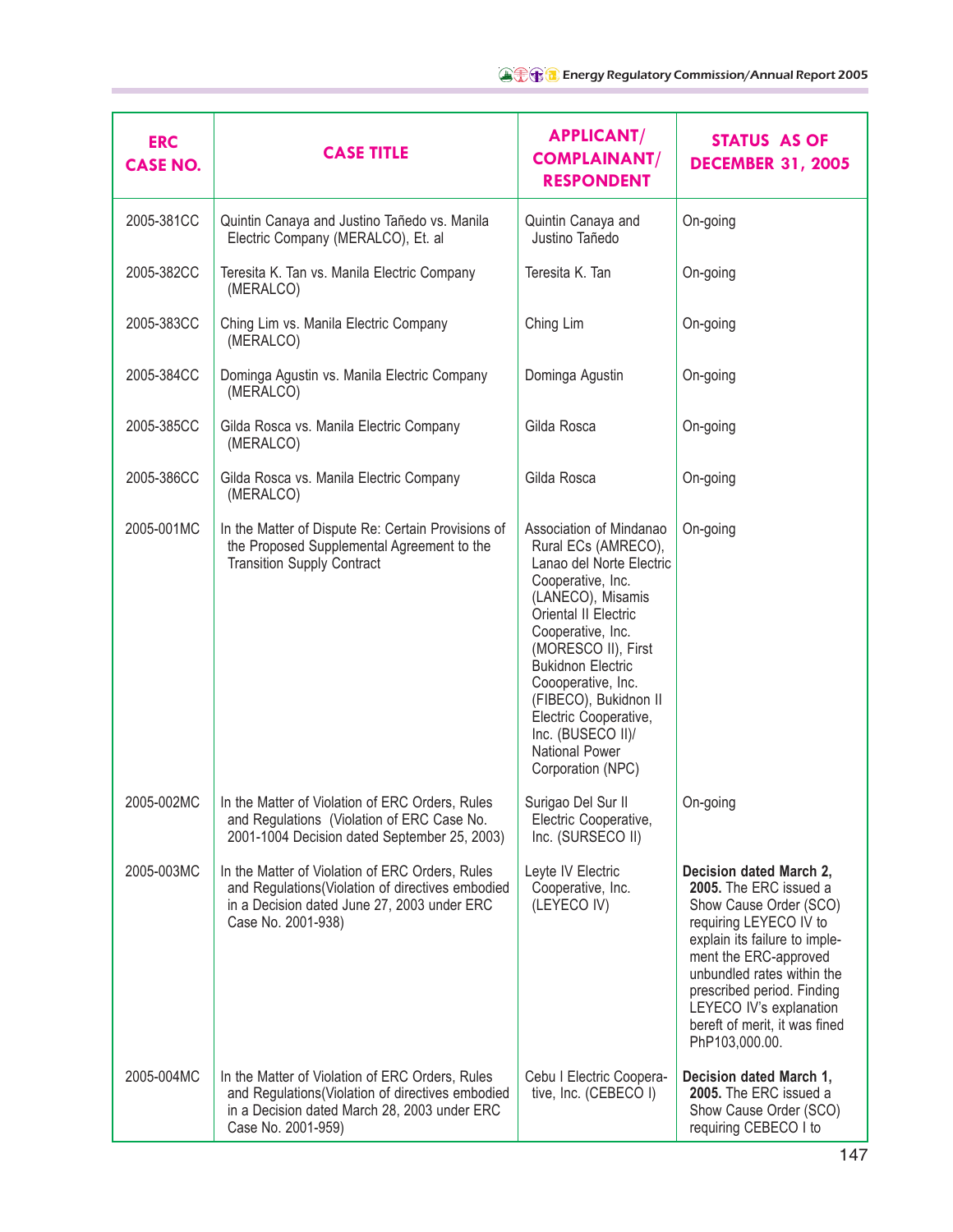| <b>ERC</b><br><b>CASE NO.</b> | <b>CASE TITLE</b>                                                                                                                                                                                                                                           | <b>APPLICANT/</b><br><b>COMPLAINANT/</b><br><b>RESPONDENT</b>       | <b>STATUS AS OF</b><br><b>DECEMBER 31, 2005</b>                                                                                                                                                            |
|-------------------------------|-------------------------------------------------------------------------------------------------------------------------------------------------------------------------------------------------------------------------------------------------------------|---------------------------------------------------------------------|------------------------------------------------------------------------------------------------------------------------------------------------------------------------------------------------------------|
|                               |                                                                                                                                                                                                                                                             |                                                                     | explain its failure to imple-<br>ment the ERC-approved<br>unbundled rates within the<br>prescribed period. Finding<br>CEBECO I's explanation<br>bereft of merit, it was fined a<br>total of PhP151,000.00. |
| 2005-005MC                    | Florentino Cruz vs. Dr. Reynato Añonuevo, Dr.<br>German De Ramos, Messrs. Nepomuceno<br>Villanueva, Juanito Torralba, Rodrigo<br>Cagandahna, Arnel Abayari, Milagros Castillo<br>and Emelyn Icarangal of First Laguna Electric<br>Cooperative, Inc. (FLECO) | Florentino Cruz                                                     | Decision dated July 15, 2005.<br>The case was declared closed<br>and terminated.                                                                                                                           |
| 2005-006MC                    | In the Matter of Violation of ERC Orders, Rules<br>and Regulations (Violation of ERC Case No.<br>2001-935 Order dated May 20, 2004)                                                                                                                         | Basilan Electric Coopera-<br>tive, Inc. (BASELCO)                   | On-going                                                                                                                                                                                                   |
| 2005-007MC                    | In the Matter of Violation of ERC Orders, Rules<br>And Regulations (Violation of ERC Case No.<br>2001-914 Order dated June 25, 2003)                                                                                                                        | <b>Camarines Norte Electric</b><br>Cooperative, Inc.<br>(CANORECO)  | On-going                                                                                                                                                                                                   |
| 2005-008MC                    | In the Matter of Violation of ERC Orders, Rules<br>and Regulations (Violation of ERC Case No.<br>2001-977 Decision dated June 24, 2004)                                                                                                                     | Davao Del Sur Electric<br>Cooperative, Inc.<br>(DASURECO)           | On-going                                                                                                                                                                                                   |
| 2005-009MC                    | In the Matter of Violation of ERC Orders, Rules<br>and Regulations (Violation of ERC Case No.<br>2001-1008 Order dated July 25, 2004)                                                                                                                       | <b>First Catanduanes</b><br>Electric Cooperative,<br>Inc. (FICELCO) | On-going                                                                                                                                                                                                   |
| 2005-010MC                    | In the Matter of Violation of ERC Orders, Rules<br>and Regulations (Violation of Section 25 of RA<br>9136, increased its Generation Charge by<br>P0.50/kwh without approval)                                                                                | South Cotabato I Electric<br>Cooperative, Inc.<br>(SOCOTECO I)      | On-going                                                                                                                                                                                                   |
| 2005-011MC                    | In the Matter of Violation of ERC Orders, Rules<br>and Regulations (Violation of ERC Case No.<br>2001-946 Decision dated December 22, 2003)                                                                                                                 | Aklan Electric Coopera-<br>tive, Inc. (AKELCO)                      | On-going                                                                                                                                                                                                   |
| 2005-012MC                    | In the Matter of Violation of ERC Orders, Rules<br>and Regulations (Violation of ERC Case No.<br>2001-1015 Decision dated June 25, 2004)                                                                                                                    | Camarines Sur I Electric<br>Cooperative, Inc.<br>(CASURECO I)       | On-going                                                                                                                                                                                                   |
| 2005-013MC                    | In the Matter of Violation of ERC Orders, Rules<br>and Regulations (Violation of ERC Case No.<br>2001-994 Decision dated February 6, 2004)                                                                                                                  | Davao Del Norte Electric<br>Cooperative, Inc.<br>(DANECO)           | On-going                                                                                                                                                                                                   |
| 2005-014MC                    | In the Matter of Violation of ERC Orders, Rules<br>and Regulations (Violation of ERC Case Nos.<br>2001-916 and 2002-20 Decision dated May 19,<br>2004)                                                                                                      | <b>Ilocos Norte Electric</b><br>Cooperative, Inc.<br>(INEC)         | On-going                                                                                                                                                                                                   |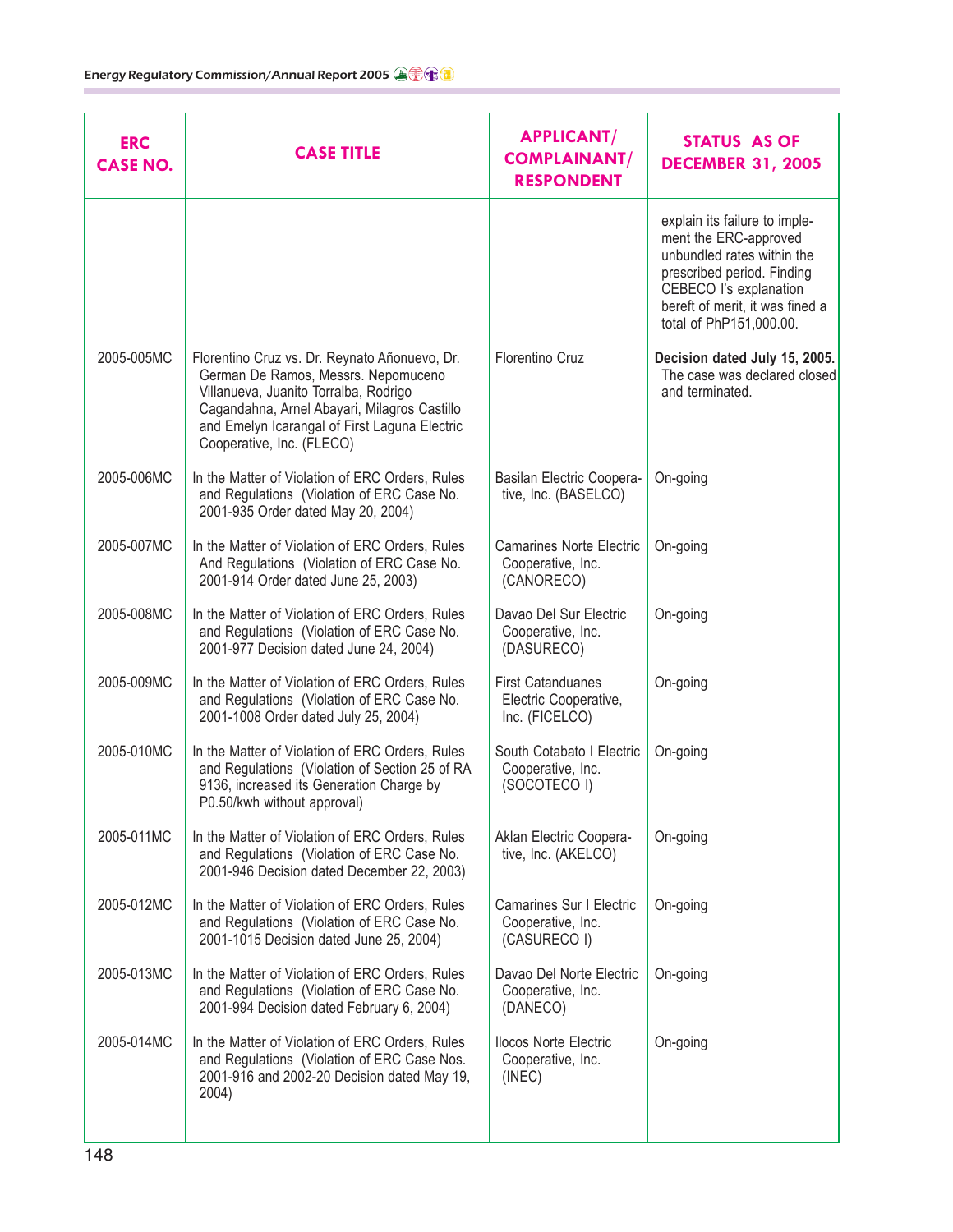| <b>ERC</b><br><b>CASE NO.</b> | <b>CASE TITLE</b>                                                                                                                                                                                                         | <b>APPLICANT/</b><br><b>COMPLAINANT/</b><br><b>RESPONDENT</b>          | <b>STATUS AS OF</b><br><b>DECEMBER 31, 2005</b> |
|-------------------------------|---------------------------------------------------------------------------------------------------------------------------------------------------------------------------------------------------------------------------|------------------------------------------------------------------------|-------------------------------------------------|
| 2005-015MC                    | In the Matter of Violation of ERC Orders, Rules<br>and Regulations (Violation of Section 6.2.1 (b)<br>of the TWRG, late submission of the required<br>documents)                                                          | National Transmission<br>Corporation<br>(TRANSCO)                      | On-going                                        |
| 2005-016MC                    | In the Matter of the Application for Approval of<br><b>Business Separation And Unbundling Plan</b><br>(BSUP) in Compliance with Republic Act No.<br>9136 and its Implementing Rules and Regula-<br>tions                  | Cagayan Electric Power<br>& Light Co., Inc.<br>(CEPALCO)               | On-going                                        |
| 2005-017MC                    | In the Matter of Violation of ERC Orders, Rules<br>and Regulations (Violation of the implementa-<br>tion of the PPA for five (5) months, i.e. May<br>2003, August 2003, December 2003, January<br>2004 and February 2004) | Misamis Occidental I<br><b>Electric Cooperative</b><br>Inc. (MOELCI I) | On-going                                        |
| 2005-018MC                    | In the Matter of Violation of ERC Orders, Rules<br>and Regulations (Violation of ERC Case No.<br>2001-920 Decision dated May 14, 2004)                                                                                    | Northern Samar Electric<br>Cooperative, Inc.<br>(NORSAMELCO)           | On-going                                        |
| 2005-019MC                    | In the Matter of the Violation of Franchise Area of<br>MORESCO I by CEPALCO                                                                                                                                               | Misamis Oriental I<br>Electric Cooperative,<br>Inc. (MORESCO I)        | On-going                                        |
| 2005-020MC                    | In the Matter of Violation of ERC Orders, Rules<br>and Regulations (Violation of ERC Case No.<br>2001-937 Decision dated July 25, 2003, late<br>implementation of Decision)                                               | Province Of Siquijor<br>Electric Cooperative,<br>Inc. (PROSIELCO)      | On-going                                        |
| 2005-021MC                    | In the Matter of Violation of ERC Orders, Rules<br>and Regulations (Violation of ERB Case<br>Nos.96-35, 96-36, 96-43 and 96-49, failure of<br>implementation of PPA formula for 30 months)                                | Cebu II Electric Coopera-<br>tive, Inc. (CEBECO II)                    | On-going                                        |
| 2005-022MC                    | In the Matter of Violation of ERC Orders, Rules<br>and Regulations (Violation of ERC Case No.<br>2001-949 Decision dated December 29, 2003,<br>late implementation of Decision)                                           | Negros Oriental II<br>Electric Cooperative,<br>Inc. (NORECO II)        | On-going                                        |
| 2005-023MC                    | In the Matter of Violation of ERC Orders, Rules<br>and Regulations (Violation of ERC Case No.<br>2001-932 Decision dated December 29, 2003,<br>late implementation of Decision)                                           | Pangasinan III Electric<br>Cooperative, Inc.<br>(PANELCO III)          | On-going                                        |
| 2005-024MC                    | In the Matter of Violation of ERC Orders, Rules<br>and Regulations (Violation of ERB Case<br>Nos.96-35, 96-36, 96-43 and 96-49, PPA<br>Implementation)                                                                    | Masbate Electric<br>Cooperative, Inc.<br>(MASELCO)                     | On-going                                        |
| 2005-025MC                    | In the Matter of Violation of ERC Orders, Rules<br>and Regulations (Violation of ERB Case<br>Nos.96-35, 96-36, 96-43 and 96-49, PPA<br>Implementation)                                                                    | Occidental Mindoro<br>Electric Cooperative,<br>Inc. (OMECO)            | On-going                                        |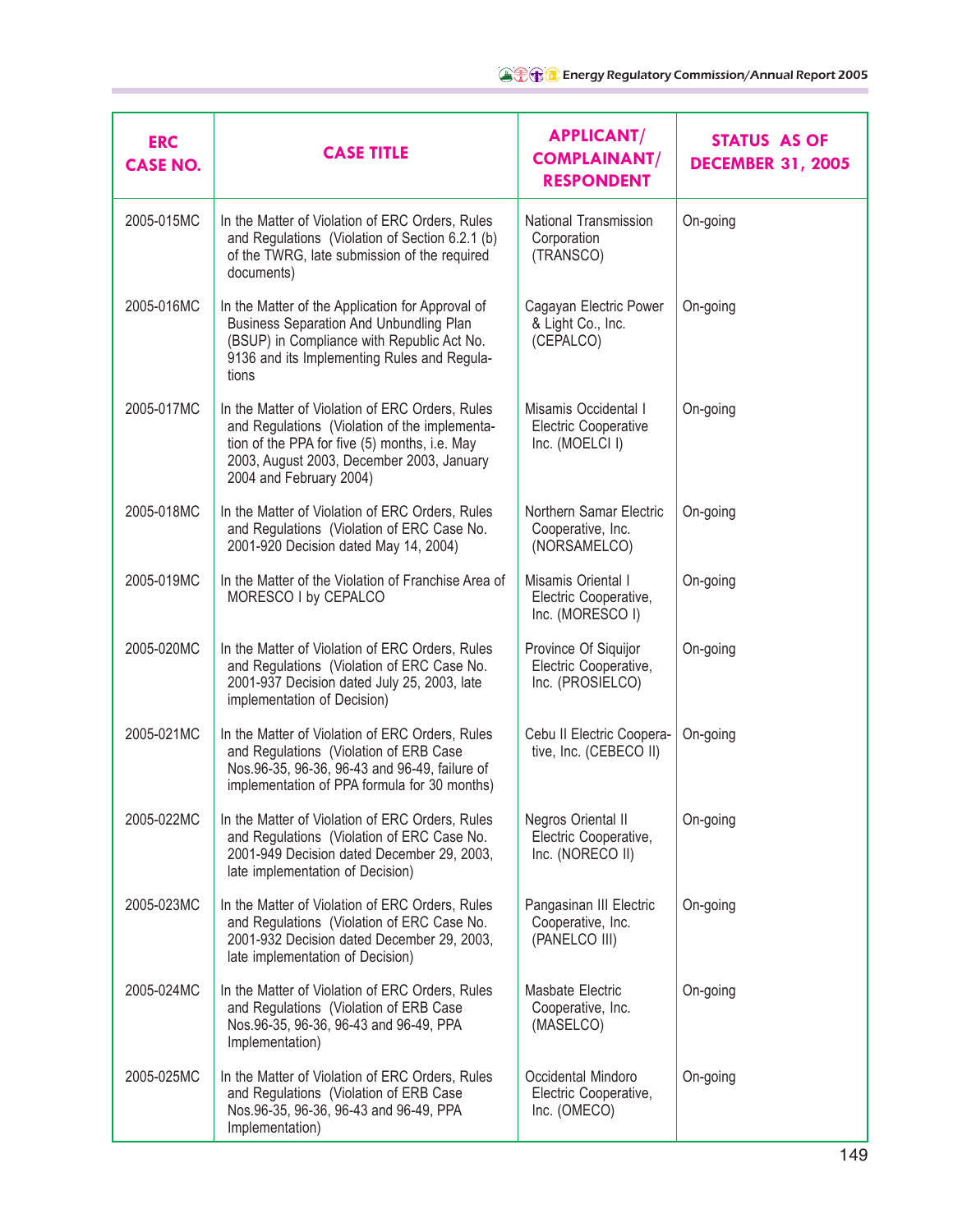| <b>ERC</b><br><b>CASE NO.</b> | <b>CASE TITLE</b>                                                                                                                                                                                                                                                                                                                                                     | <b>APPLICANT/</b><br><b>COMPLAINANT/</b><br><b>RESPONDENT</b>          | <b>STATUS AS OF</b><br><b>DECEMBER 31, 2005</b>                                                                                                         |
|-------------------------------|-----------------------------------------------------------------------------------------------------------------------------------------------------------------------------------------------------------------------------------------------------------------------------------------------------------------------------------------------------------------------|------------------------------------------------------------------------|---------------------------------------------------------------------------------------------------------------------------------------------------------|
| 2005-026MC                    | In the Matter of Violation of ERC Orders, Rules<br>and Regulations (Violation of ERB Case<br>Nos.96-35, 96-36, 96-43 and 96-49, PPA<br>Implementation)                                                                                                                                                                                                                | Lubang Island Electric<br>Cooperative, Inc.<br>(LUBELCO)               | On-going                                                                                                                                                |
| 2005-027MC                    | In the Matter of Violation of ERC Orders, Rules<br>and Regulations (Violation of ERB Case<br>Nos.96-35, 96-36, 96-43 and 96-49, PPA<br>Implementation)                                                                                                                                                                                                                | La Union Electric<br>Cooperative, Inc.<br>(LUELCO)                     | On-going                                                                                                                                                |
| 2005-028MC                    | In the Matter of Violation of ERC Orders, Rules<br>and Regulations (Violation of ERC Case No.<br>2001-920 Decision dated May 14, 2004)                                                                                                                                                                                                                                | Nueva Vizcaya Electric<br>Cooperative, Inc.<br>(NUVELCO)               | On-going                                                                                                                                                |
| 2005-029MC                    | Edding, et al vs. National Transmission Company<br>(TRANSCO), Zamboanga City Electric Coopera-<br>tive, Inc. (ZAMCELCO) and National Electrifica-<br>tion Administration (NEA)                                                                                                                                                                                        | Councilors Edding,<br>Jimenez, Climaco and<br>Elago II                 | On-going                                                                                                                                                |
| 2005-030MC                    | In the Matter of Violation of ERC Orders, Rules<br>and Regulations (Violation of ERC Case No.<br>2001-974 Decision dated March 3, 2004,<br>implementation of Decision on June 2004<br>instead of May 2004)                                                                                                                                                            | Masbate Electric<br>Cooperative, Inc.<br>(MASELCO)                     | On-going                                                                                                                                                |
| 2005-031MC                    | In the Matter of Violation of ERC Orders, Rules<br>and Regulations (Violation of ERC Case No.<br>2001-908 Decision dated November 15, 2002)                                                                                                                                                                                                                           | Pampanga I Electric<br>Cooperative, Inc.<br>(PELCO I)                  | On-going                                                                                                                                                |
| 2005-032MC                    | In the Matter of Violation of ERC Orders, Rules<br>and Regulations (Violation of ERC Case No.<br>2001-910 Decision dated December 12, 2004)                                                                                                                                                                                                                           | Maguindanao Electric<br>Cooperative, Inc.<br>(MAGELCO)                 | On-going                                                                                                                                                |
| 2005-033MC                    | In the Matter of Violation of ERC Orders, Rules<br>and Regulations (Violation of 2nd paragraph of<br>Section 1, Rule 5, Part II of the IRR of Republic<br>Act No. 9136 - non-filing of Certificate of<br>Compliance)                                                                                                                                                  | GE Energy Rental Inc.<br>and Aggreko Interna-<br>tional Projects, Ltd. | Decision dated July 7, 2005.<br>The case was declared closed<br>and terminated on the ground<br>that GE Energy Rental Inc.<br>and Aggreko International |
| 2005-034MC                    | In the Matter of Violation of ERC Orders, Rules<br>and Regulations (Violation of ERC Case No.<br>2001-911 Decision dated January 28, 2004)                                                                                                                                                                                                                            | Palawan Electric<br>Cooperative, Inc.<br>(PALECO)                      | Projects, Ltd. were not<br>involved in the generation,<br>operation, or supply of<br>electricity.                                                       |
| 2005-035MC                    | Application for the Approval of the Statement of<br>Compliance and Detailed Compliance Plan<br>Pursuant to Section 23 and 43 of Republic Act<br>No. 9136, Rule 3, Section 4 and Rule 7, Section<br>4 of Its Implementing Rules and Regulations,<br>and Chapter 10.8 of the Philippine Grid Code<br>(PGC) and Chapter 9.7 of the Philippine<br>Distribution Code (PDC) | Subic Enerzone Corpora-<br>tion                                        | On-going                                                                                                                                                |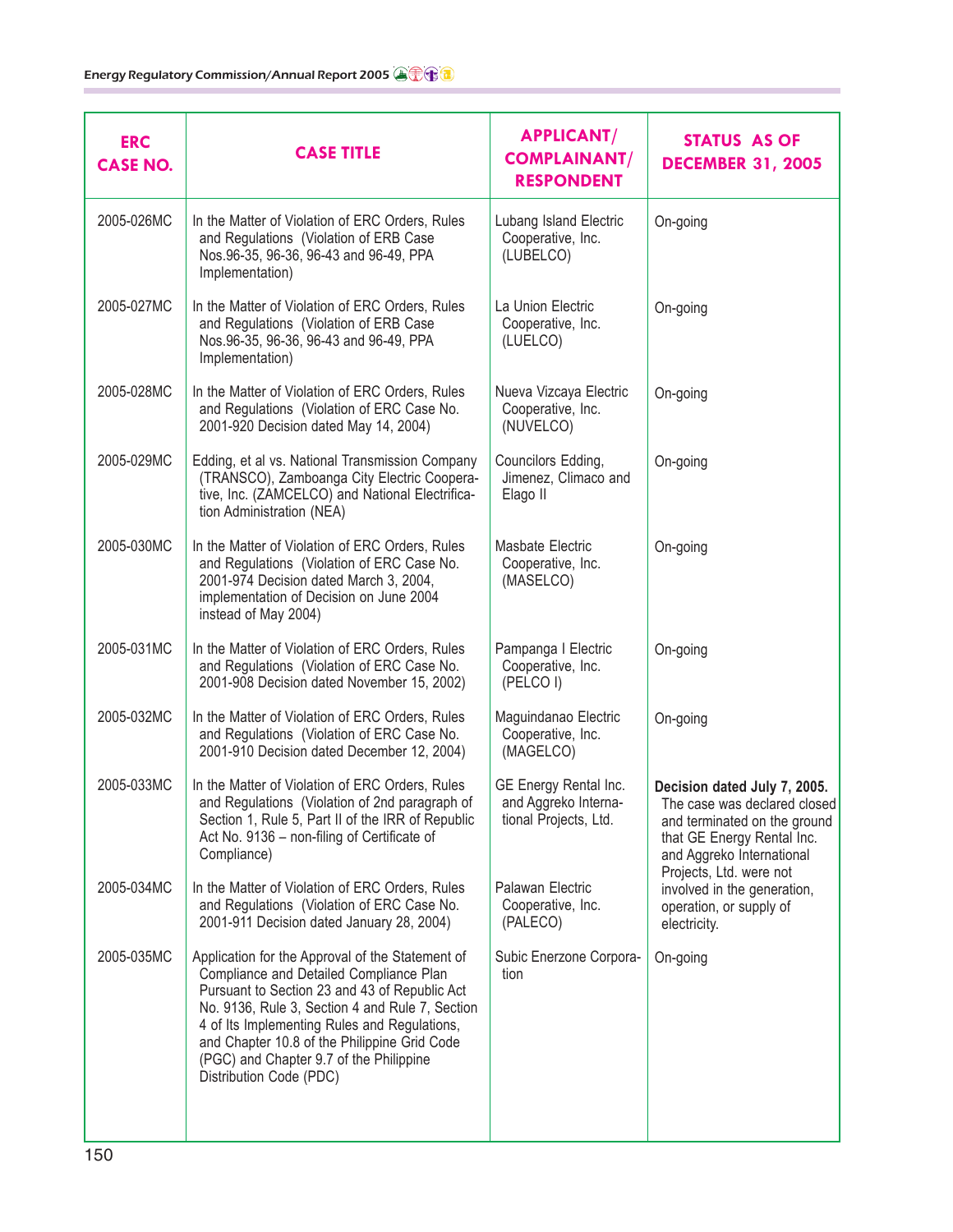| <b>ERC</b><br><b>CASE NO.</b> | <b>CASE TITLE</b>                                                                                                                            | <b>APPLICANT/</b><br><b>COMPLAINANT/</b><br><b>RESPONDENT</b>   | <b>STATUS AS OF</b><br><b>DECEMBER 31, 2005</b>                                                                                                                                                                                                                                                                                                   |
|-------------------------------|----------------------------------------------------------------------------------------------------------------------------------------------|-----------------------------------------------------------------|---------------------------------------------------------------------------------------------------------------------------------------------------------------------------------------------------------------------------------------------------------------------------------------------------------------------------------------------------|
| 2005-036MC                    | In the Matter of Violation of ERC Orders, Rules<br>and Regulations (Violation of ERC Case No.<br>2001-934 Decision dated December 29, 2003)  | Samar II Electric<br>Cooperative, Inc.<br>(SAMELCO II)          | On-going                                                                                                                                                                                                                                                                                                                                          |
| 2005-037MC                    | In the Matter of Violation of ERC Orders, Rules<br>and Regulations (Violation of ERC Case No.<br>2001-936 Decision dated September 22, 2003) | <b>First Bukidnon Electric</b><br>Cooperative, Inc.<br>(FIBECO) | On-going                                                                                                                                                                                                                                                                                                                                          |
| 2005-038MC                    | In the Matter of Violation of ERC Orders, Rules<br>and Regulations (Violation of GRAM guidelines)                                            | Angeles Electric<br>Company (AEC)                               | Decision dated April 18,<br>2005. The ERC issued a<br>Show Cause Order (SCO)<br>requiring AEC to explain its<br>failure to submit its generation<br>rate and system loss rate<br>adjustment. The ERC<br>accepted AEC's explanation<br>that it was due to the<br>pendency of an issue to be<br>resolved in its unbundling of<br>rates application. |
| 2005-039MC                    | In the Matter of Violation of ERC Orders, Rules<br>and Regulations (Violation of Section 1, Article<br>V of the AGRA Guidelines)             | Bauan Electric Light<br>System, Inc. (BELS)                     | On-going                                                                                                                                                                                                                                                                                                                                          |
| 2005-040MC                    | In the Matter of Violation of ERC Orders, Rules<br>and Regulations (Violation of GRAM guidelines)                                            | Bohol Light Company,<br>Inc. (BLCI)                             | Decision dated April 18,<br>2005. The ERC issued a<br>Show Cause Order (SCO)<br>requiring BLCI to explain its<br>failure to submit its generation<br>rate and system loss rate<br>adjustment. The ERC<br>accepted BLCI's explanation<br>that it was due to pendency of<br>its unbundling of rates<br>application.                                 |
| 2005-041MC                    | In the Matter of Violation of ERC Orders, Rules<br>and Regulations (Violation of Section 1, Article<br>V of the AGRA Guidelines)             | Cotabato Light And<br>Power Company, Inc.<br>(CLPC)             | On-going                                                                                                                                                                                                                                                                                                                                          |
| 2005-042MC                    | In the Matter of Violation of ERC Orders, Rules<br>and Regulations (Violation of Section 1, Article<br>V of the AGRA Guidelines)             | Dagupan Electric<br>Corporation (DECORP)                        | On-going                                                                                                                                                                                                                                                                                                                                          |
| 2005-043 MC                   | In the Matter of the Violation of ERC Orders,<br>Rules and Regulations (Violation of GRAM<br>Guidelines)                                     | Iligan Light and Power<br>Inc. (ILPI)                           | Decision dated May 10, 2005.<br>The ERC accepted ILPI's<br>explanation that its failure to<br>submit its generation rate and<br>system loss rate adjustment<br>was due to its late receipt of<br>the ERC Order requiring such<br>submission.                                                                                                      |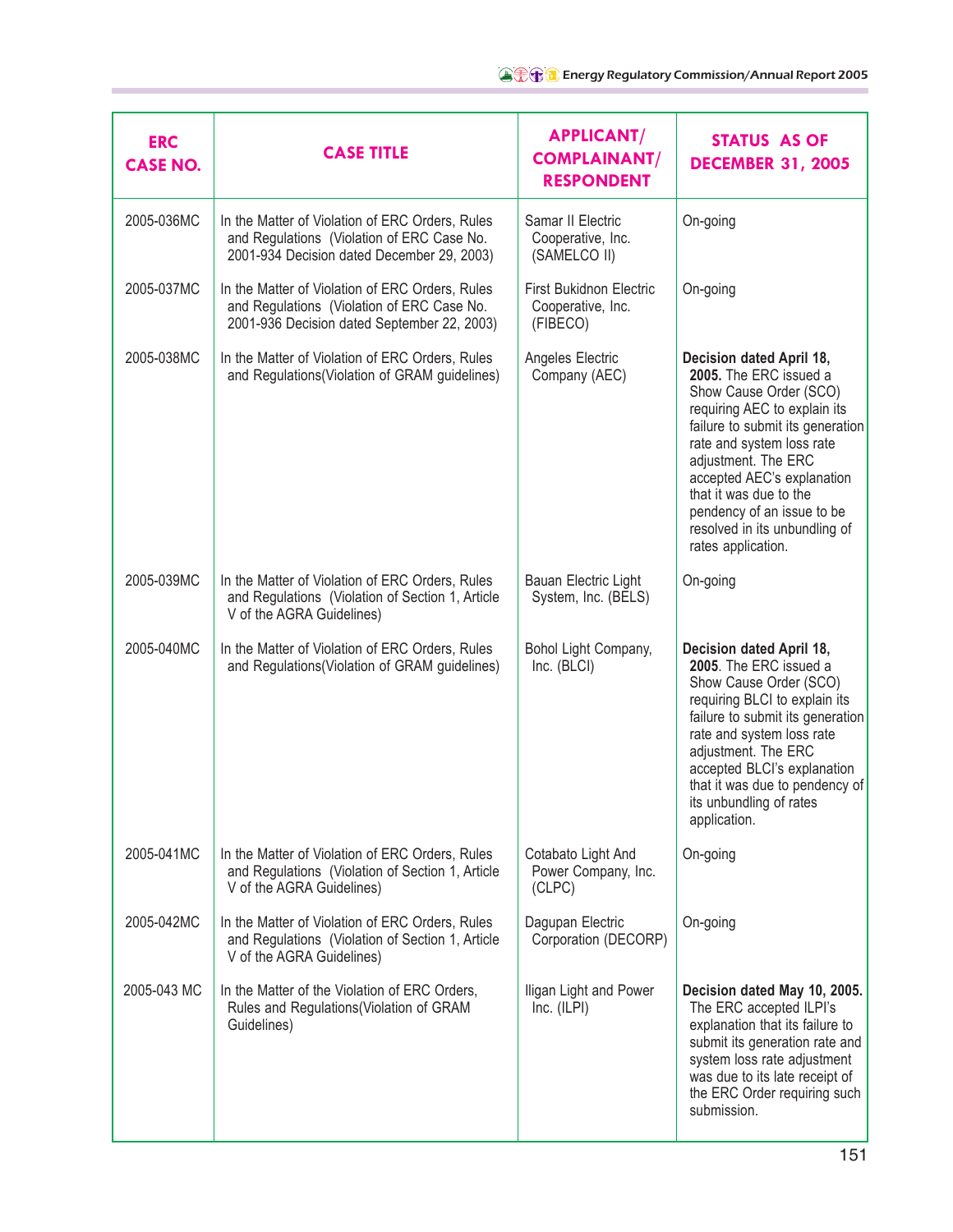| <b>ERC</b><br><b>CASE NO.</b> | <b>CASE TITLE</b>                                                                                                                | <b>APPLICANT/</b><br><b>COMPLAINANT/</b><br><b>RESPONDENT</b>           | <b>STATUS AS OF</b><br><b>DECEMBER 31, 2005</b>                                                                                                                                                                                                                                                                                                             |
|-------------------------------|----------------------------------------------------------------------------------------------------------------------------------|-------------------------------------------------------------------------|-------------------------------------------------------------------------------------------------------------------------------------------------------------------------------------------------------------------------------------------------------------------------------------------------------------------------------------------------------------|
| 2005-044MC                    | In the Matter of Violation of ERC Orders, Rules<br>and Regulations (Violation of Section 1, Article<br>V of the AGRA Guidelines) | Ibaan Electric and<br><b>Engineering Corporation</b><br>(IEEC)          | On-going                                                                                                                                                                                                                                                                                                                                                    |
| 2005-045MC                    | In the Matter of Violation of ERC Orders, Rules<br>and Regulations (Violation of Section 1, Article<br>V of the AGRA Guidelines) | La Union Electric<br>Company, Inc. (LUECO)                              | On-going                                                                                                                                                                                                                                                                                                                                                    |
| 2005-046MC                    | In the Matter of Violation of ERC Orders, Rules<br>and Regulations (Violation of Section 1, Article<br>V of the AGRA Guidelines) | Mactan Electric Com-<br>pany, Inc. (MECO)                               | On-going                                                                                                                                                                                                                                                                                                                                                    |
| 2005-047MC                    | In the Matter of Violation of ERC Orders, Rules<br>and Regulations (Violation of GRAM guidelines)                                | Panay Electric Company,<br>Inc. (PECO)                                  | Decision dated April 18,<br>2005. The ERC issued a<br>Show Cause Order (SCO)<br>requiring PECO to explain its<br>failure to submit its generation<br>rate and system loss rate<br>adjustment. The ERC<br>accepted PECO's explanation<br>that it was due to the<br>pendency of issues to be<br>resolved in its unbundling of<br>rates application.           |
| 2005-048MC                    | In the Matter of Violation of ERC Orders, Rules<br>and Regulations (Violation of Section 1, Article<br>V of the AGRA Guidelines) | <b>Public Utility Department</b><br>- Olongapo City (PUD-<br>Olongapo)  | On-going                                                                                                                                                                                                                                                                                                                                                    |
| 2005-049MC                    | In the Matter of Violation of ERC Orders, Rules<br>and Regulations (Violation of GRAM guidelines)                                | San Fernando Electric<br>Light and Power<br>Company, Inc.<br>(SFELAPCO) | Decision dated April 18,<br>2005. The ERC issued a<br>Show Cause Order (SCO)<br>requiring SFELAPCO to<br>explain its failure to submit its<br>generation rate and system<br>loss rate adjustment. The<br>ERC accepted SFELAPCO's<br>explanation that it was due to<br>the pendency of an issue to<br>be resolved in its unbundling<br>of rates application. |
| 2005-050MC                    | In the Matter of Violation of ERC Orders, Rules<br>and Regulations (Violation of GRAM guidelines)                                | Tarlac Electric Inc. (TEI)                                              | Decision dated April 18,<br>2005. The ERC issued a<br>Show Cause Order (SCO)<br>requiring TEI to explain its<br>failure to submit its generation<br>rate and system loss rate<br>adjustment. The ERC<br>accepted TEI's explanation<br>that it was due to the<br>pendency of an issue to be<br>resolved in its unbundling of<br>rates application.           |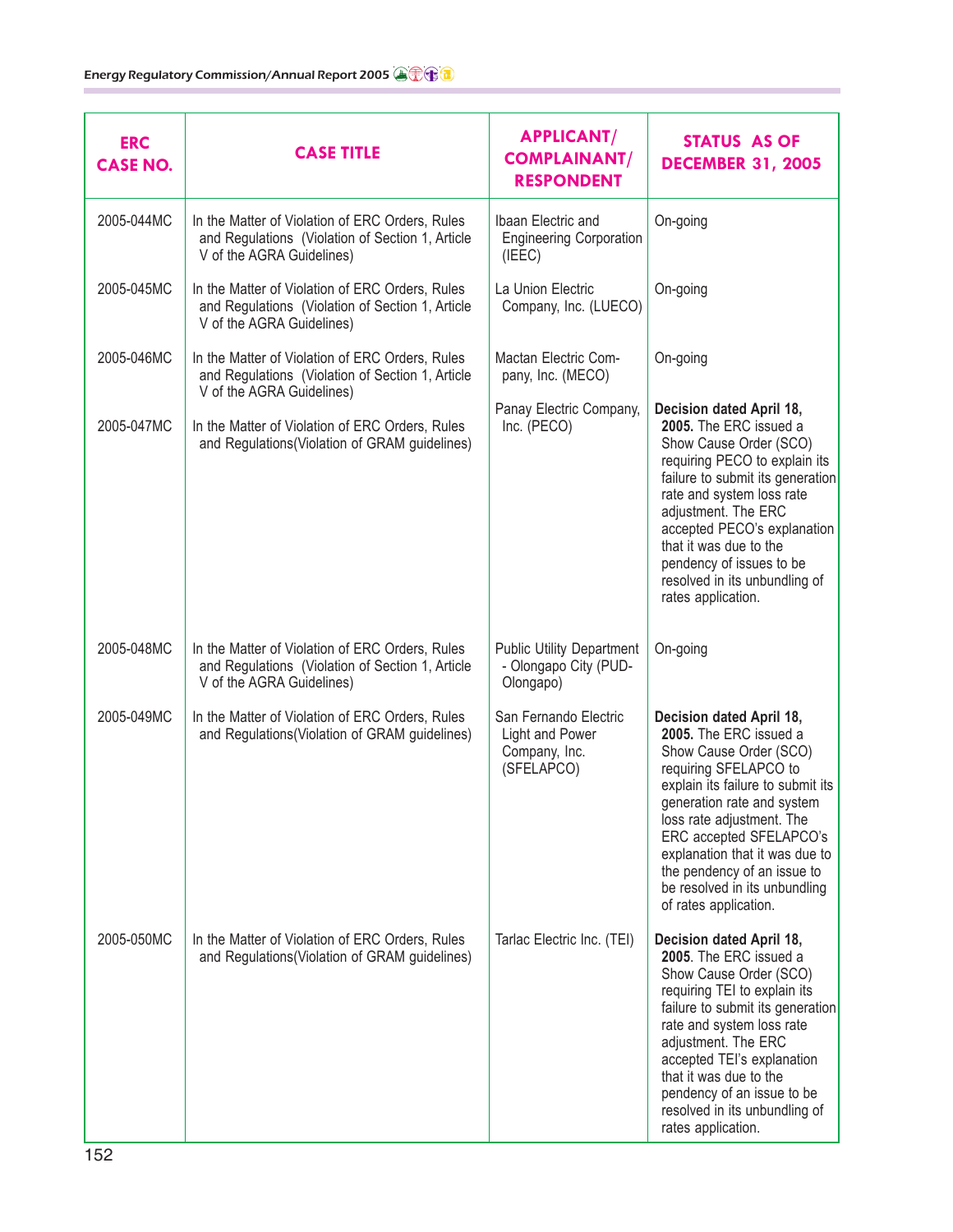| <b>ERC</b><br><b>CASE NO.</b> | <b>CASE TITLE</b>                                                                                                                                                                                          | <b>APPLICANT/</b><br><b>COMPLAINANT/</b><br><b>RESPONDENT</b>     | <b>STATUS AS OF</b><br><b>DECEMBER 31, 2005</b> |
|-------------------------------|------------------------------------------------------------------------------------------------------------------------------------------------------------------------------------------------------------|-------------------------------------------------------------------|-------------------------------------------------|
| 2005-051MC                    | PEPOA vs. National Transmission Corporation<br>(TRANSCO)                                                                                                                                                   | Philippine Electric Plant<br><b>Owners Association</b><br>(PEPOA) | On-going                                        |
| 2005-052MC                    | In the Matter of Violation of ERC Orders, Rules<br>and Regulations (Violation of Section 36 of<br>Republic Act No. 9136, non-submission of BSUP<br>and ACAM applications)                                  | National Power Corpora-<br>tion (NPC)                             | On-going                                        |
| 2005-053MC                    | In the Matter of Violation of ERC Orders, Rules<br>and Regulations (Violation of ERC Case No.<br>2001-985 Decision dated June 17, 2003,<br>implementation of Decision on July 2004 instead<br>of May 2004) | Cagayan I Electric<br>Cooperative, Inc.<br>(CAGELCO I)            | On-going                                        |
| 2005-054MC                    | In the Matter of Violation of ERC Orders, Rules<br>and Regulations (Violation of ERC Case No.<br>2001-96-49 Order dated July 13, 2001. PPA<br>implementation from February 1996 to Decem-<br>ber 1998)     | <b>First Bukidnon Electric</b><br>Cooperative, Inc.<br>(FIBECO)   | On-going                                        |
| 2005-055MC                    | In the Matter of Violation of ERC Orders, Rules<br>and Regulations (Violation of ERC Case No.<br>2001-973 Decision dated March 28, 2003)                                                                   | Cebu II Electric Coopera-<br>tive, Inc. (CEBECO II)               | On-going                                        |
| 2005-056MC                    | In the Matter of the Dispute between National<br>Power Corporation and Delta P, Inc.                                                                                                                       | Delta P, Inc.                                                     | On-going                                        |
| 2005-057MC                    | In the Matter of the Application for Approval of the<br>Photovoltaic Electric Generating Plant                                                                                                             | Cagayan Electric Power<br>& Light Co., Inc.<br>(CEPALCO)          | On-going                                        |
| 2005-058MC                    | In the Matter of Violation of ERC Orders, Rules<br>and Regulations (Violation of Section 36 of<br>Republic Act No. 9136, non-submission of BSUP<br>and ACAM applications)                                  | Angeles Power Inc.                                                | On-going                                        |
| 2005-059MC                    | In the Matter of Violation of ERC Orders, Rules<br>and Regulations (Violation of Section 36 of<br>Republic Act No. 9136, non-submission of BSUP<br>and ACAM applications)                                  | Bauan Electric Light<br>System, Inc. (BELS)                       | On-going                                        |
| 2005-060MC                    | In the Matter of Violation of ERC Orders, Rules<br>and Regulations (Violation of Section 36 of<br>Republic Act No. 9136, non-submission of BSUP<br>and ACAM applications)                                  | Bauan Private Power<br>Corporation                                | On-going                                        |
| 2005-061MC                    | In the Matter of Violation of ERC Orders, Rules<br>and Regulations (Violation of Section 36 of<br>Republic Act No. 9136, non-submission of BSUP<br>and ACAM applications)                                  | Bohol Light Company,<br>Inc. (BLCI)                               | On-going                                        |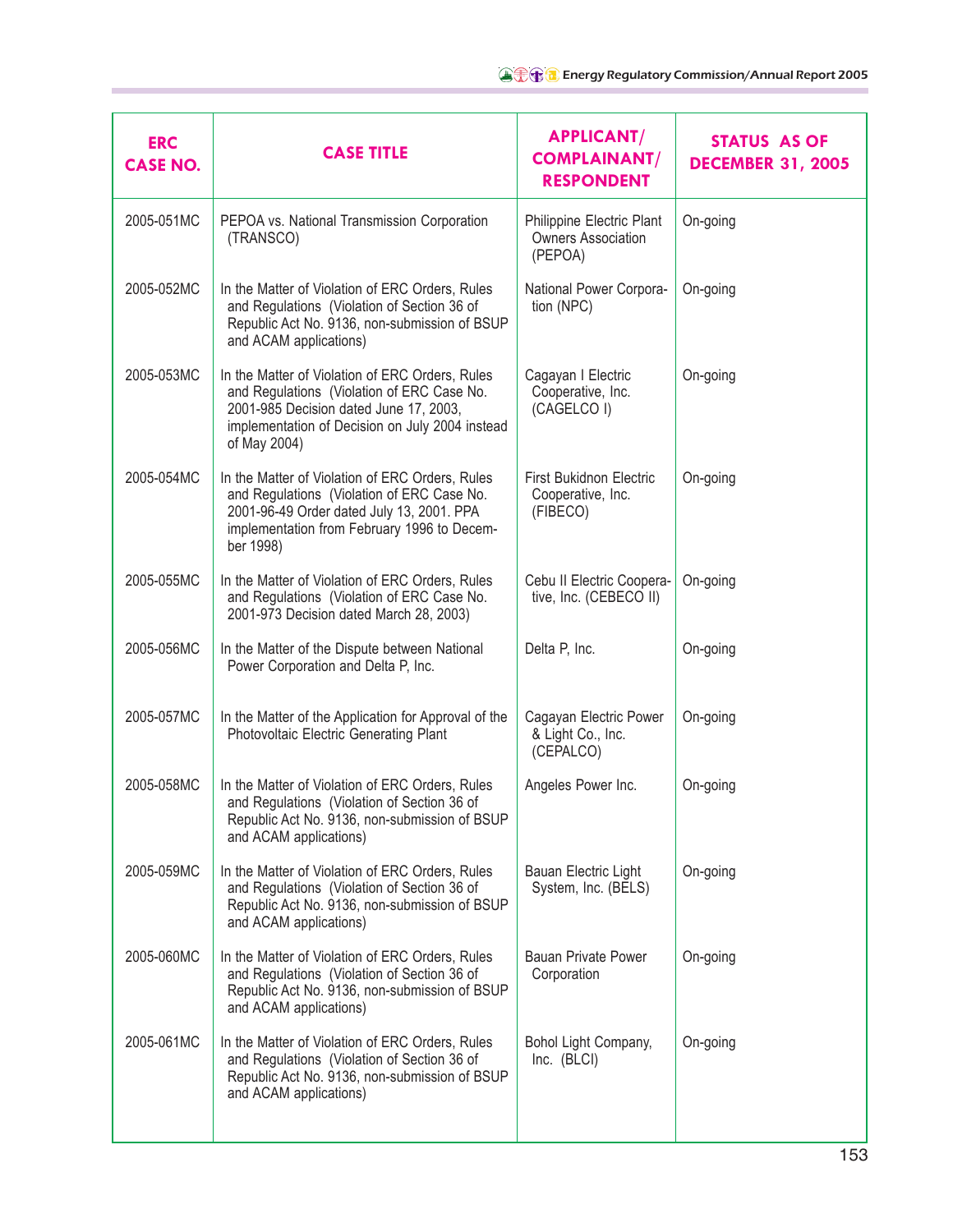| <b>ERC</b><br><b>CASE NO.</b> | <b>CASE TITLE</b>                                                                                                                                                                                                                                                                                      | <b>APPLICANT/</b><br><b>COMPLAINANT/</b><br><b>RESPONDENT</b>                                                         | <b>STATUS AS OF</b><br><b>DECEMBER 31, 2005</b> |
|-------------------------------|--------------------------------------------------------------------------------------------------------------------------------------------------------------------------------------------------------------------------------------------------------------------------------------------------------|-----------------------------------------------------------------------------------------------------------------------|-------------------------------------------------|
| 2005-062MC                    | In the Matter of Violation of ERC Orders, Rules<br>and Regulations (Violation of Section 36 of<br>Republic Act No. 9136, non-submission of BSUP<br>and ACAM applications)                                                                                                                              | <b>CBK-Power Company-</b><br>Caliraya                                                                                 | On-going                                        |
| 2005-063MC                    | In the Matter of Violation of ERC Orders, Rules<br>and Regulations (Violation of Section 36 of<br>Republic Act No. 9136, non-submission of BSUP<br>and ACAM applications)                                                                                                                              | Coral Bay Nickel<br>Corporation                                                                                       | On-going                                        |
| 2005-064MC                    | In the Matter of Violation of ERC Orders, Rules<br>and Regulations (Violation of Section 36 of<br>Republic Act No. 9136, non-submission of BSUP<br>and ACAM applications)                                                                                                                              | Cebu Private Power<br>Corporation (CPPC)                                                                              | On-going                                        |
| 2005-065MC                    | In the Matter of Violation of ERC Orders, Rules<br>and Regulations (Violation of Section 36 of<br>Republic Act No. 9136, non-submission of BSUP<br>and ACAM applications)                                                                                                                              | Duracom Mobile Power<br>Corporation                                                                                   | On-going                                        |
| 2005-066MC                    | In the Matter of Violation of ERC Orders, Rules<br>and Regulations (Violation of Section 36 of<br>Republic Act No. 9136, non-submission of BSUP<br>and ACAM applications)                                                                                                                              | East Asia Diesel Power<br>Corporation                                                                                 | On-going                                        |
| 2005-067MC                    | In the Matter of Violation of ERC Orders, Rules<br>and Regulations (Violation of Section 36 of<br>Republic Act No. 9136, non-submission of BSUP<br>and ACAM applications)                                                                                                                              | East Asia Utilities<br>Corporation                                                                                    | On-going                                        |
| 2005-068MC                    | In the Matter of Violation of ERC Orders, Rules<br>and Regulations (Violation of Section 36 of<br>Republic Act No. 9136, non-submission of BSUP<br>and ACAM applications)                                                                                                                              | Mactan Electric Com-<br>pany, Inc. (MECO)                                                                             | On-going                                        |
| 2005-069MC                    | In the Matter of Violation of ERC Orders, Rules<br>and Regulations (Violation of Section 36 of<br>Republic Act No. 9136, non-submission of BSUP<br>and ACAM applications)                                                                                                                              | National Transmission<br>Corporation<br>(TRANSCO)                                                                     | On-going                                        |
| 2005-070MC                    | In the Matter of Violation of ERC Orders, Rules<br>and Regulations (Violation of Sections 5 and 6<br>of Implementing Rules of ICERA, Order dated<br>February 24, 2003)                                                                                                                                 | National Power Corpora-<br>tion (NPC) and Power<br>Sector Assets and<br>Liabilities Management<br>Corporation (PSALM) | On-going                                        |
| 2005-071MC                    | In the Matter of the Application for Approval /<br>Review of the Business Separation and<br>Unbundling Plan (BSUP) and Accounting and<br>Cost Allocation Manual (ACAM) in Accordance<br>with the Provisions of Section 36 of R.A. 9136<br>and Rule 10 of its Implementing Rules &<br>Regulations (IRR) | First Cabanatuan<br>Ventures Corp. (FCVC)                                                                             | On-going                                        |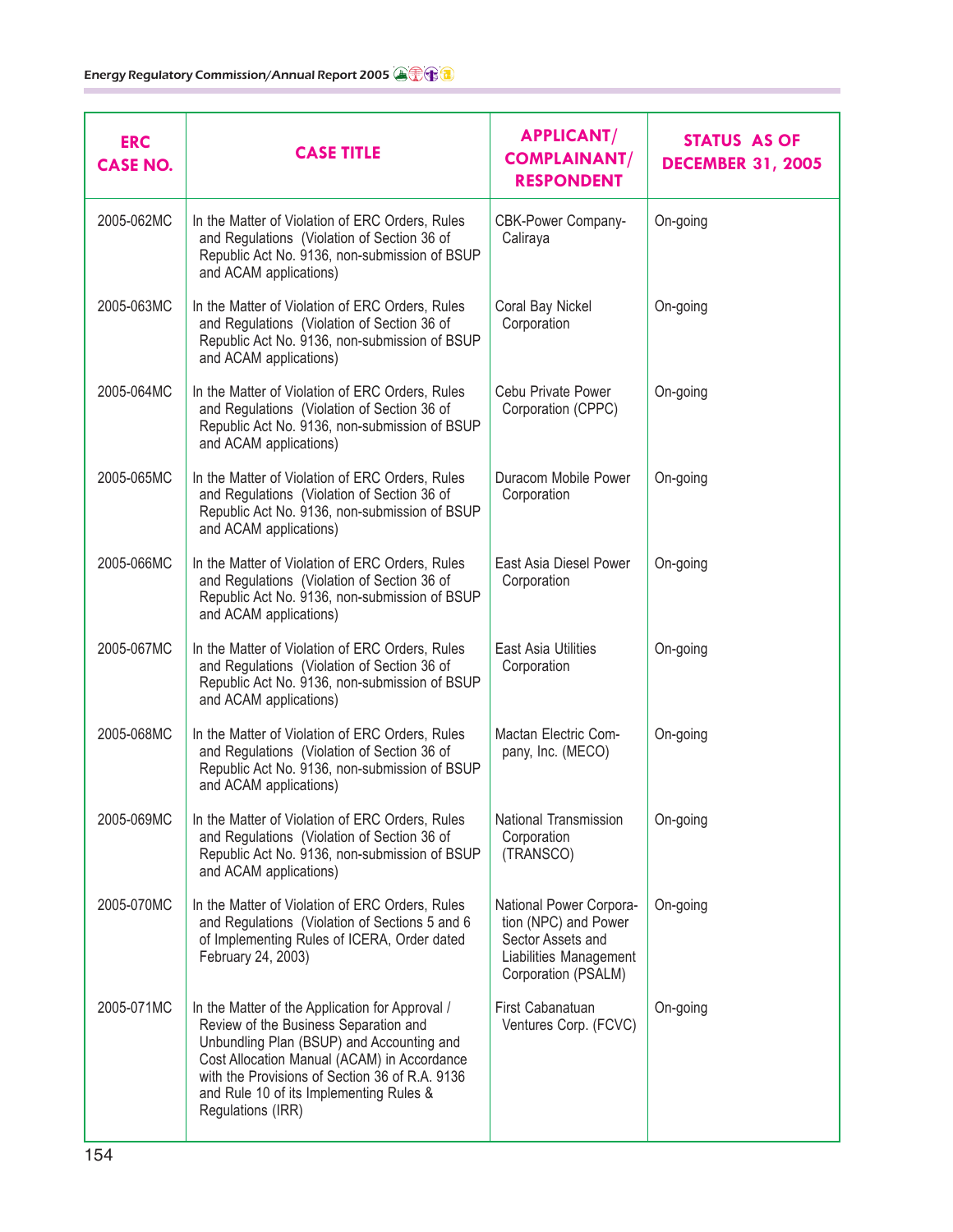| <b>ERC</b><br><b>CASE NO.</b> | <b>CASE TITLE</b>                                                                                                                                                                                                                                                                                        | <b>APPLICANT/</b><br><b>COMPLAINANT/</b><br><b>RESPONDENT</b>  | <b>STATUS AS OF</b><br><b>DECEMBER 31, 2005</b> |
|-------------------------------|----------------------------------------------------------------------------------------------------------------------------------------------------------------------------------------------------------------------------------------------------------------------------------------------------------|----------------------------------------------------------------|-------------------------------------------------|
| 2005-072MC                    | In the Matter of the Application for Approval /<br>Review of the Business Separation and Unbun-<br>dling Plan (BSUP) and Accounting and Cost<br>Allocation Manual (ACAM) in Accordance with<br>the Provisions of Section 36 of R.A. 9136 and<br>Rule 10 of its Implementing Rules & Regulations<br>(IRR) | Pampanga I Electric<br>Cooperative, Inc.<br>(PELCO I)          | On-going                                        |
| 2005-073MC                    | In the Matter of the Application for Approval /<br>Review of the Business Separation and Unbun-<br>dling Plan (BSUP) and Accounting and Cost<br>Allocation Manual (ACAM) in Accordance with<br>the Provisions of Section 36 of R.A. 9136 and<br>Rule 10 of its Implementing Rules & Regulations<br>(IRR) | Nueva Vizcaya Electric<br>Cooperative, Inc.<br>(NUVELCO)       | On-going                                        |
| 2005-074MC                    | In the Matter of the Application for Approval /<br>Review of the Business Separation and Unbun-<br>dling Plan (BSUP) and Accounting and Cost<br>Allocation Manual (ACAM) in Accordance with<br>the Provisions of Section 36 of R.A. 9136 and<br>Rule 10 of its Implementing Rules & Regulations<br>(IRR) | Peninsula Electric<br>Cooperative, Inc.<br>(PENELCO)           | On-going                                        |
| 2005-075MC                    | In the Matter of the Application for Approval /<br>Review of the Business Separation and Unbun-<br>dling Plan (BSUP) and Accounting and Cost<br>Allocation Manual (ACAM) in Accordance with<br>the Provisions of Section 36 of R.A. 9136 and<br>Rule 10 of its Implementing Rules & Regulations<br>(IRR) | Batangas I Electric<br>Cooperative, Inc.<br>(BATELEC I)        | On-going                                        |
| 2005-076MC                    | In the Matter of the Application for Approval /<br>Review of the Business Separation and Unbun-<br>dling Plan (BSUP) and Accounting and Cost<br>Allocation Manual (ACAM) in Accordance with<br>the Provisions of Section 36 of R.A. 9136 and<br>Rule 10 of its Implementing Rules & Regulations<br>(IRR) | <b>Tablas Island Electric</b><br>Cooperative, Inc.<br>(TIELCO) | On-going                                        |
| 2005-077MC                    | In the Matter of the Application for Approval /<br>Review of the Business Separation and Unbun-<br>dling Plan (BSUP) and Accounting and Cost<br>Allocation Manual (ACAM) in Accordance with<br>the Provisions of Section 36 of R.A. 9136 and<br>Rule 10 of its Implementing Rules & Regulations<br>(IRR) | Oriental Mindoro Electric<br>Cooperative, Inc.<br>(ORMECO)     | On-going                                        |
| 2005-078MC                    | In the Matter of the Application for Approval /<br>Review of the Business Separation and Unbun-<br>dling Plan (BSUP) and Accounting and Cost<br>Allocation Manual (ACAM) in Accordance with<br>the Provisions of Section 36 of R.A. 9136 and                                                             | Occidental Mindoro<br>Electric Cooperative,<br>Inc. (OMECO)    | On-going                                        |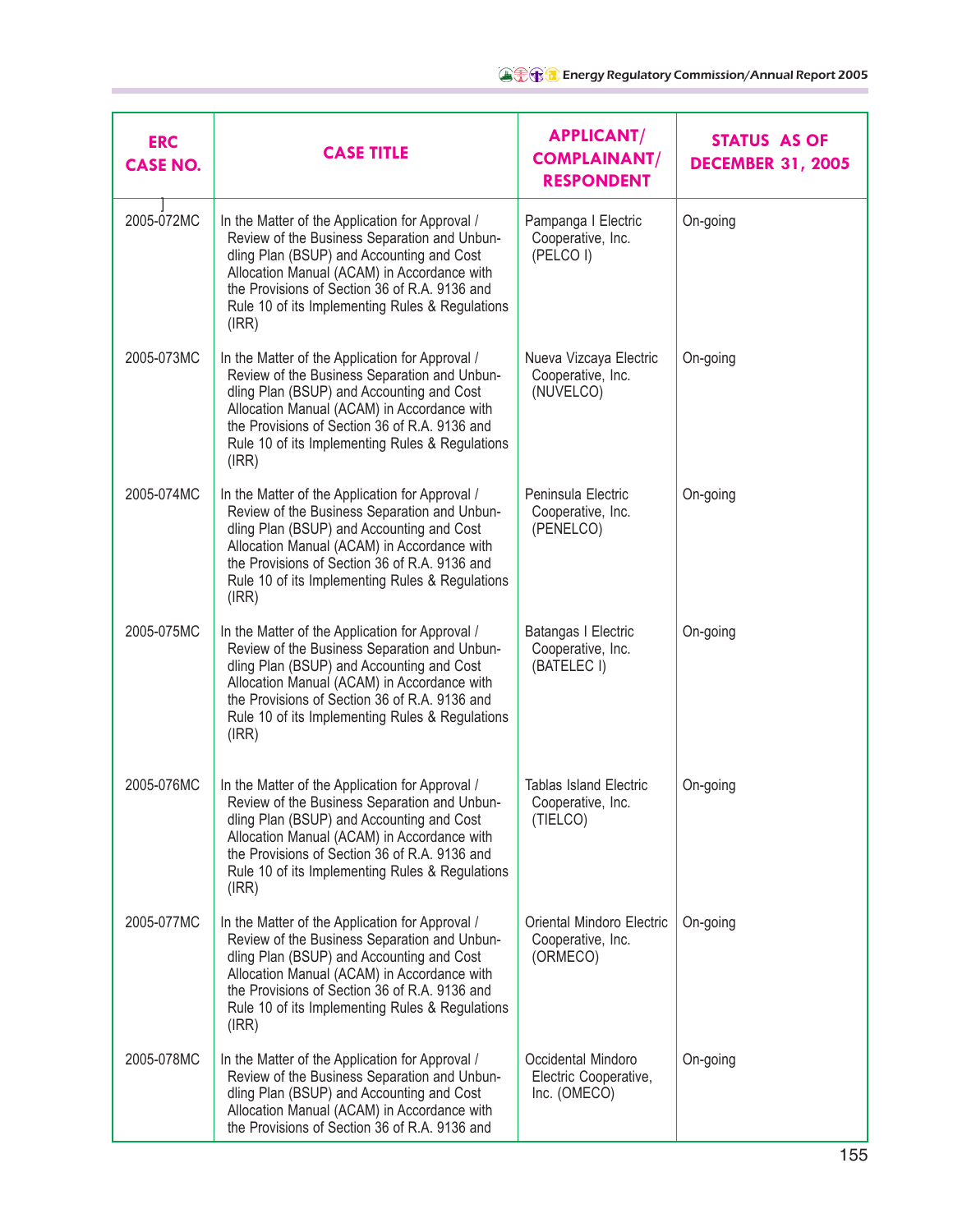| <b>ERC</b><br><b>CASE NO.</b> | <b>CASE TITLE</b>                                                                                                                                                                                                                                                                                      | <b>APPLICANT/</b><br><b>COMPLAINANT/</b><br><b>RESPONDENT</b>            | <b>STATUS AS OF</b><br><b>DECEMBER 31, 2005</b> |
|-------------------------------|--------------------------------------------------------------------------------------------------------------------------------------------------------------------------------------------------------------------------------------------------------------------------------------------------------|--------------------------------------------------------------------------|-------------------------------------------------|
|                               | Rule 10 of its Implementing Rules & Regulations<br>(IRR)                                                                                                                                                                                                                                               |                                                                          |                                                 |
| 2005-079MC                    | In the Matter of the Application for Approval /<br>Review of the Business Separation and<br>Unbundling Plan (BSUP) and Accounting and<br>Cost Allocation Manual (ACAM) in Accordance<br>with the Provisions of Section 36 of R.A. 9136<br>and Rule 10 of its Implementing Rules &<br>Regulations (IRR) | Albay Electric Coopera-<br>tive, Inc. (ALECO)                            | On-going                                        |
| 2005-080MC                    | In the Matter of the Application for Approval /<br>Review of the Business Separation and<br>Unbundling Plan (BSUP) and Accounting and<br>Cost Allocation Manual (ACAM) in Accordance<br>with the Provisions of Section 36 of R.A. 9136<br>and Rule 10 of its Implementing Rules &<br>Regulations (IRR) | <b>Camarines Norte Electric</b><br>Cooperative, Inc.<br>(CANORECO)       | On-going                                        |
| 2005-081MC                    | In the Matter of the Application for Approval /<br>Review of the Business Separation and<br>Unbundling Plan (BSUP) and Accounting and<br>Cost Allocation Manual (ACAM) in Accordance<br>with the Provisions of Section 36 of R.A. 9136<br>and Rule 10 of its Implementing Rules &<br>Regulations (IRR) | Camarines Sur I Electric<br>Cooperative, Inc.<br>(CASURECO I)            | On-going                                        |
| 2005-082MC                    | In the Matter of the Application for Approval /<br>Review of the Business Separation and<br>Unbundling Plan (BSUP) and Accounting and<br>Cost Allocation Manual (ACAM) in Accordance<br>with the Provisions of Section 36 of R.A. 9136<br>and Rule 10 of its Implementing Rules &<br>Regulations (IRR) | <b>Camarines Sur III Electric</b><br>Cooperative, Inc.<br>(CASURECO III) | On-going                                        |
| 2005-083MC                    | In the Matter of the Application for Approval /<br>Review of the Business Separation and<br>Unbundling Plan (BSUP) and Accounting and<br>Cost Allocation Manual (ACAM) in Accordance<br>with the Provisions of Section 36 of R.A. 9136<br>and Rule 10 of its Implementing Rules &<br>Regulations (IRR) | Camarines Sur IV<br>Electric Cooperative,<br>Inc. (CASURECO IV)          | On-going                                        |
| 2005-084MC                    | In the Matter of the Application for Approval /<br>Review of the Business Separation and<br>Unbundling Plan (BSUP) and Accounting and<br>Cost Allocation Manual (ACAM) in Accordance<br>with the Provisions of Section 36 of R.A. 9136<br>and Rule 10 of its Implementing Rules &<br>Regulations (IRR) | <b>First Catanduanes</b><br>Electric Cooperative,<br>Inc. (FICELCO)      | On-going                                        |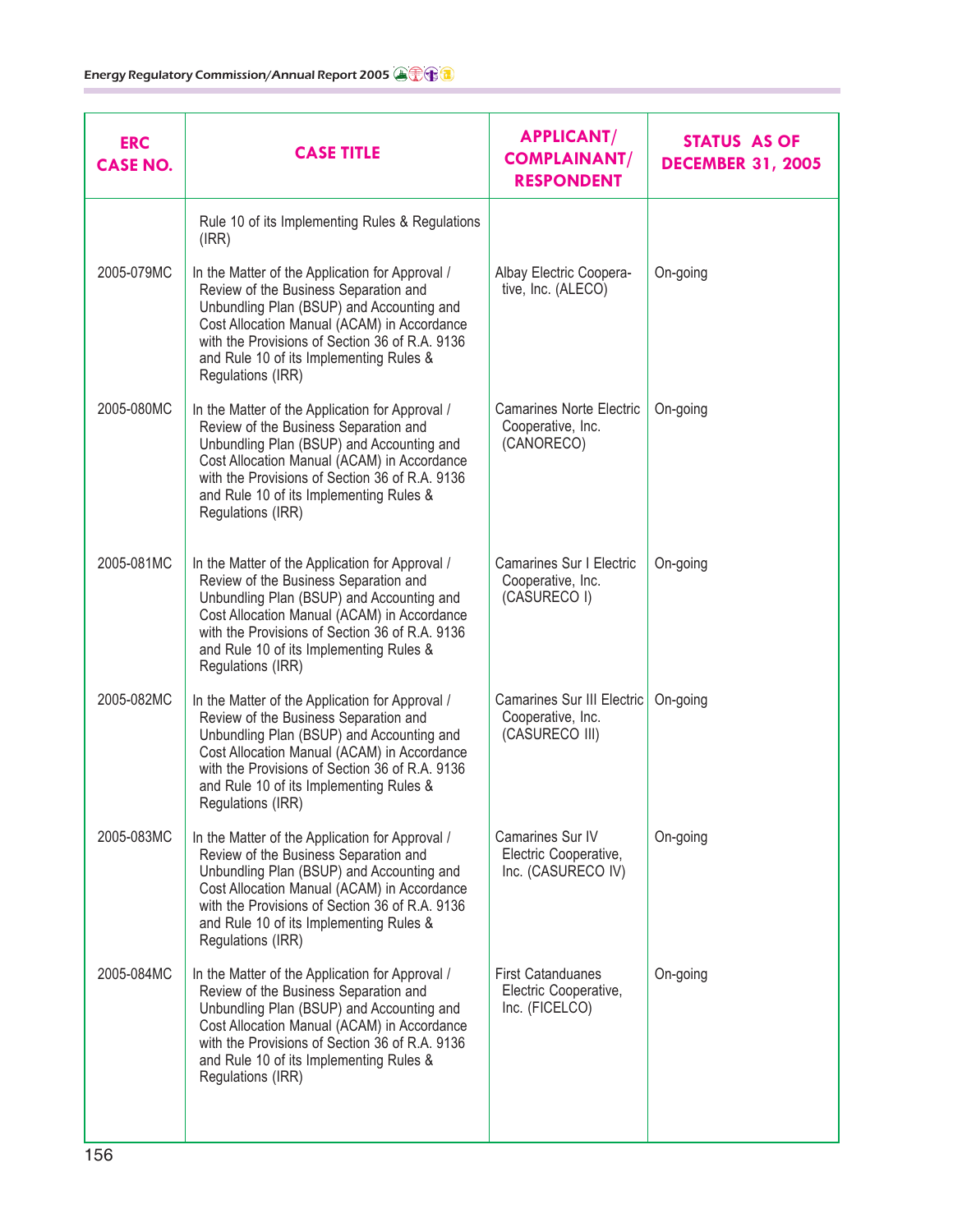| <b>ERC</b><br><b>CASE NO.</b> | <b>CASE TITLE</b>                                                                                                                                                                                                                                                                                        | <b>APPLICANT/</b><br><b>COMPLAINANT/</b><br><b>RESPONDENT</b>  | <b>STATUS AS OF</b><br><b>DECEMBER 31, 2005</b> |
|-------------------------------|----------------------------------------------------------------------------------------------------------------------------------------------------------------------------------------------------------------------------------------------------------------------------------------------------------|----------------------------------------------------------------|-------------------------------------------------|
| 2005-085MC                    | In the Matter of the Application for Approval /<br>Review of the Business Separation and Unbun-<br>dling Plan (BSUP) and Accounting and Cost<br>Allocation Manual (ACAM) in Accordance with<br>the Provisions of Section 36 of R.A. 9136 and<br>Rule 10 of its Implementing Rules & Regulations<br>(IRR) | Masbate Electric<br>Cooperative, Inc.<br>(MASELCO)             | On-going                                        |
| 2005-086MC                    | In the Matter of the Application for Approval /<br>Review of the Business Separation and Unbun-<br>dling Plan (BSUP) and Accounting and Cost<br>Allocation Manual (ACAM) in Accordance with<br>the Provisions of Section 36 of R.A. 9136 and<br>Rule 10 of its Implementing Rules & Regulations<br>(IRR) | Sorsogon I Electric<br>Cooperative, Inc.<br>(SORECO I)         | On-going                                        |
| 2005-087MC                    | In the Matter of the Application for Approval /<br>Review of the Business Separation and Unbun-<br>dling Plan (BSUP) and Accounting and Cost<br>Allocation Manual (ACAM) in Accordance with<br>the Provisions of Section 36 of R.A. 9136 and<br>Rule 10 of its Implementing Rules & Regulations<br>(IRR) | Sorsogon II Electric<br>Cooperative, Inc.<br>(SORECO II)       | On-going                                        |
| 2005-088MC                    | In the Matter of the Application for Approval /<br>Review of the Business Separation and Unbun-<br>dling Plan (BSUP) and Accounting and Cost<br>Allocation Manual (ACAM) in Accordance with<br>the Provisions of Section 36 of R.A. 9136 and<br>Rule 10 of its Implementing Rules & Regulations<br>(IRR) | <b>Ticao Island Electric</b><br>Cooperative, Inc.<br>(TISELCO) | On-going                                        |
| 2005-089MC                    | In the Matter of the Application for Approval /<br>Review of the Business Separation and Unbun-<br>dling Plan (BSUP) and Accounting and Cost<br>Allocation Manual (ACAM) in Accordance with<br>the Provisions of Section 36 of R.A. 9136 and<br>Rule 10 of its Implementing Rules & Regulations<br>(IRR) | Antique Electric Coop-<br>erative, Inc. (ANTECO)               | On-going                                        |
| 2005-090MC                    | In the Matter of the Application for Approval /<br>Review of the Business Separation and Unbun-<br>dling Plan (BSUP) and Accounting and Cost<br>Allocation Manual (ACAM) in Accordance with<br>the Provisions of Section 36 of R.A. 9136 and<br>Rule 10 of its Implementing Rules & Regulations<br>(IRR) | Capiz Electric Coopera-<br>tive, Inc. (CAPELCO)                | On-going                                        |
| 2005-091MC                    | In the Matter of the Application for Approval /<br>Review of the Business Separation and<br>Unbundling Plan (BSUP) and Accounting and<br>Cost Allocation Manual (ACAM) in Accordance<br>with the Provisions of Section 36 of R.A. 9136                                                                   | Guimaras Electric<br>Cooperative, Inc.<br>(GUIMELCO)           | On-going                                        |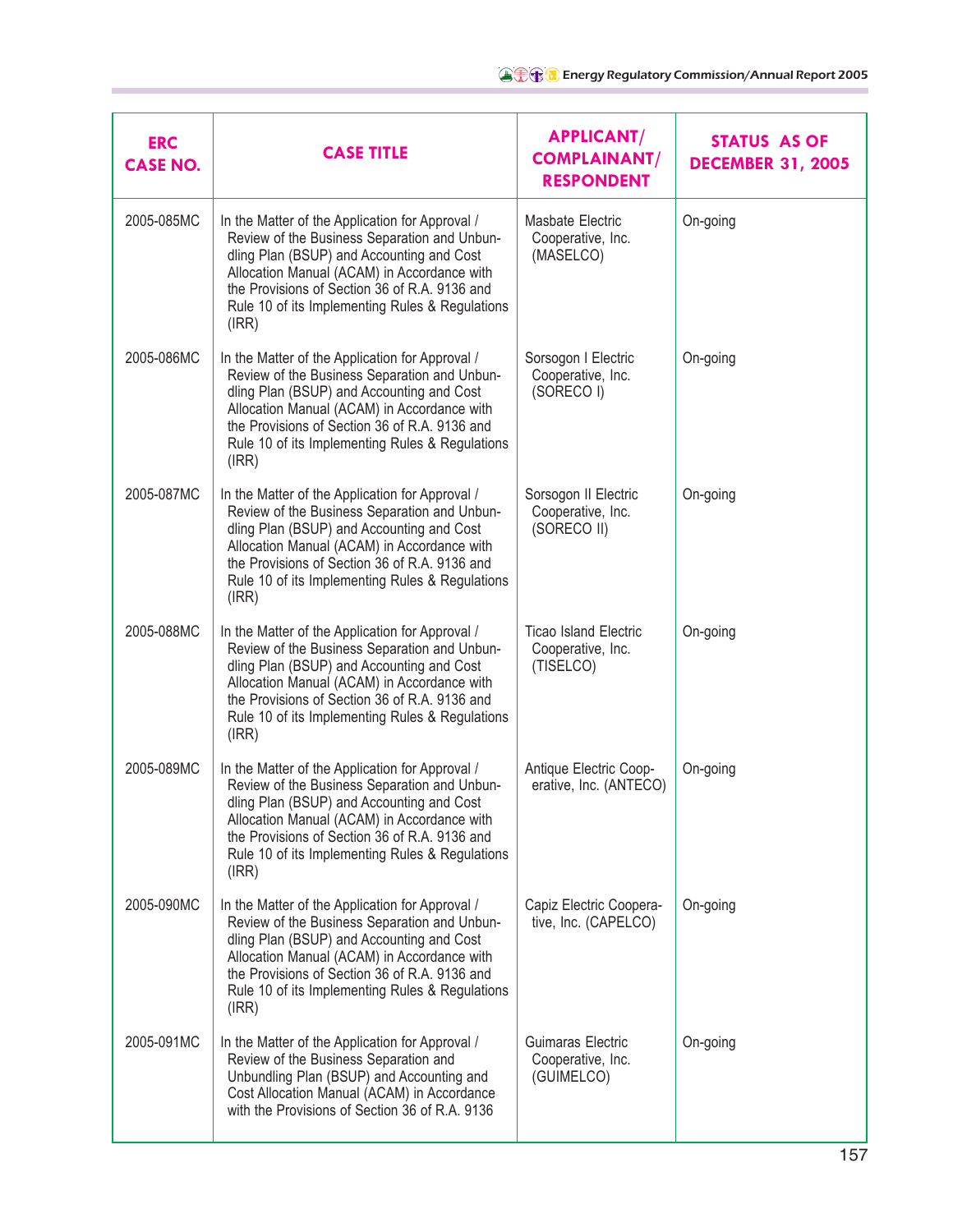| <b>ERC</b><br><b>CASE NO.</b> | <b>CASE TITLE</b>                                                                                                                                                                                                                                                                                      | <b>APPLICANT/</b><br><b>COMPLAINANT/</b><br><b>RESPONDENT</b>   | STATUS AS OF<br><b>DECEMBER 31, 2005</b> |
|-------------------------------|--------------------------------------------------------------------------------------------------------------------------------------------------------------------------------------------------------------------------------------------------------------------------------------------------------|-----------------------------------------------------------------|------------------------------------------|
|                               | and Rule 10 of its Implementing Rules &<br>Regulations (IRR)                                                                                                                                                                                                                                           |                                                                 |                                          |
| 2005-092MC                    | In the Matter of the Application for Approval /<br>Review of the Business Separation and<br>Unbundling Plan (BSUP) and Accounting and<br>Cost Allocation Manual (ACAM) in Accordance<br>with the Provisions of Section 36 of R.A. 9136<br>and Rule 10 of its Implementing Rules &<br>Regulations (IRR) | Iloilo II Electric Coopera-<br>tive, Inc. (ILECO II)            | On-going                                 |
| 2005-093MC                    | In the Matter of the Application for Approval /<br>Review of the Business Separation and<br>Unbundling Plan (BSUP) and Accounting and<br>Cost Allocation Manual (ACAM) in Accordance<br>with the Provisions of Section 36 of R.A. 9136<br>and Rule 10 of its Implementing Rules &<br>Regulations (IRR) | Iloilo III Electric Coopera-<br>tive, Inc. (ILECO III)          | On-going                                 |
| 2005-094MC                    | In the Matter of the Application for Approval /<br>Review of the Business Separation and<br>Unbundling Plan (BSUP) and Accounting and<br>Cost Allocation Manual (ACAM) in Accordance<br>with the Provisions of Section 36 of R.A. 9136<br>and Rule 10 of its Implementing Rules &<br>Regulations (IRR) | <b>Central Negros Electric</b><br>Cooperative, Inc.<br>(CENECO) | On-going                                 |
| 2005-095MC                    | In the Matter of the Application for Approval /<br>Review of the Business Separation and<br>Unbundling Plan (BSUP) and Accounting and<br>Cost Allocation Manual (ACAM) in Accordance<br>with the Provisions of Section 36 of R.A. 9136<br>and Rule 10 of its Implementing Rules &<br>Regulations (IRR) | Negros Occidental<br>Electric Cooperative,<br>Inc. (NOCECO)     | On-going                                 |
| 2005-096MC                    | In the Matter of the Application for Approval /<br>Review of the Business Separation and<br>Unbundling Plan (BSUP) and Accounting and<br>Cost Allocation Manual (ACAM) in Accordance<br>with the Provisions of Section 36 of R.A. 9136<br>and Rule 10 of its Implementing Rules &<br>Regulations (IRR) | <b>VMC Rural Electric</b><br>Cooperative, Inc.<br>(VRESCO)      | On-going                                 |
| 2005-097MC                    | In the Matter of the Application for Approval /<br>Review of the Business Separation and<br>Unbundling Plan (BSUP) and Accounting and<br>Cost Allocation Manual (ACAM) in Accordance<br>with the Provisions of Section 36 of R.A. 9136<br>and Rule 10 of its Implementing Rules &<br>Regulations (IRR) | Bantayan Island Electric<br>Coperative, Inc.<br>(BANELCO)       | On-going                                 |
| 2005-098MC                    | In the Matter of the Application for Approval /<br>Review of the Business Separation and<br>Unbundling Plan (BSUP) and Accounting and                                                                                                                                                                  | Bohol I Electric Coopera-<br>tive, Inc. (BOHECO I)              | On-going                                 |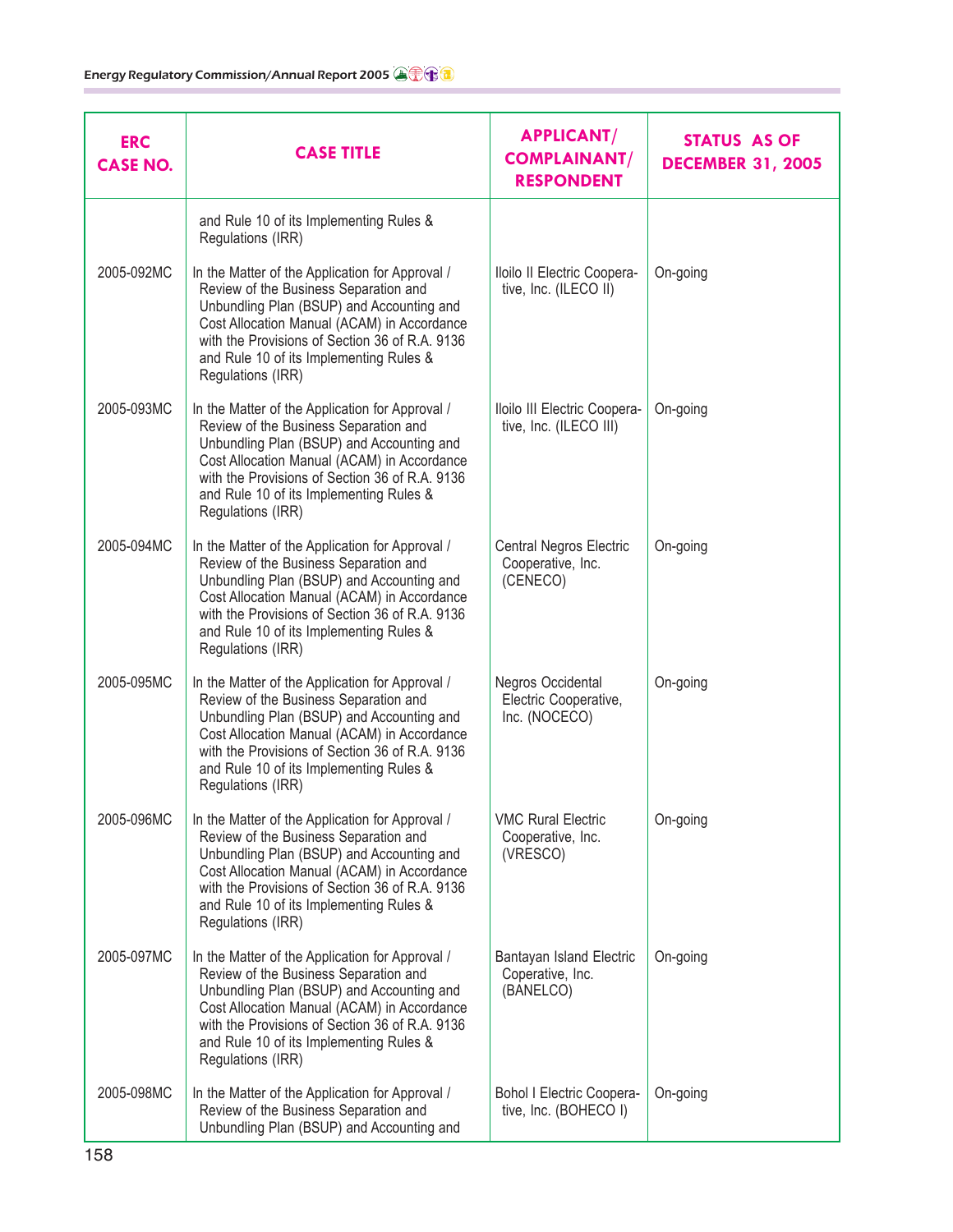| <b>ERC</b><br><b>CASE NO.</b> | <b>CASE TITLE</b>                                                                                                                                                                                                                                                                                          | <b>APPLICANT/</b><br><b>COMPLAINANT/</b><br><b>RESPONDENT</b>     | <b>STATUS AS OF</b><br><b>DECEMBER 31, 2005</b> |
|-------------------------------|------------------------------------------------------------------------------------------------------------------------------------------------------------------------------------------------------------------------------------------------------------------------------------------------------------|-------------------------------------------------------------------|-------------------------------------------------|
|                               | Cost Allocation Manual (ACAM) in Accordance<br>with the Provisions of Section 36 of R.A. 9136<br>and Rule 10 of its Implementing Rules &<br>Regulations (IRR)                                                                                                                                              |                                                                   | On-going                                        |
| 2005-099MC                    | In the Matter of the Application for Approval /<br>Review of the Business Separation and Unbun-<br>dling Plan (BSUP) and Accounting and Cost<br>Allocation Manual (ACAM) in Accordance with<br>the Provisions of Section 36 of R.A. 9136 and<br>Rule 10 of its Implementing Rules & Regulations<br>(IRR)   | Bohol II Lectric Coopera-<br>tive, Inc. (BOHECO II)               | On-going                                        |
| 2005-100MC                    | In the Matter of the Application for Approval /<br>Review of the Business Separation and Unbun-<br>dling Plan (BSUP) and Accounting and Cost<br>Allocation Manual (ACAM) in Accordance with<br>the Provisions of Section 36 of R.A. 9136 and<br>Rule 10 of its Implementing Rules & Regulations<br>(IRR)   | Negros Oriental II<br>Electric Cooperative,<br>Inc. (NORECO II)   | On-going                                        |
| 2005-101MC                    | In the Matter of the Application for Approval /<br>Review of the Business Separation and Unbun-<br>dling Plan (BSUP) and Accounting and Cost<br>Allocation Manual (ACAM) in Accordance with<br>the Provisions of Section 36 of R.A. 9136 and<br>Rule 10 of its Implementing Rules & Regula-<br>tions (IRR) | Province Of Siquijor<br>Electric Cooperative,<br>Inc. (PROSIELCO) | On-going                                        |
| 2005-102MC                    | In the Matter of the Application for Approval /<br>Review of the Business Separation and Unbun-<br>dling Plan (BSUP) and Accounting and Cost<br>Allocation Manual (ACAM) in Accordance with<br>the Provisions of Section 36 of R.A. 9136 and<br>Rule 10 of its Implementing Rules & Regulations<br>(IRR)   | Biliran Electric Coopera-<br>tive, Inc. (BILECO)                  | On-going                                        |
| 2005-103MC                    | In the Matter of the Application for Approval /<br>Review of the Business Separation and Unbun-<br>dling Plan (BSUP) and Accounting and Cost<br>Allocation Manual (ACAM) in Accordance with<br>the Provisions of Section 36 of R.A. 9136 and<br>Rule 10 of its Implementing Rules & Regulations<br>(IRR)   | Northern Samar Electric<br>Cooperative, Inc.<br>(NORSAMELCO)      | On-going                                        |
| 2005-104MC                    | In the Matter of the Application for Approval /<br>Review of the Business Separation and Unbun-<br>dling Plan (BSUP) and Accounting and Cost<br>Allocation Manual (ACAM) in Accordance with<br>the Provisions of Section 36 of R.A. 9136 and<br>Rule 10 of its Implementing Rules & Regulations<br>(IRR)   | Leyte IV Electric<br>Cooperative, Inc.<br>(LEYECO IV)             | On-going                                        |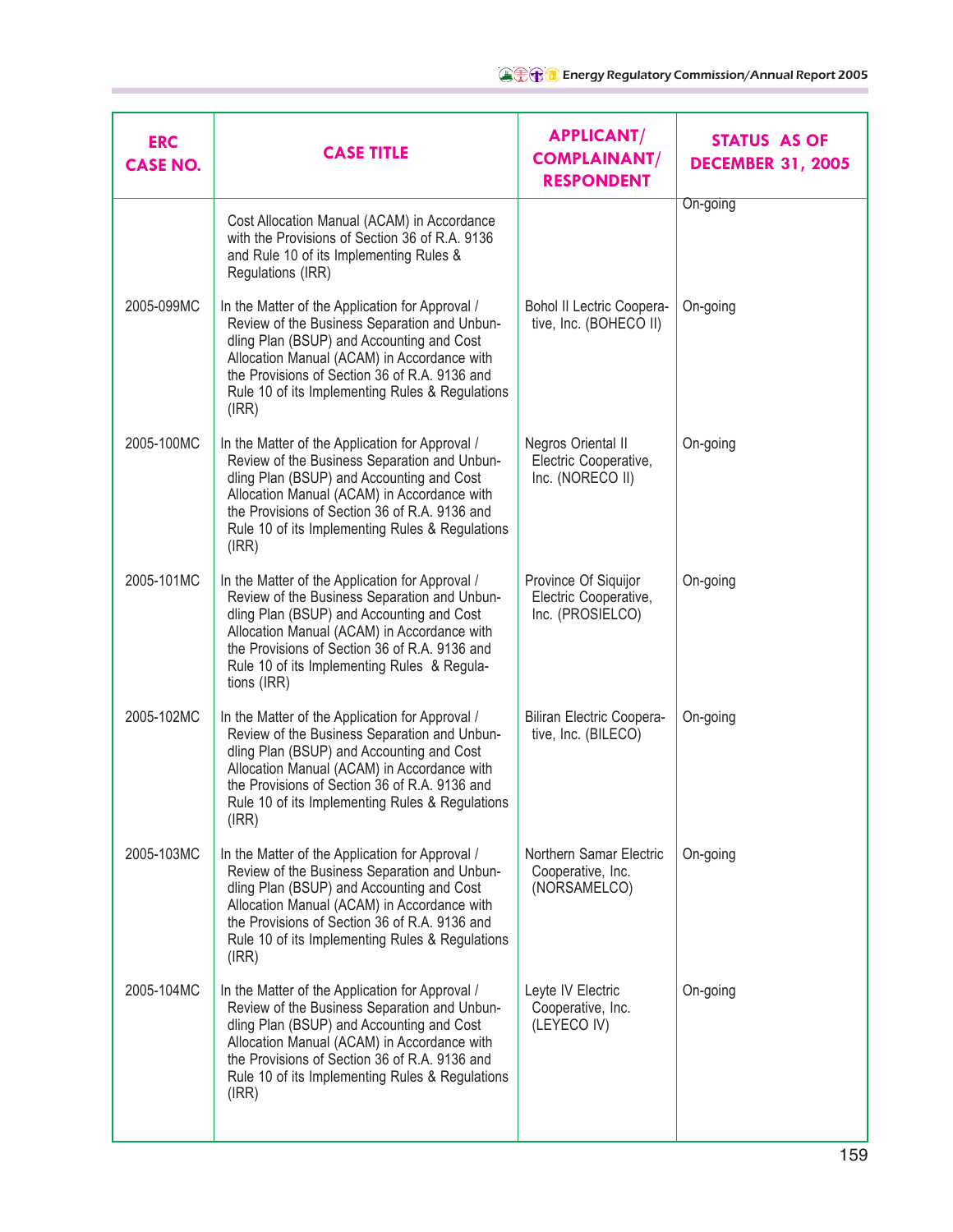| <b>ERC</b><br><b>CASE NO.</b> | <b>CASE TITLE</b>                                                                                                                                                                                                                                                                                      | <b>APPLICANT/</b><br><b>COMPLAINANT/</b><br><b>RESPONDENT</b> | <b>STATUS AS OF</b><br><b>DECEMBER 31, 2005</b> |
|-------------------------------|--------------------------------------------------------------------------------------------------------------------------------------------------------------------------------------------------------------------------------------------------------------------------------------------------------|---------------------------------------------------------------|-------------------------------------------------|
| 2005-105MC                    | In the Matter of the Application for Approval /<br>Review of the Business Separation and<br>Unbundling Plan (BSUP) and Accounting and<br>Cost Allocation Manual (ACAM) in Accordance<br>with the Provisions of Section 36 of R.A. 9136<br>and Rule 10 of its Implementing Rules &<br>Regulations (IRR) | Davao Del Norte Electric<br>Cooperative, Inc.<br>(DANECO)     | On-going                                        |
| 2005-106MC                    | In the Matter of the Application for Approval /<br>Review of the Business Separation and<br>Unbundling Plan (BSUP) and Accounting and<br>Cost Allocation Manual (ACAM) in Accordance<br>with the Provisions of Section 36 of R.A. 9136<br>and Rule 10 of its Implementing Rules &<br>Regulations (IRR) | Maguindanao Electric<br>Cooperative, Inc.<br>(MAGELCO)        | On-going                                        |
| 2005-107MC                    | In the Matter of the Application for Approval /<br>Review of the Business Separation and<br>Unbundling Plan (BSUP) and Accounting and<br>Cost Allocation Manual (ACAM) in Accordance<br>with the Provisions of Section 36 of R.A. 9136<br>and Rule 10 of its Implementing Rules &<br>Regulations (IRR) | Zamboanga City Electric<br>Cooperative, Inc.<br>(ZAMCELCO)    | On-going                                        |
| 2005-108MC                    | In the Matter of the Application for Approval /<br>Review of the Business Separation and<br>Unbundling Plan (BSUP) and Accounting and<br>Cost Allocation Manual (ACAM) in Accordance<br>with the Provisions of Section 36 of R.A. 9136<br>and Rule 10 of its Implementing Rules &<br>Regulations (IRR) | Davao Del Sur Electric<br>Cooperative, Inc.<br>(DASURECO)     | On-going                                        |
| 2005-109MC                    | In the Matter of the Application for Approval /<br>Review of the Business Separation and<br>Unbundling Plan (BSUP) and Accounting and<br>Cost Allocation Manual (ACAM) in Accordance<br>with the Provisions of Section 36 of R.A. 9136<br>and Rule 10 of its Implementing Rules &<br>Regulations (IRR) | Quezon I Electric<br>Cooperative, Inc.<br>(QUEZELCO I)        | On-going                                        |
| 2005-110MC                    | In the Matter of the Application for Approval /<br>Review of the Business Separation and<br>Unbundling Plan (BSUP) and Accounting and<br>Cost Allocation Manual (ACAM) in Accordance<br>with the Provisions of Section 36 of R.A. 9136<br>and Rule 10 of its Implementing Rules &<br>Regulations (IRR) | Pampanga II Electric<br>Cooperative, Inc.<br>(PELCO II)       | On-going                                        |
| 2005-111MC                    | In the Matter of the Application for Approval /<br>Review of the Business Separation and<br>Unbundling Plan (BSUP) and Accounting and<br>Cost Allocation Manual (ACAM) in Accordance<br>with the Provisions of Section 36 of R.A. 9136                                                                 | Tarlac I Electric Coopera-<br>tive, Inc. (TARELCO I)          | On-going                                        |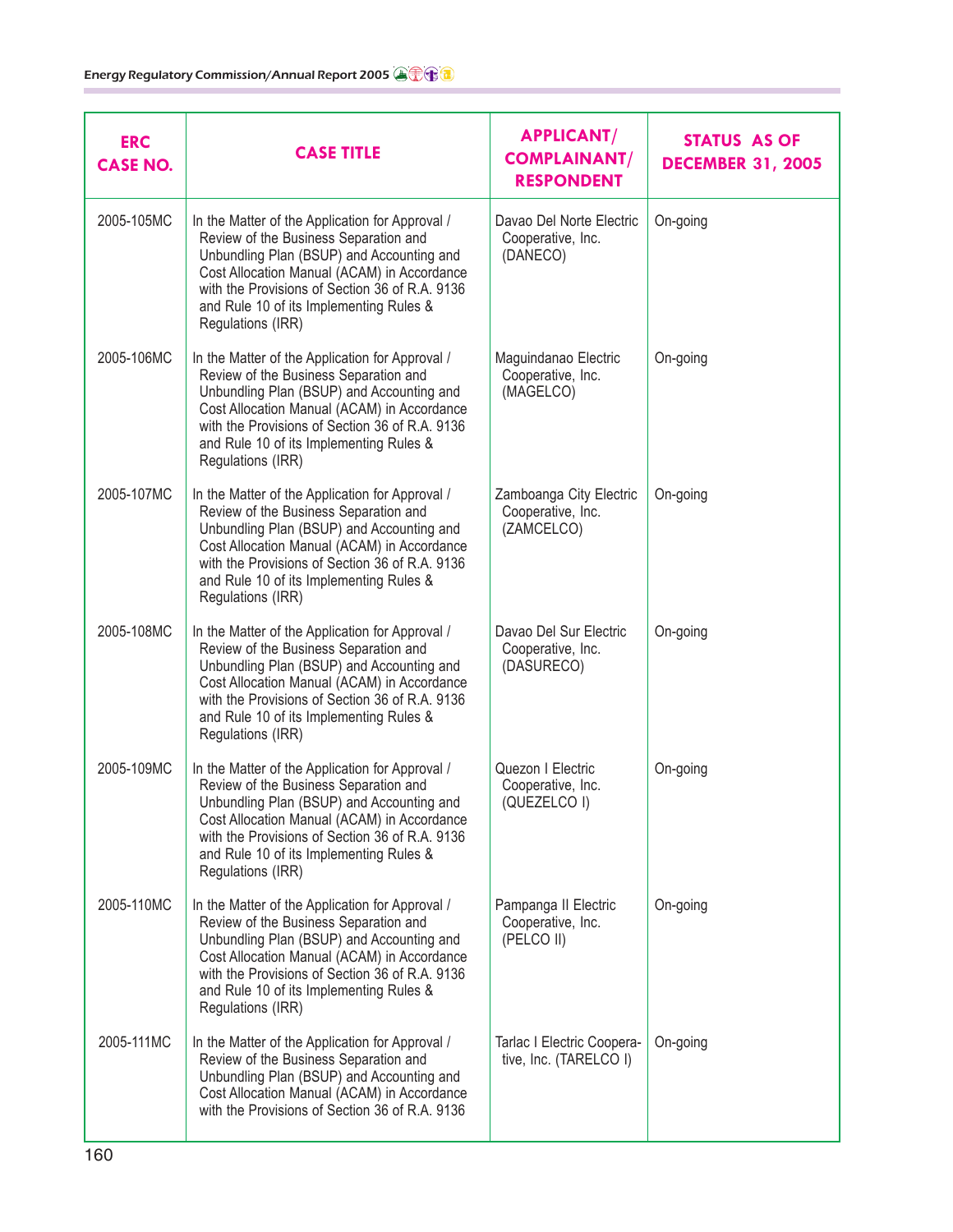| <b>ERC</b><br><b>CASE NO.</b> | <b>CASE TITLE</b>                                                                                                                                                                                                                                                                                        | <b>APPLICANT/</b><br><b>COMPLAINANT/</b><br><b>RESPONDENT</b>       | <b>STATUS AS OF</b><br><b>DECEMBER 31, 2005</b> |
|-------------------------------|----------------------------------------------------------------------------------------------------------------------------------------------------------------------------------------------------------------------------------------------------------------------------------------------------------|---------------------------------------------------------------------|-------------------------------------------------|
|                               | and Rule 10 of its Implementing Rules &<br>Regulations (IRR)                                                                                                                                                                                                                                             |                                                                     |                                                 |
| 2005-112MC                    | In the Matter of the Application for Approval /<br>Review of the Business Separation and Unbun-<br>dling Plan (BSUP) and Accounting and Cost<br>Allocation Manual (ACAM) in Accordance with<br>the Provisions of Section 36 of R.A. 9136 and<br>Rule 10 of its Implementing Rules & Regulations<br>(IRR) | First Laguna Electric<br>Cooperative, Inc.<br>(FLECO)               | On-going                                        |
| 2005-113MC                    | In the Matter of the Application for Approval /<br>Review of the Business Separation and Unbun-<br>dling Plan (BSUP) and Accounting and Cost<br>Allocation Manual (ACAM) in Accordance with<br>the Provisions of Section 36 of R.A. 9136 and<br>Rule 10 of its Implementing Rules & Regulations<br>(IRR) | Zambales II Electric<br>Cooperative, Inc.<br>(ZAMECO II)            | On-going                                        |
| 2005-114MC                    | In the Matter of the Application for Approval /<br>Review of the Business Separation and Unbun-<br>dling Plan (BSUP) and Accounting and Cost<br>Allocation Manual (ACAM) in Accordance with<br>the Provisions of Section 36 of R.A. 9136 and<br>Rule 10 of its Implementing Rules & Regulations<br>(IRR) | <b>Mountain Province</b><br>Electric Cooperative,<br>Inc. (MOPRECO) | On-going                                        |
| 2005-115MC                    | In the Matter of the Application for Approval /<br>Review of the Business Separation and Unbun-<br>dling Plan (BSUP) and Accounting and Cost<br>Allocation Manual (ACAM) in Accordance with<br>the Provisions of Section 36 of R.A. 9136 and<br>Rule 10 of its Implementing Rules & Regulations<br>(IRR) | Cagayan I Electric<br>Cooperative, Inc.<br>(CAGELCO I)              | On-going                                        |
| 2005-116MC                    | In the Matter of the Application for Approval /<br>Review of the Business Separation and Unbun-<br>dling Plan (BSUP) and Accounting and Cost<br>Allocation Manual (ACAM) in Accordance with<br>the Provisions of Section 36 of R.A. 9136 and<br>Rule 10 of its Implementing Rules & Regulations<br>(IRR) | Quirino Electric Coopera-<br>tive, Inc. (QUIRELCO)                  | On-going                                        |
| 2005-117MC                    | In the Matter of the Application for Approval /<br>Review of the Business Separation and Unbun-<br>dling Plan (BSUP) and Accounting and Cost<br>Allocation Manual (ACAM) in Accordance with<br>the Provisions of Section 36 of R.A. 9136 and<br>Rule 10 of its Implementing Rules & Regulations<br>(IRR) | Palawan Electric<br>Cooperative, Inc.<br>(PALECO)                   | On-going                                        |
| 2005-118MC                    | In the Matter of the Application for Approval /<br>Review of the Business Separation and Unbun-<br>dling Plan (BSUP) and Accounting and Cost                                                                                                                                                             | Romblon Electric<br>Cooperative, Inc.<br>(ROMELCO)                  | On-going                                        |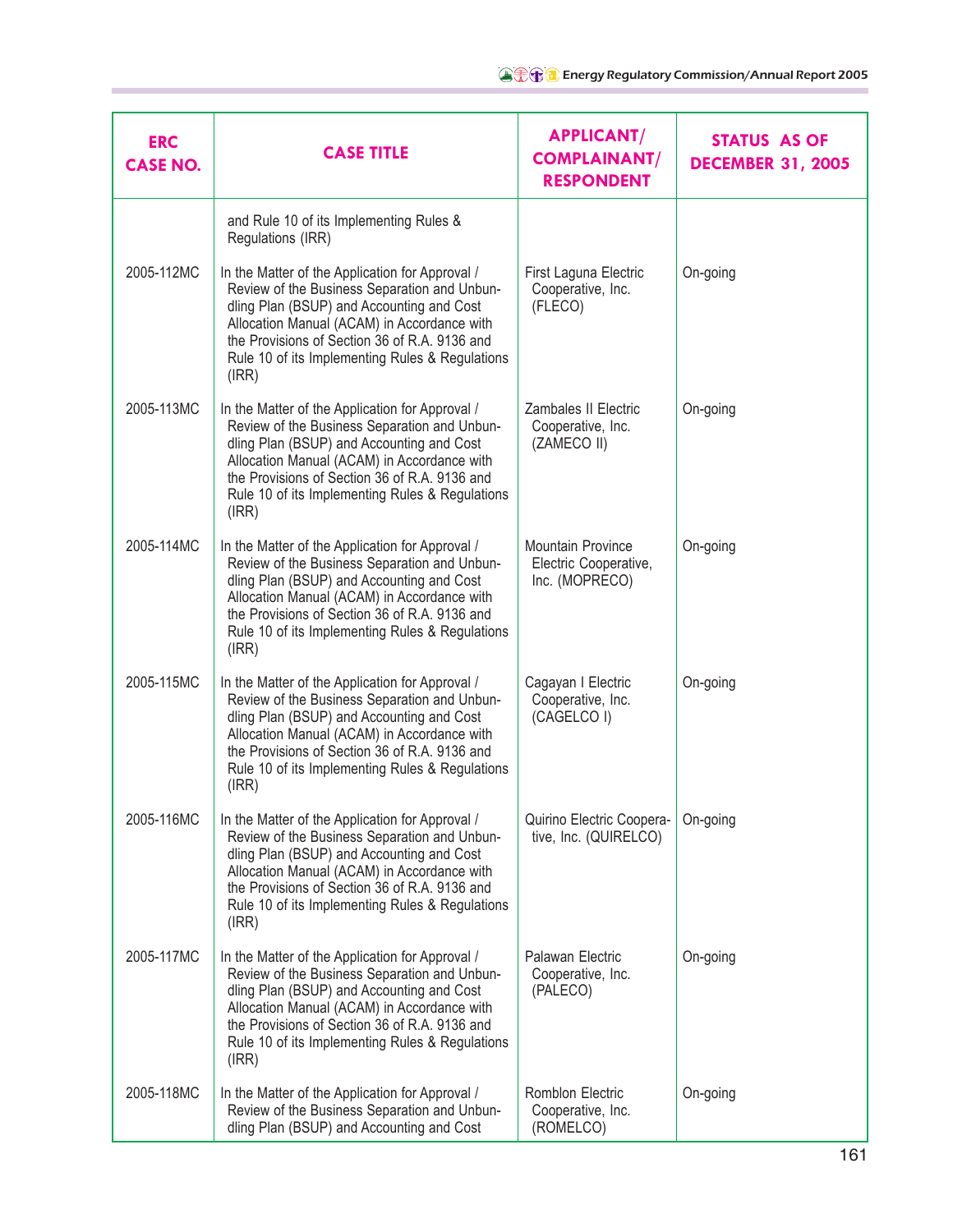| <b>ERC</b><br><b>CASE NO.</b> | <b>CASE TITLE</b>                                                                                                                                                                                                                                                                                      | <b>APPLICANT/</b><br><b>COMPLAINANT/</b><br><b>RESPONDENT</b> | <b>STATUS AS OF</b><br><b>DECEMBER 31, 2005</b> |
|-------------------------------|--------------------------------------------------------------------------------------------------------------------------------------------------------------------------------------------------------------------------------------------------------------------------------------------------------|---------------------------------------------------------------|-------------------------------------------------|
|                               | Allocation Manual (ACAM) in Accordance with<br>the Provisions of Section 36 of R.A. 9136 and<br>Rule 10 of its Implementing Rules & Regulations<br>(IRR)                                                                                                                                               |                                                               |                                                 |
| 2005-119MC                    | In the Matter of the Application for Approval /<br>Review of the Business Separation and<br>Unbundling Plan (BSUP) and Accounting and<br>Cost Allocation Manual (ACAM) in Accordance<br>with the Provisions of Section 36 of R.A. 9136<br>and Rule 10 of its Implementing Rules &<br>Regulations (IRR) | Aklan Electric Coopera-<br>tive, Inc. (AKELCO)                | On-going                                        |
| 2005-120MC                    | In the Matter of the Application for Approval /<br>Review of the Business Separation and<br>Unbundling Plan (BSUP) and Accounting and<br>Cost Allocation Manual (ACAM) in Accordance<br>with the Provisions of Section 36 of R.A. 9136<br>and Rule 10 of its Implementing Rules &<br>Regulations (IRR) | Iloilo I Electric Coopera-<br>tive, Inc. (ILECO I)            | On-going                                        |
| 2005-121MC                    | In the Matter of the Application for Approval /<br>Review of the Business Separation and<br>Unbundling Plan (BSUP) and Accounting and<br>Cost Allocation Manual (ACAM) in Accordance<br>with the Provisions of Section 36 of R.A. 9136<br>and Rule 10 of its Implementing Rules &<br>Regulations (IRR) | Cebu I Electric Coopera-<br>tive, Inc. (CEBECO I)             | On-going                                        |
| 2005-122MC                    | In the Matter of the Application for Approval /<br>Review of the Business Separation and<br>Unbundling Plan (BSUP) and Accounting and<br>Cost Allocation Manual (ACAM) in Accordance<br>with the Provisions of Section 36 of R.A. 9136<br>and Rule 10 of its Implementing Rules &<br>Regulations (IRR) | Cebu II Electric Coopera-<br>tive, Inc. (CEBECO II)           | On-going                                        |
| 2005-123MC                    | In the Matter of the Application for Approval /<br>Review of the Business Separation and<br>Unbundling Plan (BSUP) and Accounting and<br>Cost Allocation Manual (ACAM) in Accordance<br>with the Provisions of Section 36 of R.A. 9136<br>and Rule 10 of its Implementing Rules &<br>Regulations (IRR) | Samar II Electric<br>Cooperative, Inc.<br>(SAMELCO II)        | On-going                                        |
| 2005-124MC                    | In the Matter of the Application for Approval /<br>Review of the Business Separation and<br>Unbundling Plan (BSUP) and Accounting and<br>Cost Allocation Manual (ACAM) in Accordance<br>with the Provisions of Section 36 of R.A. 9136<br>and Rule 10 of its Implementing Rules &<br>Regulations (IRR) | Southern Leyte Electric<br>Cooperative, Inc.<br>(SOLECO)      | On-going                                        |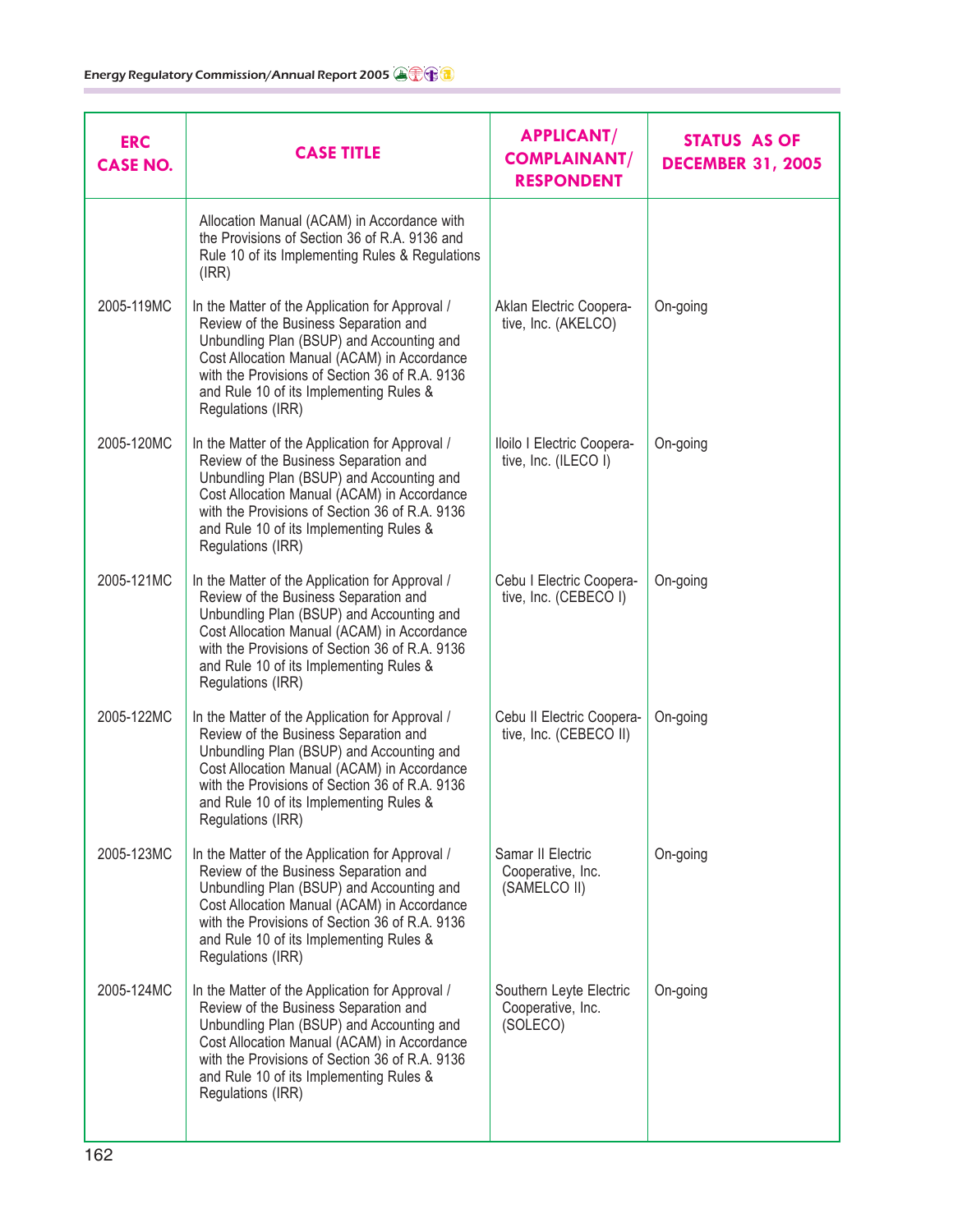| <b>ERC</b><br><b>CASE NO.</b> | <b>CASE TITLE</b>                                                                                                                                                                                                                                                                                        | <b>APPLICANT/</b><br><b>COMPLAINANT/</b><br><b>RESPONDENT</b>    | <b>STATUS AS OF</b><br><b>DECEMBER 31, 2005</b> |
|-------------------------------|----------------------------------------------------------------------------------------------------------------------------------------------------------------------------------------------------------------------------------------------------------------------------------------------------------|------------------------------------------------------------------|-------------------------------------------------|
| 2005-125MC                    | In the Matter of the Application for Approval /<br>Review of the Business Separation and Unbun-<br>dling Plan (BSUP) and Accounting and Cost<br>Allocation Manual (ACAM) in Accordance with<br>the Provisions of Section 36 of R.A. 9136 and<br>Rule 10 of its Implementing Rules & Regulations<br>(IRR) | Agusan Del Sur Electric<br>Cooperative, Inc.<br>(ASELCO)         | On-going                                        |
| 2005-126MC                    | In the Matter of the Application for Approval /<br>Review of the Business Separation and Unbun-<br>dling Plan (BSUP) and Accounting and Cost<br>Allocation Manual (ACAM) in Accordance with<br>the Provisions of Section 36 of R.A. 9136 and<br>Rule 10 of its Implementing Rules & Regulations<br>(IRR) | <b>First Bukidnon Electric</b><br>Cooperative, Inc.<br>(FIBECO)  | On-going                                        |
| 2005-127MC                    | In the Matter of the Application for Approval /<br>Review of the Business Separation and Unbun-<br>dling Plan (BSUP) and Accounting and Cost<br>Allocation Manual (ACAM) in Accordance with<br>the Provisions of Section 36 of R.A. 9136 and<br>Rule 10 of its Implementing Rules & Regulations<br>(IRR) | South Cotabato II<br>Electric Cooperative,<br>Inc. (SOCOTECO II) | On-going                                        |
| 2005-128MC                    | In the Matter of the Application for Approval /<br>Review of the Business Separation and Unbun-<br>dling Plan (BSUP) and Accounting and Cost<br>Allocation Manual (ACAM) in Accordance with<br>the Provisions of Section 36 of R.A. 9136 and<br>Rule 10 of its Implementing Rules & Regulations<br>(IRR) | Surigao Del Sur II<br>Electric Cooperative,<br>Inc. (SURSECO II) | On-going                                        |
| 2005-129MC                    | In the Matter of the Application for Approval /<br>Review of the Business Separation and Unbun-<br>dling Plan (BSUP) and Accounting and Cost<br>Allocation Manual (ACAM) in Accordance with<br>the Provisions of Section 36 of R.A. 9136 and<br>Rule 10 of its Implementing Rules & Regulations<br>(IRR) | North Cotabato Electric<br>Cooperative, Inc.<br>(COTELCO)        | On-going                                        |
| 2005-130MC                    | In the Matter of the Application for Approval /<br>Review of the Business Separation and Unbun-<br>dling Plan (BSUP) and Accounting and Cost<br>Allocation Manual (ACAM) in Accordance with<br>the Provisions of Section 36 of R.A. 9136 and<br>Rule 10 of its Implementing Rules & Regulations<br>(IRR) | <b>Ilocos Norte Electric</b><br>Cooperative, Inc.<br>(INEC)      | On-going                                        |
| 2005-131MC                    | In the Matter of the Application for Approval /<br>Review of the Business Separation and Unbun-<br>dling Plan (BSUP) and Accounting and Cost<br>Allocation Manual (ACAM) in Accordance with<br>the Provisions of Section 36 of R.A. 9136 and                                                             | Pangasinan III Electric<br>Cooperative, Inc.<br>(PANELCO III)    | On-going                                        |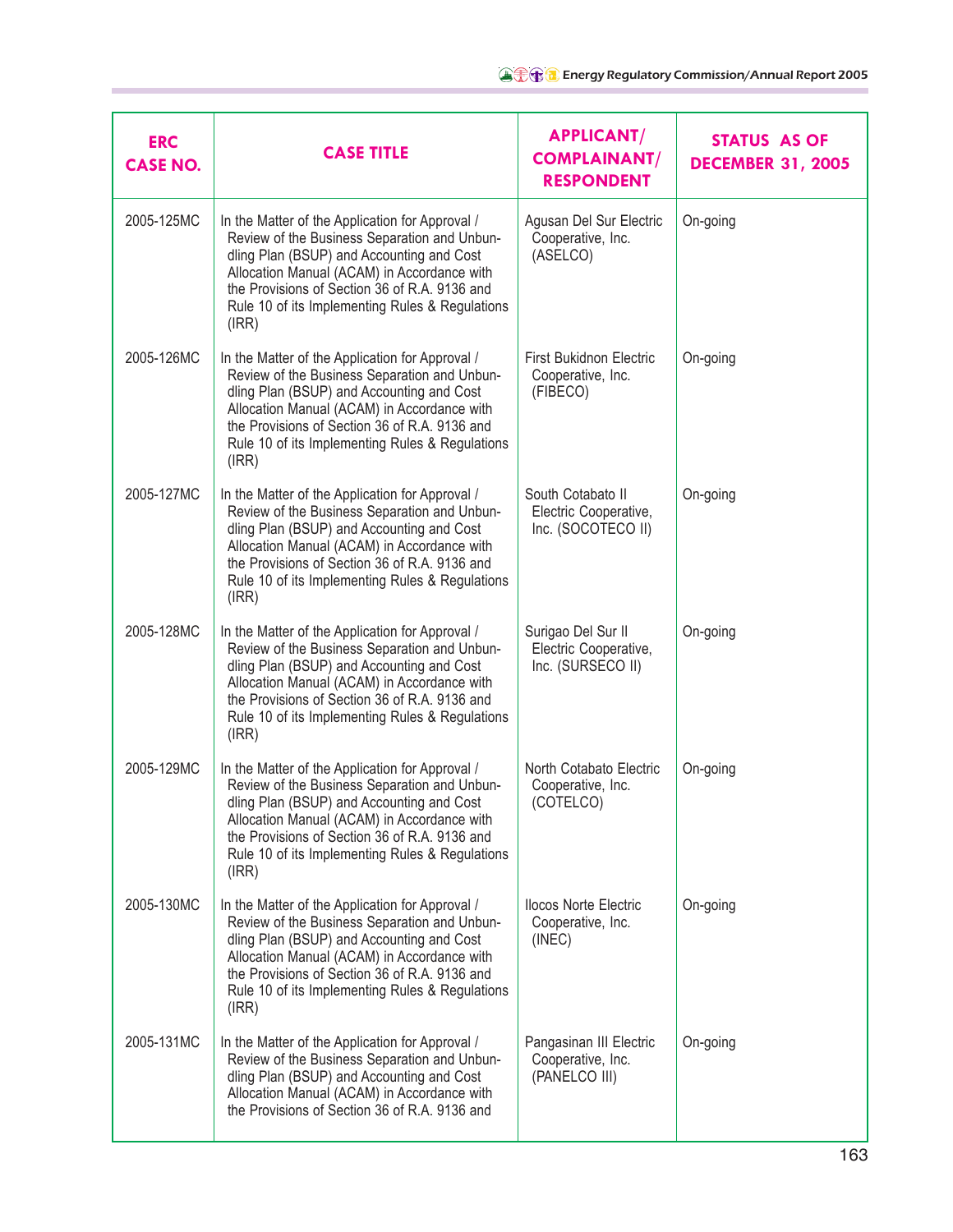| <b>ERC</b><br><b>CASE NO.</b> | <b>CASE TITLE</b>                                                                                                                                                                                                                                                                                      | <b>APPLICANT/</b><br><b>COMPLAINANT/</b><br><b>RESPONDENT</b>              | STATUS AS OF<br><b>DECEMBER 31, 2005</b> |
|-------------------------------|--------------------------------------------------------------------------------------------------------------------------------------------------------------------------------------------------------------------------------------------------------------------------------------------------------|----------------------------------------------------------------------------|------------------------------------------|
|                               | Rule 10 of its Implementing Rules & Regulations<br>(IRR)                                                                                                                                                                                                                                               |                                                                            |                                          |
| 2005-132MC                    | In the Matter of the Application for Approval /<br>Review of the Business Separation and<br>Unbundling Plan (BSUP) and Accounting and<br>Cost Allocation Manual (ACAM) in Accordance<br>with the Provisions of Section 36 of R.A. 9136<br>and Rule 10 of its Implementing Rules &<br>Regulations (IRR) | Isabela I Electric<br>Cooperative, Inc.<br>(ISELCO I)                      | On-going                                 |
| 2005-133MC                    | In the Matter of the Application for Approval /<br>Review of the Business Separation and<br>Unbundling Plan (BSUP) and Accounting and<br>Cost Allocation Manual (ACAM) in Accordance<br>with the Provisions of Section 36 of R.A. 9136<br>and Rule 10 of its Implementing Rules &<br>Regulations (IRR) | Isabela II Electric<br>Cooperative, Inc.<br>(ISELCO II)                    | On-going                                 |
| 2005-134MC                    | In the Matter of the Application for Approval /<br>Review of the Business Separation and<br>Unbundling Plan (BSUP) and Accounting and<br>Cost Allocation Manual (ACAM) in Accordance<br>with the Provisions of Section 36 of R.A. 9136<br>and Rule 10 of its Implementing Rules &<br>Regulations (IRR) | <b>NEA Management Team</b><br>Electric Electric<br>Cooperative, Inc. (NMT) | On-going                                 |
| 2005-135MC                    | In the Matter of the Application for Approval /<br>Review of the Business Separation and<br>Unbundling Plan (BSUP) and Accounting and<br>Cost Allocation Manual (ACAM) in Accordance<br>with the Provisions of Section 36 of R.A. 9136<br>and Rule 10 of its Implementing Rules &<br>Regulations (IRR) | Pampanga Rural Electric<br>Cooperative, Inc.<br>(PRESCO)                   | On-going                                 |
| 2005-136MC                    | In the Matter of the Application for Approval /<br>Review of the Business Separation and<br>Unbundling Plan (Bsup) and Accounting and<br>Cost Allocation Manual (ACAM) in Accordance<br>with the Provisions of Section 36 of R.A. 9136<br>and Rule 10 of its Implementing Rules &<br>Regulations (IRR) | <b>Camotes Electric</b><br>Cooperative, Inc.<br>(CELCO)                    | On-going                                 |
| 2005-137MC                    | In the Matter of the Application for Approval /<br>Review of the Business Separation and<br>Unbundling Plan (BSUP) and Accounting and<br>Cost Allocation Manual (ACAM) in Accordance<br>with the Provisions of Section 36 of R.A. 9136<br>and Rule 10 of its Implementing Rules &<br>Regulations (IRR) | Cebu III Electric Coop-<br>erative, Inc. (CEBECO<br>III)                   | On-going                                 |
| 2005-138MC                    | In the Matter of the Application for Approval /<br>Review of the Business Separation and<br>Unbundling Plan (BSUP) and Accounting and                                                                                                                                                                  | Leyte III Electric<br>Cooperative, Inc.<br>(LEYECO III)                    | On-going                                 |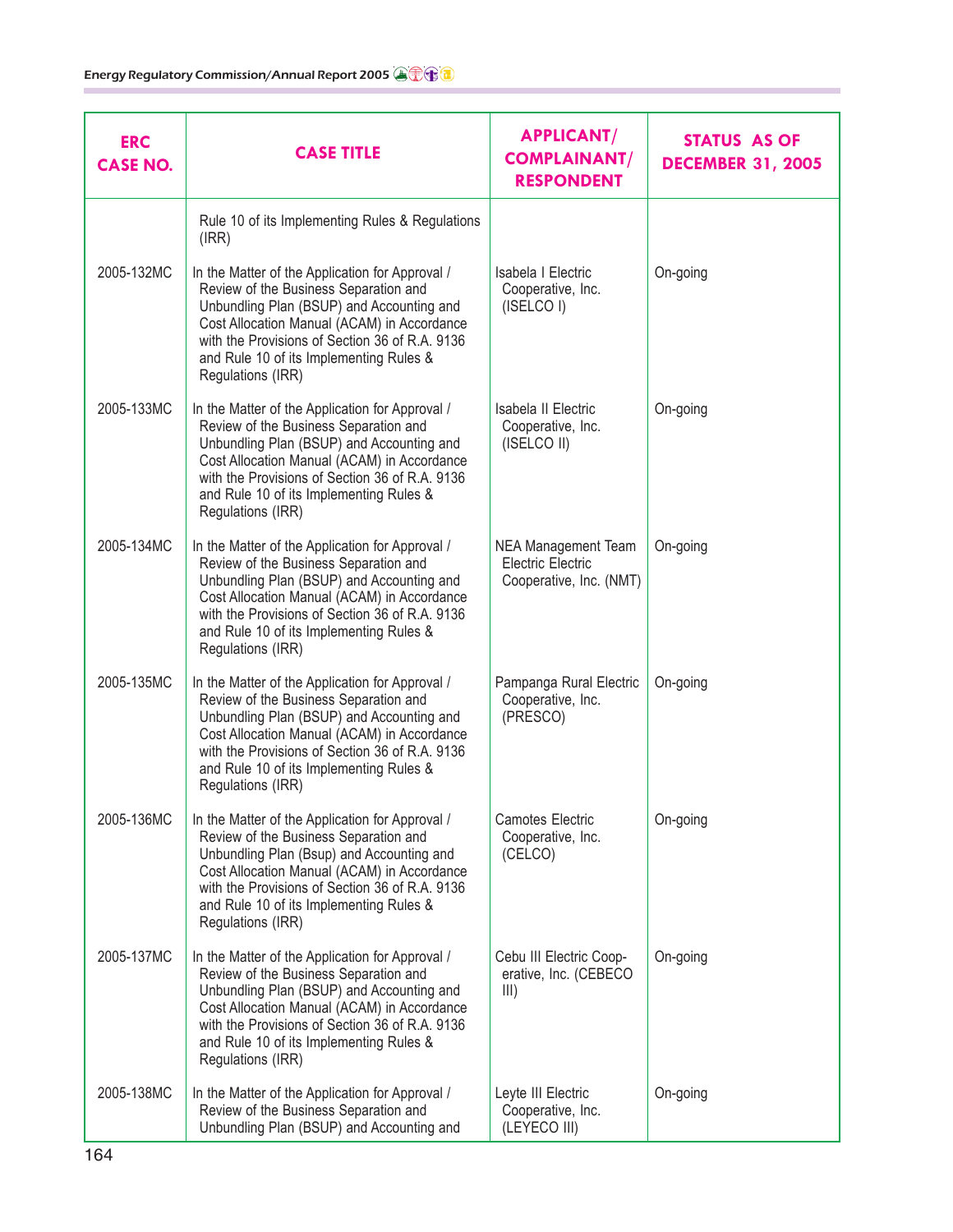| <b>ERC</b><br><b>CASE NO.</b> | <b>CASE TITLE</b>                                                                                                                                                                                                                                                                                        | <b>APPLICANT/</b><br><b>COMPLAINANT/</b><br><b>RESPONDENT</b>      | <b>STATUS AS OF</b><br><b>DECEMBER 31, 2005</b> |
|-------------------------------|----------------------------------------------------------------------------------------------------------------------------------------------------------------------------------------------------------------------------------------------------------------------------------------------------------|--------------------------------------------------------------------|-------------------------------------------------|
|                               | Cost Allocation Manual (ACAM) in Accordance<br>with the Provisions of Section 36 of R.A. 9136<br>and Rule 10 of its Implementing Rules &<br>Regulations (IRR)                                                                                                                                            |                                                                    |                                                 |
| 2005-139MC                    | In the Matter of the Application for Approval /<br>Review of the Business Separation and Unbun-<br>dling Plan (BSUP) and Accounting and Cost<br>Allocation Manual (ACAM) in Accordance with<br>the Provisions of Section 36 of R.A. 9136 and<br>Rule 10 of its Implementing Rules & Regulations<br>(IRR) | Zamboanga Del Norte<br>Electric Cooperative,<br>Inc. (ZANECO)      | On-going                                        |
| 2005-140MC                    | In the Matter of the Application for Approval /<br>Review of the Business Separation and Unbun-<br>dling Plan (BSUP) and Accounting and Cost<br>Allocation Manual (ACAM) in Accordance with<br>the Provisions of Section 36 of R.A. 9136 and<br>Rule 10 of its Implementing Rules & Regulations<br>(IRR) | Zamboanga Del Sur I<br>Electric Cooperative,<br>Inc. (ZAMSURECO I) | On-going                                        |
| 2005-141MC                    | In the Matter of the Application for Approval /<br>Review of the Business Separation and Unbun-<br>dling Plan (BSUP) and Accounting and Cost<br>Allocation Manual (ACAM) in Accordance with<br>the Provisions of Section 36 of R.A. 9136 and<br>Rule 10 of its Implementing Rules & Regulations<br>(IRR) | Davao Oriental Electric<br>Cooperative, Inc.<br>(DORECO)           | On-going                                        |
| 2005-142MC                    | In the Matter of the Application for Approval /<br>Review of the Business Separation and Unbun-<br>dling Plan (BSUP) and Accounting and Cost<br>Allocation Manual (ACAM) in Accordance with<br>the Provisions of Section 36 of R.A. 9136 and<br>Rule 10 of its Implementing Rules & Regulations<br>(IRR) | Surigao Del Sur II<br>Electric Cooperative,<br>Inc. (SURSECO II)   | On-going                                        |
| 2005-143MC                    | In the Matter of the Application for Approval /<br>Review of the Business Separation and Unbun-<br>dling Plan (BSUP) and Accounting and Cost<br>Allocation Manual (ACAM) in Accordance with<br>the Provisions of Section 36 of R.A. 9136 and<br>Rule 10 of its Implementing Rules & Regulations<br>(IRR) | San Jose City Electric<br>Cooperative, Inc.<br>(SAJELCO)           | On-going                                        |
| 2005-144MC                    | In the Matter of the Application for Approval /<br>Review of the Business Separation and Unbun-<br>dling Plan (BSUP) and Accounting and Cost<br>Allocation Manual (ACAM) in Accordance with<br>the Provisions of Section 36 of R.A. 9136 and<br>Rule 10 of its Implementing Rules & Regulations<br>(IRR) | Abra Electric Coopera-<br>tive, Inc. (ABRECO)                      | On-going                                        |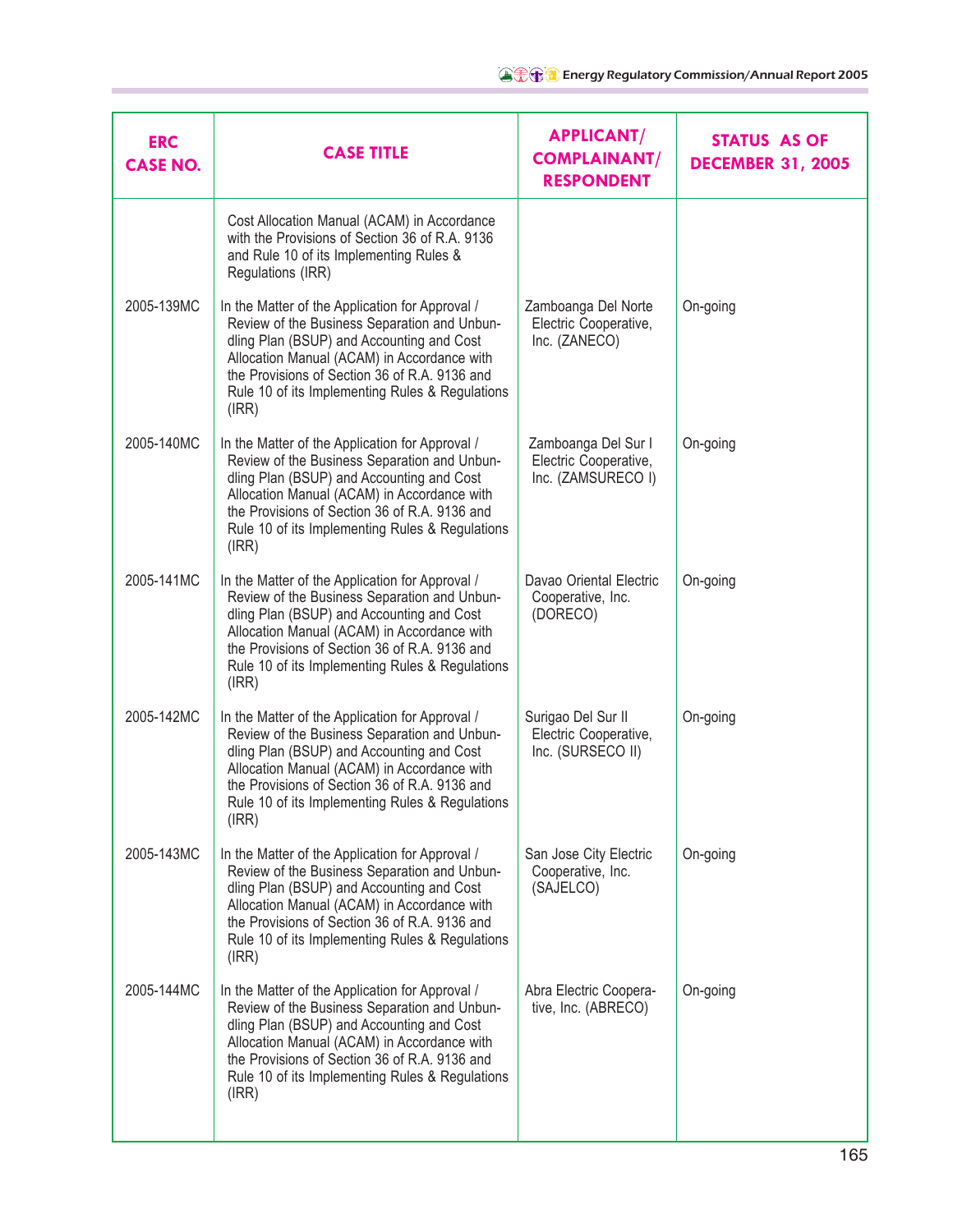| <b>ERC</b><br><b>CASE NO.</b> | <b>CASE TITLE</b>                                                                                                                                                                                                                                                                                      | <b>APPLICANT/</b><br><b>COMPLAINANT/</b><br><b>RESPONDENT</b>  | <b>STATUS AS OF</b><br><b>DECEMBER 31, 2005</b> |
|-------------------------------|--------------------------------------------------------------------------------------------------------------------------------------------------------------------------------------------------------------------------------------------------------------------------------------------------------|----------------------------------------------------------------|-------------------------------------------------|
| 2005-145MC                    | In the Matter of the Application for Approval /<br>Review of the Business Separation and<br>Unbundling Plan (BSUP) and Accounting and<br>Cost Allocation Manual (ACAM) in Accordance<br>with the Provisions of Section 36 of R.A. 9136<br>and Rule 10 of its Implementing Rules &<br>Regulations (IRR) | <b>Benguet Electric</b><br>Cooperative, Inc.<br>(BENECO)       | On-going                                        |
| 2005-146MC                    | In the Matter of the Application for Approval /<br>Review of the Business Separation and<br>Unbundling Plan (BSUP) and Accounting and<br>Cost Allocation Manual (ACAM) in Accordance<br>with the Provisions of Section 36 of R.A. 9136<br>and Rule 10 of its Implementing Rules &<br>Regulations (IRR) | <b>Ilocos Sur Electric</b><br>Cooperative, Inc.<br>(ISECO)     | On-going                                        |
| 2005-147MC                    | In the Matter of the Application for Approval /<br>Review of the Business Separation and<br>Unbundling Plan (BSUP) and Accounting and<br>Cost Allocation Manual (ACAM) in Accordance<br>with the Provisions of Section 36 of R.A. 9136<br>and Rule 10 of its Implementing Rules &<br>Regulations (IRR) | La Union Electric<br>Cooperative, Inc.<br>(LUELCO)             | On-going                                        |
| 2005-148MC                    | In the Matter of the Application for Approval /<br>Review of the Business Separation and<br>Unbundling Plan (BSUP) and Accounting and<br>Cost Allocation Manual (ACAM) in Accordance<br>with the Provisions of Section 36 of R.A. 9136<br>and Rule 10 of its Implementing Rules &<br>Regulations (IRR) | Central Pangasinan<br>Electric Cooperative,<br>Inc. (CENPELCO) | On-going                                        |
| 2005-149MC                    | In the Matter of the Application for Approval /<br>Review of the Business Separation and<br>Unbundling Plan (BSUP) and Accounting and<br>Cost Allocation Manual (ACAM) in Accordance<br>with the Provisions of Section 36 of R.A. 9136<br>and Rule 10 of its Implementing Rules &<br>Regulations (IRR) | <b>Batanes Electric</b><br>Cooperative, Inc.<br>(BATANELCO)    | On-going                                        |
| 2005-150MC                    | In the Matter of the Application for Approval /<br>Review of the Business Separation and<br>Unbundling Plan (BSUP) and Accounting and<br>Cost Allocation Manual (ACAM) in Accordance<br>with the Provisions of Section 36 of R.A. 9136<br>and Rule 10 of its Implementing Rules &<br>Regulations (IRR) | Cagayan II Electric<br>Cooperative, Inc.<br>(CAGELCO II)       | On-going                                        |
| 2005-151MC                    | In the Matter of the Application for Approval /<br>Review of the Business Separation and<br>Unbundling Plan (BSUP) and Accounting and<br>Cost Allocation Manual (ACAM) in Accordance<br>with the Provisions of Section 36 of R.A. 9136                                                                 | Ifugao Electric Coopera-<br>tive, Inc. (IFELCO)                | On-going                                        |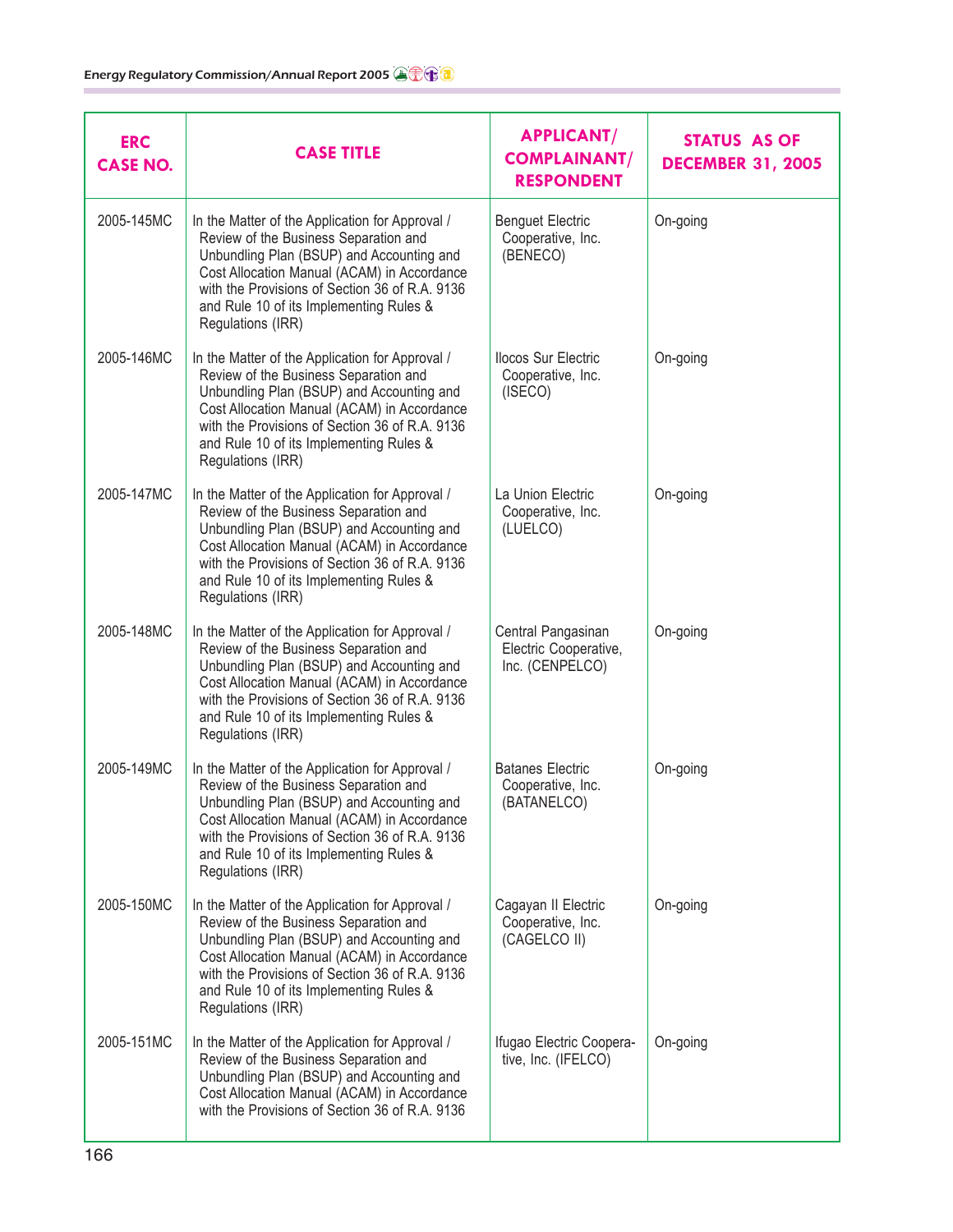| <b>ERC</b><br><b>CASE NO.</b> | <b>CASE TITLE</b>                                                                                                                                                                                                                                                                                        | <b>APPLICANT/</b><br><b>COMPLAINANT/</b><br><b>RESPONDENT</b>   | STATUS AS OF<br><b>DECEMBER 31, 2005</b> |
|-------------------------------|----------------------------------------------------------------------------------------------------------------------------------------------------------------------------------------------------------------------------------------------------------------------------------------------------------|-----------------------------------------------------------------|------------------------------------------|
|                               | and Rule 10 of its Implementing Rules &<br>Regulations (IRR)                                                                                                                                                                                                                                             |                                                                 |                                          |
| 2005-152MC                    | In the Matter of the Application for Approval /<br>Review of the Business Separation and Unbun-<br>dling Plan (BSUP) and Accounting and Cost<br>Allocation Manual (ACAM) in Accordance with<br>the Provisions of Section 36 of R.A. 9136 and<br>Rule 10 of its Implementing Rules & Regulations<br>(IRR) | Kalinga Apayao Electric<br>Cooperative, Inc.<br>(KAELCO)        | On-going                                 |
| 2005-153MC                    | In the Matter of the Application for Approval /<br>Review of the Business Separation and Unbun-<br>dling Plan (BSUP) and Accounting and Cost<br>Allocation Manual (ACAM) in Accordance with<br>the Provisions of Section 36 of R.A. 9136 and<br>Rule 10 of its Implementing Rules & Regulations<br>(IRR) | Aurora Electric Coopera-<br>tive, Inc. (AURELCO)                | On-going                                 |
| 2005-154MC                    | In the Matter of the Application for Approval /<br>Review of the Business Separation and Unbun-<br>dling Plan (BSUP) and Accounting and Cost<br>Allocation Manual (ACAM) in Accordance with<br>the Provisions of Section 36 of R.A. 9136 and<br>Rule 10 of its Implementing Rules & Regulations<br>(IRR) | Batangas II Electric<br>Cooperative, Inc.<br>(BATELEC II)       | On-going                                 |
| 2005-155MC                    | In the Matter of the Application for Approval /<br>Review of the Business Separation and<br>Unbundling Plan (BSUP) and Accounting and<br>Cost Allocation Manual (ACAM) in Accordance<br>with the Provisions of Section 36 of R.A. 9136<br>and Rule 10 of its Implementing Rules &<br>Regulations (IRR)   | Lubang Island Electric<br>Cooperative, Inc.<br>(LUBELCO)        | On-going                                 |
| 2005-156MC                    | In the Matter of the Application for Approval /<br>Review of the Business Separation and Unbun-<br>dling Plan (BSUP) and Accounting and Cost<br>Allocation Manual (ACAM) in Accordance with<br>the Provisions of Section 36 of R.A. 9136 and<br>Rule 10 of its Implementing Rules & Regulations<br>(IRR) | Marinduque Electric<br>Cooperative, Inc.<br>(MARELCO)           | On-going                                 |
| 2005-157MC                    | In the Matter of the Application for Approval /<br>Review of the Business Separation and Unbun-<br>dling Plan (BSUP) and Accounting and Cost<br>Allocation Manual (ACAM) in Accordance with<br>the Provisions of Section 36 of R.A. 9136 and<br>Rule 10 of its Implementing Rules & Regulations<br>(IRR) | Camarines Sur II Electric<br>Cooperative, Inc.<br>(CASURECO II) | On-going                                 |
| 2005-158MC                    | In the Matter of the Application for Approval /<br>Review of the Business Separation and Unbun-<br>dling Plan (BSUP) and Accounting and Cost                                                                                                                                                             | Leyte I Electric Coopera-<br>tive, Inc. (LEYECO I)              |                                          |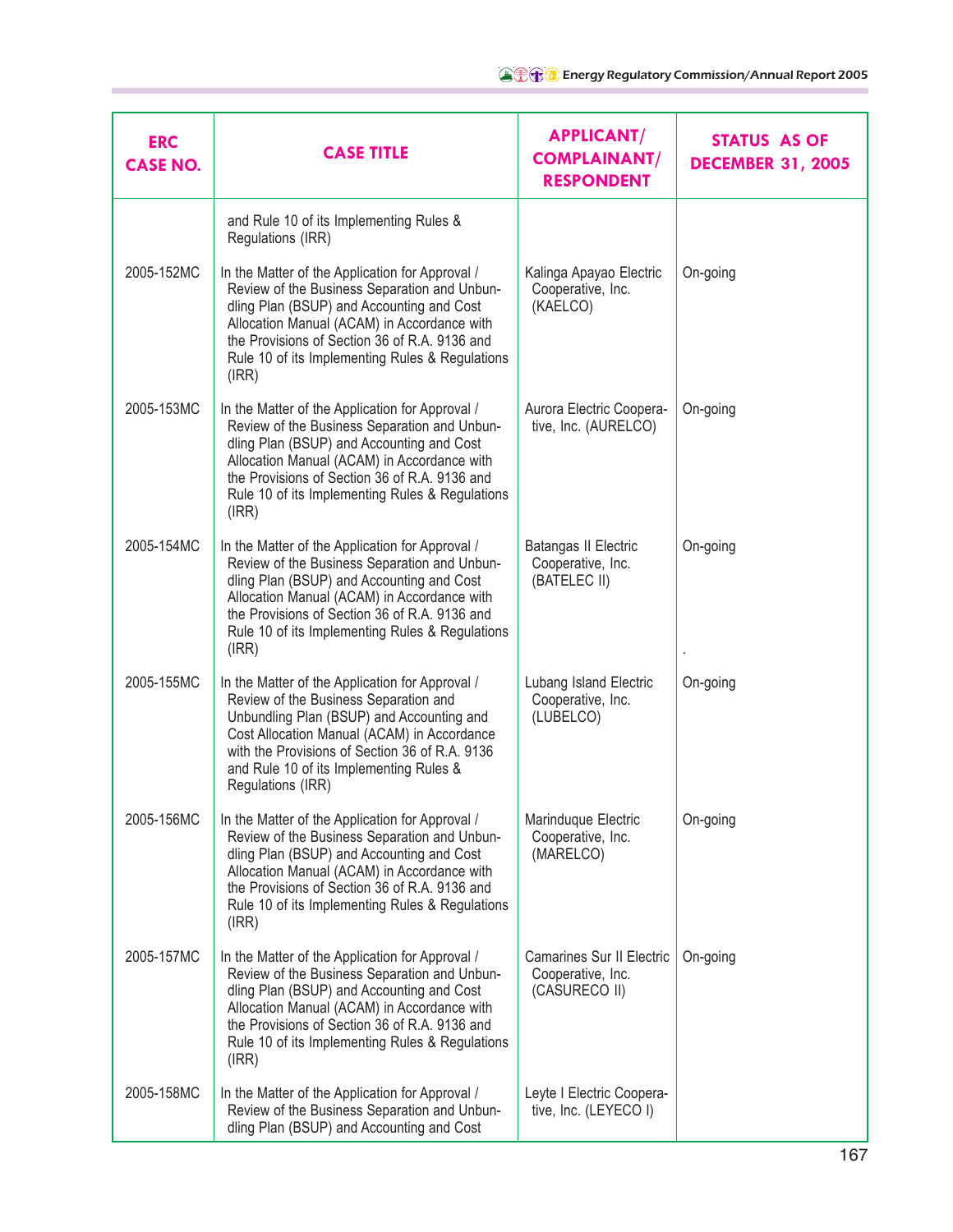| <b>ERC</b><br><b>CASE NO.</b> | <b>CASE TITLE</b>                                                                                                                                                                                                                                                                                      | <b>APPLICANT/</b><br><b>COMPLAINANT/</b><br><b>RESPONDENT</b>     | <b>STATUS AS OF</b><br><b>DECEMBER 31, 2005</b> |
|-------------------------------|--------------------------------------------------------------------------------------------------------------------------------------------------------------------------------------------------------------------------------------------------------------------------------------------------------|-------------------------------------------------------------------|-------------------------------------------------|
|                               | Allocation Manual (ACAM) in Accordance with<br>the Provisions of Section 36 of R.A. 9136 and<br>Rule 10 of its Implementing Rules & Regulations<br>(IRR)                                                                                                                                               |                                                                   |                                                 |
| 2005-159MC                    | In the Matter of the Application for Approval /<br>Review of the Business Separation and<br>Unbundling Plan (BSUP) and Accounting and<br>Cost Allocation Manual (ACAM) in Accordance<br>with the Provisions of Section 36 of R.A. 9136<br>and Rule 10 of its Implementing Rules &<br>Regulations (IRR) | Leyte V Electric Coopera-<br>tive, Inc. (LEYECO V)                | On-going                                        |
| 2005-160MC                    | In the Matter of the Application for Approval /<br>Review of the Business Separation and<br>Unbundling Plan (BSUP) and Accounting and<br>Cost Allocation Manual (ACAM) in Accordance<br>with the Provisions of Section 36 of R.A. 9136<br>and Rule 10 of its Implementing Rules &<br>Regulations (IRR) | Agusan Del Norte<br>Electric Cooperative,<br>Inc. (ANECO)         | On-going                                        |
| 2005-161MC                    | In the Matter of the Application for Approval /<br>Review of the Business Separation and<br>Unbundling Plan (BSUP) and Accounting and<br>Cost Allocation Manual (ACAM) in Accordance<br>with the Provisions of Section 36 of R.A. 9136<br>and Rule 10 of its Implementing Rules &<br>Regulations (IRR) | Dinagat Island Electric<br>Cooperative, Inc.<br>(DIELCO)          | On-going                                        |
| 2005-162MC                    | In the Matter of the Application for Approval /<br>Review of the Business Separation and<br>Unbundling Plan (BSUP) and Accounting and<br>Cost Allocation Manual (ACAM) in Accordance<br>with the Provisions of Section 36 of R.A. 9136<br>and Rule 10 of its Implementing Rules &<br>Regulations (IRR) | Misamis Oriental I<br>Electric Cooperative,<br>Inc. (MORESCO I)   | On-going                                        |
| 2005-163MC                    | In the Matter of the Application for Approval /<br>Review of the Business Separation and<br>Unbundling Plan (BSUP) and Accounting and<br>Cost Allocation Manual (ACAM) in Accordance<br>with the Provisions of Section 36 of R.A. 9136<br>and Rule 10 of its Implementing Rules &<br>Regulations (IRR) | Misamis Oriental II<br>Electric Cooperative,<br>Inc. (MORESCO II) | On-going                                        |
| 2005-164MC                    | In the Matter of Violation of ERC Orders, Rules<br>and Regulations (Violation of Section 36 of R.A.<br>9136, non-filing of BSUP and ACAM application)                                                                                                                                                  | Carmelray Industrial Park<br>Il Power Corporation                 | On-going                                        |
| 2005-165MC                    | In the Matter of Violation of ERC Orders, Rules<br>and Regulations (Violation of Section 36 of R.A.<br>9136, non-filing of BSUP and ACAM application)                                                                                                                                                  | Delta P. Inc.                                                     | On-going                                        |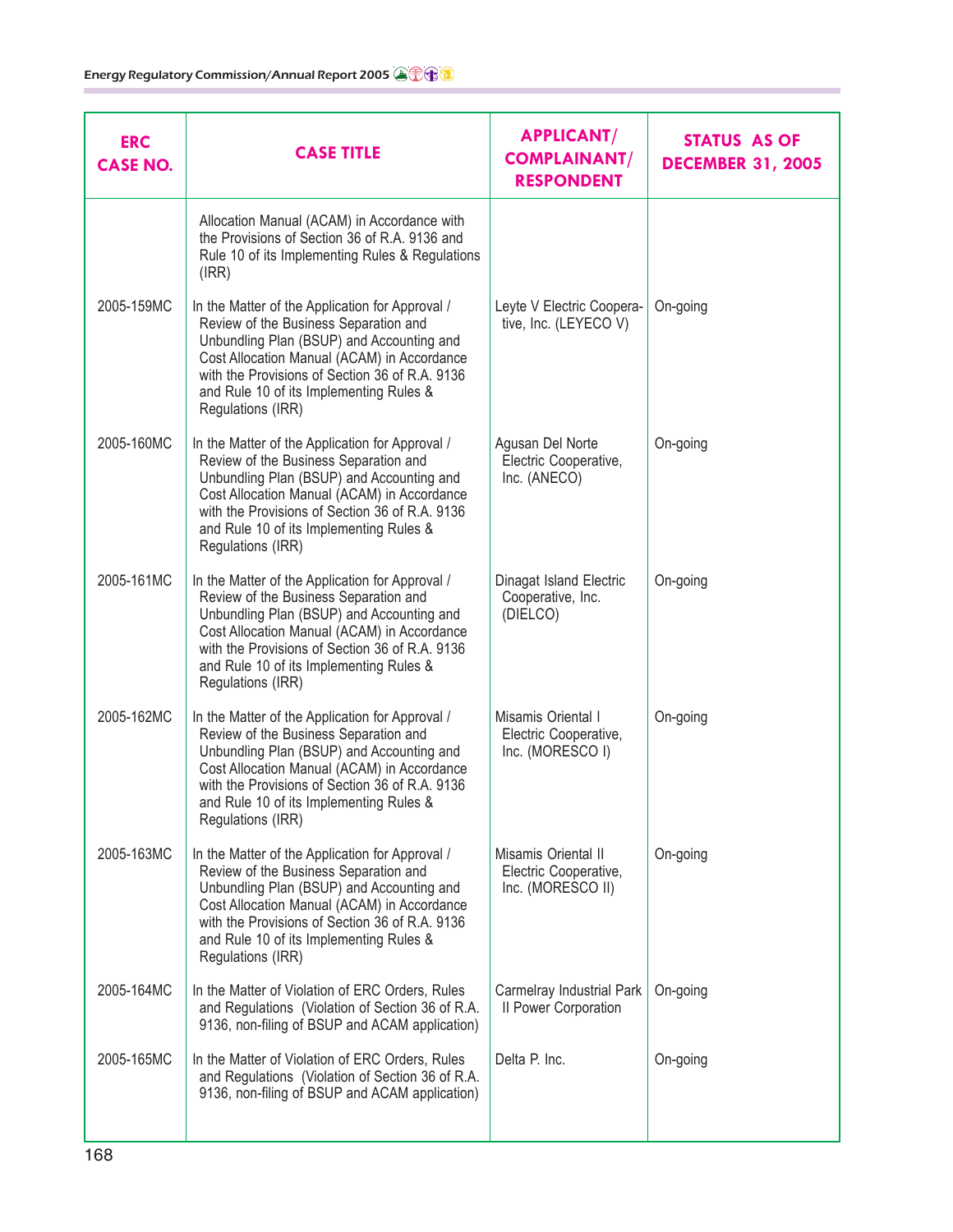| <b>ERC</b><br><b>CASE NO.</b> | <b>CASE TITLE</b>                                                                                                                                     | <b>APPLICANT/</b><br><b>COMPLAINANT/</b><br><b>RESPONDENT</b>                               | <b>STATUS AS OF</b><br><b>DECEMBER 31, 2005</b> |
|-------------------------------|-------------------------------------------------------------------------------------------------------------------------------------------------------|---------------------------------------------------------------------------------------------|-------------------------------------------------|
| 2005-166MC                    | In the Matter of Violation of ERC Orders, Rules<br>and Regulations (Violation of Section 36 of R.A.<br>9136, non-filing of BSUP and ACAM application) | Edison (Bataan)<br>Cogeneration Corpora-<br>tion                                            | On-going                                        |
| 2005-167MC                    | In the Matter of Violation of ERC Orders, Rules<br>and Regulations (Violation of Section 36 of R.A.<br>9136, non-filing of BSUP and ACAM application) | Mindanao I Geothermal<br>Partnership                                                        | On-going                                        |
| 2005-168MC                    | In the Matter of Violation of ERC Orders, Rules<br>and Regulations (Violation of Section 36 of R.A.<br>9136, non-filing of BSUP and ACAM application) | Panay Power Corpora-<br>tion                                                                | On-going                                        |
| 2005-169MC                    | In the Matter of Violation of ERC Orders, Rules<br>and Regulations (Violation of Section 36 of R.A.<br>9136, non-filing of BSUP and ACAM application) | Philippine National Oil<br>Company - Exploration<br>Development Corpora-<br>tion (PNOC-EDC) | On-going                                        |
| 2005-170MC                    | In the Matter of Violation of ERC Orders, Rules<br>and Regulations (Violation of Section 36 of R.A.<br>9136, non-filing of BSUP and ACAM application) | San Roque Power<br>Corporation                                                              | On-going                                        |
| 2005-171MC                    | In the Matter of Violation of ERC Orders, Rules<br>and Regulations (Violation of Section 36 of R.A.<br>9136, non-filing of BSUP and ACAM application) | <b>Tarlac Power Corporation</b>                                                             | On-going                                        |
| 2005-172MC                    | In the Matter of Violation of ERC Orders, Rules<br>and Regulations (Violation of Section 36 of R.A.<br>9136, non-filing of BSUP and ACAM application) | <b>Toledo Power Company</b>                                                                 | On-going                                        |
| 2005-173MC                    | In the Matter of Violation of ERC Orders, Rules<br>and Regulations (Violation of Section 36 of R.A.<br>9136, non-filing of BSUP and ACAM application) | <b>Public Utility Department</b><br>- Olongapo City (PUD-<br>Olongapo)                      | On-going                                        |
| 2005-174MC                    | In the Matter of Violation of ERC Orders, Rules<br>and Regulations (Violation of Section 36 of R.A.<br>9136, non-filing of BSUP and ACAM application) | <b>Trans Asia Power</b><br>General Corporation                                              | On-going                                        |
| 2005-175MC                    | In the Matter of Violation of ERC Orders, Rules<br>and Regulations (Violation of Section 36 of R.A.<br>9136, non-filing of BSUP and ACAM application) | Southern Philippines<br>Power Corporation                                                   | On-going                                        |
| 2005-176MC                    | In the Matter of Violation of ERC Orders, Rules<br>and Regulations (Violation of Section 36 of R.A.<br>9136, non-filing of BSUP and ACAM application) | Western Mindano<br>Corporation                                                              | On-going                                        |
| 2005-177MC                    | In the Matter of Violation of ERC Orders, Rules<br>and Regulations (Violation of Section 36 of R.A.<br>9136, non-filing of BSUP and ACAM application) | Northern Mindanao<br>Corporation                                                            | On-going                                        |
| 2005-178MC                    | In the Matter of the Application for Approval of<br>Sale of Electric Distribution Assets                                                              | Angeles Electric<br>Corporation (AEC)                                                       | On-going                                        |
| 2005-179MC                    | In the Matter of the Application for Approval /<br>Review of the Business Separation and Unbun                                                        | Panay Electric Company,<br>Inc. (PECO)                                                      | On-going                                        |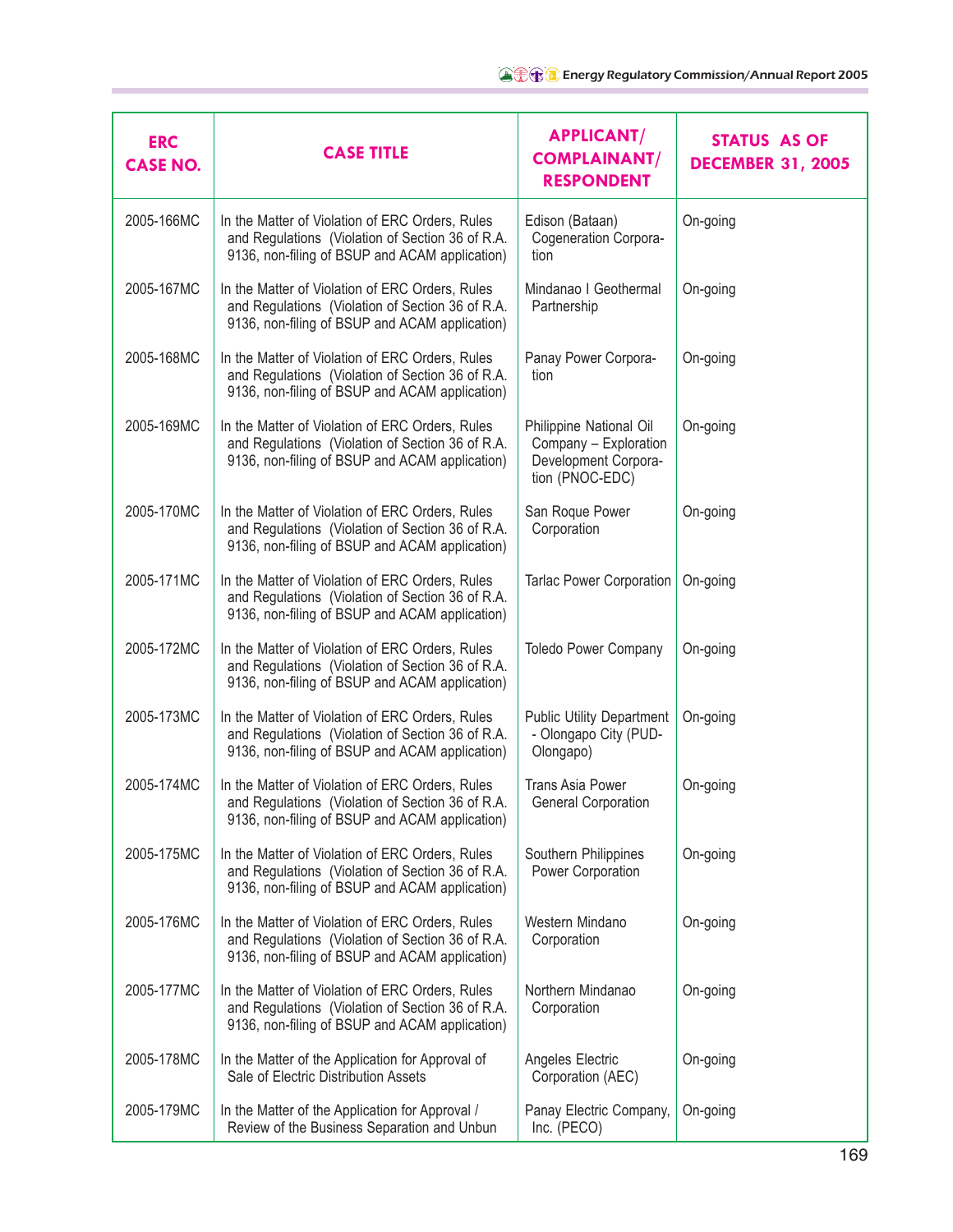| <b>ERC</b><br><b>CASE NO.</b> | <b>CASE TITLE</b>                                                                                                                                                                                                                                                                                      | <b>APPLICANT/</b><br><b>COMPLAINANT/</b><br><b>RESPONDENT</b>       | <b>STATUS AS OF</b><br><b>DECEMBER 31, 2005</b> |
|-------------------------------|--------------------------------------------------------------------------------------------------------------------------------------------------------------------------------------------------------------------------------------------------------------------------------------------------------|---------------------------------------------------------------------|-------------------------------------------------|
|                               | dling Plan (BSUP) and Accounting and Cost<br>Allocation Manual (ACAM) in Accordance with<br>the Provisions of Section 36 of R.A. 9136 and<br>Rule 10 of its Implementing Rules & Regulations<br>(IRR)                                                                                                  |                                                                     |                                                 |
| 2005-180MC                    | In the Matter of the Application for Approval /<br>Review of the Business Separation and<br>Unbundling Plan (BSUP) and Accounting and<br>Cost Allocation Manual (ACAM) in Accordance<br>with the Provisions of Section 36 of R.A. 9136<br>and Rule 10 of its Implementing Rules &<br>Regulations (IRR) | Pangasinan I Electric<br>Cooperative, Inc.<br>(PANELCO I)           | On-going                                        |
| 2005-181MC                    | In the Matter of the Application for Approval /<br>Review of the Business Separation and<br>Unbundling Plan (BSUP) and Accounting and<br>Cost Allocation Manual (ACAM) in Accordance<br>with the Provisions of Section 36 of R.A. 9136<br>and Rule 10 of its Implementing Rules &<br>Regulations (IRR) | Nueva Ecija I Electric<br>Cooperative, Inc.<br>(NUVELCO I)          | On-going                                        |
| 2005-182MC                    | In the Matter of the Application for Approval /<br>Review of the Business Separation and<br>Unbundling Plan (BSUP) and Accounting and<br>Cost Allocation Manual (ACAM) in Accordance<br>with the Provisions of Section 36 of R.A. 9136<br>and Rule 10 of its Implementing Rules &<br>Regulations (IRR) | Nueva Ecija II Electric<br>Cooperative, Inc.<br>(NUVELCO II)        | On-going                                        |
| 2005-183MC                    | In the Matter of the Application for Approval /<br>Review of the Business Separation and<br>Unbundling Plan (Bsup) and Accounting and<br>Cost Allocation Manual (ACAM) in Accordance<br>with the Provisions of Section 36 of R.A. 9136<br>and Rule 10 of its Implementing Rules &<br>Regulations (IRR) | Tarlac II Electric Coop-<br>erative, Inc. (TARELCO<br>$\vert \vert$ | On-going                                        |
| 2005-184MC                    | In the Matter of the Application for Approval /<br>Review of the Business Separation and<br>Unbundling Plan (BSUP) and Accounting and<br>Cost Allocation Manual (ACAM) in Accordance<br>with the Provisions of Section 36 of R.A. 9136<br>and Rule 10 of its Implementing Rules &<br>Regulations (IRR) | Zambales I Electric<br>Cooperative, Inc.<br>(ZAMELCO I)             | On-going                                        |
| 2005-185MC                    | In the Matter of the Application for Approval /<br>Review of the Business Separation and<br>Unbundling Plan (BSUP) and Accounting and<br>Cost Allocation Manual (ACAM) in Accordance<br>with the Provisions of Section 36 of R.A. 9136<br>and Rule 10 of its Implementing Rules &<br>Regulations (IRR) | Quezon II Electric<br>Cooperative, Inc.<br>(QUEZELCO II)            | On-going                                        |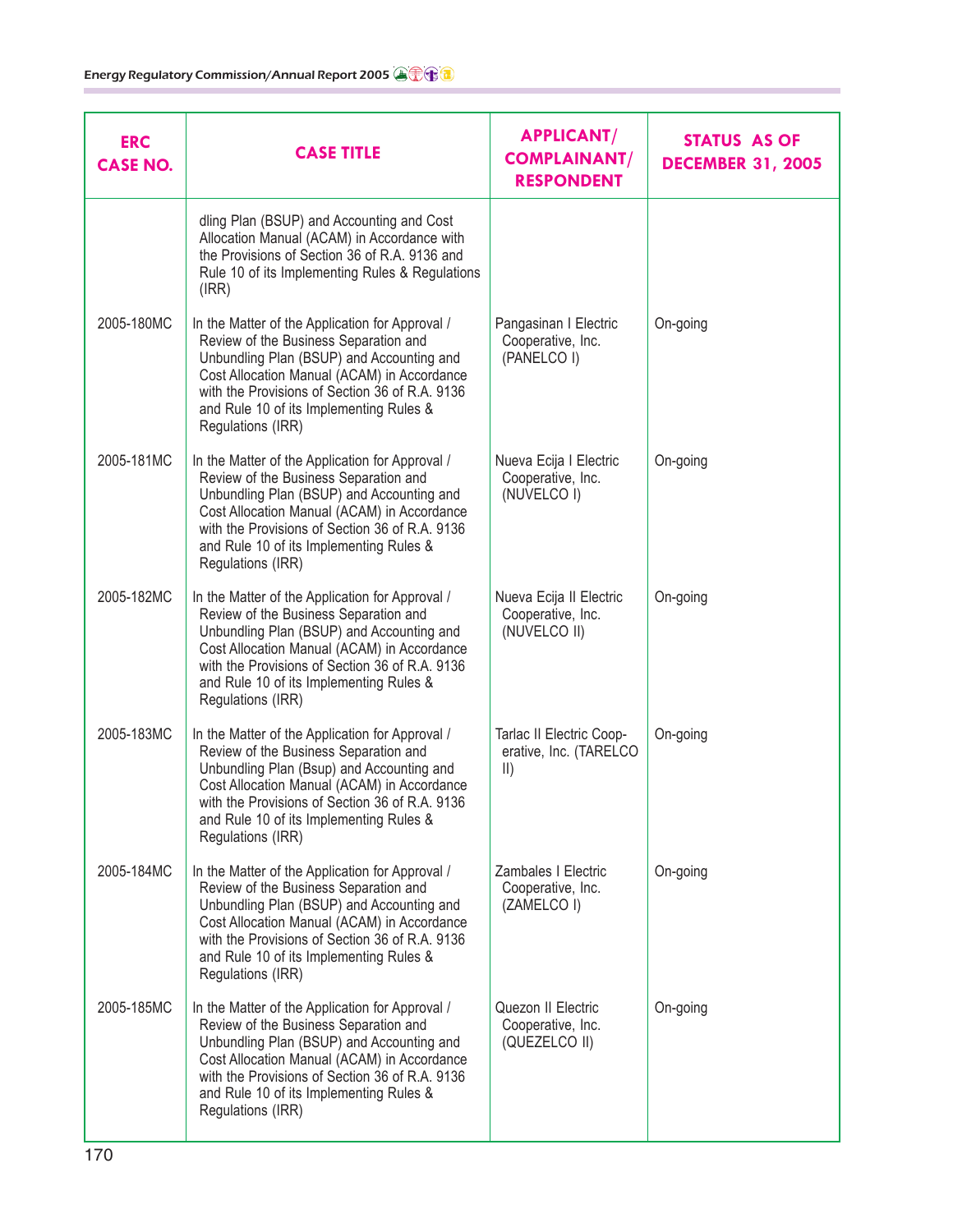| <b>ERC</b><br><b>CASE NO.</b> | <b>CASE TITLE</b>                                                                                                                                                                                                                                                                                        | <b>APPLICANT/</b><br><b>COMPLAINANT/</b><br><b>RESPONDENT</b>        | <b>STATUS AS OF</b><br><b>DECEMBER 31, 2005</b> |
|-------------------------------|----------------------------------------------------------------------------------------------------------------------------------------------------------------------------------------------------------------------------------------------------------------------------------------------------------|----------------------------------------------------------------------|-------------------------------------------------|
| 2005-186MC                    | In the Matter of the Application for Approval /<br>Review of the Business Separation and Unbun-<br>dling Plan (BSUP) and Accounting and Cost<br>Allocation Manual (ACAM) in Accordance with<br>the Provisions of Section 36 of R.A. 9136 and<br>Rule 10 of its Implementing Rules & Regulations<br>(IRR) | Negros Oriental I Electric<br>Cooperative, Inc.<br>(NORECO I)        | On-going                                        |
| 2005-187MC                    | In the Matter of the Application for Approval /<br>Review of the Business Separation and Unbun-<br>dling Plan (BSUP) and Accounting and Cost<br>Allocation Manual (ACAM) in Accordance with<br>the Provisions of Section 36 of R.A. 9136 and<br>Rule 10 of its Implementing Rules & Regulations<br>(IRR) | Busuanga Island Electric<br>Cooperative, Inc.<br>(BISELCO)           | On-going                                        |
| 2005-188MC                    | In the Matter of the Application for Approval /<br>Review of the Business Separation and Unbun-<br>dling Plan (BSUP) and Accounting and Cost<br>Allocation Manual (ACAM) in Accordance with<br>the Provisions of Section 36 of R.A. 9136 and<br>Rule 10 of its Implementing Rules & Regulations<br>(IRR) | Samar I Electric<br>Cooperative, Inc.<br>(SAMELCO I)                 | On-going                                        |
| 2005-189MC                    | In the Matter of the Application for Approval /<br>Review of the Business Separation and Unbun-<br>dling Plan (BSUP) and Accounting and Cost<br>Allocation Manual (ACAM) in Accordance with<br>the Provisions of Section 36 of R.A. 9136 and<br>Rule 10 of its Implementing Rules & Regulations<br>(IRR) | Sulu Electric Coopera-<br>tive, Inc. (SULECO)                        | On-going                                        |
| 2005-190MC                    | In the Matter of the Application for Approval /<br>Review of the Business Separation and Unbun-<br>dling Plan (BSUP) and Accounting and Cost<br>Allocation Manual (ACAM) in Accordance with<br>the Provisions of Section 36 of R.A. 9136 and<br>Rule 10 of its Implementing Rules & Regulations<br>(IRR) | <b>Bukidnon II Electric</b><br>Cooperative, Inc.<br>(BUSECO)         | On-going                                        |
| 2005-191MC                    | In the Matter of the Application for Approval /<br>Review of the Business Separation and Unbun-<br>dling Plan (BSUP) and Accounting and Cost<br>Allocation Manual (ACAM) in Accordance with<br>the Provisions of Section 36 of R.A. 9136 and<br>Rule 10 of its Implementing Rules & Regulations<br>(IRR) | Zamboanga Del Sur II<br>Electric Cooperative,<br>Inc. (ZAMSURECO II) | On-going                                        |
| 2005-192MC                    | In the Matter of the Application for Approval /<br>Review of the Business Separation and Unbun-<br>dling Plan (BSUP) and Accounting and Cost<br>Allocation Manual (ACAM) in Accordance with<br>the Provisions of Section 36 of R.A. 9136 and                                                             | Siargao Island Electric<br>Cooperative, Inc.<br>(SIASELCO)           | On-going                                        |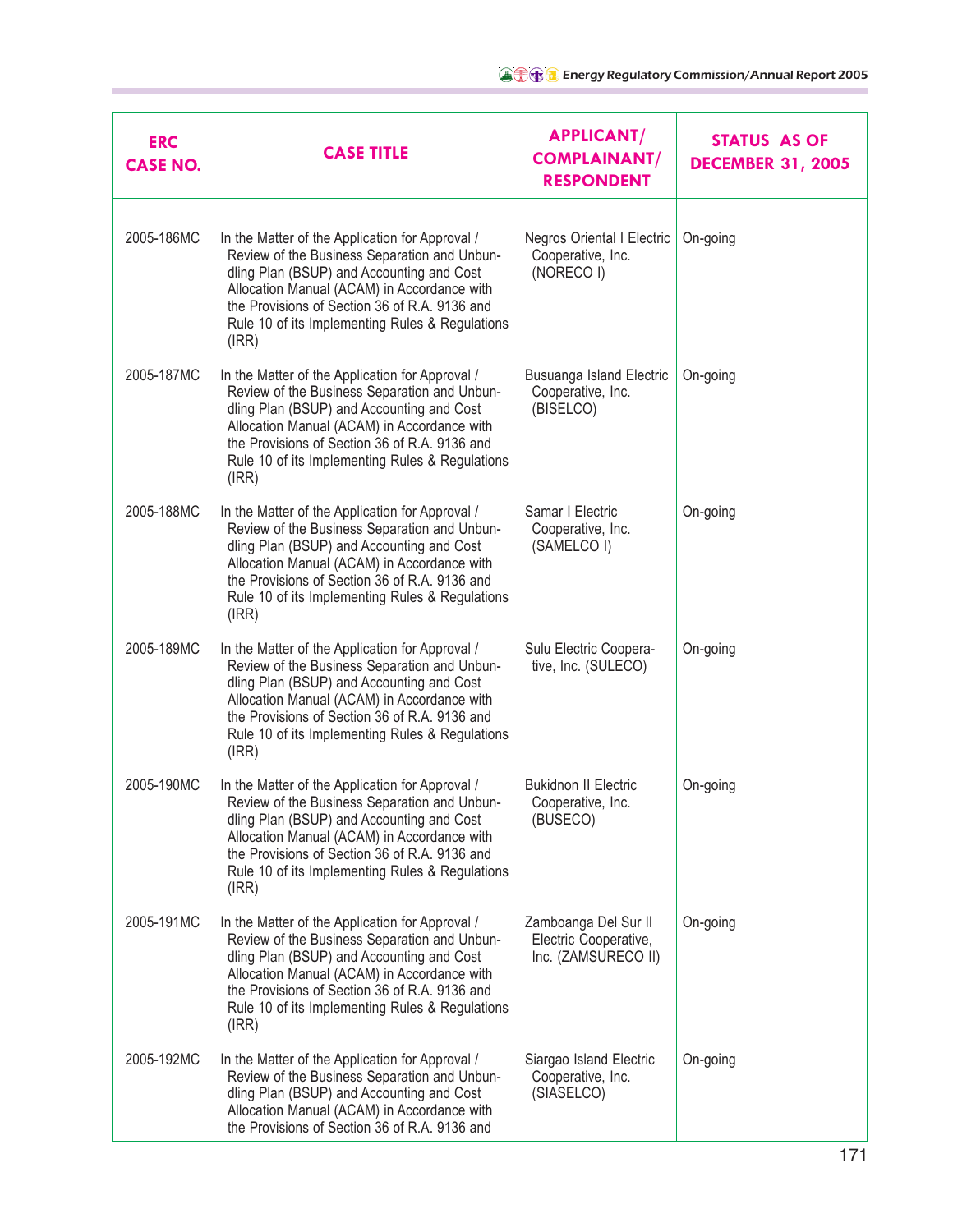| <b>ERC</b><br><b>CASE NO.</b> | <b>CASE TITLE</b>                                                                                                                                                                                                                                                                                      | <b>APPLICANT/</b><br><b>COMPLAINANT/</b><br><b>RESPONDENT</b>    | <b>STATUS AS OF</b><br><b>DECEMBER 31, 2005</b> |
|-------------------------------|--------------------------------------------------------------------------------------------------------------------------------------------------------------------------------------------------------------------------------------------------------------------------------------------------------|------------------------------------------------------------------|-------------------------------------------------|
|                               | Rule 10 of its Implementing Rules & Regulations<br>(IRR)                                                                                                                                                                                                                                               |                                                                  |                                                 |
| 2005-193MC                    | In the Matter of the Application for Approval /<br>Review of the Business Separation and<br>Unbundling Plan (BSUP) and Accounting and<br>Cost Allocation Manual (ACAM) in Accordance<br>with the Provisions of Section 36 of R.A. 9136<br>and Rule 10 of its Implementing Rules &<br>Regulations (IRR) | Surigao Del Norte<br>Electric Cooperative,<br>Inc. (SURNECO)     | On-going                                        |
| 2005-194MC                    | In the Matter of the Application for Approval /<br>Review of the Business Separation and<br>Unbundling Plan (BSUP) and Accounting and<br>Cost Allocation Manual (ACAM) in Accordance<br>with the Provisions of Section 36 of R.A. 9136<br>and Rule 10 of its Implementing Rules &<br>Regulations (IRR) | South Cotobato I Electric<br>Cooperative, Inc.<br>(SOCOTECO I)   | On-going                                        |
| 2005-195MC                    | In the Matter of the Application for Approval /<br>Review of the Business Separation and<br>Unbundling Plan (BSUP) and Accounting and<br>Cost Allocation Manual (ACAM) in Accordance<br>with the Provisions of Section 36 of R.A. 9136<br>and Rule 10 of its Implementing Rules &<br>Regulations (IRR) | Lanao Del Norte Electric<br>Cooperative, Inc.<br>(LANECO)        | On-going                                        |
| 2005-196MC                    | In the Matter of the Application for Approval /<br>Review of the Business Separation and<br>Unbundling Plan (BSUP) and Accounting and<br>Cost Allocation Manual (ACAM) in Accordance<br>with the Provisions of Section 36 of R.A. 9136<br>and Rule 10 of its Implementing Rules &<br>Regulations (IRR) | Eastern Samar Electric<br>Cooperative, Inc.<br>(ESAMELCO)        | On-going                                        |
| 2005-197MC                    | In the Matter of the Application for Approval /<br>Review of the Business Separation and<br>Unbundling Plan (BSUP) and Accounting and<br>Cost Allocation Manual (ACAM) in Accordance<br>with the Provisions of Section 36 of R.A. 9136<br>and Rule 10 of its Implementing Rules &<br>Regulations (IRR) | Misamis Occidental I<br>Electric Cooperative,<br>Inc. (MOELCI I) | On-going                                        |
| 2005-198MC                    | In the Matter of the Application for Approval /<br>Review of the Business Separation and<br>Unbundling Plan (BSUP) and Accounting and<br>Cost Allocation Manual (ACAM) in Accordance<br>with the Provisions of Section 36 of R.A. 9136<br>and Rule 10 of its Implementing Rules &<br>Regulations (IRR) | Sultan Kudarat Electric<br>Cooperative, Inc.<br>(SUKELCO)        | On-going                                        |
| 2005-199MC                    | In the Matter of Violation of ERC Orders, Rules<br>and Regulations (Violation of Section 36 of R.A.<br>9136, late filing of BSUP and ACAM application)                                                                                                                                                 | Mirant Philippines Energy<br>Corporation - Oriental<br>Mindoro   | On-going                                        |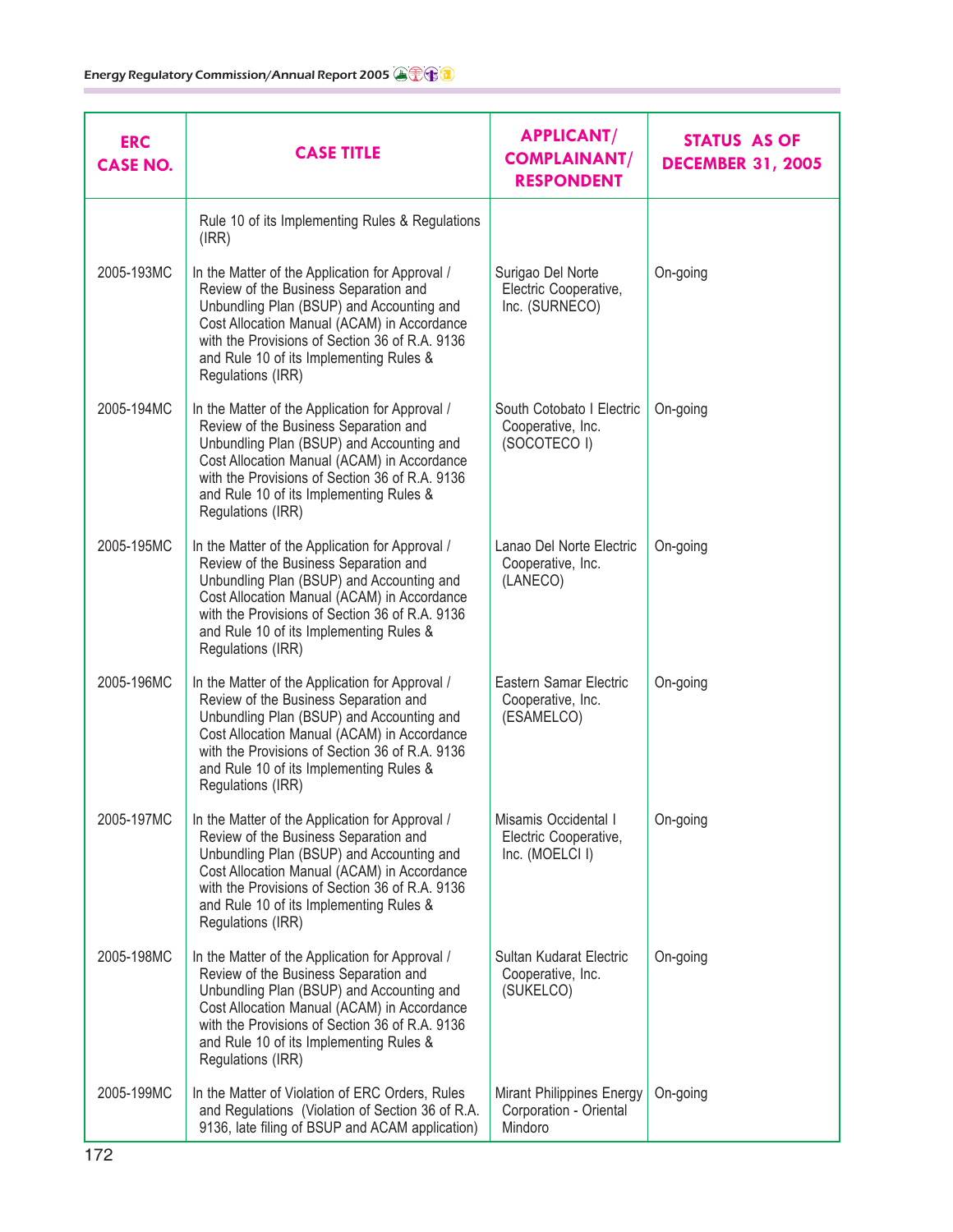| <b>ERC</b><br><b>CASE NO.</b> | <b>CASE TITLE</b>                                                                                                                                     | <b>APPLICANT/</b><br><b>COMPLAINANT/</b><br><b>RESPONDENT</b>                    | <b>STATUS AS OF</b><br><b>DECEMBER 31, 2005</b> |
|-------------------------------|-------------------------------------------------------------------------------------------------------------------------------------------------------|----------------------------------------------------------------------------------|-------------------------------------------------|
| 2005-200MC                    | In the Matter of Violation of ERC Orders, Rules<br>and Regulations (Violation of Section 36 of R.A.<br>9136, non-filing of BSUP and ACAM application) | Mirant Pagbilao Quezon                                                           | On-going                                        |
| 2005-201MC                    | In the Matter of Violation of ERC Orders, Rules<br>and Regulations (Violation of Section 36 of R.A.<br>9136, non-filing of BSUP and ACAM application) | Magellan Cogeneration<br>Incorporated                                            | On-going                                        |
| 2005-202MC                    | In the Matter of Violation of ERC Orders, Rules<br>and Regulations (Violation of Section 36 of R.A.<br>9136, non-filing of BSUP and ACAM application) | Mirant Sual Corporation                                                          |                                                 |
| 2005-203MC                    | In the Matter of Violation of ERC Orders, Rules<br>and Regulations (Violation of Section 36 of R.A.<br>9136, non-filing of BSUP and ACAM application) | Lazard Power Corpora-<br>tion                                                    | On-going                                        |
| 2005-204MC                    | In the Matter of Violation of ERC Orders, Rules<br>and Regulations (Violation of Section 36 of R.A.<br>9136, non-filing of BSUP and ACAM application) | <b>Island Power Corporation</b>                                                  | On-going                                        |
| 2005-205MC                    | In the Matter of Violation of ERC Orders, Rules<br>and Regulations (Violation of Section 36 of R.A.<br>9136, non-filing of BSUP and ACAM application) | <b>Kepco Philppines</b><br>Corporation                                           | On-going                                        |
| 2005-206MC                    | In the Matter of Violation of ERC Orders, Rules<br>and Regulations (Violation of Section 36 of R.A.<br>9136, non-filing of BSUP and ACAM application) | National Power Corpora-<br>tion (NPC) - Talomo<br>Hydro Electric Power<br>Plant  | On-going                                        |
| 2005-207MC                    | In the Matter of Violation of ERC Orders, Rules<br>and Regulations (Violation of Section 36 of R.A.<br>9136, non-filing of BSUP and ACAM application) | National Power Corpora-<br>tion (NPC) - Agusan<br>Hydro Electric Power<br>Plant  | On-going                                        |
| 2005-208MC                    | In the Matter of Violation of ERC Orders, Rules<br>and Regulations (Violation of Section 36 of R.A.<br>9136, non-filing of BSUP and ACAM application) | National Power Corpora-<br>tion (NPC) - Cawayan<br>Hydro Electric Power<br>Plant | On-going                                        |
| 2005-209MC                    | In the Matter of Violation of ERC Orders, Rules<br>and Regulations (Violation of Section 36 of R.A.<br>9136, non-filing of BSUP and ACAM application) | Mindanao II Geothermal<br>Partnership                                            | On-going                                        |
| 2005-210MC                    | In the Matter of Violation of ERC Orders, Rules<br>and Regulations (Violation of Section 36 of R.A.<br>9136, non-filing of BSUP and ACAM application) | Mirant Navotas II<br>Corporation                                                 | On-going                                        |
| 2005-211MC                    | In the Matter of Violation of ERC Orders, Rules<br>and Regulations (Violation of Section 36 of R.A.<br>9136, non-filing of BSUP and ACAM application) | First Gas Power<br>Corporation                                                   | On-going                                        |
| 2005-212MC                    | In the Matter of the Application for Approval of<br>Business Separation and Unbundling Plan                                                           | Leyte II Electric Coop-<br>erative, Inc. (LEYECO<br>$\vert \vert$                | On-going                                        |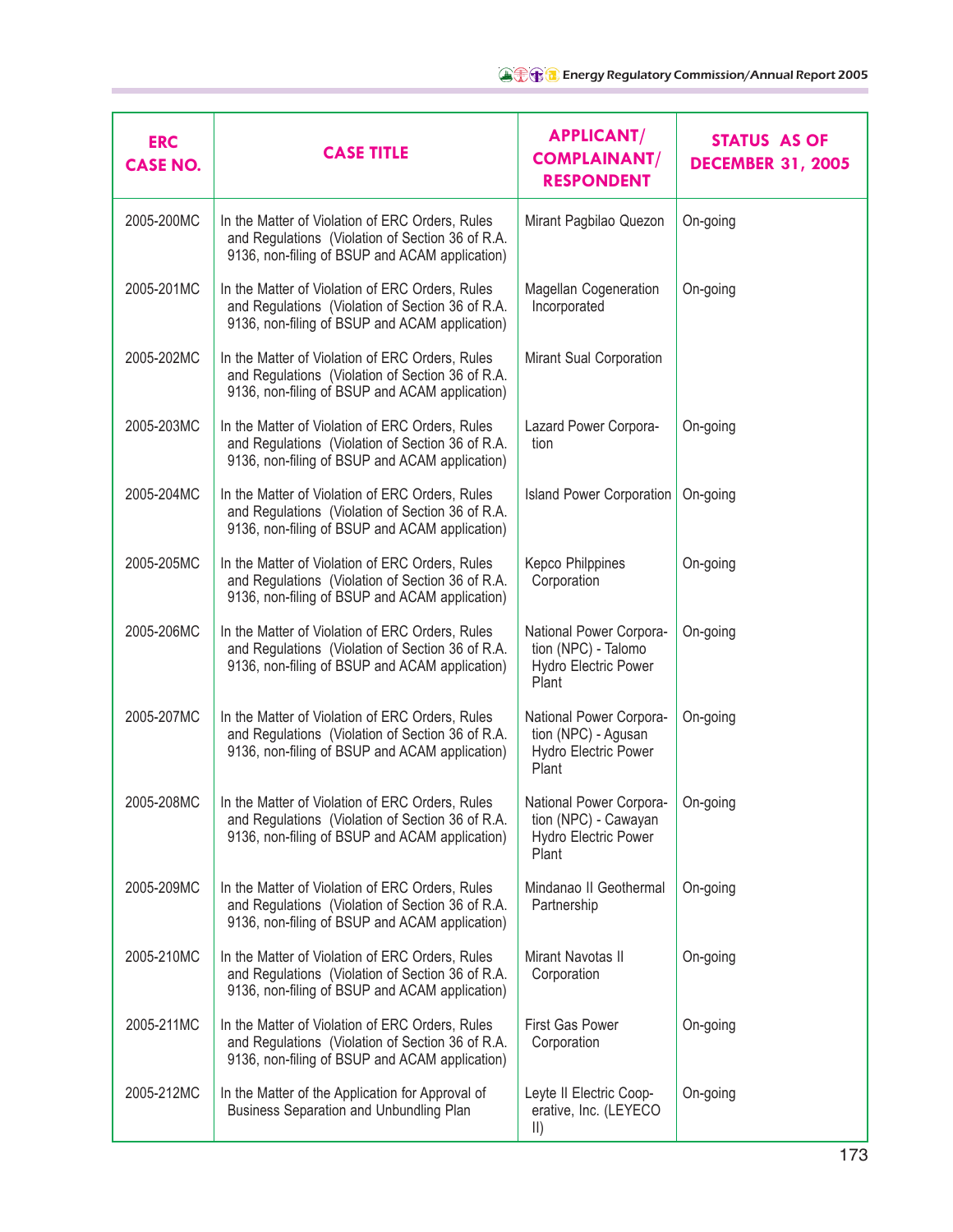| <b>ERC</b><br><b>CASE NO.</b> | <b>CASE TITLE</b>                                                                                                                                                                                                                                                                                      | <b>APPLICANT/</b><br><b>COMPLAINANT/</b><br><b>RESPONDENT</b>       | <b>STATUS AS OF</b><br><b>DECEMBER 31, 2005</b> |
|-------------------------------|--------------------------------------------------------------------------------------------------------------------------------------------------------------------------------------------------------------------------------------------------------------------------------------------------------|---------------------------------------------------------------------|-------------------------------------------------|
|                               | (BSUP) in Compliance with Section 36 of R.A.<br>9136 with Prayer for Provisional Authority                                                                                                                                                                                                             |                                                                     |                                                 |
| 2005-213MC                    | In the Matter of the Application for Approval of<br>Electric Capital Projects within Franchise Area<br>with Prayer for a Provisional Authority                                                                                                                                                         | Bohol Light Company,<br>Inc. (BLCI)                                 | On-going                                        |
| 2005-214MC                    | In the Matter of Violation of ERC Orders, Rules<br>and Regulations (Violation of 96-36 Order dated<br>March 31, 2000, from February 1996 to<br>December 1999)                                                                                                                                          | Mountain Province<br>Electric Cooperative,<br>Inc. (MOPRECO)        | On-going                                        |
| 2005-215MC                    | In the Matter of Violation of ERC Orders, Rules<br>and Regulations (Violation of Section 36 of<br>RA9136, Late Filing of BSUP and ACAM<br>Application)                                                                                                                                                 | <b>Bubunawan Power</b><br>Company                                   | On-going                                        |
| 2005-216MC                    | In the Matter of the Application for Approval /<br>Review of the Business Separation and<br>Unbundling Plan (BSUP) and Accounting and<br>Cost Allocation Manual (ACAM) in Accordance<br>with the Provisions of Section 36 of R.A. 9136<br>and Rule 10 of its Implementing Rules &<br>Regulations (IRR) | <b>Bauang Private Power</b><br>Corporation                          | On-going                                        |
| 2005-217MC                    | In the Matter of the Application for Approval /<br>Review of the Business Separation and<br>Unbundling Plan (BSUP) and Accounting and<br>Cost Allocation Manual (ACAM) in Accordance<br>with the Provisions of Section 36 of R.A. 9136<br>and Rule 10 of its Implementing Rules &<br>Regulations (IRR) | Misamis Occidental II<br>Electric Cooperative,<br>Inc. (MORESCO II) | On-going                                        |
| 2005-218MC                    | In the Matter of the Application for Approval /<br>Review of the Business Separation and<br>Unbundling Plan (BSUP) and Accounting and<br>Cost Allocation Manual (ACAM) in Accordance<br>with the Provisions of Section 36 of R.A. 9136<br>and Rule 10 of its Implementing Rules &<br>Regulations (IRR) | Camiguin Electric<br>Cooperative, Inc.<br>(CAMELCO)                 | On-going                                        |
| 2005-219MC                    | In the Matter of Violation of ERC Orders, Rules<br>and Regulations (Violation of Section 36 of R.A.<br>9136, late filing of BSUP and ACAM application)                                                                                                                                                 | Hydro Electric Develop-<br>ment Corporation                         | On-going                                        |
| 2005-220MC                    | In the Matter of Violation of ERC Orders, Rules<br>and Regulations (Violation of Section 36 of R.A.<br>9136, late filing of BSUP and ACAM application)                                                                                                                                                 | Luzon Hydro Corporation                                             | On-going                                        |
| 2005-221MC                    | In the Matter of Violation of ERC Orders, Rules<br>and Regulations (Violation of Section 36 of R.A.<br>9136, late filing of BSUP and ACAM application)                                                                                                                                                 | Northern Mini Hydro<br>Corporation                                  | On-going                                        |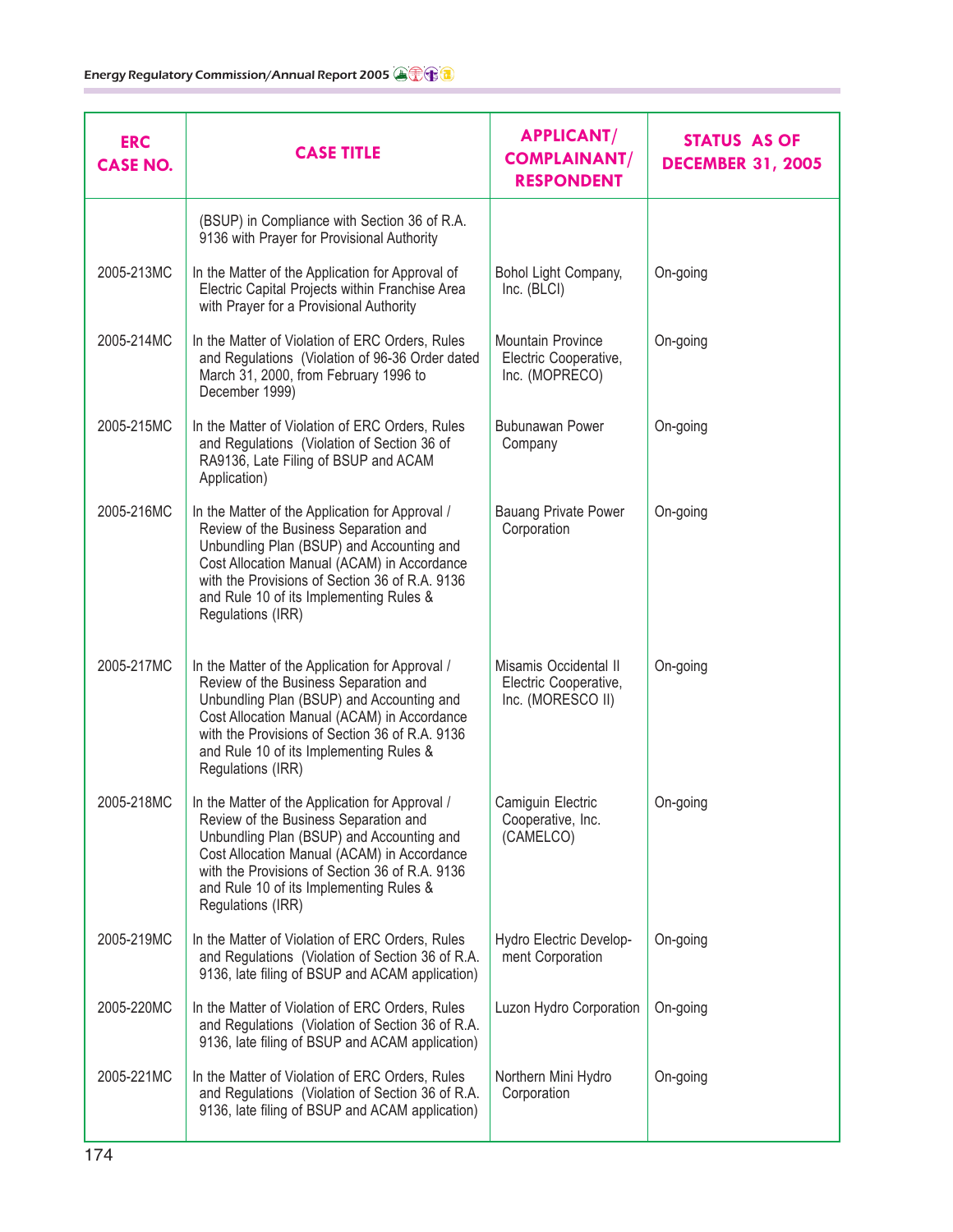| <b>ERC</b><br><b>CASE NO.</b> | <b>CASE TITLE</b>                                                                                                                                                                                                                                                          | <b>APPLICANT/</b><br><b>COMPLAINANT/</b><br><b>RESPONDENT</b>  | <b>STATUS AS OF</b><br><b>DECEMBER 31, 2005</b> |
|-------------------------------|----------------------------------------------------------------------------------------------------------------------------------------------------------------------------------------------------------------------------------------------------------------------------|----------------------------------------------------------------|-------------------------------------------------|
| 2005-222MC                    | In the Matter of Violation of ERC Orders, Rules<br>and Regulations (Violation of Section 36 of R.A.<br>9136, late filing of BSUP and ACAM application)                                                                                                                     | Mindanao Energy<br>Sytems Incorporated                         | On-going                                        |
| 2005-223MC                    | In the Matter of the Application for the Approval of<br>the Cebu-Mactan Interconnection Project                                                                                                                                                                            | National Transmission<br>Corporation<br>(TRANSCO)              | On-going                                        |
| 2005-224MC                    | In the Matter of the Application for Approval of the<br>Business Separation Plan (BSUP) Pursuant to<br>Section 36 of Republic Act No. 9136 and Rule 10<br>of its Implementing Rules and Regulations                                                                        | First Gas Power<br>Corporation                                 | On-going                                        |
| 2005-225MC                    | In the Matter of the Application for the Approval of<br>the Sale of Various Sub-Transmission Lines/<br>Assets within the Franchise Area of Negros<br>Occidental Electric Cooperative, Inc. (NOCECO)                                                                        | National Transmission<br>Corporation<br>(TRANSCO)              | On-going                                        |
| 2005-226MC                    | In the Matter of the Application for the Approval of<br>the Sale of Various Sub-Transmission Lines/<br>Assets within the Franchise Area of Tarlac II<br>Electric Cooperative, Inc. (TARELCO II)                                                                            | National Transmission<br>Corporation<br>(TRANSCO)              | On-going                                        |
| 2005-227MC                    | In the Matter of the Application for the Approval of<br>the Sale of Various Sub-Transmission Lines/<br>Assets within the Franchise Area of Bohol I<br>Electric Cooperative, Inc. (BOHECO I)                                                                                | National Transmission<br>Corporation<br>(TRANSCO)              | On-going                                        |
| 2005-228MC                    | In the Matter of the Application for the Approval of<br>the Sale of Various Sub-Transmission Lines/<br>Assets within the Franchise Area of Visayan<br>Electric Company, Inc. (VECO)                                                                                        | National Transmission<br>Corporation<br>(TRANSCO)              | On-going                                        |
| 2005-229MC                    | In the Matter of Violation of ERC Orders, Rules<br>and Regulations (Violation of Decision dated<br>June 6, 1978 under BOPW Case No. 76-74,<br>Implementation of CERA etc.)                                                                                                 | Cagayan Electric Power<br>and Light Company,<br>Inc. (CEPALCO) | On-going                                        |
| 2005-230MC                    | In the Matter of the Petition for the Approval of<br>Preferential Rate of 20% Lower than the<br>Prevailing Average Rate of NPC and TRANSCO<br>to Applicant, with Prayer for Provisional Authority                                                                          | Milwaukee Industries<br>Corporation                            | On-going                                        |
| 2005-231MC                    | In the Matter of the Application for Authority to (A)<br>Acquire, Install, Construct and Maintain One (1)<br>10 MVA Substation, (B) Construct and Maintain<br>18 Kms, Subtransmission Line and (C) Relocate<br>One (1) 5 MVA Substation and Substation Site<br>Development | Quirino Electric Coopera-<br>tive, Inc. (QUIRELCO)             | On-going                                        |
| 2005-232MC                    | In the Matter of the Application for Authority to<br>Install, Construct and Maintain 138 KV Bunawan<br>Substation, with Prayer for Provisional Authority                                                                                                                   | Davao Light and Power<br>Company, Inc.<br>(DALIGHT)            | On-going                                        |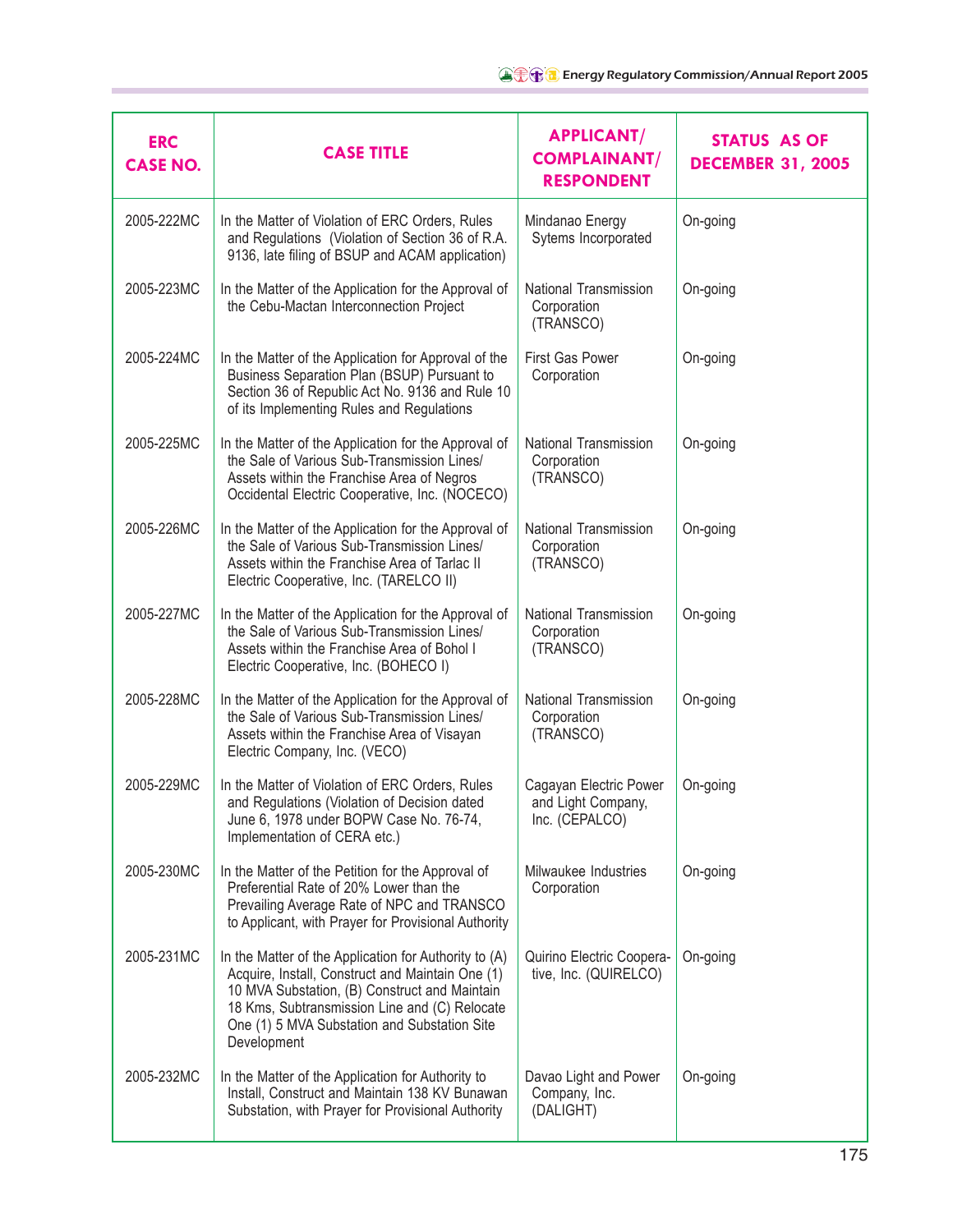| <b>ERC</b><br><b>CASE NO.</b> | <b>CASE TITLE</b>                                                                                                                                                                                                                                                                                            | <b>APPLICANT/</b><br><b>COMPLAINANT/</b><br><b>RESPONDENT</b>  | STATUS AS OF<br><b>DECEMBER 31, 2005</b> |
|-------------------------------|--------------------------------------------------------------------------------------------------------------------------------------------------------------------------------------------------------------------------------------------------------------------------------------------------------------|----------------------------------------------------------------|------------------------------------------|
| 2005-233MC                    | In the Matter of the Application for the Approval of<br>Applicant's (1) Business Separation and<br>Unbundling Plan (BSUP) and (2) Accounting and<br>Cost Allocation Manual (ACAM) in Accordance<br>with the Provisions of Section 36 of R.A 9136<br>and Rule 10 of its Implementing Rules and<br>Regulations | Tarlac Electric, Incorpo-<br>rated (TEI)                       | On-going                                 |
| 2005-234MC                    | In the Matter of the Application for Authority to (A)<br>Acquire, Install, Construct and Maintain One (1)<br>10 MVA Substation and (B) Construct and<br>Maintain 14 Kms. Subtransmission Line, with<br>Prayer for Provisional Authority                                                                      | Nueva Vizcaya Electric<br>Cooperative, Inc.<br>(NUVELCO)       | On-going                                 |
| 2005-235MC                    | In the Matter of Violation of ERC Orders, Rules<br>and Regulations (Violation of ERC Case No.<br>2002-214 Decision dated December 3, 2003)                                                                                                                                                                   | <b>Benguet Electric</b><br>Cooperative Inc.<br>(BENELCO)       | On-going                                 |
| 2005-236MC                    | Application for Authority (A) to Install, Construct<br>and Maintain Major Capital Projects For Year<br>2005 and (B) to Acquire and Maintain Special-<br>ized Vehicles, with Prayer for Provisional<br>Authority                                                                                              | Davao Light And Power<br>Company, Inc.<br>(DALIGHT)            | On-going                                 |
| 2005-237MC                    | In the Matter of Violation of ERC Orders, Rules<br>and Regulations (Violation of ERC Case No.<br>2001-943 Decision dated December 22, 2003)                                                                                                                                                                  | <b>Isabela I Electric</b><br>Cooperative, Inc.<br>(ISELCO I)   | On-going                                 |
| 2005-238MC                    | In the Matter of the Application for the Approval of<br>the Business Separation And Unbundling Plan<br>(BSUP) and Accounting and Cost Allocation<br>Manual (ACAM), with Prayer for Provisional<br>Authority                                                                                                  | National Power Corpora-<br>tion (NPC)                          | On-going                                 |
| 2005-239MC                    | In the Matter of the Application for Authority to<br>Obtain PhP812,805,000.00 Loan and to Enter<br>into a Mortgage Agreement to Secure the Loan                                                                                                                                                              | Cagayan Electric Light<br>and Power Company,<br>Inc. (CEPALCO) | On-going                                 |
| 2005-240MC                    | In the Matter of Violation of ERC Orders, Rules<br>and Regulations (Violation of Section 36 of R.A.<br>9136, non-submission of PGDC/Compliance<br>Plan)                                                                                                                                                      | Tawi-Tawi Electric<br>Cooperative, Inc.<br>(TAWELCO)           | On-going                                 |
| 2005-241MC                    | In the Matter of Violation of ERC Orders, Rules<br>and Regulations (Violation of Section 36 of R.A.<br>9136, non-submission of PGDC/Compliance<br>Plan)                                                                                                                                                      | Bauan Electric Light<br>System, Inc. (BELS)                    | On-going                                 |
| 2005-242MC                    | In the Matter of Violation of ERC Orders, Rules<br>and Regulations (Violation of Section 36 of R.A.<br>9136, non-submission of PGDC/Compliance<br>Plan)                                                                                                                                                      | San Jose City Electric<br>Cooperative, Inc.<br>(SAJELCO)       | On-going                                 |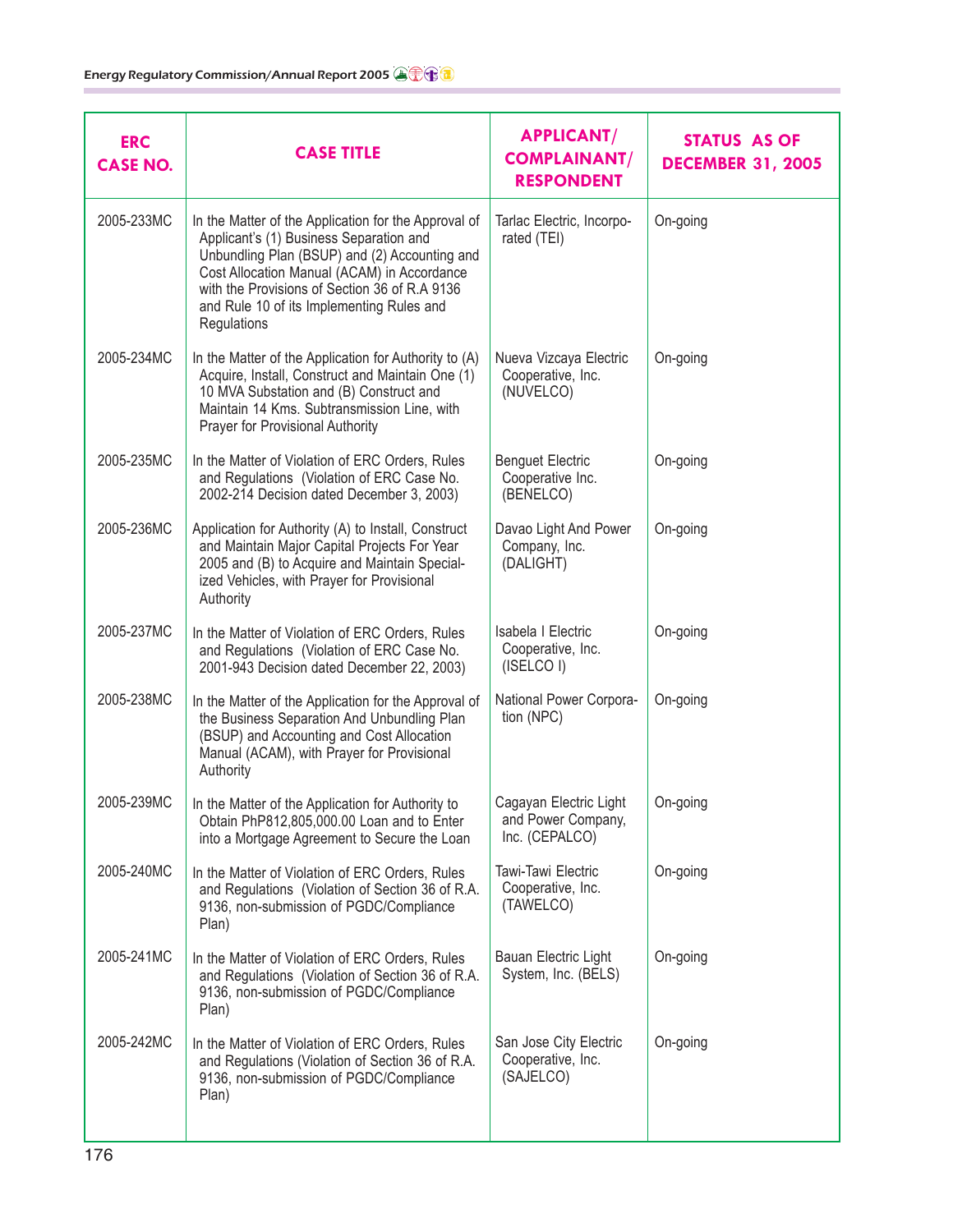| <b>ERC</b><br><b>CASE NO.</b> | <b>CASE TITLE</b>                                                                                                                                                                                                                                                                 | <b>APPLICANT/</b><br><b>COMPLAINANT/</b><br><b>RESPONDENT</b>                  | <b>STATUS AS OF</b><br><b>DECEMBER 31, 2005</b> |
|-------------------------------|-----------------------------------------------------------------------------------------------------------------------------------------------------------------------------------------------------------------------------------------------------------------------------------|--------------------------------------------------------------------------------|-------------------------------------------------|
| 2005-243MC                    | In the Matter of Violation of ERC Orders, Rules<br>and Regulations (Violation of Section 36 of R.A.<br>9136, non-submission of BSUP AND ACAM)                                                                                                                                     | Tawi-Tawi Electric<br>Cooperative, Inc.<br>(TAWELCO)                           | On-going                                        |
| 2005-244MC                    | In the Matter of Violation of ERC Orders, Rules<br>and Regulations (Violation of Section 36 of R.A.<br>9136, non-submission of PGDC/Compliance<br>Plan)                                                                                                                           | Lanao Del Sur Electric<br>Cooperative, Inc.<br>(LASURECO)                      | On-going                                        |
| 2005-245MC                    | In the Matter of Violation of ERC Orders, Rules<br>and Regulations (Violation of Section 36 of R.A.<br>9136, non-submission of PGDC/Compliance<br>Plan)                                                                                                                           | Basilan Electric Coopera-<br>tive, Inc. (BASELCO)                              | On-going                                        |
| 2005-246MC                    | In the Matter of Violation of ERC Orders, Rules<br>and Regulations (Violation Of Section 36 Of<br>R.A. 9136, Non-Submission Of BSUP and<br>ACAM)                                                                                                                                  | Siasi Electric Coopera-<br>tive, Inc. (SIASELCO)                               | On-going                                        |
| 2005-247MC                    | In the Matter of the Application for Approval of<br>Line Extensions Implemented for the Years 2003<br>and 2004                                                                                                                                                                    | San Fernando Electric<br><b>Light And Power</b><br>Company, Inc.<br>(SFELAPCO) | On-going                                        |
| 2005-248MC                    | In the Matter of the Petition for Dispute Resolution<br>Pursuant to the Guidelines to the Sale and<br>Transfer of the Transco's Subtransmission<br>Assets and the Franchising of Qualified Consor-<br>tiums                                                                       | Cagayan Electric Power<br>& Light, Inc.<br>(CAGELCO)                           | On-going                                        |
| 2005-249MC                    | In the Matter of the Application for Authority to<br>Install, Construct and Maintain Proposed Major<br>Capital Projects for 2005, with Prayer for<br><b>Provisional Authority</b>                                                                                                 | Tarlac Electric Incorpo-<br>rated (TEI)                                        | On-going                                        |
| 2005-250MC                    | In the Matter of Violation of ERC Orders, Rules,<br>and Regulations (Violation of Section 36 of R.A.<br>9136, Non-Submission of BSUP and ACAM)                                                                                                                                    | Cagayan De Sulu<br>Electric Cooperative,<br>Inc. (CASELCO)                     | On-going                                        |
| 2005-251MC                    | In the Matter of the Petition for Approval/Review<br>of the Business Separation and Unbundling<br>Plans (BSUP), and Accounting Cost Allocation<br>Manual (ACAM) Pursuant to the Provision of<br>Section 36 of R.A. 9136, and Rule 10 of the<br>Implementing Rules and Regulations | National Transmission<br>Corporation<br>(TRANSCO)                              | On-going                                        |
| 2005-252MC                    | In the Matter of the Application for Approval of the<br>Statement of Compliance and Compliance Plan<br>to the Philippine Grid Code and the Philippine<br>Distribution Code Pursuant to the Provision of<br>Republic Act No. 9136                                                  | San Jose City Electric<br>Cooperative, Inc.<br>(SAJELCO)                       | On-going                                        |
| 2005-253MC                    | In the Matter of the Petition for Approval/Review<br>of the Business Separation and Unbundling                                                                                                                                                                                    | Basilan Electric Coopera-<br>tive, Inc. (BASELCO)                              | On-going                                        |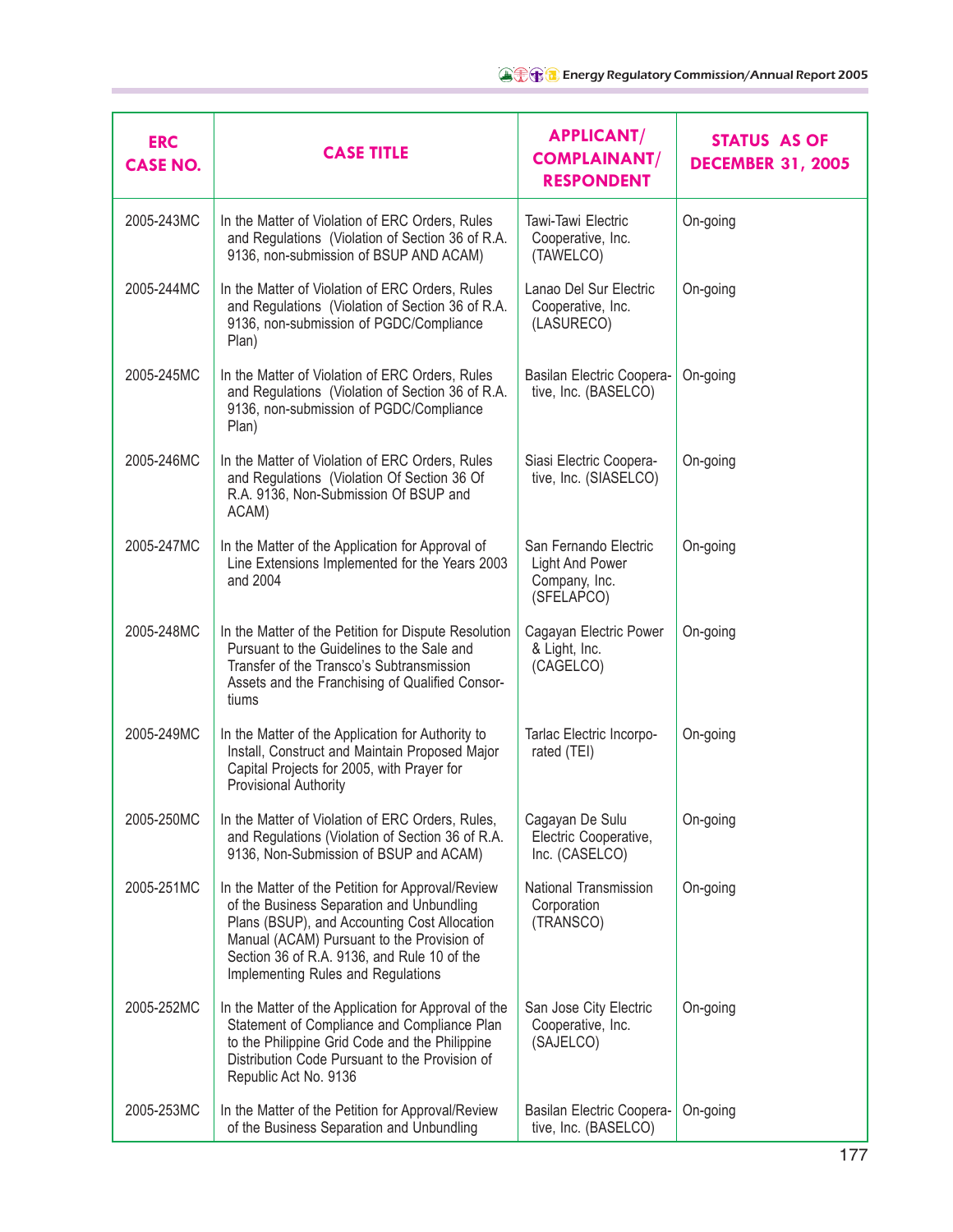| <b>ERC</b><br><b>CASE NO.</b> | <b>CASE TITLE</b>                                                                                                                                                                                                                                                                                            | <b>APPLICANT/</b><br><b>COMPLAINANT/</b><br><b>RESPONDENT</b>                  | <b>STATUS AS OF</b><br><b>DECEMBER 31, 2005</b> |
|-------------------------------|--------------------------------------------------------------------------------------------------------------------------------------------------------------------------------------------------------------------------------------------------------------------------------------------------------------|--------------------------------------------------------------------------------|-------------------------------------------------|
|                               | Plans (BSUP), and Accounting Cost Allocation<br>Manual (ACAM) Pursuant to the Provision of<br>Section 36 of R.A. 9136, and Rule 10 of the<br>Implementing Rules and Regulations                                                                                                                              |                                                                                |                                                 |
| 2005-254MC                    | In the Matter of the Application for Authority to<br>Retire the Lucena-1 Substation Located at<br>Lucena City, Quezon Province and to Withdraw<br>from the Service the Equipment and/or Machin-<br>ery Installed therein, with Prayer for Provisional<br>Authority                                           | Manila Electric Company<br>(MERALCO)                                           | On-going                                        |
| 2005-255MC                    | In the Matter of Violation of ERC Orders, Rules<br>and Regulations (Lack of Certificate of Compli-<br>ance COC)                                                                                                                                                                                              | Avon River Power<br><b>Holding Corporation</b>                                 | On-going                                        |
| 2005-256MC                    | In the Matter of the Application for Authority to<br>Dispose by Way of Absolute Sale, of Certain<br>Properties Located at Barangay Barangka,<br>Marikina City and Municipality of Cainta, Rizal<br>with Prayer for Provisional Authority                                                                     | Manila Electric Company<br>(MERALCO)                                           | On-going                                        |
| 2005-257MC                    | In the Matter of the Application for Authority to<br>Purchase, Install and Operate Equipment under<br>the Bank of the Philippine Islands (BPI) PhP30M<br>Stand-By Credit, with Prayer for Provisional<br>Authority                                                                                           | San Fernando Electric<br><b>Light And Power</b><br>Company, Inc.<br>(SFELAPCO) | On-going                                        |
| 2005-258MC                    | In the Matter of the Application for the Approval of<br>Applicant's (1) Business Separation and<br>Unbundling Plan (BSUP) and (2) Accounting and<br>Cost Allocation Manual (ACAM) in Accordance<br>with the Provisions of Section 36 Of R.A 9136<br>and Rule 10 of its Implementing Rules and<br>Regulations | Tawi-Tawi Electric<br>Cooperative, Inc.<br>(TAWELCO)                           | On-going                                        |
| 2005-259MC                    | In the Matter of the Application for the Conversion<br>of Dollar Loan to Peso Loan                                                                                                                                                                                                                           | Cagayan Electric Light<br>And Power Company,<br>Inc. (CEPALCO)                 | On-going                                        |
| 2005-260MC                    | In the Matter of the Violation of Provisions of<br>Republic Act No. 9136 and its Implementing<br>Rules and Regulations                                                                                                                                                                                       | Iligan Light and Power<br>Company, Inc. (ILPI)                                 | On-going                                        |
| 2005-261MC                    | In the Matter of the Application to Charge Royalty<br>Fee to Direct Connection between National<br>Transmission Corporation (TRANSCO),<br>Distilleria De Bago, Inc., and Dynasty Manage-<br>ment Development Corporation                                                                                     | <b>Central Negros Electric</b><br>Cooperative, Inc.<br>(CENECO)                | On-going                                        |
| 2005-262MC                    | In the Matter of the Application for Issuance of<br>Certificate of Public Convenience and Necessity<br>(CPCN) for the Operation of Electric Service in                                                                                                                                                       | Manila Electric Company<br>(MERALCO)                                           | On-going                                        |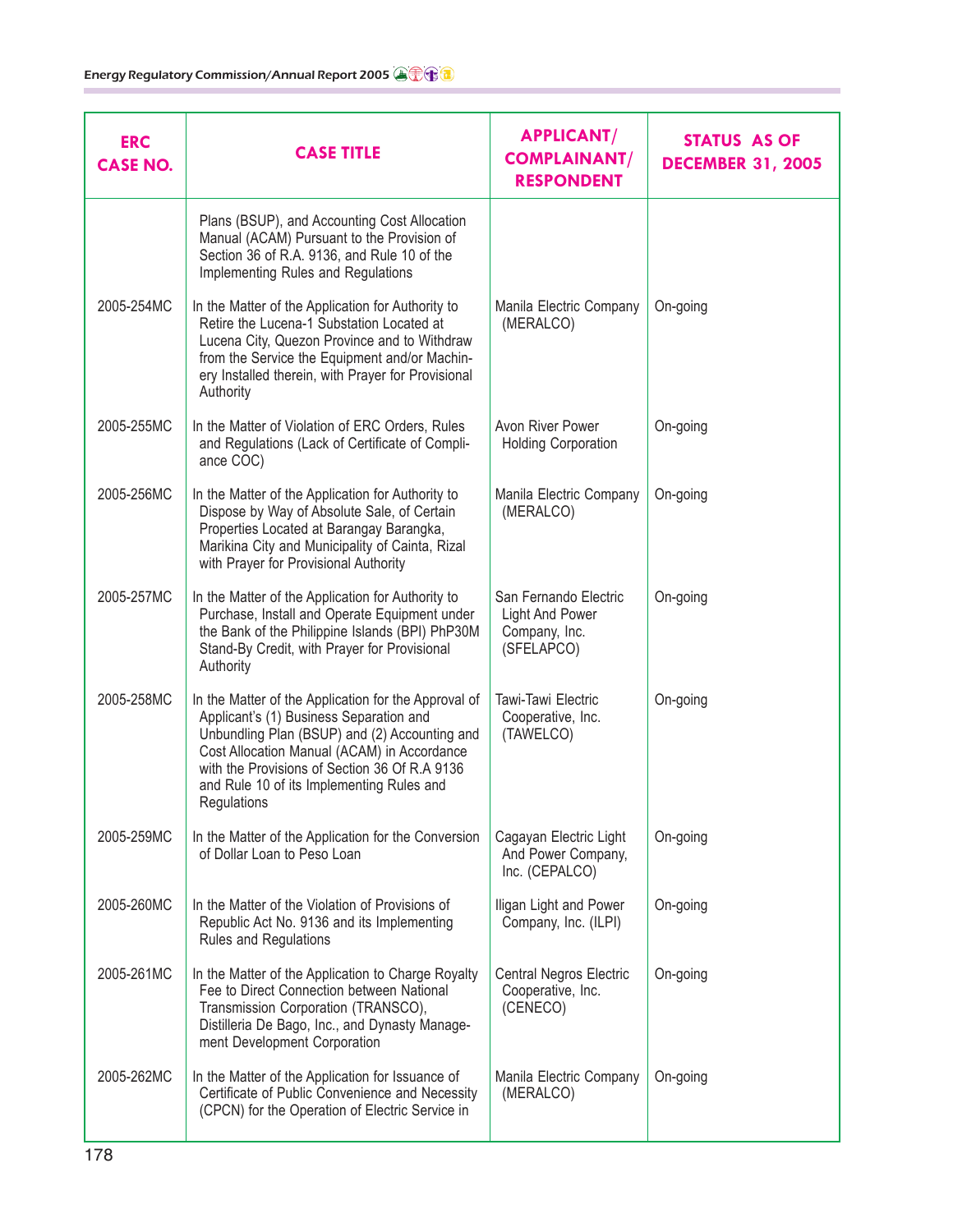| <b>ERC</b><br><b>CASE NO.</b> | <b>CASE TITLE</b>                                                                                                                                                                                                                                                                                                                                                                                                                      | <b>APPLICANT/</b><br><b>COMPLAINANT/</b><br><b>RESPONDENT</b>                  | <b>STATUS AS OF</b><br><b>DECEMBER 31, 2005</b> |
|-------------------------------|----------------------------------------------------------------------------------------------------------------------------------------------------------------------------------------------------------------------------------------------------------------------------------------------------------------------------------------------------------------------------------------------------------------------------------------|--------------------------------------------------------------------------------|-------------------------------------------------|
|                               | Tanay, Rizal, with Prayer for Provisional<br>Authority                                                                                                                                                                                                                                                                                                                                                                                 |                                                                                |                                                 |
| 2005-263MC                    | In the Matter of the Application for Issuance of<br>Certificate of Public Convenience and Necessity<br>(CPCN) for the Operation of Electric Service in<br>Morong, Rizal, with Prayer for Provisional<br>Authority                                                                                                                                                                                                                      | Manila Electric Company<br>(MERALCO)                                           | On-going                                        |
| 2005-264MC                    | In the Matter of the Application for Issuance of<br>Certificate of Public Convenience and Necessity<br>(CPCN) for the Operation of Electric Service in<br>Teresa, Rizal, with Prayer for Provisional<br>Authority                                                                                                                                                                                                                      | Manila Electric Company<br>(MERALCO)                                           | On-going                                        |
| 2005-265MC                    | In the Matter of the Application for Issuance of<br>Certificate of Public Convenience and Necessity<br>(CPCN) for the Operation of Electric Service in<br>Pilillia, Rizal, with Prayer for Provisional<br>Authority                                                                                                                                                                                                                    | Manila Electric Company<br>(MERALCO)                                           | On-going                                        |
| 2005-266MC                    | In the Matter of the Application for Issuance of<br>Certificate of Public Convenience and Necessity<br>(CPCN) for the Operation of Electric Service in<br>Baras, Rizal, with Prayer for Provisional<br>Authority                                                                                                                                                                                                                       | Manila Electric Company<br>(MERALCO)                                           | On-going                                        |
| 2005-267MC                    | In the Matter of the Application for Issuance of<br>Certificate of Public Convenience and Necessity<br>(CPCN) for the Operation of Electric Service in<br>Cardona, Rizal, with Prayer for Provisional<br>Authority                                                                                                                                                                                                                     | Manila Electric Company<br>(MERALCO)                                           | On-going                                        |
| 2005-268MC                    | In the Matter of the Application for Issuance of<br>Certificate of Public Convenience and Necessity<br>(CPCN) for the Operation of Electric Service in<br>Jala-jala, Rizal, with Prayer for Provisional<br>Authority                                                                                                                                                                                                                   | Manila Electric Company<br>(MERALCO)                                           | On-going                                        |
| 2005-269MC                    | In the Matter of the Application for (a) Approval of<br>the Rehabilitation Program for Five (5) Years for<br>the Distribution System of Floridablanca,<br>Pampanga Amounting to Approximately Php<br>132,000,000.00; and (b) Authority to Transfer the<br>Existing Substation and Increase its MVA<br>Capacity to 15 MVA, and Extend the 69KV Lines<br>to the New Location of the Substation, with<br>Prayer for Provisional Authority | San Fernando Electric<br><b>Light And Power</b><br>Company, Inc.<br>(SFELAPCO) | On-going                                        |
| 2005-270MC                    | In the Matter of the Application for Major Capital<br>Projects for 2000 - 2005, namely: 1) Natumulan -<br>Pueblo De Oro 69 KV line, 2) TRANSCO Aplaya<br>- PKI 138 KV Line, 3) Pueblo De Oro Substation,<br>4) Macasandig Substation, 5) SCADA Project, 6)                                                                                                                                                                             | Cagayan Electric Light<br>and Power Company,<br>Inc. (CEPALCO)                 | On-going                                        |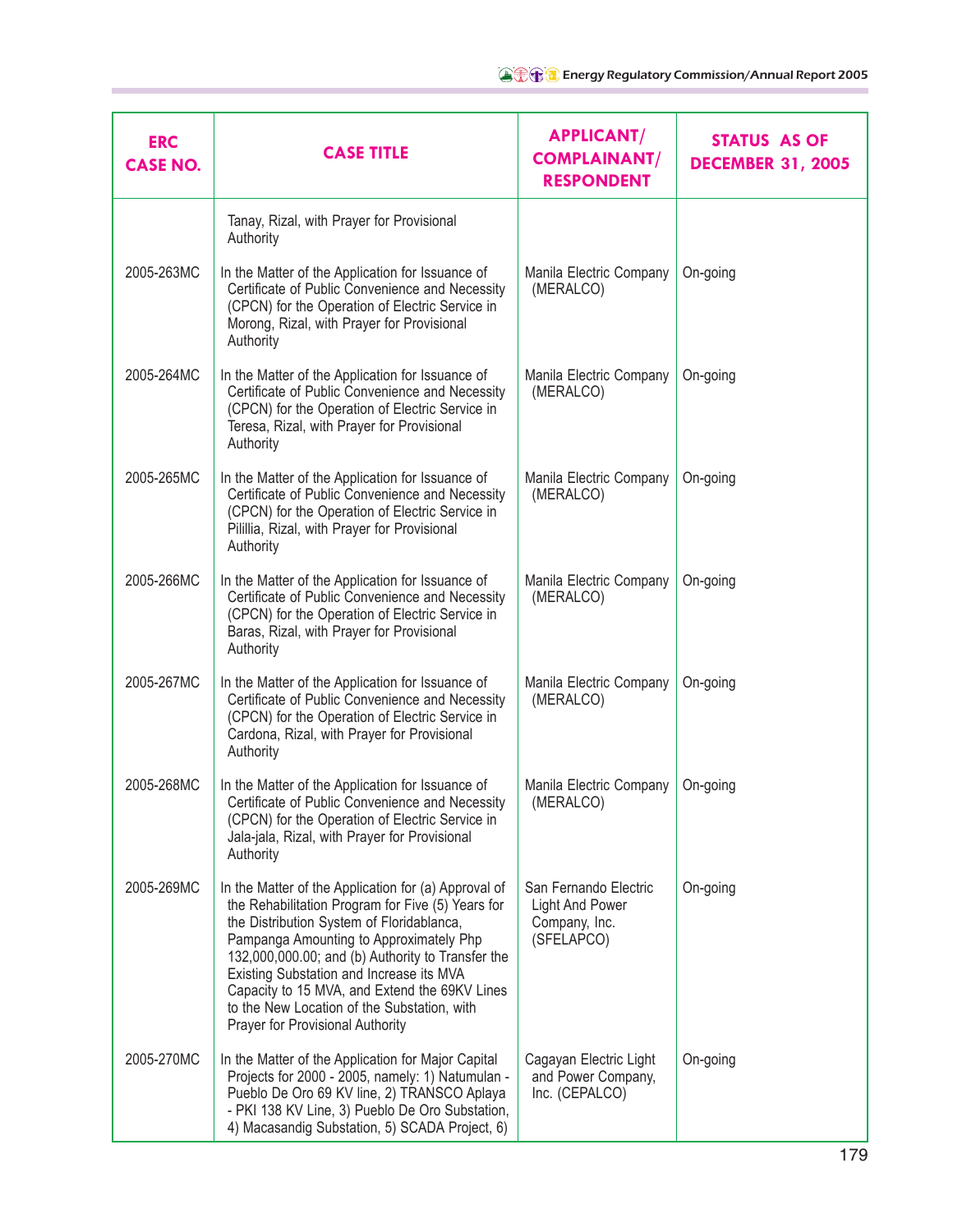| <b>ERC</b><br><b>CASE NO.</b> | <b>CASE TITLE</b>                                                                                                                                                                                                                                         | <b>APPLICANT/</b><br><b>COMPLAINANT/</b><br><b>RESPONDENT</b>  | <b>STATUS AS OF</b><br><b>DECEMBER 31, 2005</b> |
|-------------------------------|-----------------------------------------------------------------------------------------------------------------------------------------------------------------------------------------------------------------------------------------------------------|----------------------------------------------------------------|-------------------------------------------------|
|                               | Reconductoring of 69KV Line from Cugman to<br>Camaman-an, 7) 3-Phase Upgrading of Puerto-<br>Alae Line, and 8) 138 KV Line for ECAC in the<br>PHIVIDEC Area                                                                                               |                                                                | On-going                                        |
| 2005-271MC                    | In the Matter of the Application for Approval of<br>Business Separation and Unbundling Plan<br>(BSUP) and Accounting and Cost Allocation<br>Manual (ACAM) Pursuant to Section 36 of R.A.<br>9136 and Rule 10 of its Implementing Rules and<br>Regulations | Bohol Light Company,<br>Inc. (BLCI)                            | On-going                                        |
| 2005-272MC                    | In the Matter of the Petition for Approval/Review<br>of the Capital Projects to be Implemented in the<br><b>Year 2005</b>                                                                                                                                 | Zamboanga City Electric<br>Cooperative, Inc.<br>(ZAMCELCO)     |                                                 |
| 2005-273MC                    | In the Matter of the Application for Direct<br>Connection with Prayer for the Issuance of a<br>Temporary Mandatory Order and/or Writ of<br>Preliminary Injunction                                                                                         | Albay Agro-Industrial<br>Development Corpora-<br>tion, Inc.    | On-going                                        |
| 2005-274MC                    | In the Matter of Violation of ERC Orders, Rules<br>and Regulations (Non-implementation of Section<br>1, Articles III and IV of AGRA Guidelines)                                                                                                           | <b>Camotes Island Electric</b><br>Cooperative, Inc.<br>(CELCO) | On-going                                        |
| 2005-275MC                    | In the Matter of Violation of ERC Orders, Rules<br>and Regulations (Violation of Section 1, Articles<br>V of AGRA Guidelines, non-submission of its<br>generation rate and system loss)                                                                   | Leyte III Electric<br>Cooperative, Inc.<br>(LEYECO III)        | On-going                                        |
| 2005-276MC                    | In the Matter of Violation of ERC Orders, Rules<br>and Regulations (Violation of Section 1, Articles<br>V of AGRA Guidelines, non-submission of its<br>generation rate and system loss)                                                                   | Northern Samar Electric<br>Cooperative, Inc.<br>(NORSAMELCO)   | On-going                                        |
| 2005-277MC                    | In the Matter of Violation of ERC Orders, Rules<br>and Regulations (Violation of Section 1, Articles<br>V of AGRA Guidelines, non-submission of its<br>generation rate and system loss)                                                                   | Samar I Electric Coop-<br>erative, Inc. (SAMELCO<br>$\vert$    | On-going                                        |
| 2005-278MC                    | In the Matter of Violation of ERC Orders, Rules<br>and Regulations (Violation of Section 1, Articles<br>V of AGRA Guidelines, non-submission of its<br>generation rate and system loss)                                                                   | Tawi-Tawi Electric<br>Cooperative, Inc.<br>(TAWELCO)           | On-going                                        |
| 2005-279MC                    | In the Matter of Violation of ERC Orders, Rules<br>and Regulations (Violation of Decision dated<br>June 25, 2003 to ERC Case No. 2001-987)                                                                                                                | Mountain Province<br>Electric Cooperative,<br>Inc. (MOPRECO)   | On-going                                        |
| 2005-280MC                    | In the Matter of the Application for Authority to<br>Implement 2006 Major Capital Projects with<br>Prayer for Provisional Authority                                                                                                                       | Angeles Electric<br>Corporation (AEC)                          | On-going                                        |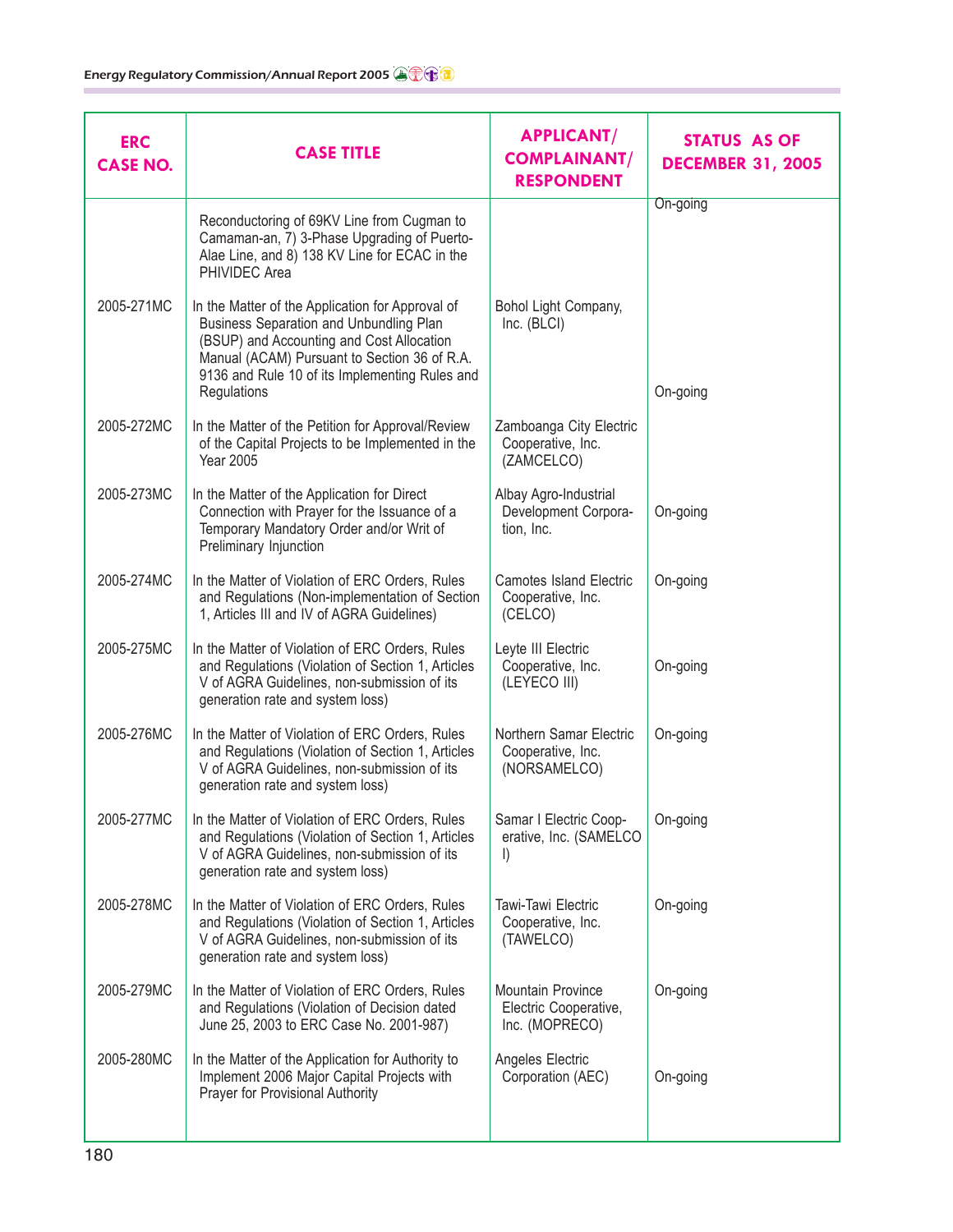| <b>ERC</b><br><b>CASE NO.</b> | <b>CASE TITLE</b>                                                                                                                                                                                                                    | <b>APPLICANT/</b><br><b>COMPLAINANT/</b><br><b>RESPONDENT</b>                                                         | <b>STATUS AS OF</b><br><b>DECEMBER 31, 2005</b>                                                                                                                                                                                                                 |
|-------------------------------|--------------------------------------------------------------------------------------------------------------------------------------------------------------------------------------------------------------------------------------|-----------------------------------------------------------------------------------------------------------------------|-----------------------------------------------------------------------------------------------------------------------------------------------------------------------------------------------------------------------------------------------------------------|
| 2005-281MC                    | In the Matter of the Application for Authority to<br>Install, Construct and Maintain Proposed Major<br>Capital Projects for Year 2006 with Prayer for<br>Provisional Authority                                                       | Visayan Electrtic<br>Company, Inc. (VECO)                                                                             | On-going                                                                                                                                                                                                                                                        |
| 2005-282MC                    | In the Matter of Violation of ERC Orders, Rules<br>and Regulations (Violation of Section 1, Articles<br>V of AGRA Guidelines, non-submission of its<br>generation rate and system loss)                                              | Davao Oriental Electric<br>Cooperative, Inc.<br>(DORECO)                                                              | On-going                                                                                                                                                                                                                                                        |
| 2005-283MC                    | In the Matter of Violation of ERC Orders, Rules<br>and Regulations (Violation of Section 1, Articles<br>V of AGRA Guidelines, non-submission of its<br>generation rate and system loss)                                              | Pampanga II Electric<br>Cooperative, Inc.<br>(PELCO II)                                                               | On-going                                                                                                                                                                                                                                                        |
| 2005-284MC                    | In the Matter of Violation of ERC Orders, Rules<br>and Regulations (Violation of Section 1, Articles<br>V of AGRA Guidelines, non-submission of its<br>generation rate and system loss)                                              | Pampanga III Electric<br>Cooperative, Inc.<br>(PELCO III)                                                             | On-going                                                                                                                                                                                                                                                        |
| 2005-285MC                    | In the Matter of Violation of ERC Orders, Rules<br>and Regulations (Violation of Section 1, Articles<br>V of AGRA Guidelines, non-submission of its<br>generation rate and system loss)                                              | Sultan Kudarat Electric<br>Cooperative, Inc.<br>(SUKELCO)                                                             | On-going                                                                                                                                                                                                                                                        |
| 2005-286MC                    | In the Matter of Violation of ERC Orders, Rules<br>and Regulations (Violation of Section 1, Articles<br>V of AGRA Guidelines, non-submission of its<br>generation rate and system loss)                                              | Albay Electric Coopera-<br>tive, Inc. (ALECO)                                                                         | On-going                                                                                                                                                                                                                                                        |
| 2005-287MC                    | In the Matter of the Application for Authority to<br>Implement 2006 Major Capital Projects, with<br>Prayer for Provisional Authority                                                                                                 | Cabanatuan Electric<br>Corporation (CELCOR)                                                                           | On-going                                                                                                                                                                                                                                                        |
| 2005-288MC                    | In the Matter of the Application for Approval of the<br>Two (2) Contracts to Sell Subtransmission Lines<br>and Substations of TRANSCO Located within<br>the Subic Bay Freeport Zone, with Prayer for<br><b>Provisional Authority</b> | Subic Enerzone<br>Corporation                                                                                         | On-going                                                                                                                                                                                                                                                        |
| 2005-289MC                    | In the Matter of Dispute Resolution Between the<br>National Power Corporation (NPC) and Manila<br>Electric Company (MERALCO) Regarding their<br>Transition Supply Contract (TSC)                                                     | National Power Corpora-<br>tion (NPC) and Power<br>Sector Assets and<br>Liabilities Management<br>Corporation (PSALM) | Decision dated November 7,<br>2005. The ERC approved an<br>Economic Dispatch Protocol<br>and directed MERALCO to<br>nominate on a monthly and<br>daily basis its total system<br>demand, which demand shall<br>be subject to the dispatch<br>protocol provided. |
| 2005-290MC                    | In the Matter of Application for Direct Connection<br>to National Power Corporation (NPC)                                                                                                                                            | Cadiz Steel Corporation                                                                                               | On-going                                                                                                                                                                                                                                                        |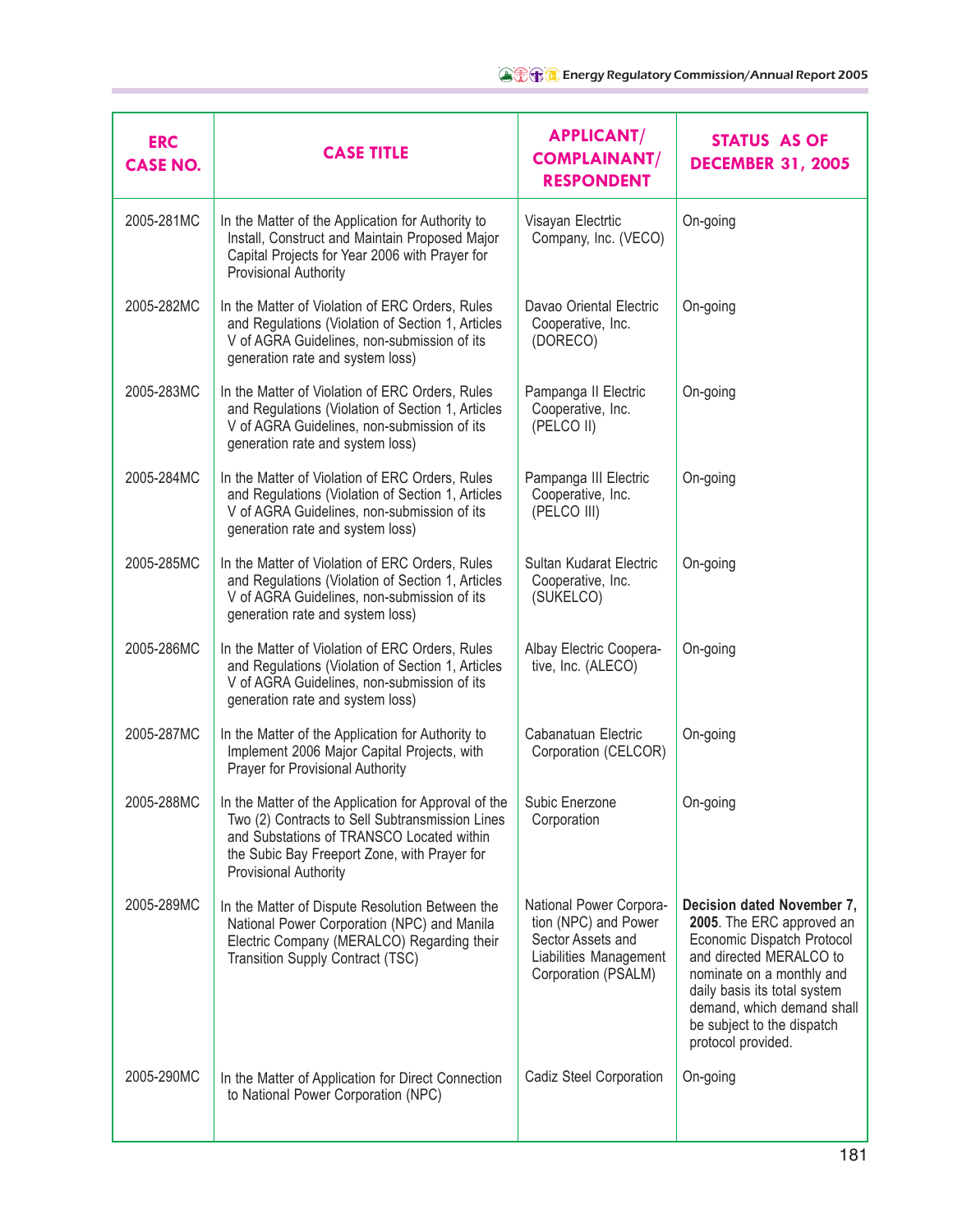| <b>ERC</b><br><b>CASE NO.</b> | <b>CASE TITLE</b>                                                                                                                                                                                                                       | <b>APPLICANT/</b><br><b>COMPLAINANT/</b><br><b>RESPONDENT</b>                                                   | <b>STATUS AS OF</b><br><b>DECEMBER 31, 2005</b> |
|-------------------------------|-----------------------------------------------------------------------------------------------------------------------------------------------------------------------------------------------------------------------------------------|-----------------------------------------------------------------------------------------------------------------|-------------------------------------------------|
| 2005-291MC                    | In the Matter of the Application for Approval of the<br>Sale of Various Sub-Transmission Lines/Assets<br>within the Franchise Area of North Cotabato<br>Electric Cooperative, Inc. (COTELCO)                                            | National Transmission<br>Corporation<br>(TRANSCO)                                                               | On-going                                        |
| 2005-292MC                    | In the Matter of the Application for Approval of the<br>Sale of Various Sub-Transmission Lines/Assets<br>within the Franchise Area of Sultan Kudarat<br>Electric Cooperative, Inc. (SUKELCO)                                            | National Transmission<br>Corporation<br>(TRANSCO)                                                               | On-going                                        |
| 2005-293MC                    | In the Matter of the Application for Approval of the<br>Sale of Various Sub-Transmission Lines/Assets<br>within the Franchise Area of South Cotabo I<br>Electric Cooperative, Inc. (SOCOTECO I)                                         | National Transmission<br>Corporation<br>(TRANSCO)                                                               | On-going                                        |
| 2005-294MC                    | In the Matter of the Application for Approval of<br>Applicant's Statements of Compliance and<br>Compliance Plans to the Philippine Grid Code<br>and Philippine Distribution Code Pursuant to the<br>Provisions of Republic Act No. 9136 | San Fernando Electric<br>Light and Power<br>Company, Inc.<br>(SFELAPCO)                                         | On-going                                        |
| 2005-295MC                    | In the Matter of Dispute Resolution between<br>Northwind Power Development Corporation<br>(NPDC) and National Transmission Corporation<br>(TRANSCO) regarding Power Delivery Service<br>(PDS)                                           | Northwind Power<br>Development Corpora-<br>tion (NPDC) and<br>National Transmission<br>Corporation<br>(TRANSCO) | On-going                                        |
| 2005-296MC                    | In the Matter of the Application for the Conversion<br>of Dollar Loan to Peso Loan                                                                                                                                                      | Cagayan Electric Power<br>and Light Company, Inc.<br>(CEPALCO)                                                  | On-going                                        |
| 2005-297MC                    | In the Matter of Violation of ERC Orders, Rules<br>and Regulations (Violation of Section 1, Articles<br>V of AGRA Guidelines, non-submission of its<br>generation rate and system loss)                                                 | Pangasinan III Electric<br>Cooperative, Inc.<br>(PANELCO III)                                                   | On-going                                        |
| 2005-298MC                    | In the Matter of Violation of ERC Orders, Rules<br>and Regulations (Violation of Section 1, Articles<br>III and IV of AGRA Guidelines, non-submission<br>of its generation rate and system loss)                                        | <b>Batanes Electric</b><br>Cooperative, Inc.<br>(BATANELCO)                                                     | On-going                                        |
| 2005-299MC                    | In the Matter of Violation of ERC Orders, Rules<br>and Regulations (Violation of Section 1, Article<br>IV of AGRA Guidelines, non-submission of its<br>generation rate and system loss)                                                 | Aklan Electric Coopera-<br>tive, Inc. (AKELCO)                                                                  | On-going                                        |
| 2005-300MC                    | In the Matter of Violation of ERC Orders, Rules<br>and Regulations (Violation of Section 1, Article<br>IV of AGRA Guidelines, non-submission of its<br>generation rate and system loss)                                                 | <b>Busuanga Electric</b><br>Cooperative, Inc.<br>(BISELCO)                                                      | On-going                                        |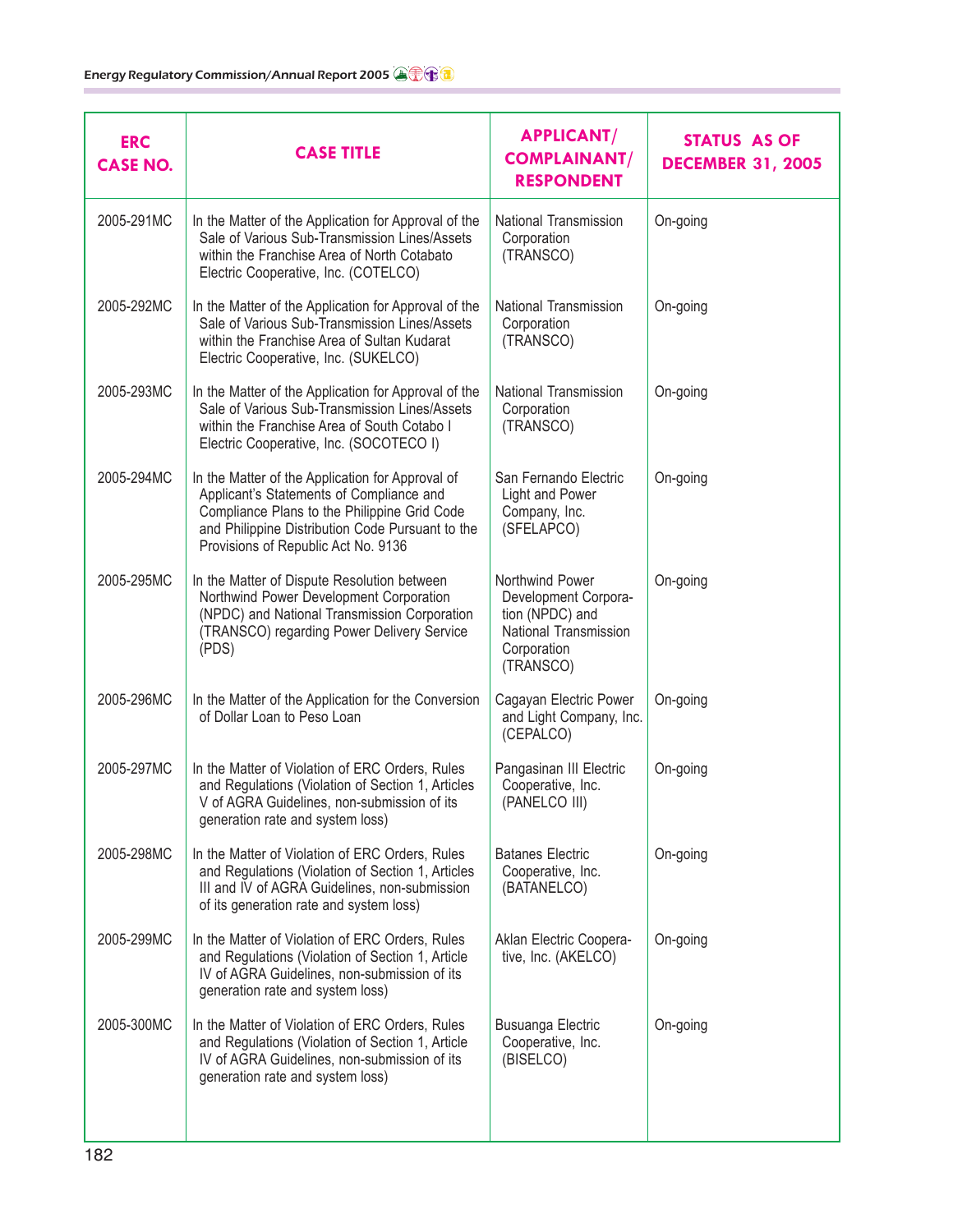| <b>ERC</b><br><b>CASE NO.</b> | <b>CASE TITLE</b>                                                                                                                                                                                                                                                                                                                                                                                                                                                        | <b>APPLICANT/</b><br><b>COMPLAINANT/</b><br><b>RESPONDENT</b>           | <b>STATUS AS OF</b><br><b>DECEMBER 31, 2005</b> |
|-------------------------------|--------------------------------------------------------------------------------------------------------------------------------------------------------------------------------------------------------------------------------------------------------------------------------------------------------------------------------------------------------------------------------------------------------------------------------------------------------------------------|-------------------------------------------------------------------------|-------------------------------------------------|
| 2005-301MC                    | In the Matter of Violation of ERC Orders, Rules<br>and Regulations (Violation of ERC Case No.<br>2001-986 Decision dated January 19, 2005)                                                                                                                                                                                                                                                                                                                               | Siasi Electric Coopera-<br>tive, Inc. (SIASELCO)                        | On-going                                        |
| 2005-302MC                    | In the Matter of Violation of ERC Orders, Rules<br>and Regulations (Violation of ERC Case No.<br>2001-1007 Decision dated November 15, 2002)                                                                                                                                                                                                                                                                                                                             | Zamboanga Del Sur II<br>Electric Cooperative,<br>Inc. (ZAMSURECO II)    | On-going                                        |
| 2005-303MC                    | In the Matter of Violation of ERC Orders, Rules<br>and Regulations (Late implementation of the<br>approved rates)                                                                                                                                                                                                                                                                                                                                                        | Pampanga III Electric<br>Cooperative, Inc.<br>(PELCO III)               | On-going                                        |
| 2005-304MC                    | In the Matter of the Application for Authority to<br>Install, Construct, Operate and Maintain a New<br>10 MVA 69 KV / 13.2 KV Substation and 69 KV<br>Sub-Transmission Line Project, with Prayer for<br>Provisional Authority                                                                                                                                                                                                                                            | Antique Electric Coop-<br>erative, Inc. (ANTECO)                        | On-going                                        |
| 2005-305MC                    | In the Matter of the Application for Authority to<br>Install, Construct and Maintain the SFELAPCO<br>Electrical Distribution System under the Capiral<br>Expenditures Budget for Year 2005, with Prayer<br>for Provisional Authority                                                                                                                                                                                                                                     | San Fernando Electric<br>Light and Power<br>Company, Inc.<br>(SFELAPCO) | On-going                                        |
| 2005-306MC                    | In the Matter of the Application for the Approval of<br>the Gamu 230 KV Substation Project with<br>Provisional Authority                                                                                                                                                                                                                                                                                                                                                 | National Transmission<br>Corporation<br>(TRANSCO)                       | On-going                                        |
| 2005-307MC                    | Bohol Light Company, Inc. (BLCI) vs. National<br>Power Corporation (NPC), National Transmission<br>Corporation (TRANSCO), Alturas Group of<br>Companies, Alturas Supermarket Corp., Marcela<br>Farms, Inc, Crust and Pepper Foodlane, Inc.,<br>ASC Meat Processing, Dao Water Pump,<br>Coralandia Resort, Leonardo C. Uy, Lolito C. Uy,<br>Marlito C. Uy, Nelira U. Fuertes, Enedina A. Uy,<br>Ann Mildred U. Alturas, Clarenico Lium, Carolina<br>Alvarez and John Does | Bohol Light Company,<br>Inc. (BLCI)                                     | On-going                                        |
| 2005-308MC                    | In the Matter of the Application for Authority to<br>Secure a Seventy Five Million<br>(PhP75,000,000.00) Peso Loan with the<br>Development Bank of the Philippines (DBP) and<br>to Mortgage the Properties Listed In Annex "D"<br>hereof, with Prayer for Provisional Authority                                                                                                                                                                                          | Tarlac Electric Incorpo-<br>rated (TEI)                                 | On-going                                        |
| 2005-309MC                    | In the Matter of Violation of ERC Orders, Rules<br>and Regulations (Non-compliance with the<br>Decision dated November 2, 2004 in ERC Case<br>No. 2003-165)                                                                                                                                                                                                                                                                                                              | Basilan Electric Coopera-<br>tive, Inc. (BASELCO)                       | On-going                                        |
| 2005-310MC                    | In the Matter of Violation of ERC Orders, Rules<br>and Regulations (Philippine Distribution Code -<br>Significant Incident Reports-Power Outage)                                                                                                                                                                                                                                                                                                                         | First Laguna Electric<br>Cooperative, Inc.<br>(FLECO)                   | On-going                                        |